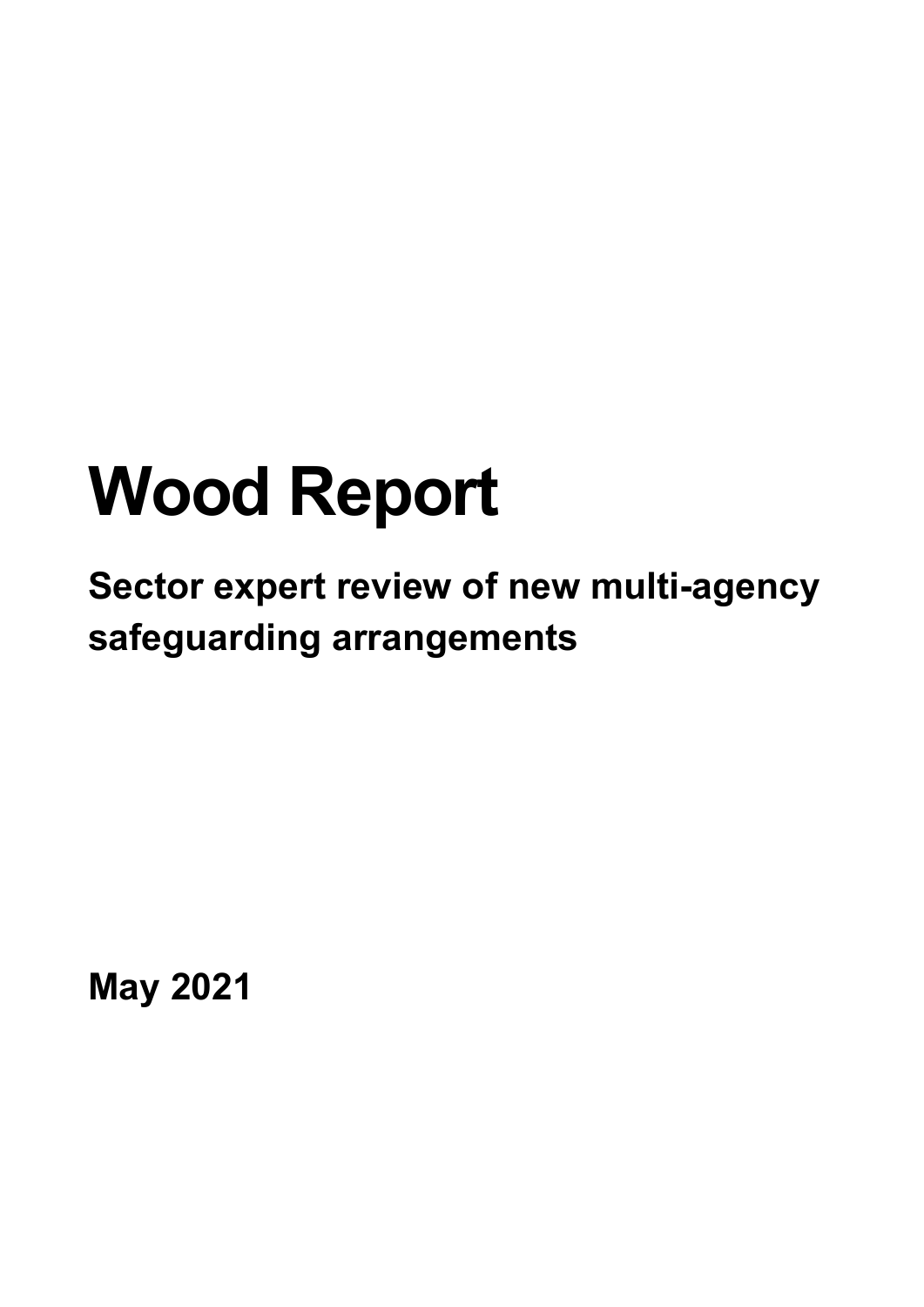## **Contents**

| <b>FOREWORD</b>                                                                     | 4  |  |
|-------------------------------------------------------------------------------------|----|--|
| <b>EXECUTIVE SUMMARY</b>                                                            |    |  |
| <b>BACKGROUND</b>                                                                   | 9  |  |
| ASSESSMENT OF THE NEW ARRANGEMENTS BY SAFEGUARDING PARTNERS                         |    |  |
| The survey                                                                          | 12 |  |
| The challenges that were identified by the statutory safeguarding partners          | 12 |  |
| Evidence of a difference between the new arrangements with the LSCB<br>arrangements | 14 |  |
| Early signs of impact on safeguarding practice                                      | 15 |  |
| The impact of structural change                                                     | 16 |  |
| The impact of ongoing change to area administrative boundaries                      | 17 |  |
| Elected politicians and appointed officials                                         | 18 |  |
| COVID-19                                                                            | 19 |  |
| LEADERSHIP OF THE MULTI-AGENCY ARRANGEMENTS                                         |    |  |
| The role and purpose of a statutory safeguarding partner                            |    |  |
| The safeguarding partner                                                            | 21 |  |
| Delegation to a deputy                                                              | 22 |  |
| Advice, support and professional development for safeguarding partners              | 25 |  |
| The case for additional guidance                                                    | 26 |  |
| Professional development                                                            | 27 |  |
| Funding                                                                             | 29 |  |
| Involvement of children and young people                                            | 30 |  |
| <b>Yearly Report</b>                                                                | 32 |  |
| <b>RELEVANT AGENCIES</b>                                                            | 35 |  |
| Schools                                                                             | 35 |  |
| Children not in a registered school                                                 | 37 |  |
| <b>LOCAL LEARNING FROM SERIOUS INCIDENTS</b>                                        | 39 |  |
| Local learning reviews                                                              | 39 |  |
| <b>CSPRP</b> feedback comments                                                      | 40 |  |
| <b>INSPECTION AND ASSURANCE</b>                                                     |    |  |
| <b>OTHER KEY ISSUES</b>                                                             |    |  |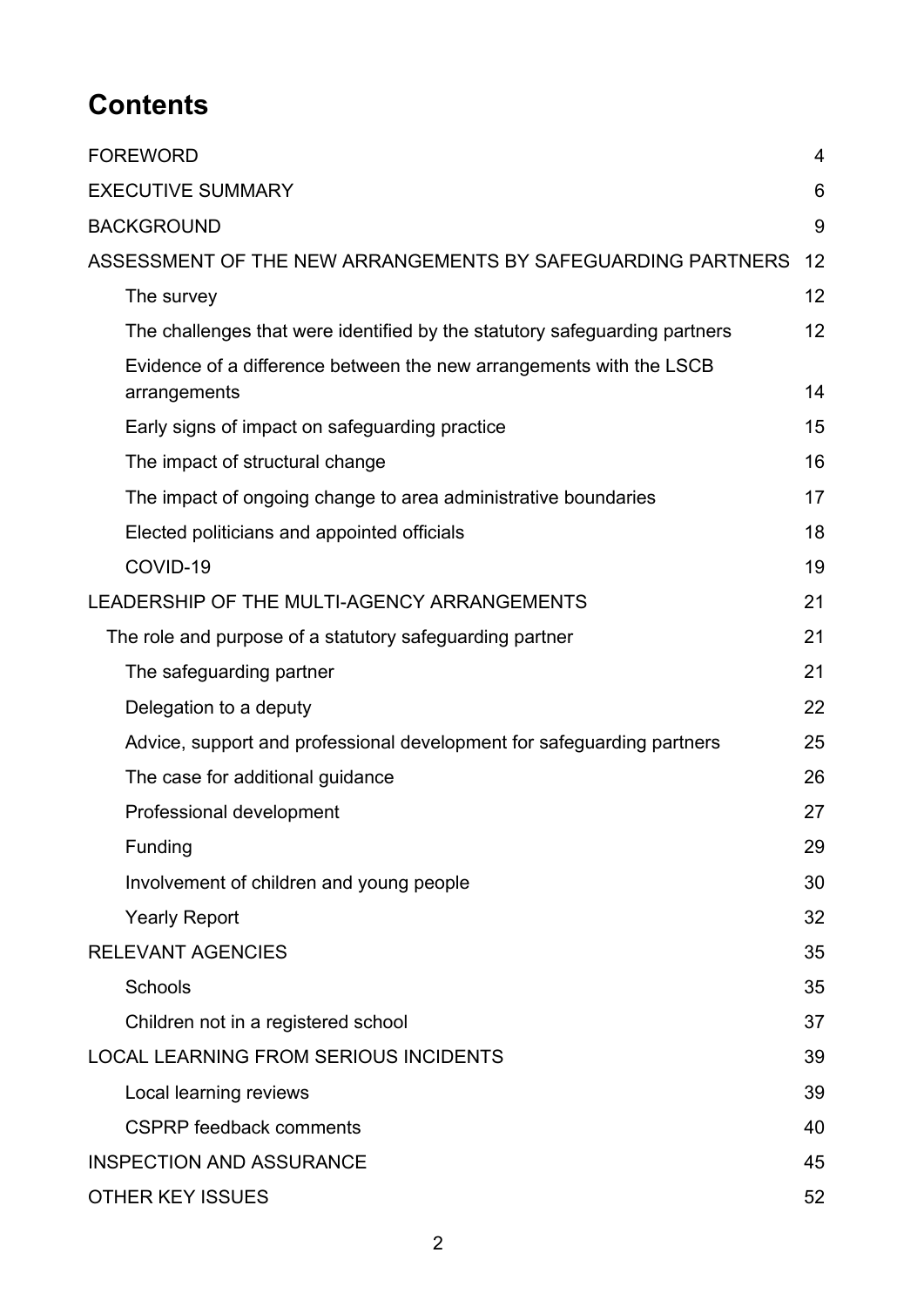| Information and data sharing                                                                              |                                                         |    |
|-----------------------------------------------------------------------------------------------------------|---------------------------------------------------------|----|
|                                                                                                           | Child Death Reviews - (CDR)                             | 53 |
|                                                                                                           | <b>CONCLUSION</b>                                       | 54 |
|                                                                                                           | <b>RECOMMENDATIONS</b>                                  | 56 |
|                                                                                                           | Appendix 1: Terms of reference for the review           | 60 |
| Appendix 2: - The Survey                                                                                  |                                                         |    |
|                                                                                                           | Appendix 3: Interim report                              | 64 |
| Appendix 4: Observations made by safeguarding partners on implementation of the<br>74<br>new arrangements |                                                         |    |
| 4.i                                                                                                       | Differences when compared with the LSCB                 | 74 |
| 4.ii                                                                                                      | Signs of impact on practice                             | 77 |
| 4.iii                                                                                                     | The impact of structural change                         | 80 |
| 4.iv                                                                                                      | Models of scrutiny and the use of independent challenge | 82 |
| 4.v                                                                                                       | Local learning reviews                                  | 87 |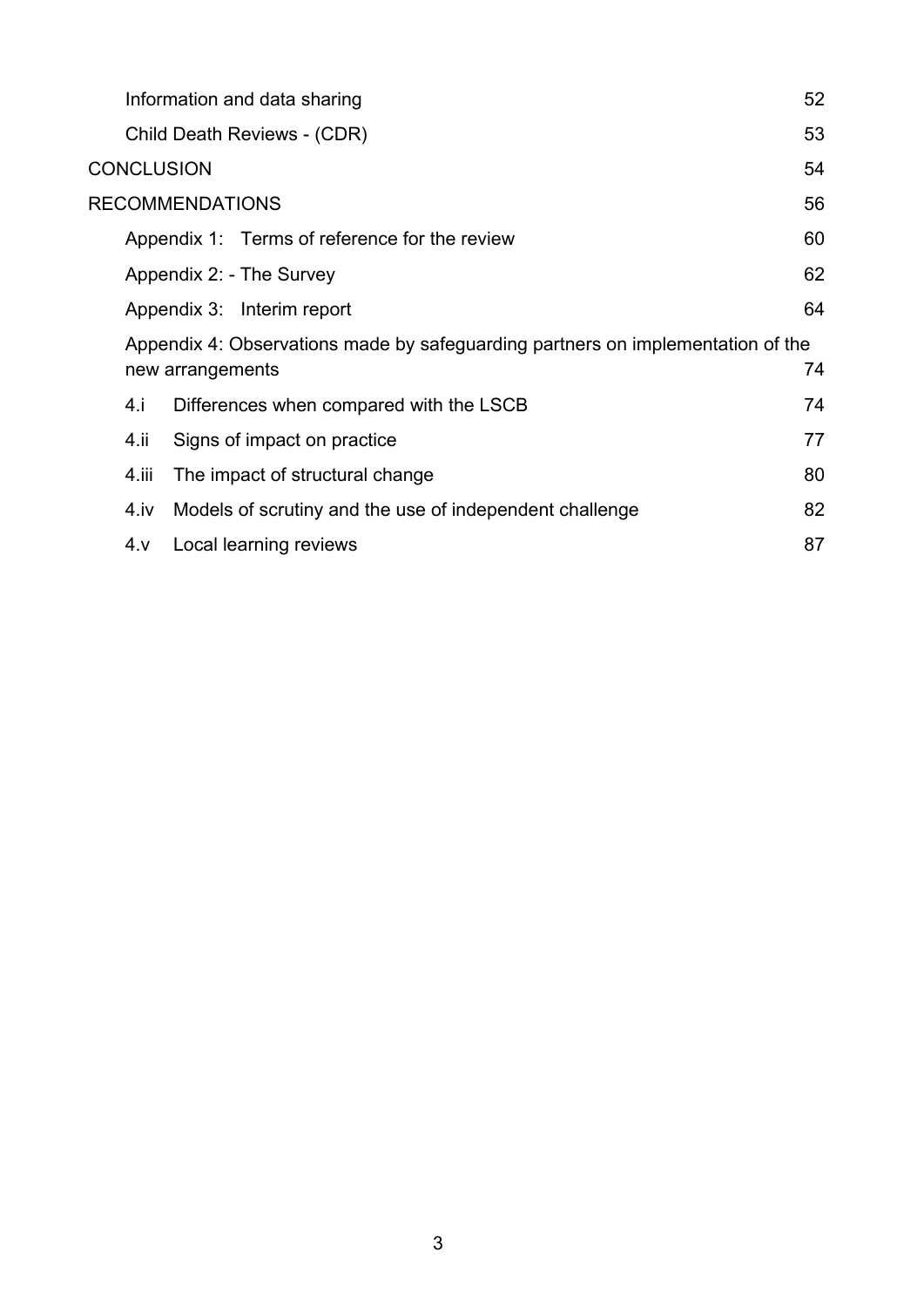### <span id="page-3-0"></span>**FOREWORD**

The Children and Social Work Act 2017 reformed the framework supporting the delivery of multi-agency services to protect and safeguard children. Regulations for implementing these changes required all local authority areas in England to have adopted new arrangements by no later than September 2019. The legislation abolished local safeguarding children boards (LSCBs) and introduced the concept of three statutory safeguarding partners - local government, the police and health services. In December 2019, I was appointed to review the implementation of new arrangements.

I would like to thank all those local partnerships, organisations and individuals who gave me their time, ideas and experience of operating the new arrangements. I am also grateful to the cross-Whitehall Safeguarding Children Reform Implementation Board (SCRIB) and the national facilitators who work with each of the statutory partner organisations advising and influencing their day-to-day practice and operation. I am very grateful to the newly formed the Association of Safeguarding Partners (tASP) for organising a number of events for me to work in national workshops with over 150 safeguarding colleagues.

I liaised with organisations, that had undertaken work in this area, for example - Kantar Public's behavioural insights work for the DfE on multi-agency safeguarding; the work of the police on their national vulnerability knowledge and practice programme<sup>[1](#page-3-1)</sup>; the work on Covid and the experience of children's social care by the National Institute for Health Research (NIHR ) policy research unit in health and social care workforce at Kings College London<sup>2</sup>, and the final report of the National Children's Bureau (NCB)<sup>[3](#page-3-3)</sup> on safeguarding early adopters.

The past year is notable for the very significant and new challenges faced by those we trust to protect and safeguard children. The coronavirus has changed utterly the way colleagues have had to organise and deliver their work; their response has been commendable.

To liaise with new national organisations and to deepen contact with universal providers like schools, GP practices and local police child protection teams, colleagues have developed new and innovative approaches - many of which are likely to be embedded in the new ways of working that will flow through and beyond this pandemic. It is truly impressive to see how at local level determination and imagination have characterised the many ways colleagues have worked to continue to protect and safeguard children through better and more efficient multi-agency working.

<span id="page-3-3"></span><span id="page-3-2"></span><span id="page-3-1"></span><sup>1</sup> National Police Vulnerability Action Plan 2018-21. College of Policing and The National Police Chiefs' Council. <sup>2</sup> Managing through COVID-19: the experiences of children social care in 15 English local authorities, NIHR Policy Research Unit in Health and Social Care Workforce, The Policy Institute Kings College London July 2020 <sup>3</sup> Safeguarding Early Adopters Developing the learning on multi-agency safeguarding arrangements, National Children's Bureau August 2019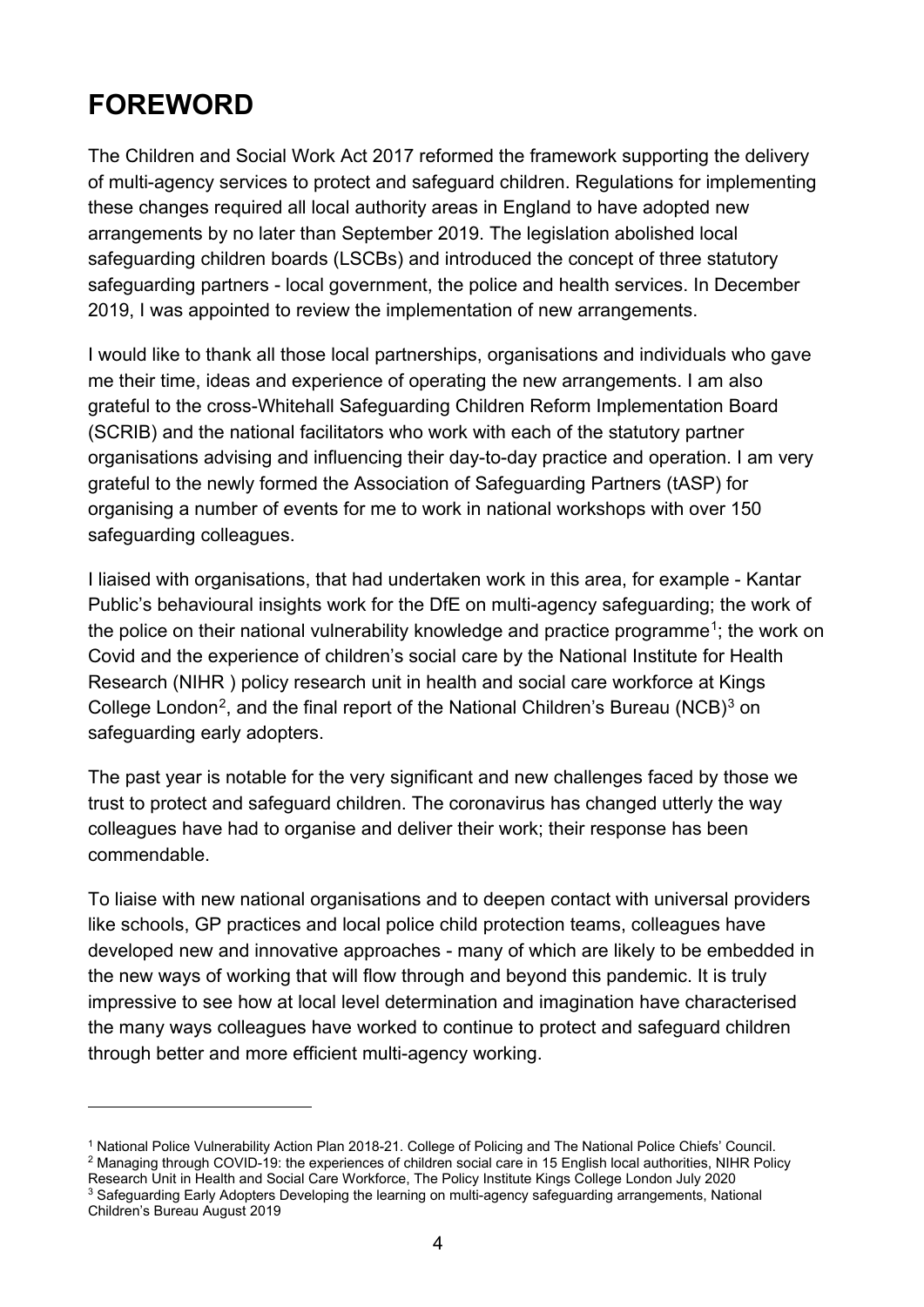This January saw the launch of the independent review of children's social care<sup>4</sup>. Led by Josh MacAlister the review will consider the needs, experiences and outcomes of the children supported by social care. The terms of reference of the review are broad and include a commitment to investigate how the police and health services roles, responsibilities and accountabilities interact with children social care and will recommend improvements to how they work together. Much of that territory is covered in this report which will be formally submitted as evidence to the care review. I believe the ideas, evidence and recommendations in this report will allow the care review to consider the variety of ways in which children social care services work in partnership with colleagues in the health and police services, as well as all of those working together to protect and safeguard children from schools through to voluntary organisations. Together these colleagues are seeking to put children first to ensure they are safe.

I have seen evidence that our local multi-agency partnerships are striving to do the best they can to ensure focused, proactive and child centred models of safeguarding for children. I think we can see change for the better happening, but we are at the very early stages of the implementation. More must be done to enhance and develop the support and encouragement provided to the thousands of police officers, social workers, health professionals, teachers and parents for without them children would not be protected and safeguarded. I believe their work will be enhanced if the recommendations of this review are taken forward.

Sir Alan Wood CBE

February 2021

<span id="page-4-0"></span><sup>4</sup> Terms of reference for the independent review of children's social care: a bold and broad approach to support a fundamental review of children's experiences. DfE January 2021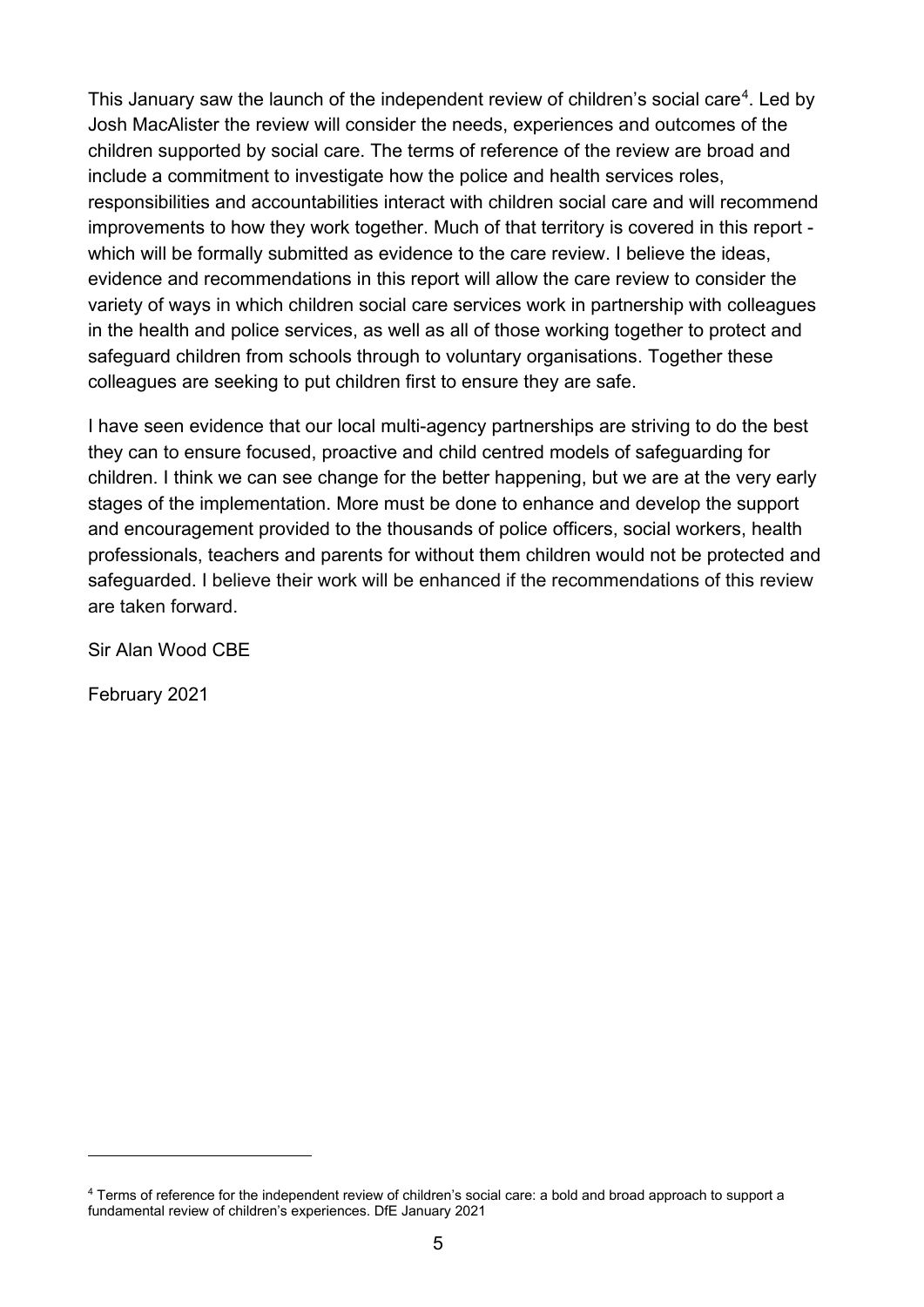# <span id="page-5-0"></span>**EXECUTIVE SUMMARY**

1. This report has focused on the key factors that underpin the successful implementation of the new multi-agency arrangements to safeguard children. These factors determine whether or not the arrangements will take us forward onto new ground in the way we plan, deliver, and assess the quality of provision and practice of our key staff. It is evident that although we are just 17 months beyond the implementation date of the new arrangements there are grounds for optimism and belief that change is happening, improvement in practice is beginning to embed, and is impacting on outcomes for children.

2. The many examples I include in the report illustrate the way in which safeguarding partners have grasped the opportunities provided in the legislation to introduce new, and adapt existing, arrangements to safeguard children. While we have some way to go to fully embed the reforms, progress this far is encouraging. Additional support, advice and guidance is needed to encourage and motivate safeguarding partners to maximise the potential within the statutory powers they now have to provide new ways of improving the quality of services to, and outcomes for, children.

3. Resources for protecting children are under much stress. The recruitment and retention of safeguarding professionals remains a challenge across the three statutory agencies. The pandemic has meant that resources to fund activity have been stretched even further and partnerships in many areas report the challenges they face to ensure safeguarding children is prioritised as finances are limited. The work of the ADCS on safeguarding pressures<sup>[5](#page-5-1)</sup> emphasises the need for funding to be at a level which allows Ministers and local leaders to be confident that the cost of the work of protecting children is itself protected and improved. The report estimates a current shortfall in children's social care budgets of £824 million.

4. A central factor underpinning better, and more effective local multi-agency working is the role played by central government departments. While support to local areas has been forthcoming and thoughtful, it can and must do more to ensure the next phase of implementing the reforms quickens the pace and widens the depth and breadth of improvement and change at local level. Whitehall departments need to demonstrate more effectively a culture of joined up working to support local implementation of the new arrangements to support their full potential to further improve the safeguarding of children.

5. In particular there needs to be a specific and sharp step up in the support and encouragement provided by central government to embed a consistent and deep understanding of the role of the three statutory safeguarding partners. While I saw some very impressive evidence of the effectiveness of this triumvirate, there are too many

<span id="page-5-1"></span><sup>5</sup> Safeguarding Pressures Phase 7, The Association of Directors of Children Services Ltd, February 2021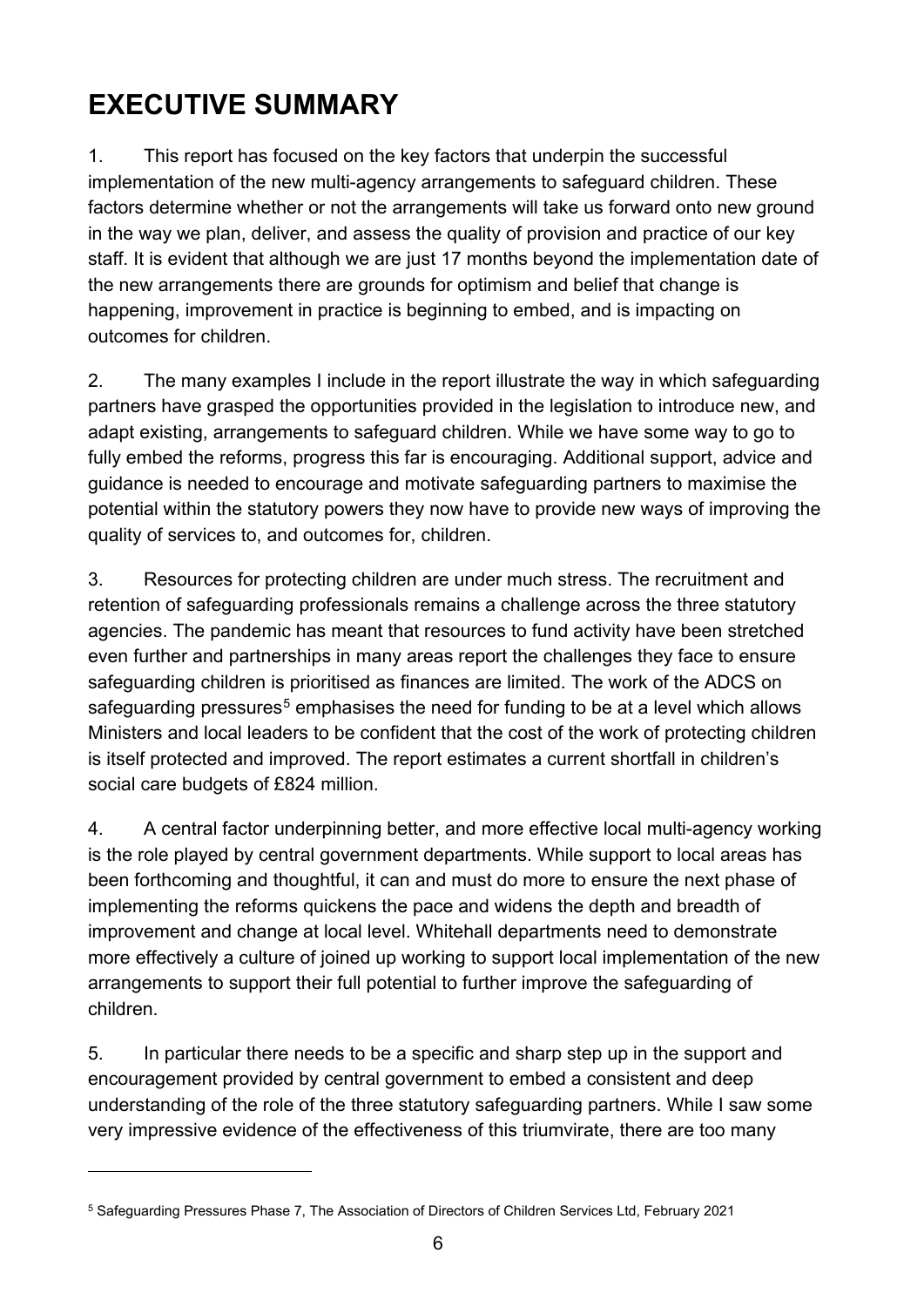examples of not too much change from the LSCB arrangements - "old wine in new bottles" is the term I have borrowed to describe this. The whole purpose and ethos of the new arrangements will stand or fall on the effective implementation of this new model of local decision making and accountability.

6. Ministers and senior officials in central government departments must send clear and focused messages to the statutory partners in a way that demonstrates that central government itself has a joined-up culture in supporting the reforms. That is not the case now, consequently a message on the importance of this role is not being embedded sufficiently at local level. The proposed reorganisation of Clinical Commissioning Groups (CCGs) into Integrated Care Services will be a major change and a test of cross-Whitehall planning to the way health services are arranged. It will impact directly on the new multi-agency arrangements. This will be a test for joined up Whitehall multi-agency planning to ensure those designing the change implement the government's ambition for the new arrangements especially the role and seniority of the statutory safeguarding partner from health.

7. A key issue in this review has been the importance of *accountability and judgement* of the quality of service being provided by local agencies. I have seen creative models of scrutiny and independent assurance being implemented locally. I have also heard a clear and serious voice from agencies on the need for greater assurance, they believe they are doing the best they can but would be keen to see a national perspective on their work.

8. There is a palpable need for national inspectorates and regulators to develop a model that can provide an analysis on how things are impacting on children and what characterises best practice. There is no plan currently for a joint approach to provide such a picture. This is a serious gap. I have suggested in the report a framework for bringing together the quality work of national regulators and local leadership in a model that can provide for Ministers and the public a clear statement of assurance about how children are being protected and safeguarded.

9. I would hope that before we enter into 2022 the national inspectorates would have undertaken a range of activity - whether through the Joint Targeted Area Inspections (JTAI) or other mechanism, that allows them to offer Ministers and the public an early judgement on the impact on outcomes for children of the decisions taken by statutory safeguarding partners.

10. Implementation of the reforms has seen the development of a wide range of new approaches to engaging relevant agencies and other partners in safeguarding children. Some have said a focus on three safeguarding partners has created a sense of other agencies being 'removed from the table' of decision making. I saw sufficient evidence of how safeguarding partners have ensured full engagement of relevant agencies in their arrangements in a way that ensures their opinions on all strategic issues can be raised to lead me to the view that this is possible in all areas.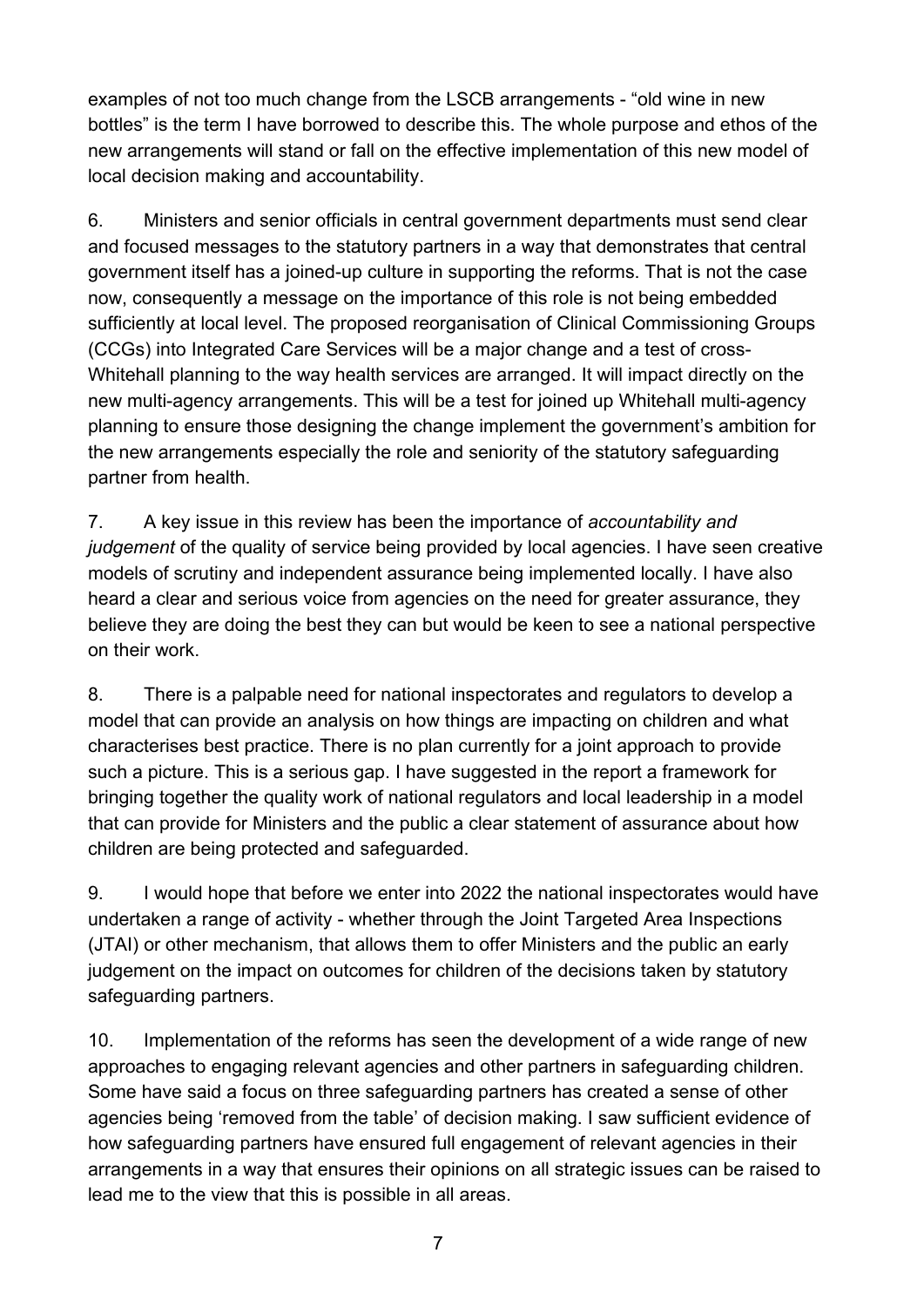11. A specific issue has been raised about the engagement of *schools* and other educational partners. Some partnerships are saying schools do not get involved others saying schools are 'kept out'. This report demonstrates there is clear evidence and example of how successful engagement has been possible in most areas. However, more can and should be done to ensure head teachers and designated leads in schools can work more effectively with the local arrangements and where possible feed in a consensual view from the broad range of schools in any area. The point on consistency across England was described to me by the representative of the National Association of Headteachers (NAHT).

12. One area of education that needs urgent attention is children who are in an unregistered school setting or receiving home education - there is some anecdotal evidence of an increase in the latter during the pandemic before the closure of schools. DfE needs to ensure its guidance to local authorities and safeguarding partners is up to date and contains additional guidance of managing children in these settings.

13. Safeguarding partners have introduced a wide range of new measures to ensure *independent scrutiny* and challenge of the new arrangements. This includes peer challenge, Independent scrutineers, commissioned external reviews, engagement of children and young people, annual assurance statements by external agencies, engaging lay members and the use of local authority scrutiny and health and wellbeing committees. We need to draw together a secure evidence base for the impact of independent challenge and scrutiny on the outcomes for children.

14. One area where there is a deficit is the independent scrutiny of the impact on practice of the collective decisions and actions of the three formal safeguarding partners (the Chief Executive of a local authority, Chief Constable and Chief Operating Officer of the CCG). This is an area that attention needs to be turned to and is something in the first instance that the national inspectorates should form a judgement on.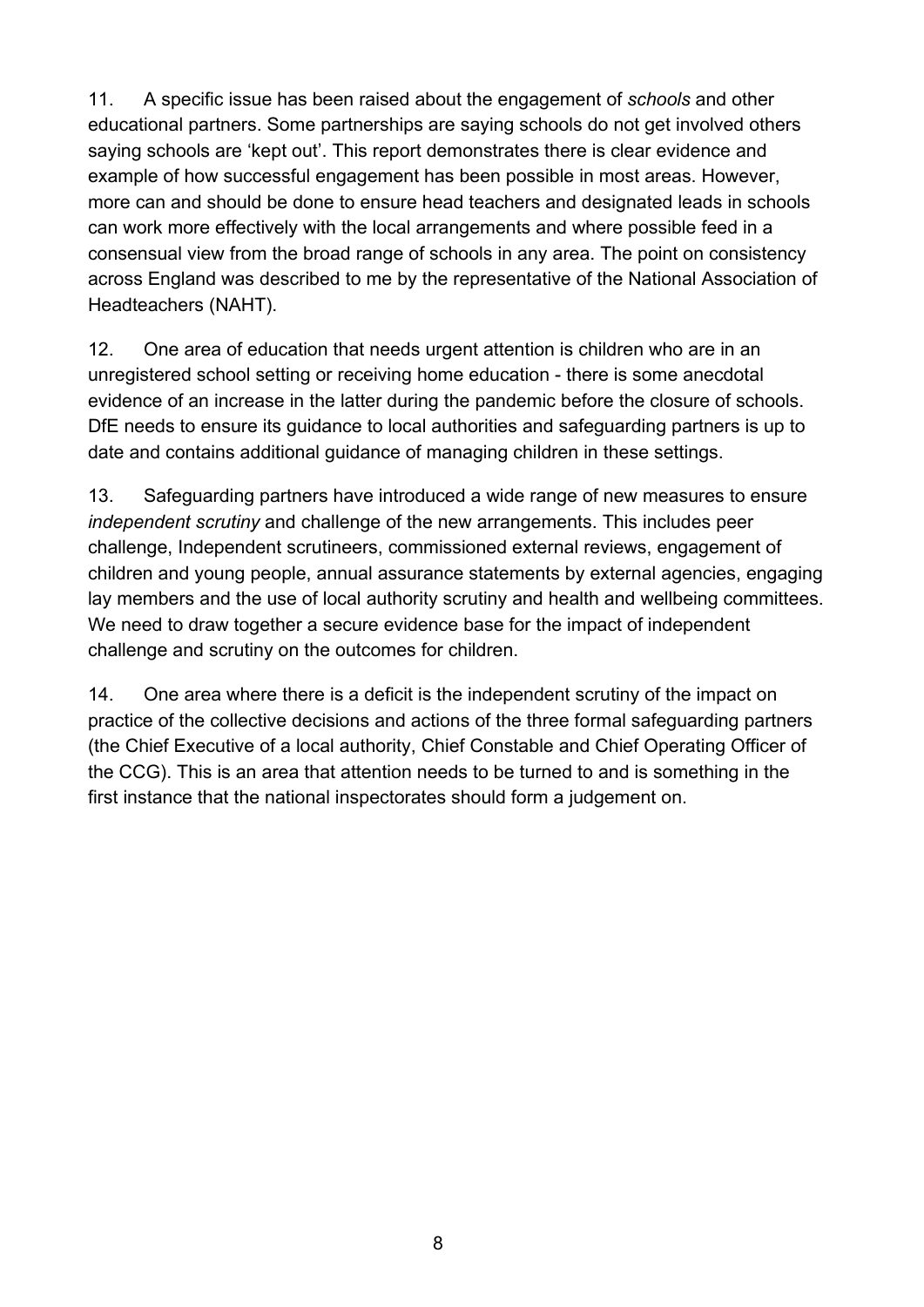# <span id="page-8-0"></span>**BACKGROUND**

15. The Children and Social Work Act 2017 ('the Act') created a new framework for the oversight and delivery of the services providing multi-agency arrangements for protecting and safeguarding children. The purpose of the legislation in respect to this activity was to improve joint work at the local level to safeguard children and enable better learning at the local and national levels to improve practice in child protection.

16. The provisions of the Act amended the safeguarding provisions in the Children Act 2004. The Act provided for the abolition of Local Safeguarding Children Boards and set out new requirements for the safeguarding partners to make arrangements, they and any relevant agencies considered appropriate, to work together in exercising their functions. This included arrangements for the safeguarding partners to work together to identify and respond to the needs of children in their area.

17. The Act created three safeguarding partners, in relation to a local authority area in England these partners are:

- the local authority.
- a clinical commissioning group for an area any part of which falls within the local authority area.
- the chief officer of police for a police area any part of which falls within the local authority area.

18. Guidance in *Working Together* [6,](#page-8-1) chapter three, is very clear as to the *leadership role* to be played by the statutory safeguarding partners. It states that, "Strong leadership is critical for the new arrangements to be effective in bringing together the various organisations and agencies." In conducting my review, I have used this guidance to measure the extent to which the triumvirate of statutory partners have been able to demonstrate they are compliant with its advice.

19. The Act also created the role of a relevant agency. *Working Together* defines these as organisations and agencies whose involvement the safeguarding partners consider is required to safeguard and promote the welfare of local children. Local arrangements need to engage these bodies to work in a collaborative way to provide targeted support to children and families as appropriate. *Working Together* offers clear advice on how the statutory safeguarding partners can ensure relevant agencies are fully engaged and consulted about the local arrangements so as to effectively safeguard children. This category includes schools, colleges, GPs, probation services and providers

<span id="page-8-1"></span><sup>6</sup> Working Together to Safeguard Children- A guide to inter-agency working to safeguard and promote the welfare of children DfE 2018.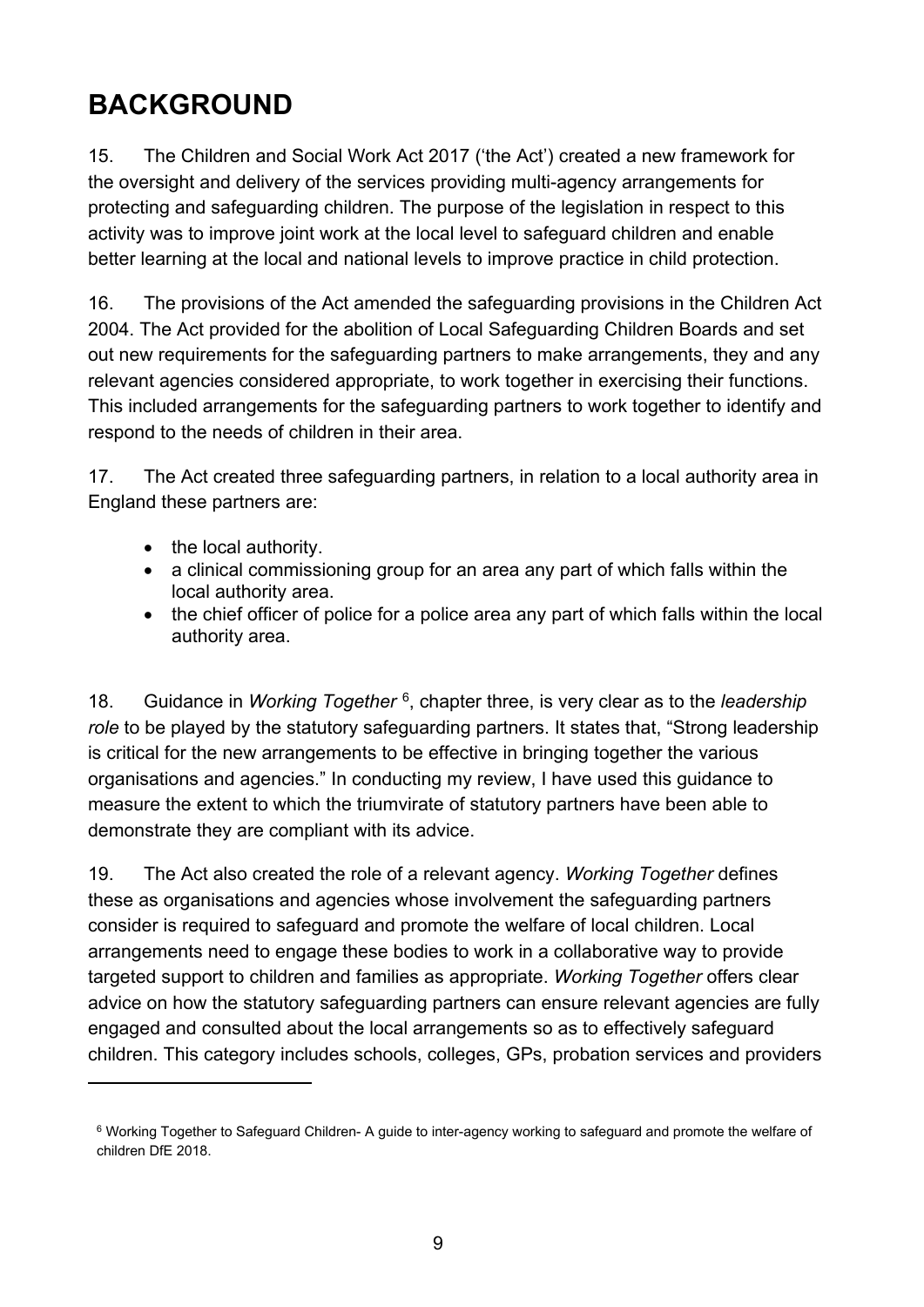of childcare. A full list is laid out in the Relevant Agencies Schedule of The Child Safeguarding Practice Review and Relevant Agency (England) Regulations 2018.

20. Safeguarding partners must make arrangements to identify serious child safeguarding cases and commission and oversee local child safeguarding practice reviews where they consider it appropriate to do so. They have a specific duty to ensure these are commissioned, progressed and result in clear recommendations for action. Working Together sets out the very specific responsibilities the safeguarding partners have.

21. Statutory government guidance allowed safeguarding partners up to 12 months to agree the new multi-agency arrangements, and three months to implement the changes. This set a final deadline date for the beginning of implementation of 29 September 2019. Many areas introduced their new arrangements well before this deadline. Once agreed by the safeguarding partners, the arrangements had to be set out and published. Safeguarding partners were required to provide DfE with a link to where the arrangements had been published.

22. Once the arrangements have been published and implemented, the LSCB for the local area had a period of up to 12 months to complete and publish outstanding Serious Case Reviews (SCRs) by 29 September 2020, after which date, they were to be replaced by child safeguarding practice reviews (CSPRs).

23. In the Spring of 2018 the Department for Education, Department of Health and Social Care and the Home Office announced a programme to support **early adopters** of new and innovative approaches to setting up multi-agency safeguarding and produce learning which could be shared across other areas. The NCB was appointed to oversee this programme which covered 17 areas of the country, involving 39 local authorities. The NCB produced its final report in August 2019. This concluded that, "Taken as a whole, the learning of the early adopters demonstrates the potential for, and value in, moving towards arrangements which are increasingly efficient, equitable, responsive, and *dynamic*."

24. I organised my review in two phases. Phase one was to meet as many organisations, agencies and individuals as possible to identify some key hypotheses to look at in depth during phase two. I produced my phase one report in July 2020, and this is attached as Appendix 3. The report identified five themes to be looked at in further detail. These were:

- Structural issues of the new arrangements;
- Leadership of the arrangements;
- The impact of the new arrangements on practice; and
- New models of independence and scrutiny.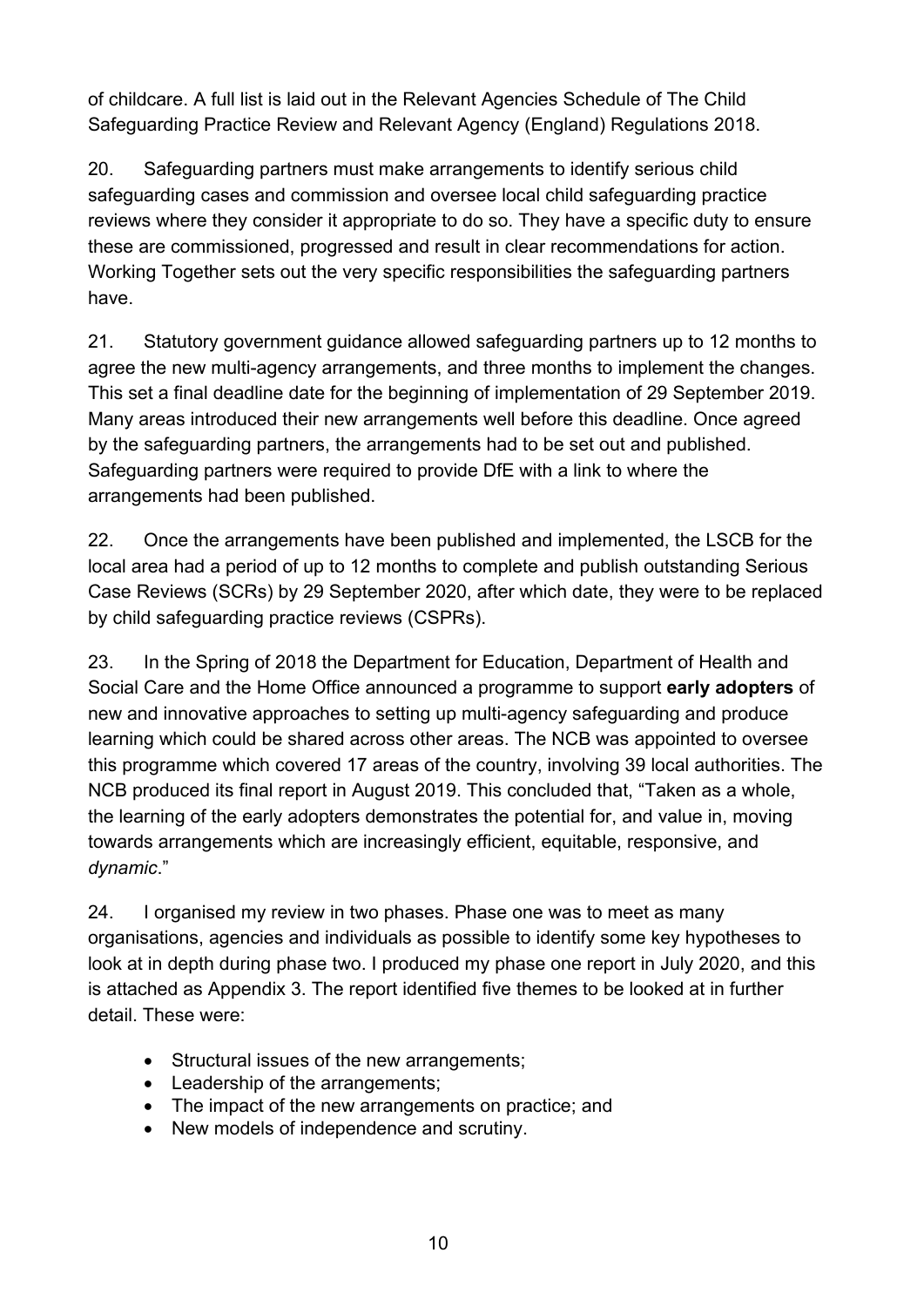The fifth area was the support being provided by central government departments to the implementation of the reforms. I cover each of these areas in the report.

25. I met Ministers, conducted a wide range of discussion with a range of agencies and organisations, received detailed notes on their progress from a wide range of areas, carried out a 16-question survey and received responses covering 132 areas. I also spoke at a webinar with over 150 safeguarding partners, independent scrutineers and partnership managers, addressed the National Police webinar and read a wide range of literature and reports on the progress of the implementation of new arrangements. Finally, as part of my research, I addressed webinars for the London and Yorkshire and Humberside area to consider in detail the themes laid out in my initial report.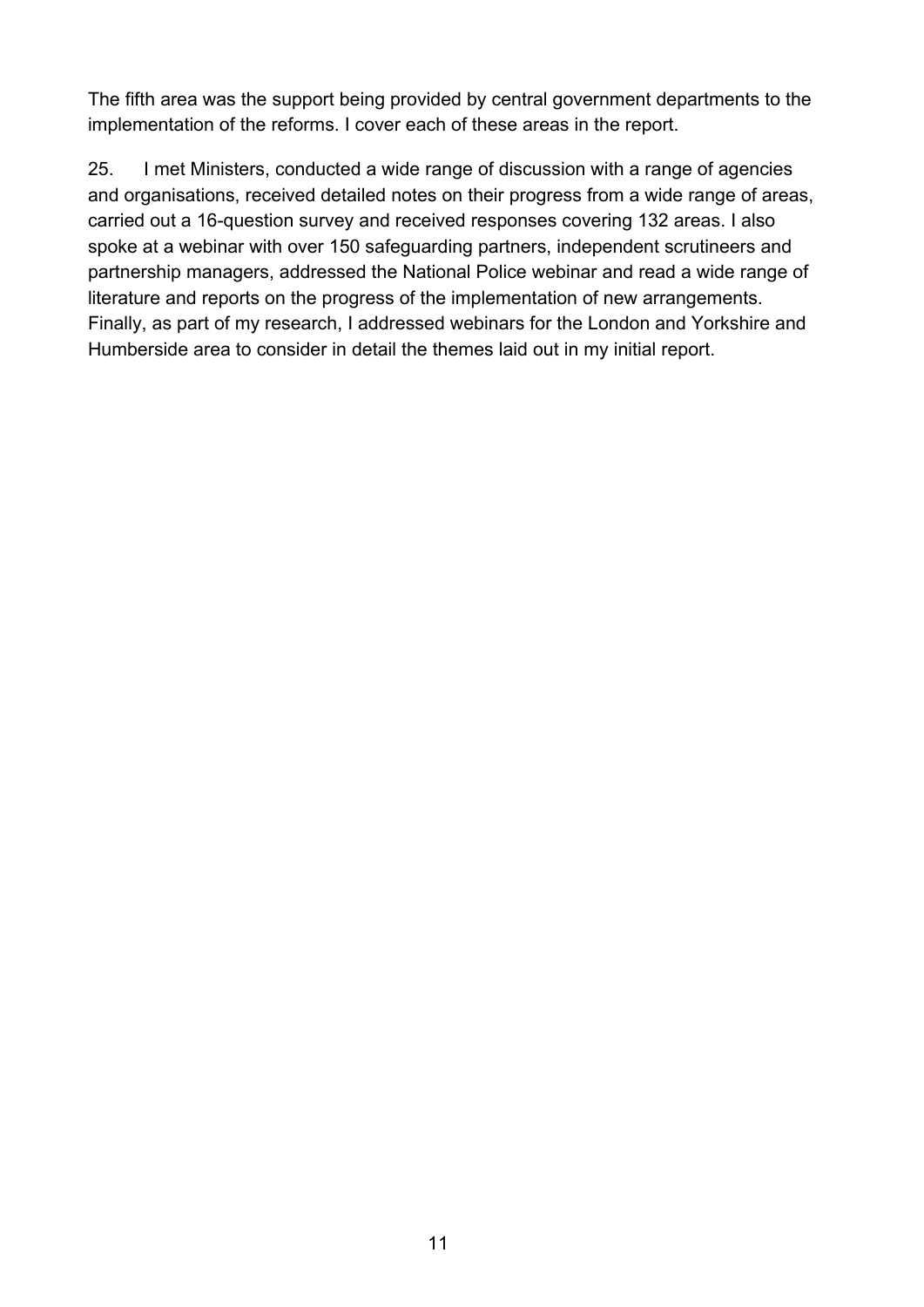# <span id="page-11-0"></span>**ASSESSMENT OF THE NEW ARRANGEMENTS BY SAFEGUARDING PARTNERS**

26. I have seen some good examples of how the new arrangements are being implemented but I do have some concerns about the way in which they are being carried out. In particular weaknesses in the role of safeguarding partners and how independent scrutiny and challenge is not being utilised. I was not of course reviewing the child protection practice in those areas. My focus was on the strengths and weaknesses of the programme of implementation and whether areas were themselves looking for evidence of the impact of the new arrangements on operational practice. The independent chair of the Birmingham Senior Leadership Assembly expressed my view of the overall picture of implementing the reforms when she described implementation of reform in the area as, "A journey of progress."

### <span id="page-11-1"></span>**The survey**

27. I conducted a survey with safeguarding partners which asked 16 questions, Appendix 2. I received 117 responses from the 132 multi-agency safeguarding partner areas. Headline findings of the survey provide good evidence that the reforms introduced by the Children and Social Work Act 2017 are beginning to have an impact. This includes 90% of respondents saying that to some or a significant degree the reforms were having a positive impact on multi-agency strategic decision making. In terms of the impact of the reforms on practice, 61% said they had evidence of a greater focus on multi-agency practice at operational level, 13% were gathering evidence of the impact and 26% had not begun to gather evidence.

28. Just over half of the respondents would like to see additional guidance from central government to assist them in carrying out their responsibilities and duties as statutory partners. Overall, these findings are encouraging given the short period of time since September 2019, when all local areas became safeguarding partner areas, and the ongoing challenge of the pandemic.

### <span id="page-11-2"></span>**The challenges that were identified by the statutory safeguarding partners**

29. Safeguarding partners were asked in the survey what were the three biggest challenges they faced in their area. There was a wide range of replies, some covered cross-agency strategic challenges others were more narrowly focused on the challenge from the perspective of a single partner. Below is a snapshot of the most frequent challenges mentioned in replies to the question: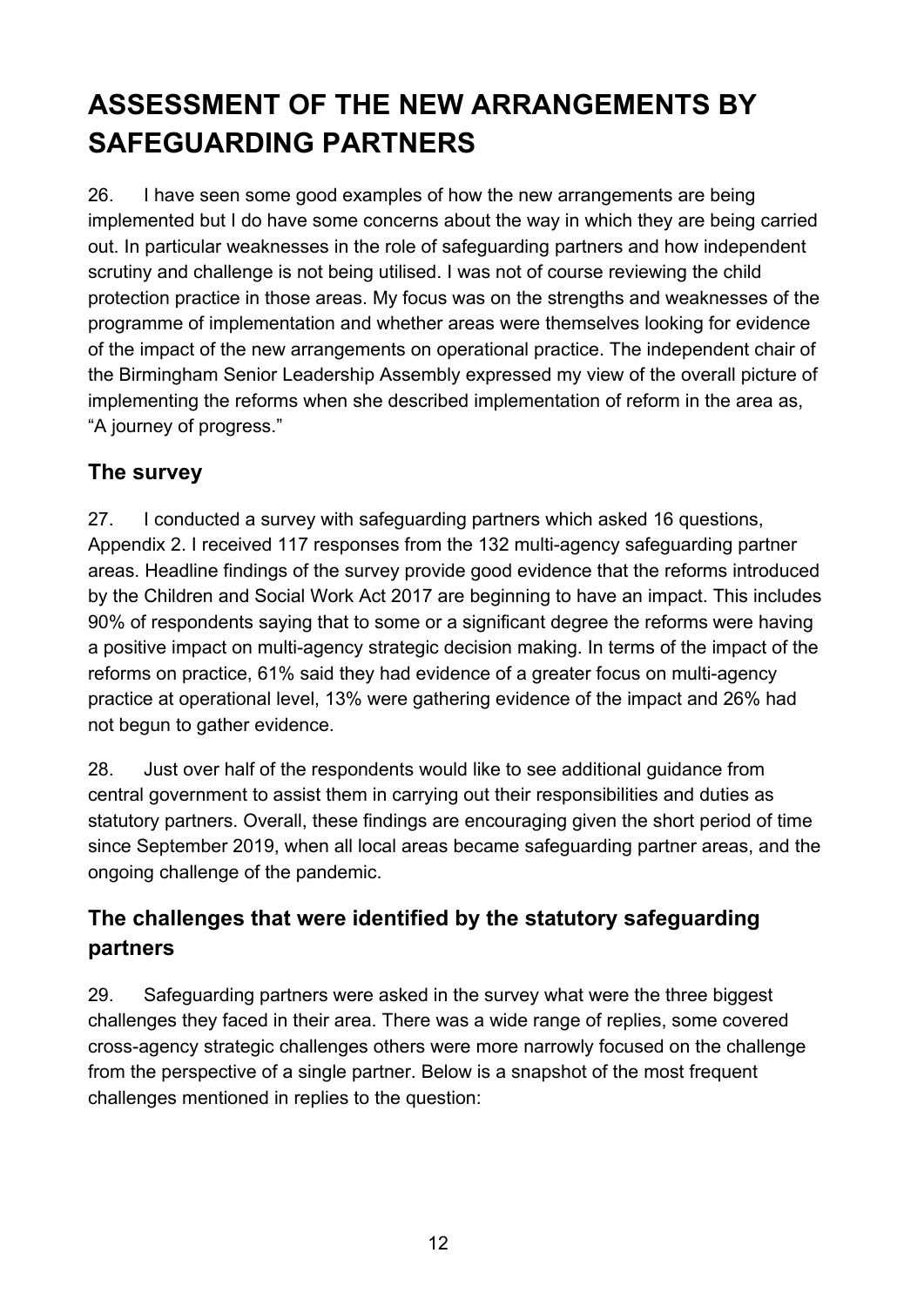- The disparity in size of the three partners means it is prohibitive for the police to engage at the level dictated by *Working Together*.
- The small size of the local authority means a small cadre of officers are often representing many areas and find themselves in both task group and scrutiny roles which reduces the independence of the arrangements.
- Fewer relevant agencies are proactively engaged with the arrangements compared to the time of the LSCB, anecdotally suggesting that they only have to comply with directions from the partnership:
	- *COVID-19 planning.*
	- *Developing safeguarding arrangements across different geographical footprints and the tension in developing a consistent health and police approach verses localised safeguarding.*
	- *Challenges around resources (not just funding) but developing skills and expectations.*
	- *Developing and maintaining a cohesive, robust, collaborative approach to Contextual Safeguarding.*
	- *Mental Health issues around stress and anxiety of COVID19 and the associated consequences of the virus – impact on children, young people, parents and families.*
	- *Domestic Abuse and the impact on children and young people.*

30. When asked in the survey if there were any additional issues partners thought needed to be explored about the operation and impact of the new arrangements the following issues were identified:

•

- *We observe that the threshold descriptions have more ambiguity than we imagined and some feedback from the Child Safeguarding Practice Review Panel (the Panel) has added some confusion.*
- *The arrangements seem to exclude the judiciary and some of our local concerns relate to court ordered actions such as contact and in care at home.*
- *The complexity of working across complex geographical footprints.*
- *Scrutineer role: other than funding this has caused the most discussion in partnership arrangements in terms of what this could look like.*
- *Equality of partnership: ability of LA to let go of leading and holding responsibility for safeguarding.*
- *Virtual working as a partnership in terms of virtual meetings.*
- *Online training – how are other partnership adapting to these new working arrangements.*
- *How strategic leads have engaged with the wider partnership (particularly schools and health partners) in terms of feeling included in safeguarding arrangements.*
- *Engagement with elected members.*

I have commented on these points in this report.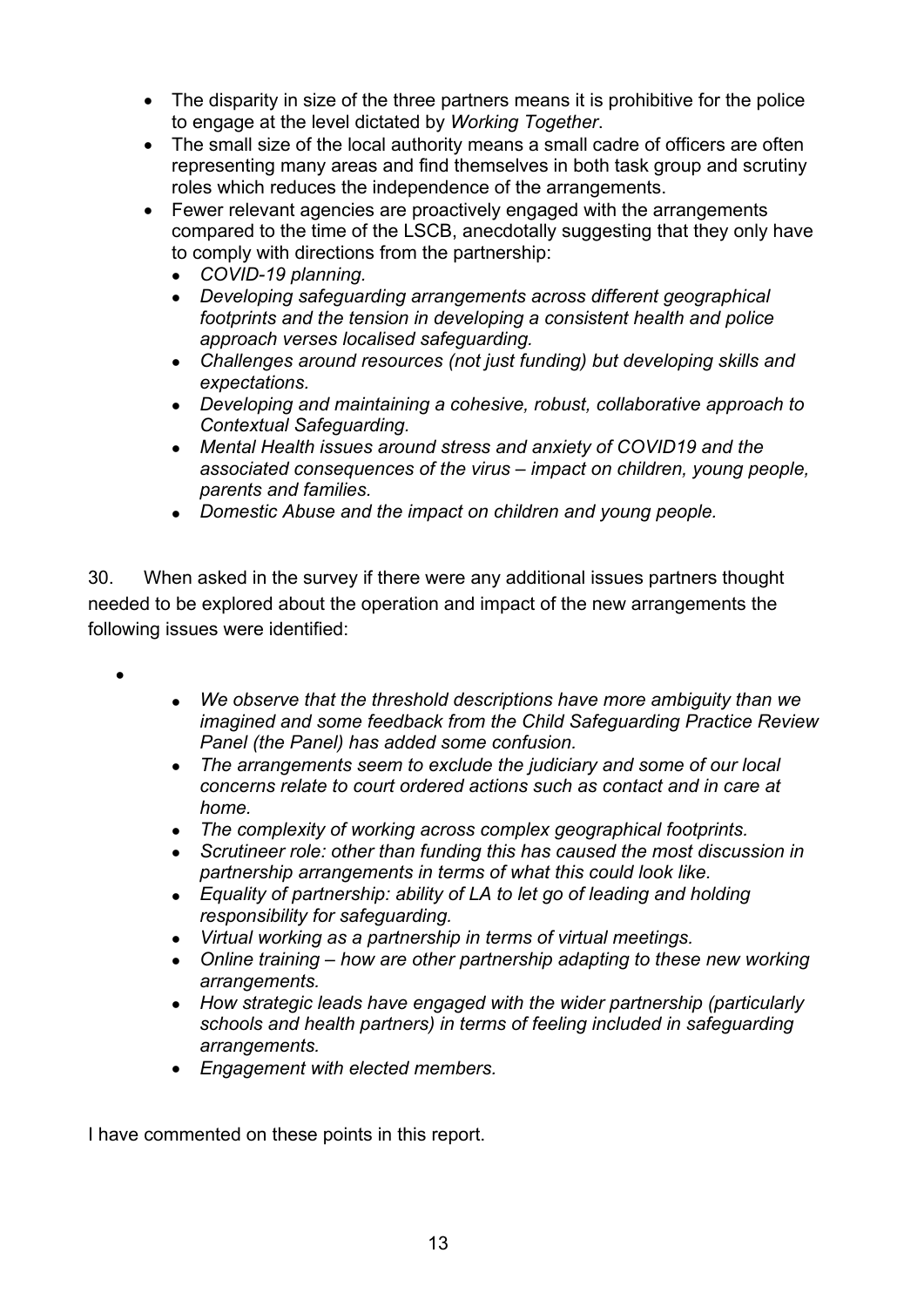### <span id="page-13-0"></span>**Evidence of a difference between the new arrangements with the LSCB arrangements**

31. I asked a sample of five multi-agency safeguarding areas to give examples of the difference between their current arrangements and the previous LSCB by identifying whether they felt they were doing things they could not have done as an LSCB. Many partnerships told me that they believe they are now more clearly focused on safeguarding and child protection within the range of issues impacting on children compared with the much broader overview of LSCBs.

32. The replies I received confirmed that a great deal of thought has gone into structuring of the new arrangements to deal with the challenges and difficulties faced in the previous arrangements of the LSCB. Key points made by the safeguarding partners point to a reduction in bureaucracy; greater understanding of key challenges facing the safeguarding partners; greater sharing of responsibility and decision making between the three safeguarding partners; a heightened focus on assurance and challenge; and a focus on practice as opposed to process. I include some examples below; their full responses are laid out in Appendix 4 (i).

- The merger has resulted in greater understanding of key themes and their implications for both adult and children's safeguarding.
- The development of the hubs was an excellent example of enhanced partnership working, with both partners from health and the police being involved in design and delivery, including the shared use of premises and local facilities.
- Our new structure has strengthened relationships between the three areas, which has directly resulted in more proactive and open discussions. The Statutory Safeguarding Partners have acknowledged that the partnership feels less defensive than it used to when challenged by an Independent LSCB Chair. Partners feel responsible, therefore have a more pro-active approach to making it a success. This is a significant cultural change, especially across three Local Authority areas.
- Greater cohesion across a wider footprint, with subgroups on Quality Assurance and Education working more closely together, building on work of the already joint subgroups on Policies and Procedures and Learning and Organisational Development.
- Challenge and assurance are becoming stronger, as there is greater transparency about local arrangements.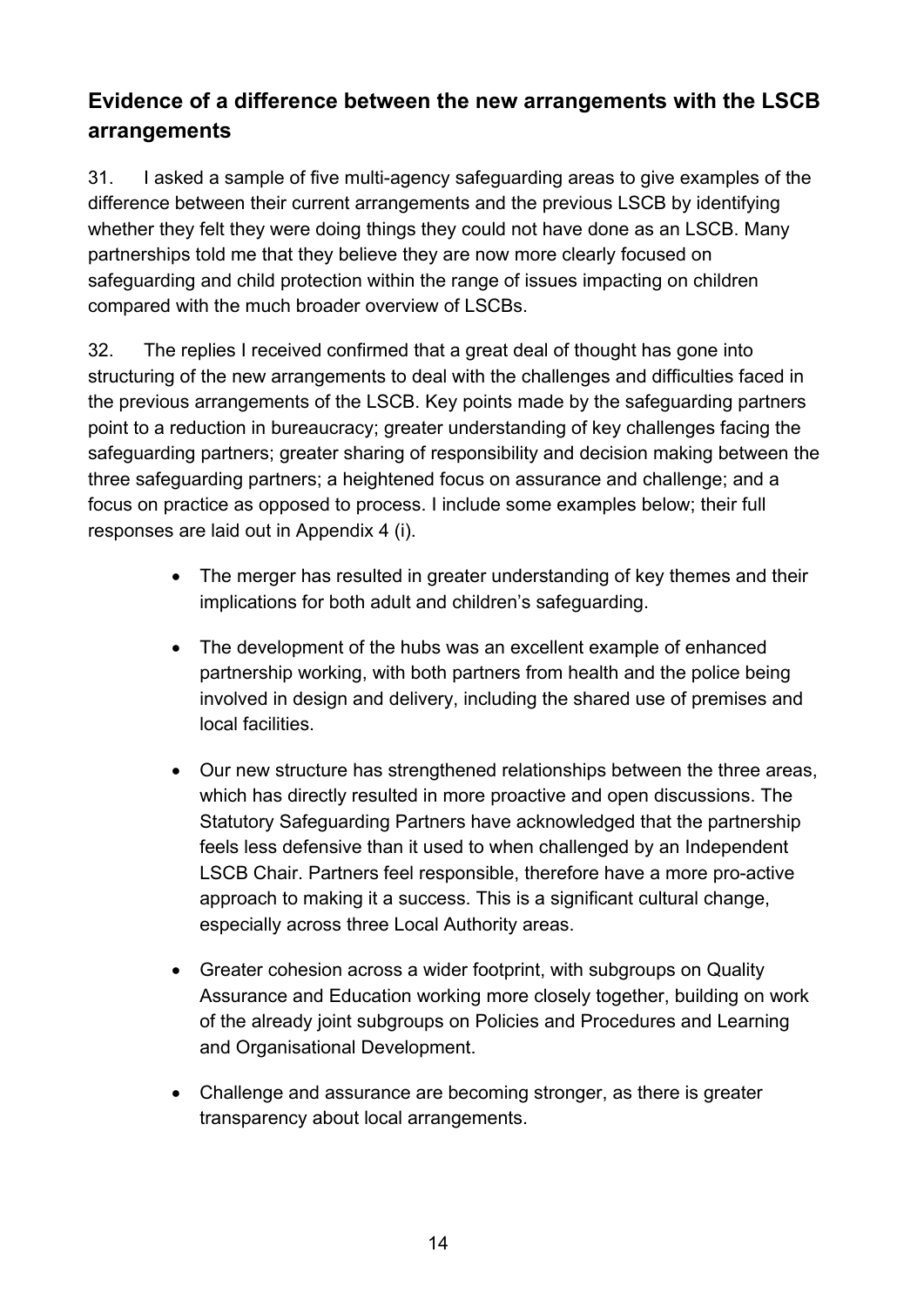- The professional experience and expertise of the multi-agency training pool has been strengthened by the collaborative approach across the whole partnership area.
- The opportunity is now open for us to broaden the collective approach by forming a group comprising Chairs of Children and Adult Safeguarding, Chairs of Health and Wellbeing Boards, Community Safety Partnerships and Corporate Parenting Boards, as well as senior Public Health representatives.
- There is a more open and collaborative approach to the way the Board operates. It has supported a greater understanding of the role each of the partner organisations play.
- More decisions are being made and are more fluid and timelier, including reporting and awareness of real-time issues and actions.
- In contrast, Executive meetings now meet quarterly, with a shorter agenda and much greater clarity around expectations. Attendees are the core partners only, with meetings providing an opportunity for discussion of key facts and issues, dynamic decision making and robust challenge where appropriate.

### <span id="page-14-0"></span>**Early signs of impact on safeguarding practice**

33. In our survey we asked safeguarding partners if they had gathered evidence that suggested the new arrangements have led to a greater focus on multi-agency practice at operational level, 61% said they had evidence of a greater focus, 13% were gathering evidence of the impact and 26% had not begun to gather evidence. It is very important to assess the impact of change on the day-to-day work of colleagues from all agencies in the field. The impact on practice is a critical test the reforms must pass.

34. I was encouraged to hear about and read the evidence provided by a large number of areas keen to share examples of the impact the changes had made to their arrangements on the work of their front-line colleagues. A range of comments made by safeguarding partners is outlined below (full details are in Appendix 4 (ii)):

- Evidence has been gathered in a wider range of areas, such as multiagency data, voices of children and young people, ongoing multi-agency auditing and identification of multi-agency workforce development needs that will support enhanced practice.
- Whilst we have always operated within the 15-day timescale for completion of reports to the Panel, the prompt feedback and increased flexibilities in relation to child practice reviews is enabling us to share more widely the immediate learning.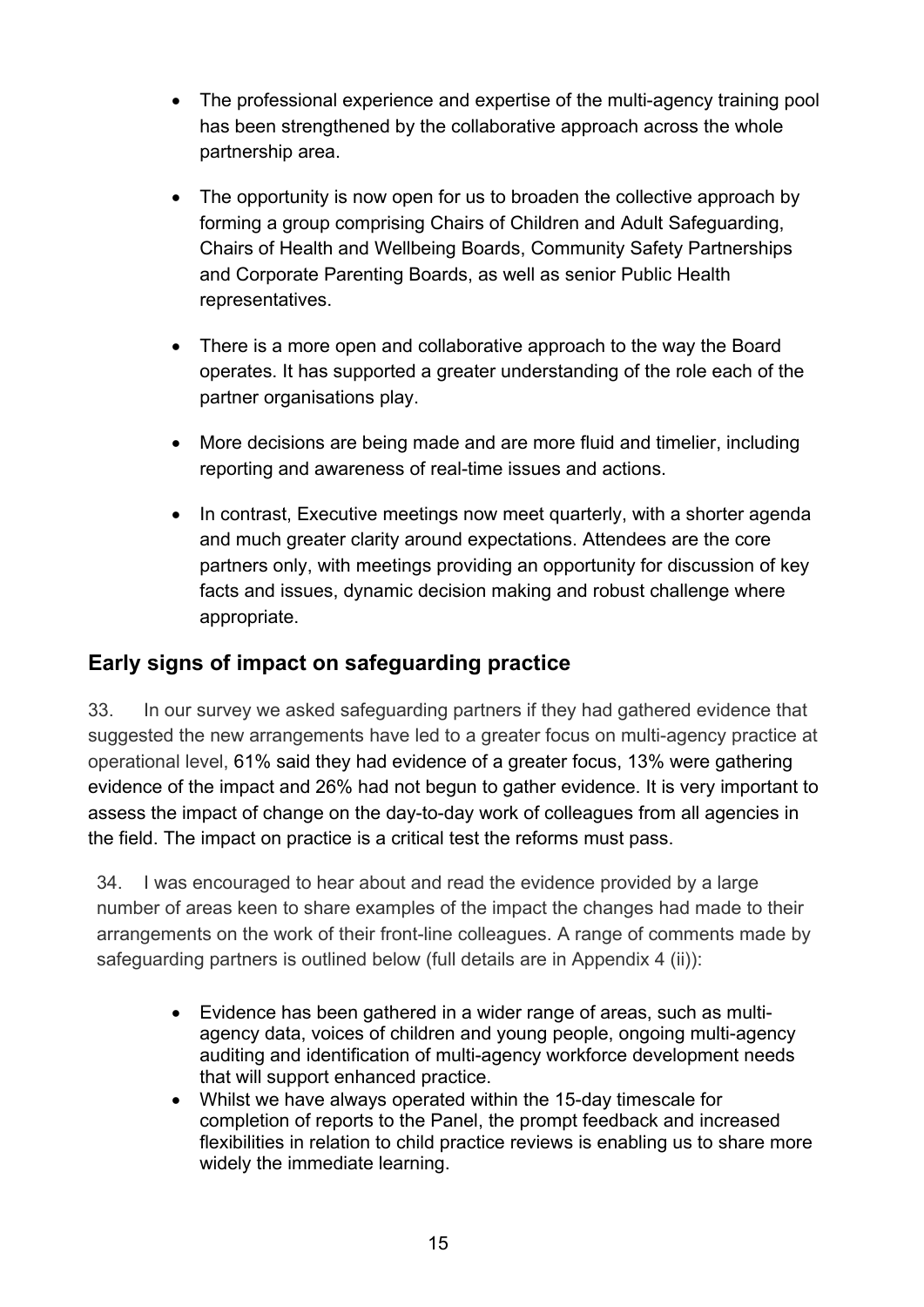- Improved communication between adult and children services and crossworking in areas for example domestic abuse, exploitation and transitional safeguarding.
- Complex strategy meetings that now take place involving numerous partners and the operational activity that is then driven from this is a good example of the closer operational working relationships across the partnership.
- We, as Statutory Partners, are gaining a deeper insight into our local practice than ever before, leading to a better understanding about the issues concerning front line staff on the ground.
- Although we are in the early stages, the workstreams very much include a focus on practice at an operational level. This includes seeking the views of practitioners in relation to their views of what is working well as part of specific areas of work and what support they feel would help in developing their practice. These views can be triangulated with the views of children, young people and their families, the outcome of audit work and performance data to provide assurance of the effectiveness of multiagency practice.
- There has also been considerable multi-agency working with a child focus (Vulnerable Children Multi-Agency Group) where strategic and operational leaders are able to share information and modify processes quickly to meet the needs of children and families.

### <span id="page-15-0"></span>**The impact of structural change**

35. The new safeguarding arrangements allow a great deal of flexibility not only in setting out the geographical areas to be covered, but also the agencies to be involved in planning and delivering a multi-agency approach to protecting children. A small number of areas have agreed to work across geographical and administrative boundaries. Good examples of this approach can be seen in the examples below (full details are in Appendix 4 (iii)):

**The Blackburn with Darwen, Blackpool and Lancashire Children's Safeguarding Assurance Partnership** covers eight CCGs, three local authorities and one police constabulary. The partnership has developed a strong structure and assurance process. The work of the partnership is supported by the Lancashire and South Cumbria NHS Integrated Care System model which is followed by the eight CCGs and ensure consistency of high-quality safeguarding practice by NHS staff within the wider safeguarding partnership.

**The Greater Manchester Safeguarding Alliance (GMSA)** is a partnership of the 10 local safeguarding partnerships in the Greater Manchester Combined Authority area. Its purpose is to achieve excellent safeguarding practice and outcomes for children across the 10 partnerships by:

- agreeing a shared understanding of excellent safeguarding practice;
- creating a shared culture of collaboration, curiosity and challenge;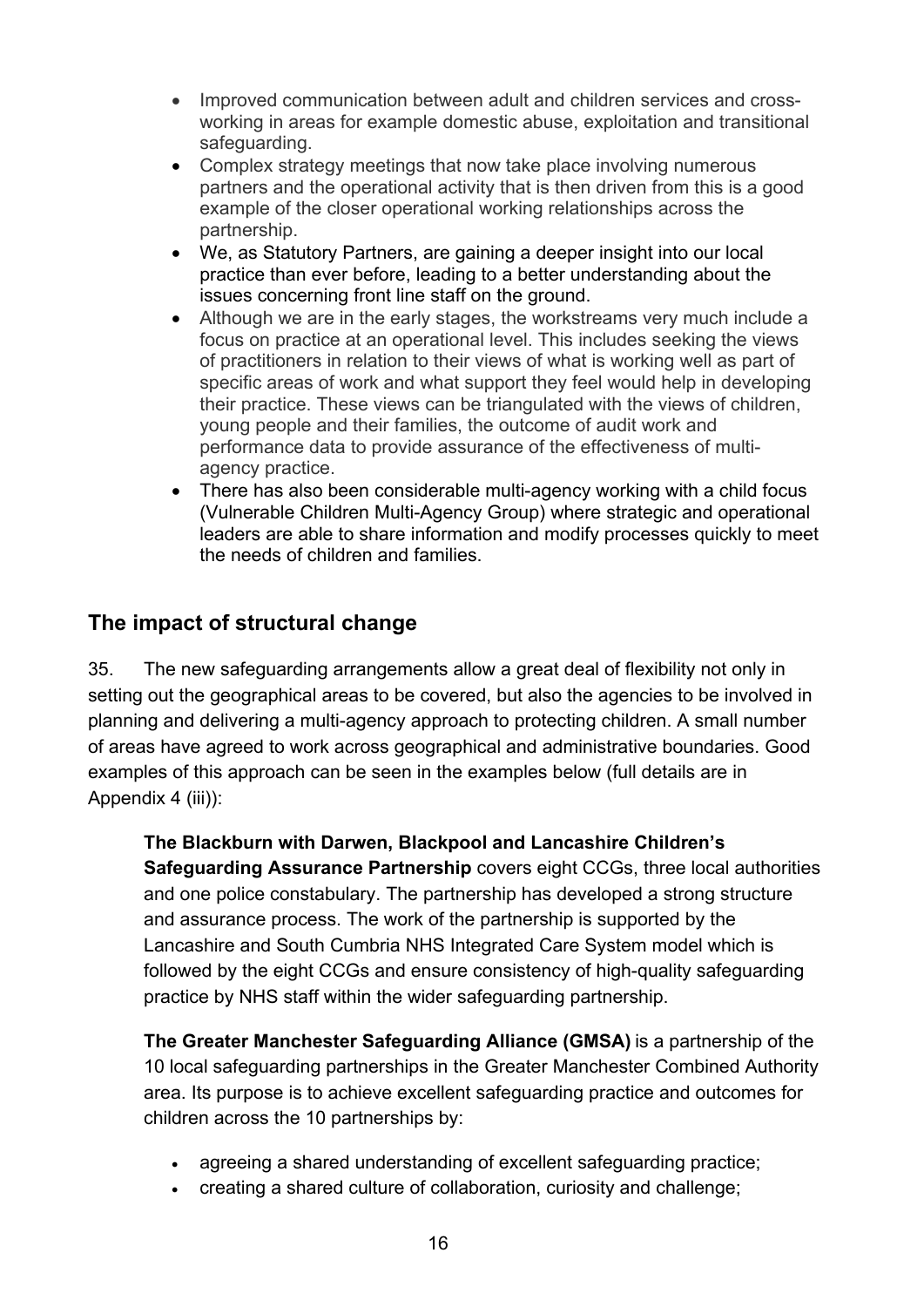- utilising a strengths and evidence approach to scrutiny; and
- suggesting improvement to the quality and consistency of practice.

The **Derby and Derbyshire Safeguarding Children Partnership** covers two local authorities, two CCGs and the constabulary for the area. The partnership is led by a Chief Offices Group - including the two lead members - which directs and scrutinises the work of an executive board charged with assuring high quality coordinated services to protect and safeguard children, through its subgroups, which are voluntarily merging across the two authority areas, where appropriate.

### <span id="page-16-0"></span>**The impact of ongoing change to area administrative boundaries**

36. There is a significant challenge flowing from the planning and introduction of structural change within the health service, e.g. the reorganisation of CCGs into NHS integrated care services (ICS). This issue is now of the highest importance with proposals made by NHS England to replace all CCGs with a smaller number of ICS in the health service by April 2022. ICS will directly commission a wide range of local primary care services that affect children which will present key challenges for local safeguarding partners. It will be essential for clear guidance to be given to ICS about the role of the safeguarding partner and the ICS role in local safeguarding partnerships.

37. Issues of reorganisation and the structural changes also impact within police areas. A consequence of this that has been reported to me in my discussions with organisations and agencies, is the loss of a very senior focus on child protection at the level of official taking up the statutory safeguarding partner role. It is reported that as a result of area reorganisation of police command structures, and the aggregation of CCGs and introduction of new ICS, an outcome is that an officer at third or fourth tier is delegated to be the safeguarding partner. These colleagues are then attending meetings without the power of authority and accountability laid out in *Working Together*. As a consequence, the leadership is left to the local authority safeguarding partner seemingly in direct conflict with statutory requirements.

38. Although organisational and structural changes may well be inevitable, as organisations position themselves to deal with new challenges, there should be a requirement that discussion about such changes must include consideration of the role of the organisations' safeguarding partner for an area. This is an important issue for the civil service advice and guidance to those planning structural and organisational change. Planners must ensure that colleagues designing and leading such changes are cognisant with the need to protect and enhance the safeguarding partner role. The majority of safeguarding partners I spoke to wanted to see more consideration given to how current cross-central government sponsored changes support and encourage the integration of additional multi-agency arrangements with those introduced to protect and safeguard children at local and regional level.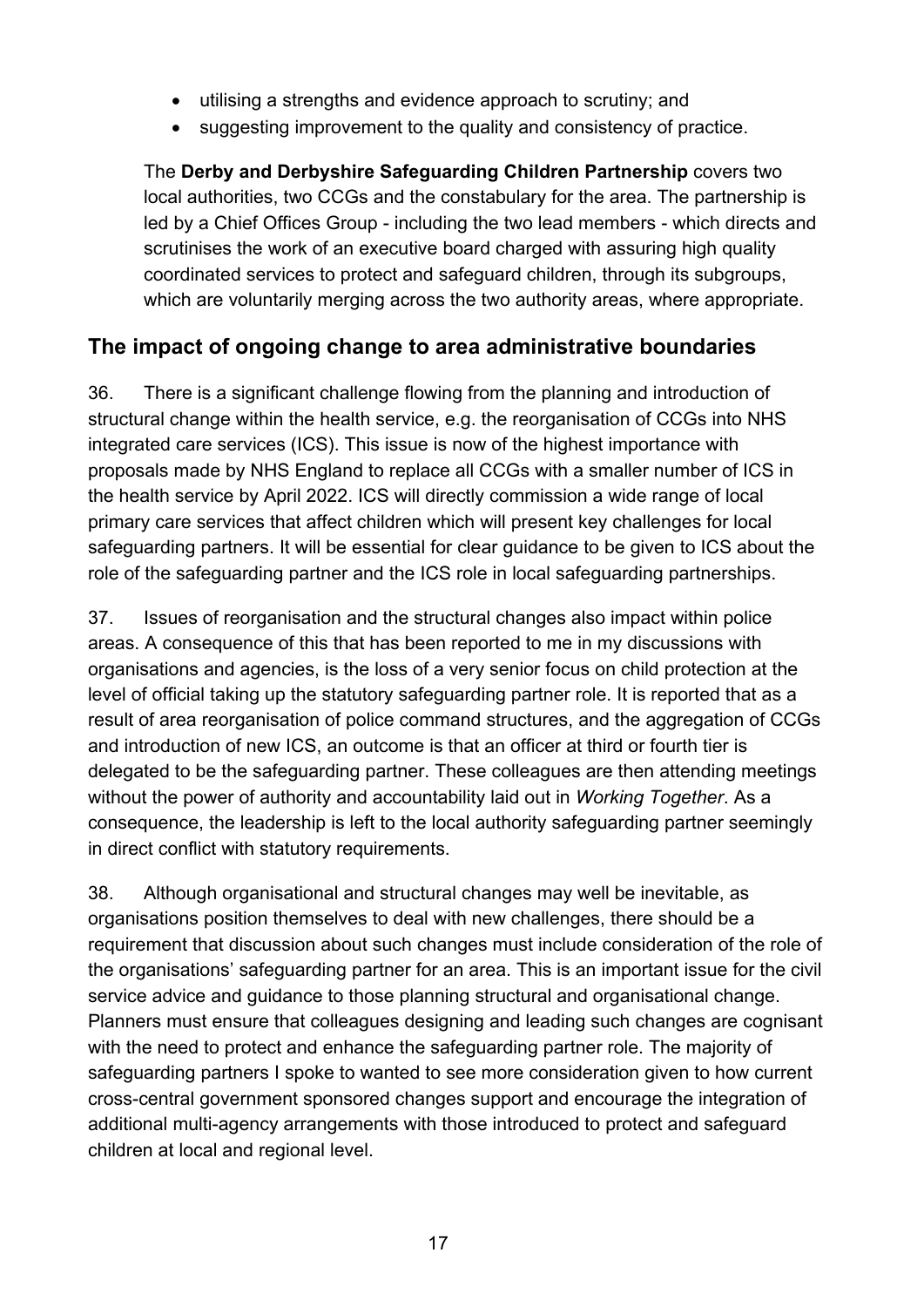39. New safeguarding challenges have arisen following increased concern about the safety and protection of children and how to respond to threats such as serious violence, criminal and sexual exploitation and child trafficking. This has led to new central government initiatives with a range of funding pots and the creation of new overarching multi-agency partnerships. It is not clear that the new initiatives have been considered in relation to the new multi-agency arrangements for protecting and safeguarding children. I have looked at academic thinking on this issue e.g. the RSA's report, Learning Cross Public Sector Innovation  $(2017)^7$  $(2017)^7$  $(2017)^7$  on lessons for leading local cross public sector innovations and the principles identified by the NCB in their report on early adopters. Both of these refer to the importance of linking multi-agency work across initiatives.

40. Safeguarding partners have said, while welcoming the focus, that they have found it difficult to navigate all of these initiatives and wanted to see more thought given to how the new multi-agency arrangements could be used more effectively to introduce new initiatives in respect of children and young people as the statutory partner model provides an existing senior leadership framework for their effective introduction and coherence with existing provision. As an immediate step it would be helpful if the national facilitators and the SCRIB Board could be consulted on new plans.

### <span id="page-17-0"></span>**Elected politicians and appointed officials**

41. Elected Mayors, Police and Crime Commissioners, council leaders, councillors and chairs of NHS boards have a crucial role to play in supporting and funding multiagency arrangements for protecting children. No guidance or advice has been provided by central government on the role to be played by these office holders. There are good examples of engagement and scrutiny of the performance of the arrangements, but this is not consistent and in some areas the role played by these officials is minor. Safeguarding partners claimed that the lack of guidance has led to confusion and some conflict between agencies - for example unilateral decisions being taken on reducing funding or staffing support and a clash of priorities in planning.

42. Statutory guidance is provided for the lead elected member for children services in a local authority area. This lays out clearly the strategic role played by the lead member in overseeing the delivery and performance of children services. I believe it would be helpful if advice were provided for other elected officials or if the guidance for lead members was extended to cover them. In particular, the regional role of elected mayors and PCCs might offer the possibility considering whether there is merit in them providing a regional coordinating and convening role in organising multi-agency arrangements for protecting children.

<span id="page-17-1"></span><sup>7</sup> Royal Society of Arts-Transforming Together; Leading for People and Place. An inquiry into leading innovation in public sector partnerships-by Joan Munro, Ian Burbidge and Jack Robson September 2017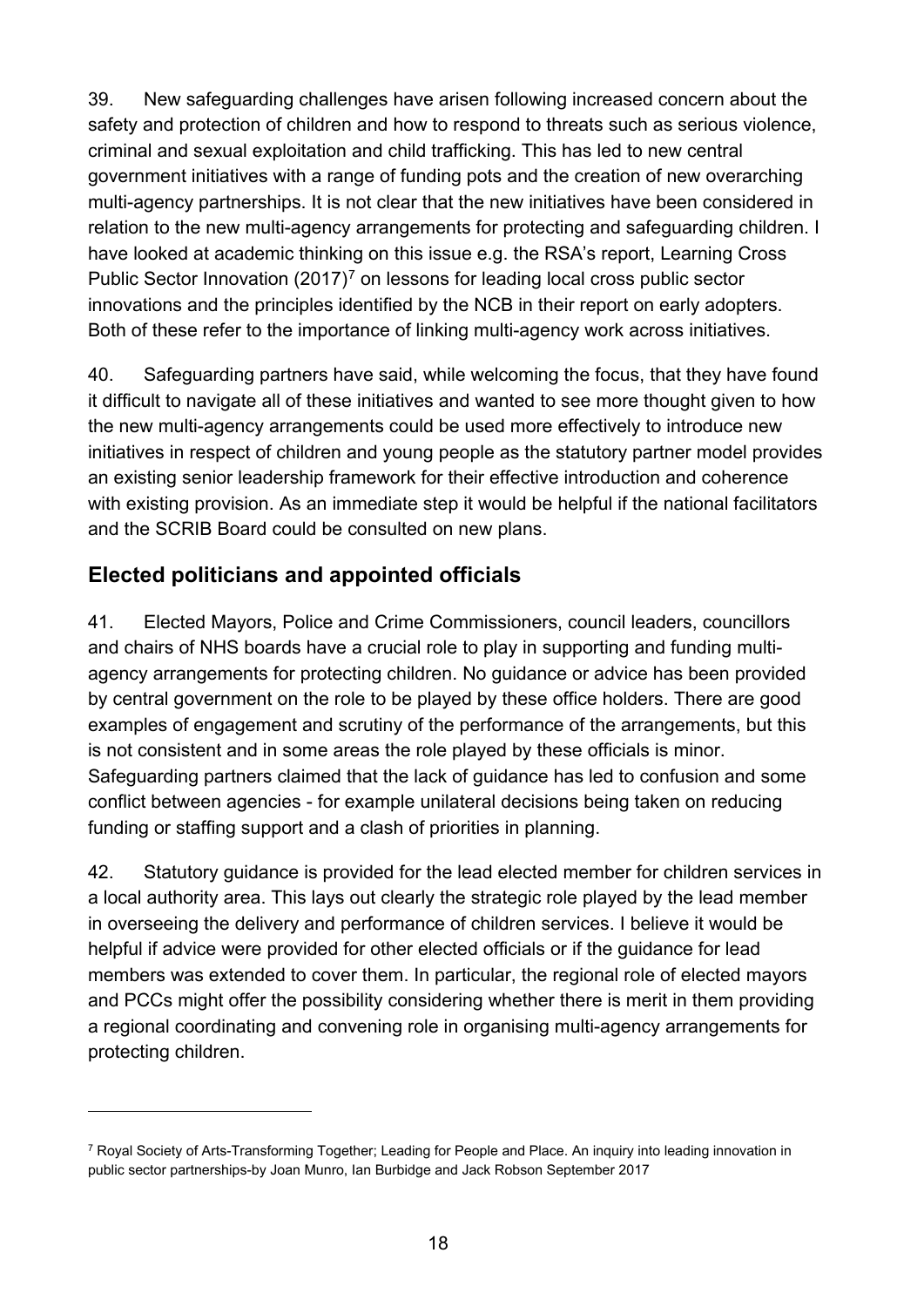### <span id="page-18-0"></span>**COVID-19**

43. The impact of the pandemic was mentioned by the overwhelming number of groups and organisations I met. In general terms I was encouraged by the determination of partners to use the flexibility and new opportunities offered by the reforms to develop new, more effective ways of improving and developing systems and processes designed to protect and safeguard children. An example of this is the evidence identified by the NIHR research in July 2020 on how children's social care in fifteen local authorities had responded to COVID-19. This points to improvements in multi-agency working including closer working relationships between local authorities and the health service; improved engagement with schools, general practitioners and paediatricians at meetings and child protection conferences; and improved understanding of one another's professional responsibilities.

44. I was told in a number of areas how safeguarding partners responded to the pandemic by heightening their focus on the operational arrangements to finely prioritising those most at risk, expediting decision-making about keeping children safe and supporting children for whom they were making new placements in fostering or residential care.

45. Various police reports on the significant increase in domestic abuse has been experienced in many local areas over the time of the pandemic. This has alerted statutory partners to the need for more timely and focused interventions to ensure the protection and safeguarding of children is given urgent prioritisation and has been remarked on as a key indicator of better strategic working across the police, health and local government.

46. The ADCS (Safeguarding Pressures Phase 7) Report identified that local area leadership prior to, and during the COVID-19 pandemic was positive. This was helped by a strengthened partnership collaboration, especially through the three statutory partners and between social care and schools. It also found that virtual case conferences and meetings had led to an increase in participation by professionals, including GPs. It explained how partnership working and greater asset-based approaches to the pandemic had been enabling, with communities and agencies coming together to use what they have to best effect.

- 47. Comments in response to our survey question on COVID-19 included:
	- *Through initial lockdown Strategic leads met on a weekly basis to review how agencies were working together to address safeguarding arrangements for children and young people.*
	- *Multi-agency meetings were developed to ensure those most vulnerable and not attending school were regularly seen and supported.*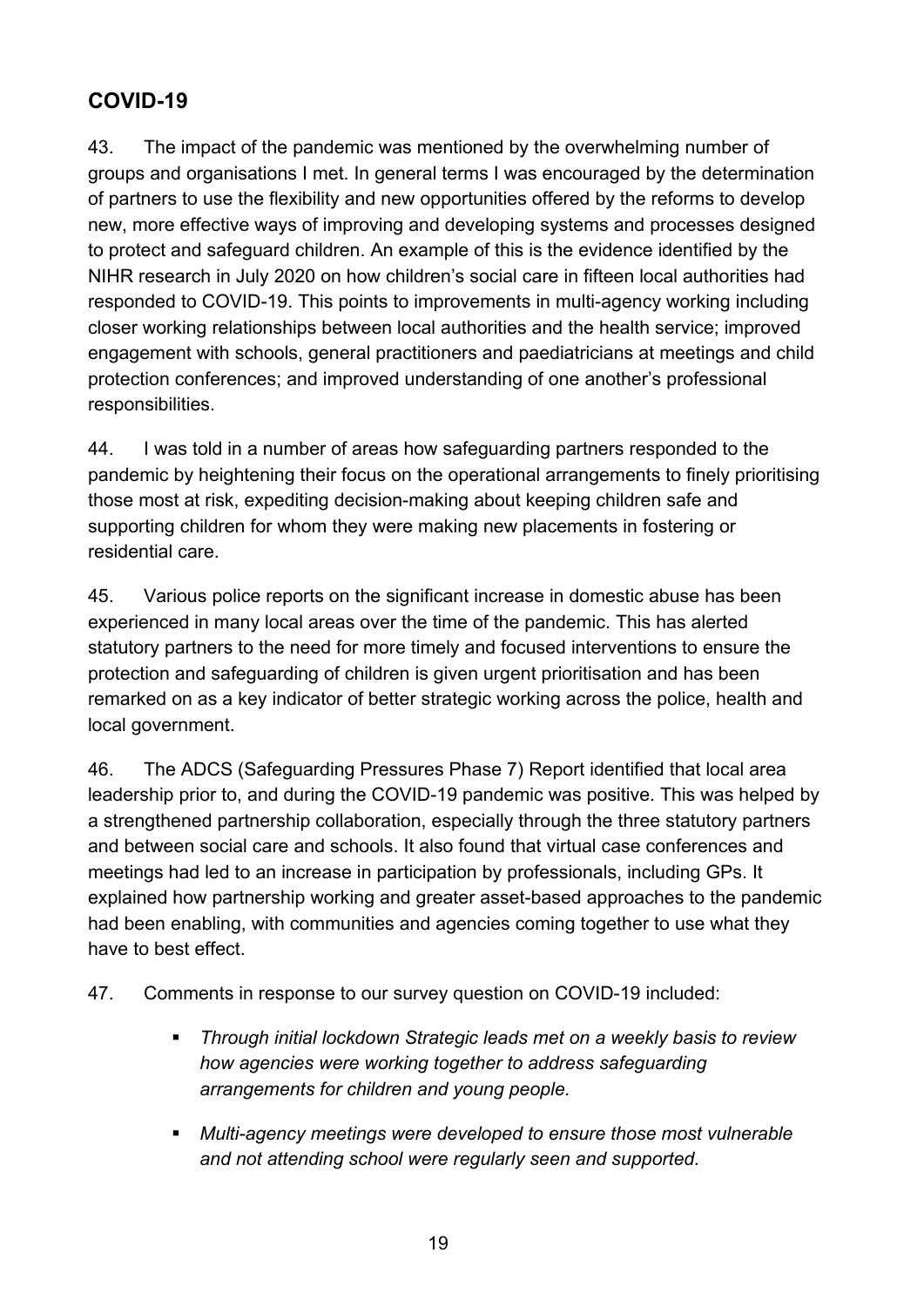- *Strategic Lead discussions saw services pull together and support each other where required – for example, as pressures increased on Children's Services, school staff identified their most vulnerable students and, along with the Local Authorities most vulnerable students, undertook home visits to ensure the children were seen. Police Officers were made available to support any difficult to reach families.*
- *Police Strategic Leads regularly shared the levels of domestic abuse and missing children to ensure a coordinated response was in place.*
- *Police response - we have worked differently due to Covid and are now utilising technology to work more effectively. We are using less time driving and are able to spend more time working which has given us the ability to safeguard children quicker. In addition to this, we have helped to formulate and bring in recovery plans in line with schools closing.*

48. The following quote is representative of many others I received, "As soon as we faced a lock-down situation, the Statutory Safeguarding Partners and other key health organisation colleagues initiated a twice weekly COVID-19 Partnership meeting. This has enabled those with the ability to make decisions to problem solve issues as they arise in a coordinated way. We have been able to compare data, discuss emerging risks and are in the process of determining what the impact of lockdown, and its relaxation, will be on our families. Discussions have included the sharing and agreement of business continuity and changes in working practices, impact of mental health issues, temporary changes to child death processes and agreement and swift production of communication materials for practitioners and communities."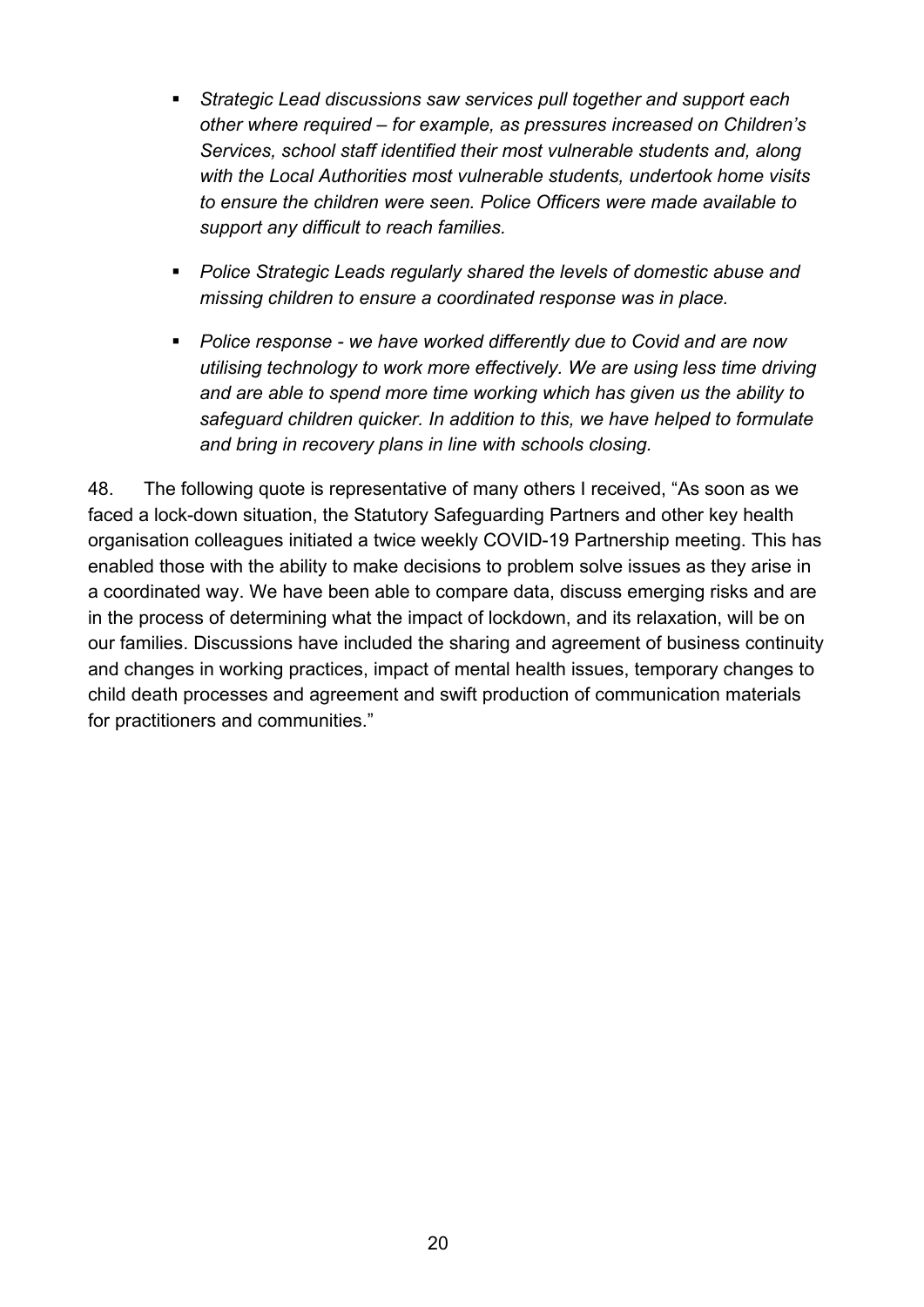# <span id="page-20-0"></span>**LEADERSHIP OF THE MULTI-AGENCY ARRANGEMENTS**

### <span id="page-20-1"></span>**The role and purpose of a statutory safeguarding partner**

### <span id="page-20-2"></span>**The safeguarding partner**

49. Although I touched on this earlier in the report, it was a key theme in the second phase of my review and one I will explore in more detail here. A safeguarding partner is defined under the Children Act 2004 (as amended by the Children and Social Work Act 2017) as:

- the local authority;
- a clinical commissioning group for an area any part of which falls within the local authority area; and
- the chief officer of police for an area any part of which falls within the local authority area.

50. The three safeguarding partners have equal and joint responsibility for local safeguarding arrangements. The seniority of each of these posts within their own agency allows them to consider issues, outside the brief of services designed to protect and safeguard children, that have a direct implication on those services - e.g. youth crime, adult mental health services, drug and alcohol misuse, domestic abuse, housing, and public health.

51. *Working Together* states clearly who the lead representatives for safeguarding partners are:

- It is important therefore that the lead representative from each of the three safeguarding partners plays an active role. The lead representatives for safeguarding partners are *the local authority chief executive, the accountable officer of a clinical commissioning group, and a chief officer of police.*
- All three safeguarding partners have *equal and joint responsibility for local safeguarding* arrangements. In situations that require a clear, single point of leadership, all three safeguarding partners should decide who would take the lead on issues that arise.
- Should the lead representatives *delegate their functions they remain accountable for any actions or decisions taken on behalf of their agency*. If delegated, it is the responsibility of the lead representative to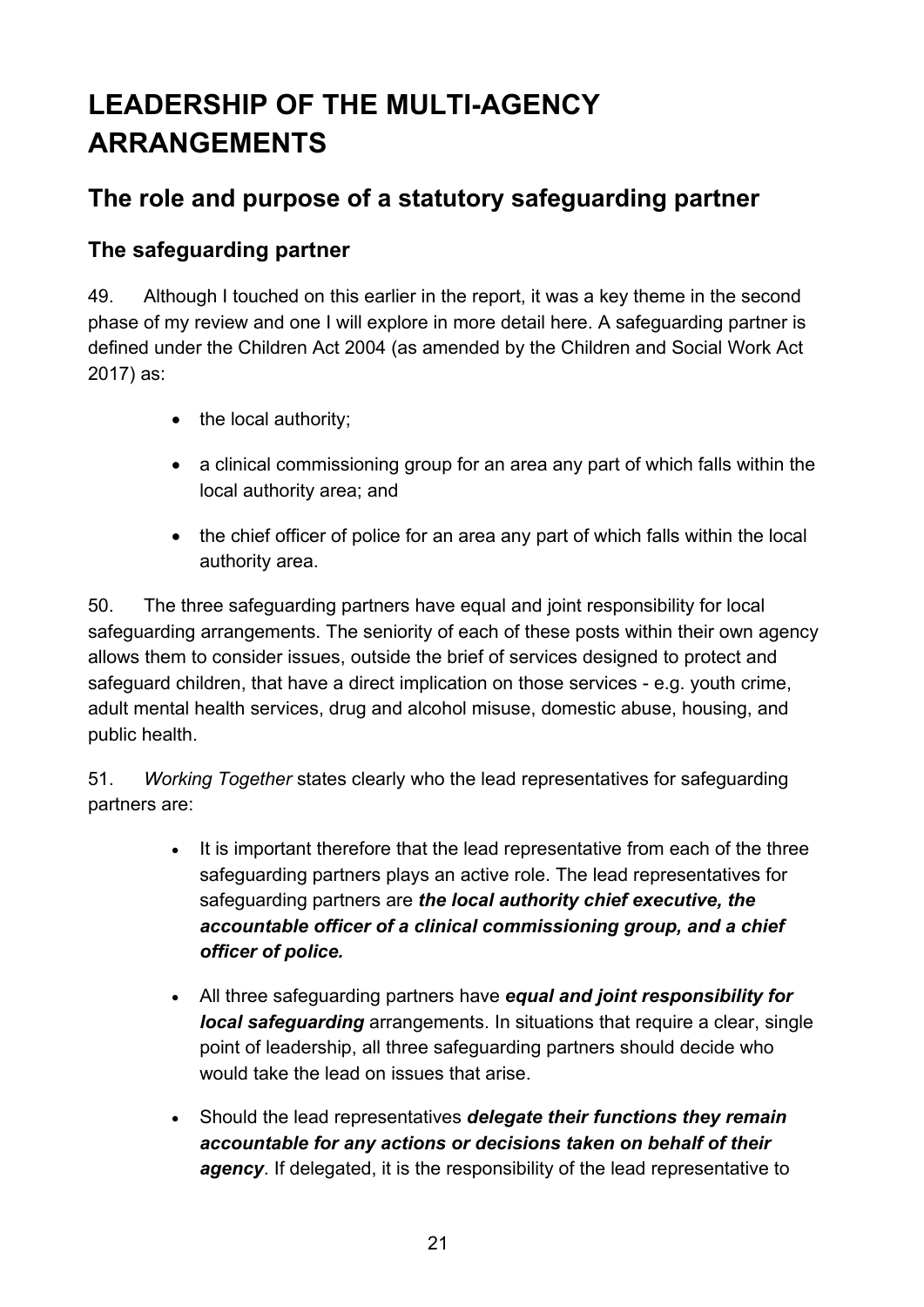identify and nominate a senior officer in their agency to have responsibility and authority for ensuring full participation with these arrangements.

- The representatives, *or those they delegate authority* to, should be able to*:*
	- o *Speak with authority* for the safeguarding partner they represent.
	- o *Take decisions on behalf of their organisation* or agency and commit them on policy, resourcing and practice matters.
	- o *Hold their own organisation or agency to account* on how effectively they participate and implement the local arrangements.

52. The leadership role of the safeguarding partner is, therefore, based firmly on the notions of **authority to act and the accountability for action taken**. Its purpose is to remove the blockages, bureaucracy and organisational self-interest that bar the route to the effective and efficient delivery and practice of multi-agency services to protect and safeguard children. The safeguarding partner holds to account both the agency they represent and the collective partnership for their performance in protecting and safeguarding children.

53. In conducting this review, I have used this guidance to consider the extent to which the triumvirate of statutory partners have been able to demonstrate they are compliant with its advice.

### <span id="page-21-0"></span>**Delegation to a deputy**

54. In answer to the survey question as to whether the statutory safeguarding partner roles had been delegated, 100% replied it had been. In cases where this critical role is delegated to a deputy, they must be in a position to ensure the three tasks above can be delivered on.

55. It is clear in some organisations the delegate statutory partner is not in a position to commit their organisation or hold it to account. This occurs in cases where the actual attendee is at the level of a head of service as opposed to a Director or Chief Officer. In these circumstances it is not likely that the individual is able to carry out their role in the manner envisaged in the guidance. A number of comments were made about the level of delegation from the level of chief constable.

56. The expectation of many safeguarding partners is that the delegated rank should be specified as assistant chief constable or commander level. It is reported that often the delegated representative is at superintendent level. This is five steps below the chief constable in the police hierarchy. It is unlikely that an officer at that level can take decisions which commit the polices service to an action.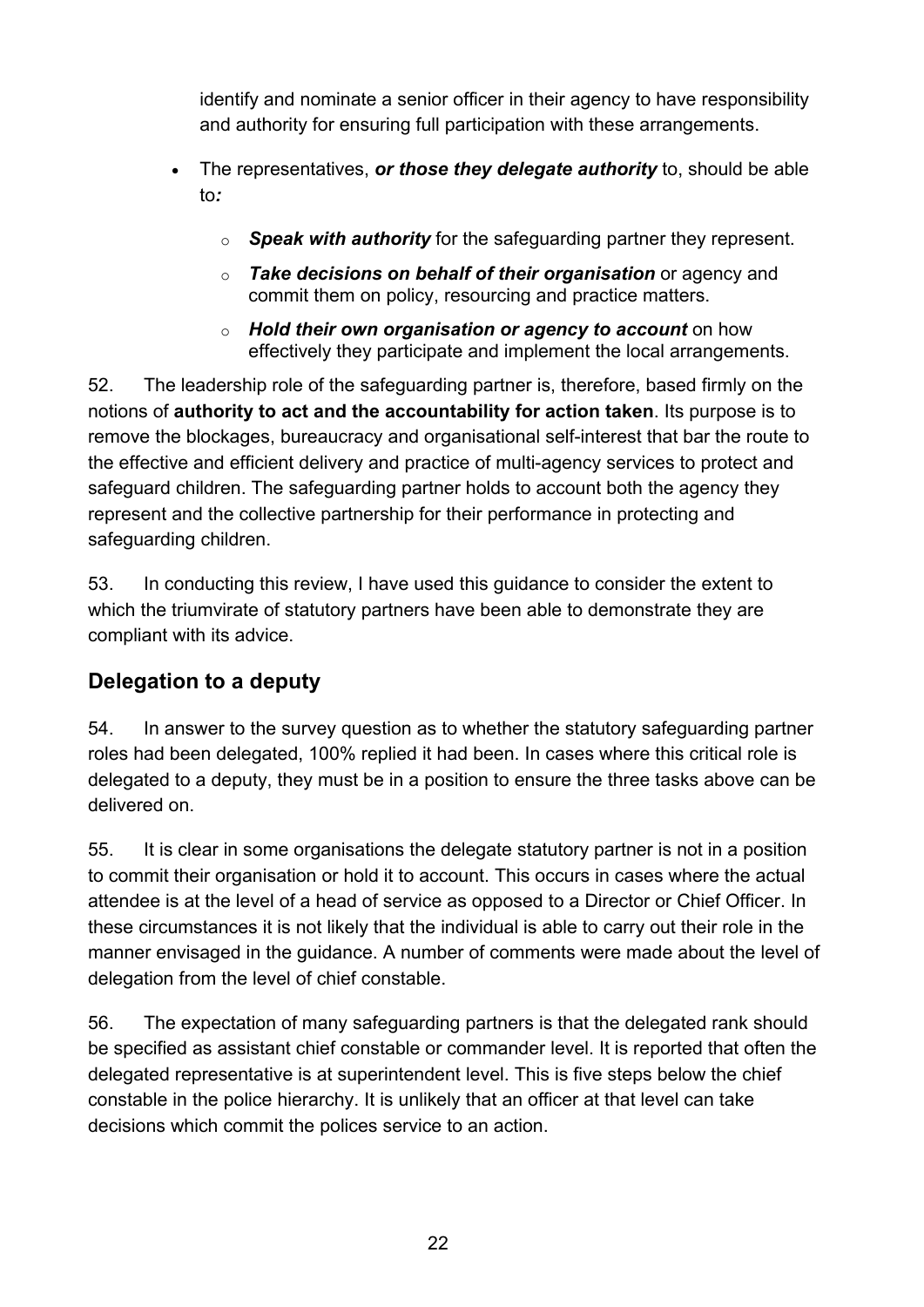57. Where a statutory safeguarding partner delegates their responsibility to a deputy there is often not a sufficiently clear process for how their deputy is held to account or how the partner ensures they are in a position to support or challenge the deputy. There is room to question whether delegation is taking place and monitored in a way that is reflective of statutory guidance. It would empower safeguarding partners if it were recorded formally in their meetings that they are acting with the explicit authority of the statutory safeguarding partner to deliver on the three tasks set out in *Working Together*.

58. Two examples illustrate the difficulty encountered when delegation is not well organised. The first one is on **funding**. A number of deputy safeguarding partners have expressed concern that funding for the arrangements is not being shared in line with guidelines in *Working Together*. In some cases, one organisation has unilaterally reduced their financial contribution. The matter has not been resolved because the individual deputy partners cannot agree. In these cases, the matter has not been escalated to the formal statutory partner and a stalemate exists.

59. Elsewhere in this report I comment on a specific funding issue in Greater London which relates to a fixed budget level being introduced on local police services by the Mayor's Office for Police and Crime to the dismay of many health and local government statutory safeguarding partners.

60. The second example relates to **data sharing**. I met the deputy safeguarding partners in a large county. I was very impressed by the evidence the partners shared about their strategic decision making which underpinned their new arrangements. The focused agendas they worked through and the examples of committing their agency to the decisions taken. When I asked about data sharing agreements it became clear there was a problem. The issue was that the police deputy could not agree to the sharing protocol as the Chief Constable said it was a matter reserved for the police. The matter had not been escalated for a decision to the formal statutory partners and therefore was unresolved.

61. Both of these cases, and other comments I have received, suggest that the escalation process is not working sufficiently well at safeguarding partner level and that the role of an independent scrutineer/chair is not always being used to bring the three safeguarding partners together to resolve the issues which cannot be agreed on. If the three statutory partners are not able to even agree a joint budget for the funding of the arrangements or a data sharing protocol, it raises a question as to how much priority they are giving to ensuring strategic decisions are made to effectively deliver services to children and families.

62. *Working Together* states that strong leadership is critical for the new arrangements to be effective in bringing agencies together and that is why the lead representatives, i.e. the local authority chief executive, the accountable officer of the CCG and the chief officer of police, should play an active role. It was not always clear to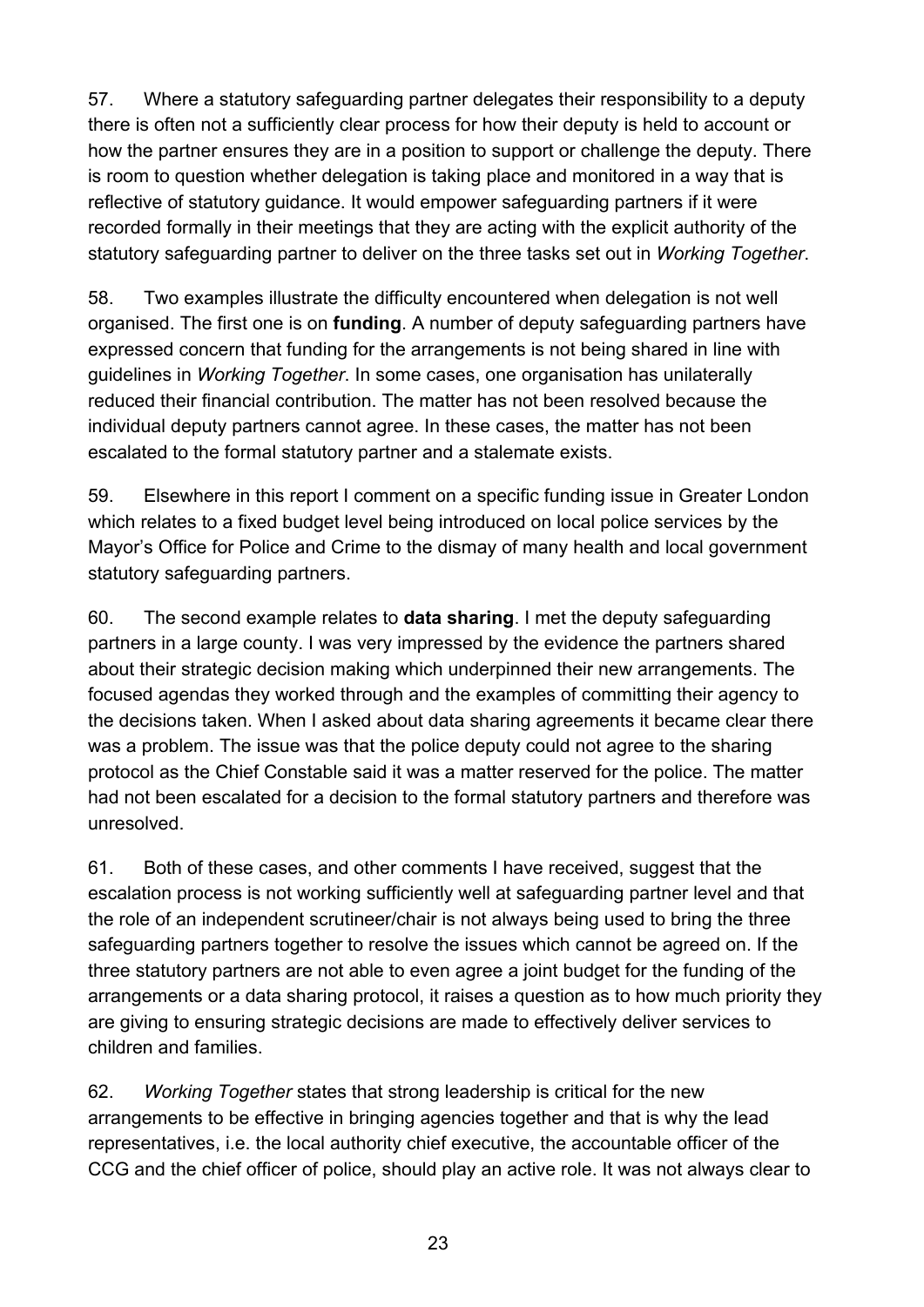me that this was happening, and it is less likely to if the formal safeguarding partners do not meet together to discuss partnership business at all.

63. This is a crucial point. If the individual safeguarding partners hold to account their own deputy but do not meet with the other two partners to determine key strategic issues like quality of practice, outcomes for children, finance and data sharing, it would seem that in those areas the model is not operating as it is intended to.

64. A number of colleagues have suggested that delegation takes place because the formal safeguarding partner cannot be drawn into frequent safeguarding partners meetings on operational issues and that is why delegation makes sense. This is a misunderstanding of the role. The function of the statutory safeguarding partner is not to be involved in operational issues. It is the strategic decisions they should be dealing with which underpin and ensure multi-agency practice leaders can focus on the operational issues.

65. This is a particular challenge for some constabularies where one chief constable is responsible for an area containing several safeguarding partnerships. However, the chief constable retains responsibility for ensuring effective multi-agency safeguarding arrangements are in place. If there is a scheme of delegation to a deputy it has to ensure an officer of the level of seniority allowing them to commit their service and hold it to account for its contribution to the arrangements.

66. In my report of 2016, I identified (para 69)<sup>[8](#page-23-0)</sup> the key strategic issues statutory partners would need to focus on. They were:

- Determining the physical area of operation covered by multi-agency arrangements.
- The authorising vision for multi-agency arrangements, the partnership commitment.
- The resource framework, e.g. the cost of the multi-agency strategic decision-making body, the cost of agreed initiatives, e.g. joint training, agreed local research, innovation in service design.
- The method to assess outcomes of multi-agency practice, including how intervention happens if performance falters, and how 'independent' external assurance/scrutiny will be utilised.
- The strategy for information and data sharing, including to allow for identification of vulnerable children in need of early help.

<span id="page-23-0"></span><sup>8</sup> Wood Report-Review of the role of Local Safeguarding Children Boards-DfE March 2016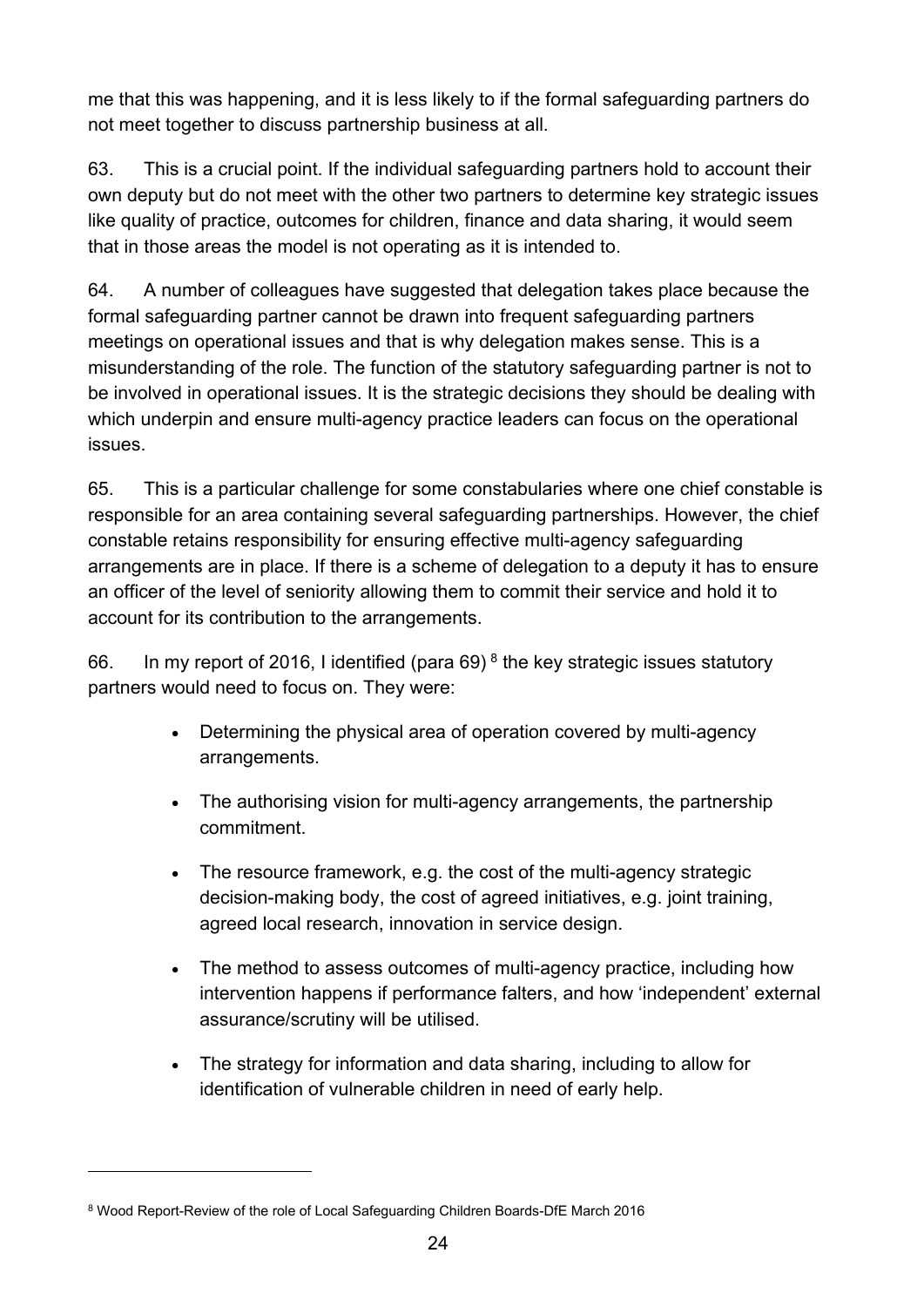- High-level oversight of workforce planning, e.g. gaps in skilled areas. A multi-agency communication strategy on protecting children.
- Risk strategy, identifying and adapting to challenges including new events, and establishing a core intelligence capacity.

67. It was evident, from some of the agendas for safeguarding partner meetings that were shared with me, that a good deal of the time was given to the sort of operational leadership issues that would be perhaps more effectively dealt with by a cross agency practice leadership body - and would not ordinarily be put to safeguarding partners to determine.

### <span id="page-24-0"></span>**Advice, support and professional development for safeguarding partners**

68. I had a very productive meeting with representatives of the Society of Local Authority Chief Executives (SOLACE) to discuss the role of the local authority chief executive in the new arrangements. Comments made at the meeting by chief executives include:

> "*There is a greater sense of accountability among safeguarding partnersbut it's still the local authority which is leading."*

> *"Ofsted still assume the local authority is responsible for all multi-agency operations, so we have to be clear that we lead the partnership."*

*"There is an inequality of leadership because local authorities experience of child protection goes back 50 or more years and health and the police don't have the same history*."

Similar points were made by a number of DCS I heard from, they were concerned that colleagues from the police and health services were trying to stray into local authority decision making which is a core part of their statutory role.

69. Very different messages can be heard from within the police and health service. Comments were made about the local authority "*dominating the agenda*" and "*not recognising the experience and skill of police or health staff and processes*."

70. General support and administration is provided to support the safeguarding partnership, often this is a continuation of the business support manager from the LSCB. I have seen great industry carried out by business managers and their contribution is highly valued by partnership boards. Professional advice and guidance to the lead representative safeguarding partner tends to be provided by one of their deputies or specialist directors. It is in that sense unidimensional support and understandably is likely to lean toward a partisan view. Whether this support is sufficient to promote a partnership approach to remedying challenges, as envisaged in *Working Together*, is a moot point.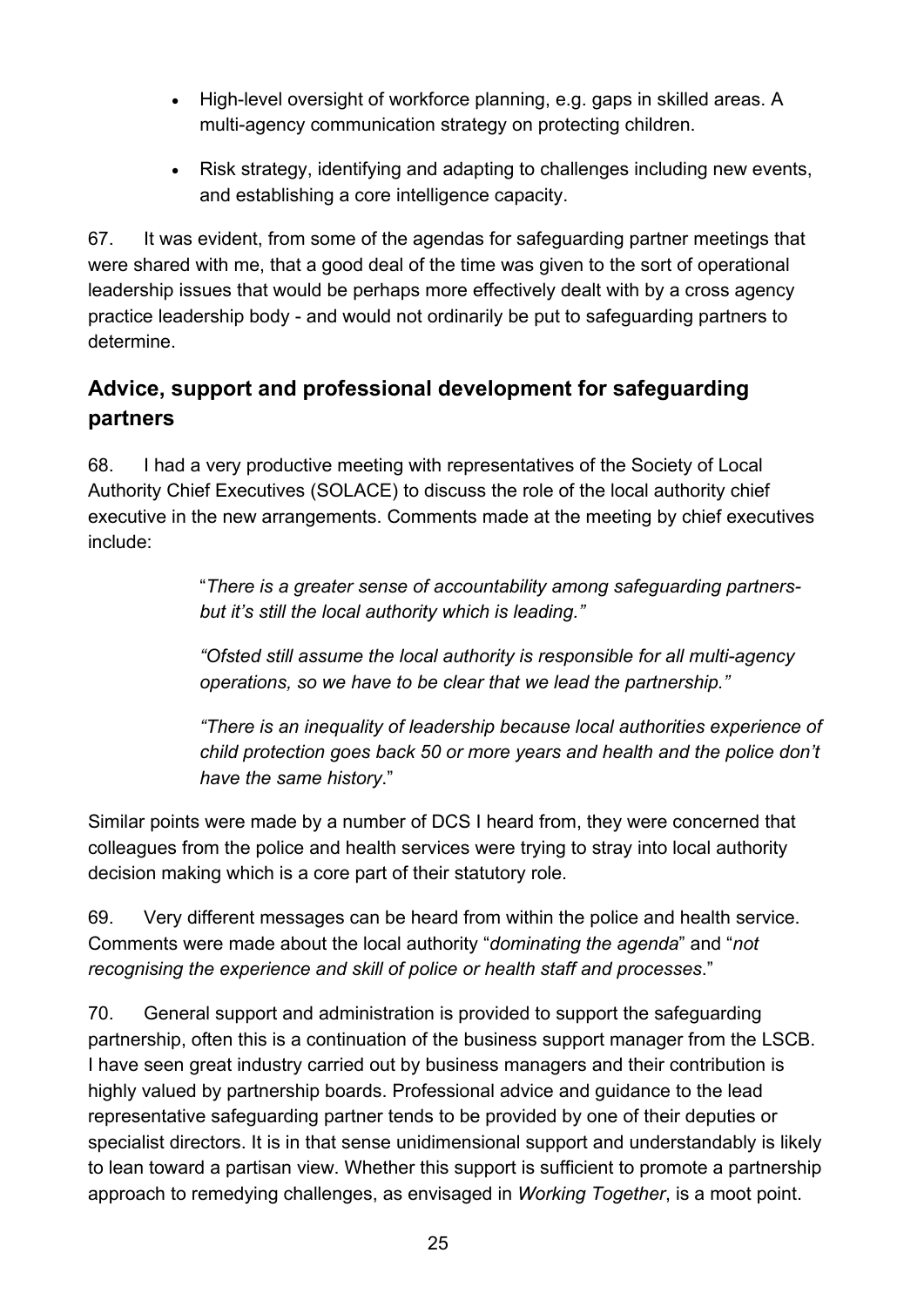71. In one area I visited, the business manager observed that with LSCBs she had only one person to support, now she has to provide the support to three partners at three separate meetings. It was clear that she had no opportunity to provide support to meetings of the formal safeguarding partners as they did not take place, therefore there was no clear or structured opportunity for the three partners to meet together as it was all delegated to their deputies.

72. There is a good case to consider the role of professional support to the safeguarding partners. Providing support in the form of a cross partnership performance (e.g. prioritisation, analysis, data, intelligence gathering and interpretation, performance management and quality assurance) in a way which would focus the safeguarding partners on their cross-agency role and cross-agency decision making.

73. A professional advisor with the ability to provide that cross-sector perspective would significantly add value and impact to the specialist advice available in each of the partner agencies; provide a process to mitigate against single agency decision making and provide a clear focus for the strategic decisions necessary to underpin and ensure effective multi-agency working.

### <span id="page-25-0"></span>**The case for additional guidance**

74. A number of local statutory partners have pointed to what they see as an anomaly in terms of national advice-the existence of the statutory guidance for a DCS (covering the wide remit of their roles including child protection and safeguarding) and lead member but nothing similar for a statutory partner role. Of course, in local government the statutory partner role is more than the DCS and involves the chief executive and elected politicians.

75. I think there is a clear and unambiguous case for developing formal guidance for the three statutory safeguarding partners. This is a significant lacuna in our intelligence and knowledge about the way in which the new multi-agency arrangements are being introduced and the objective assessment of the impact they are having on children and families.

76. There is little guidance from the NHS in its Safeguarding Accountability and Assurance Framework<sup>9</sup>. It has three references to the new multi-agency arrangements on their role and function, these are descriptive only.

77. On the issue of the strong leadership to be provided by a health safeguarding partner it states, in the section on multi-agency arrangements, that, "*designated professionals and local providers should ensure appropriate representation in the new partnership arrangements*." This framework does not quote the guidance in Working

<span id="page-25-1"></span><sup>9</sup> Safeguarding Children, Young People and Adults at Risk in the NHS: Safeguarding and Assurance Framework-NHS England-Updated August 2019.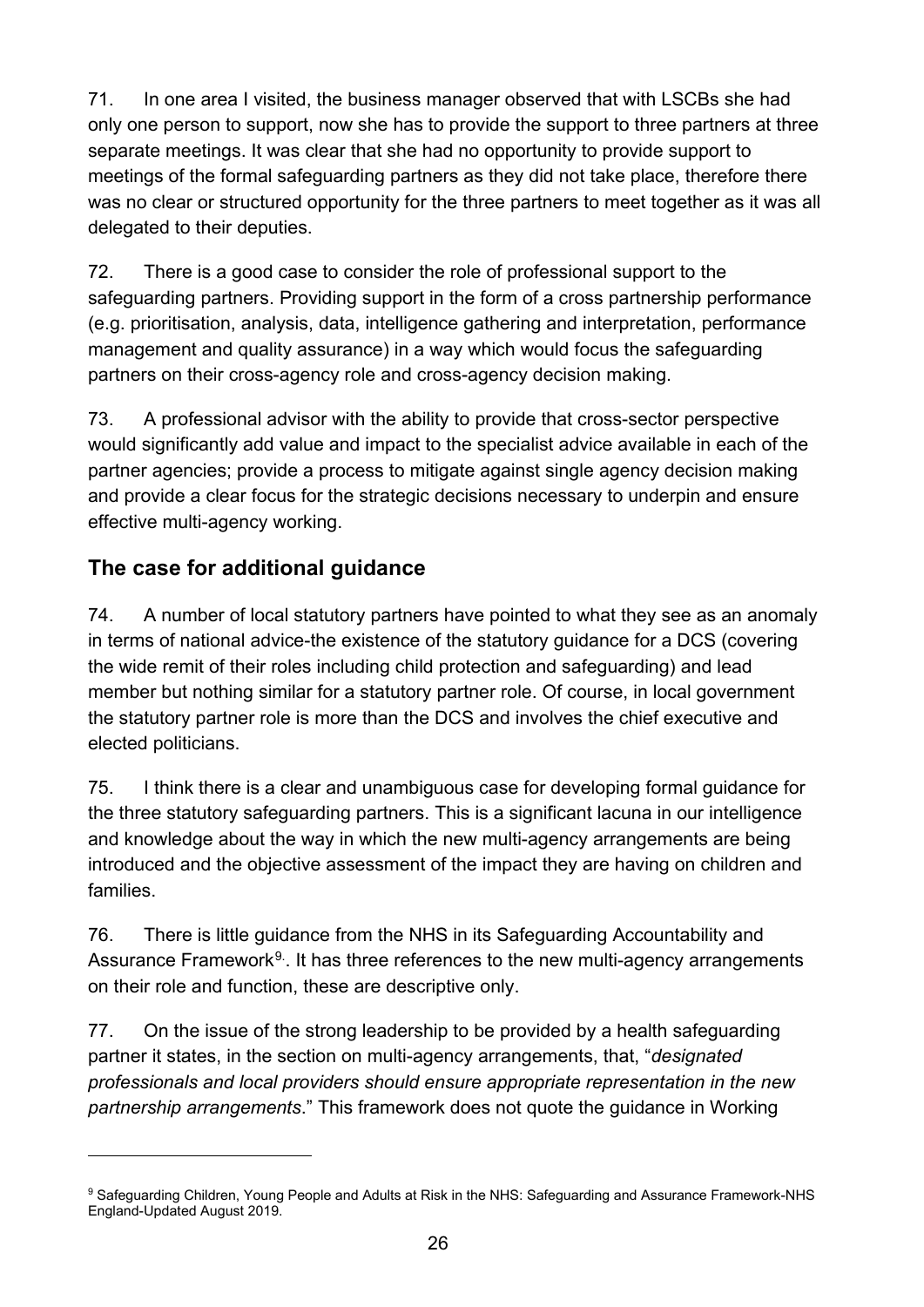Together that the lead representative for health is the accountable officer of a clinical commissioning group nor the requirement that the representative must be able speak with authority for their organisation, to take decisions on behalf of their organisation and commit them on policy resourcing and practice matters, and to hold their organisation to account on how effectively they participate and implement the new arrangements.

78. I could not find any advice from MHCLG, DfE or Home Office. It does not necessarily require full blown statutory guidance, but it should be comprehensive and be issued with the full support of Ministers. This would allow the work of statutory partners to be considered - by the public and regulators - against a reasonable national standard. This should be in a form that is clearly cross-Whitehall and not from the one department alone. This is an anomaly that needs to be remedied as soon as is practical.

79. The sometimes bewildering and ever-growing map of local multi-agency arrangements could well be more effectively navigated if the critical leadership role of the local safeguarding partners were underpinned in guidance, better understood by central government departments and made more use of. Instead I am told of duplication, more bureaucracy, conflicting decision making and confusing advice to the operational front line as one central government proposal on multi-agency working together follows another.

80. Greater connection with the local safeguarding partners will significantly improve the channels of influence and persuasion available to SCRIB and central government generally in relation to local safeguarding partnerships. It would create a feedback mechanism that would provide timely information exchange and a wider understanding of how the new arrangements are settling in. There is no central hub of intelligence as to who they are, what skills or training needs they have, how they can become a power for promoting change and disseminate national policy. Indeed there is not even one agreed national register/data bank of who the statutory partners are. The DfE has the only list I am aware of and that is not complete.

81. As a matter of priority, a formal list of local statutory partners should be set up, and then maintained by the three facilitators, to be used as a key interface for sharing good practice, intelligence and data sharing as well as a conduit for advice and guidance between government departments and local statutory safeguarding partners.

### <span id="page-26-0"></span>**Professional development**

82. The introduction of the post of Director of Children Services was supported by the provision by the DfE of an extensive national professional development programme. This was implemented through the National College of Leadership and subsequently the Staff College. It was delivered against a leadership framework developed by the National College, it said, *"…the framework describes the underpinning leadership attributes, knowledge and skills which are required of DCSs in order for them to understand and manage better the complexity and accountability of the role and be highly inspirational*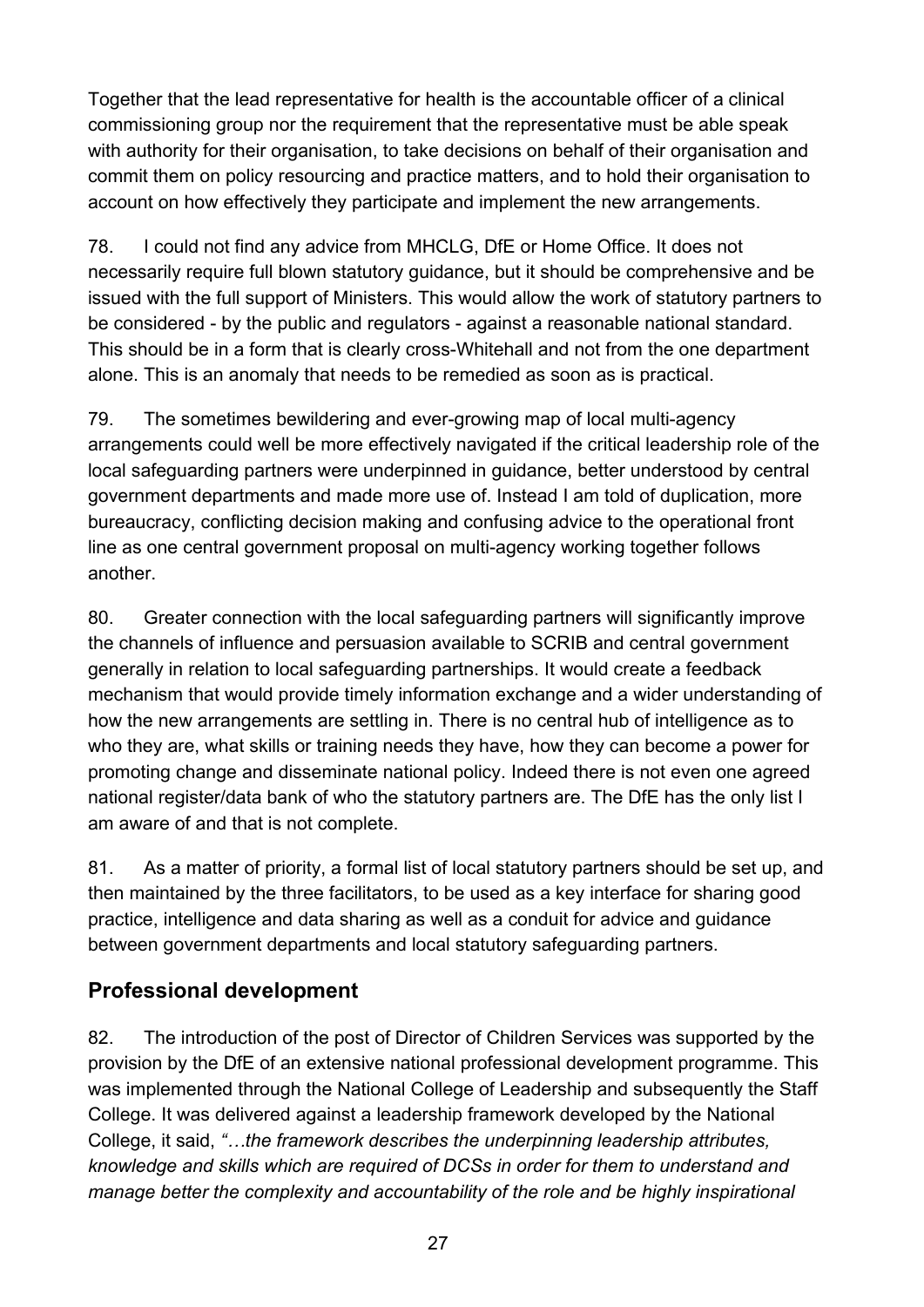*and effective leaders.*" The programme ran between 2010 and 2013 when funding was withdrawn<sup>[10](#page-27-0)</sup> .

83. Currently the DfE fund a consortium led by the Staff College to provide a programme of professional development for an aspirant and serving DCS. This comes to an end in March 2022. There is no national advice or guidance on the professional development or training support for safeguarding partners. The role of safeguarding partner is an entirely new one which for the first time places a statutory duty on the three key agencies. While some attention is given to the role of safeguarding partner in individual national organisations, there is scant evidence of it featuring in national training programmes and absolutely no guidance or professional development for the executive role the three safeguarding partners are required to undertake.

84. Over the last six years NHS England has provided a national safeguarding executive training programme. This does not include specific training for a safeguarding partner. NHS England is in discussion with its provider of leadership training to include this aspect in their programme. This will not be sufficient if it is restricted to health safeguarding partners.

85. A cohesive programme, such as the framework above, involving safeguarding partners from each of the agencies would be a very important addition to the support provided to safeguarding partners and is likely to promote a joint vision allowing them to take decisions which account for the unique position of each agency and allow for acceptable, agreed outcomes.

86. I believe more needs to be done in central government to promote and demonstrate a shared agreement cross-Whitehall about the authority and responsibility of this role. I question whether the safeguarding partner role can be fully realised without additional guidance or advice. The Act provides for the Secretary of State to give advice to safeguarding partners in connection with functions conferred on them by the Act (sections 16E-16J). In my view the advice on what this entails in *Working Together* is not sufficient, and experience of operating the new arrangements have highlighted the need for more specific guidance on the strong leadership role to be played by the statutory safeguarding partners.

87. Statutory guidance from 2013 is provided for the roles of Director of Children Services and the lead member for children services. It is out of date and in need of major revision to reflect the fundamental changes which have taken place since its introduction. There is no guidance equivalent to this for a statutory safeguarding partner. This gap

<span id="page-27-0"></span><sup>10</sup>National Leadership Qualities Framework for Directors of Children's Services: National College of Leadership March 2010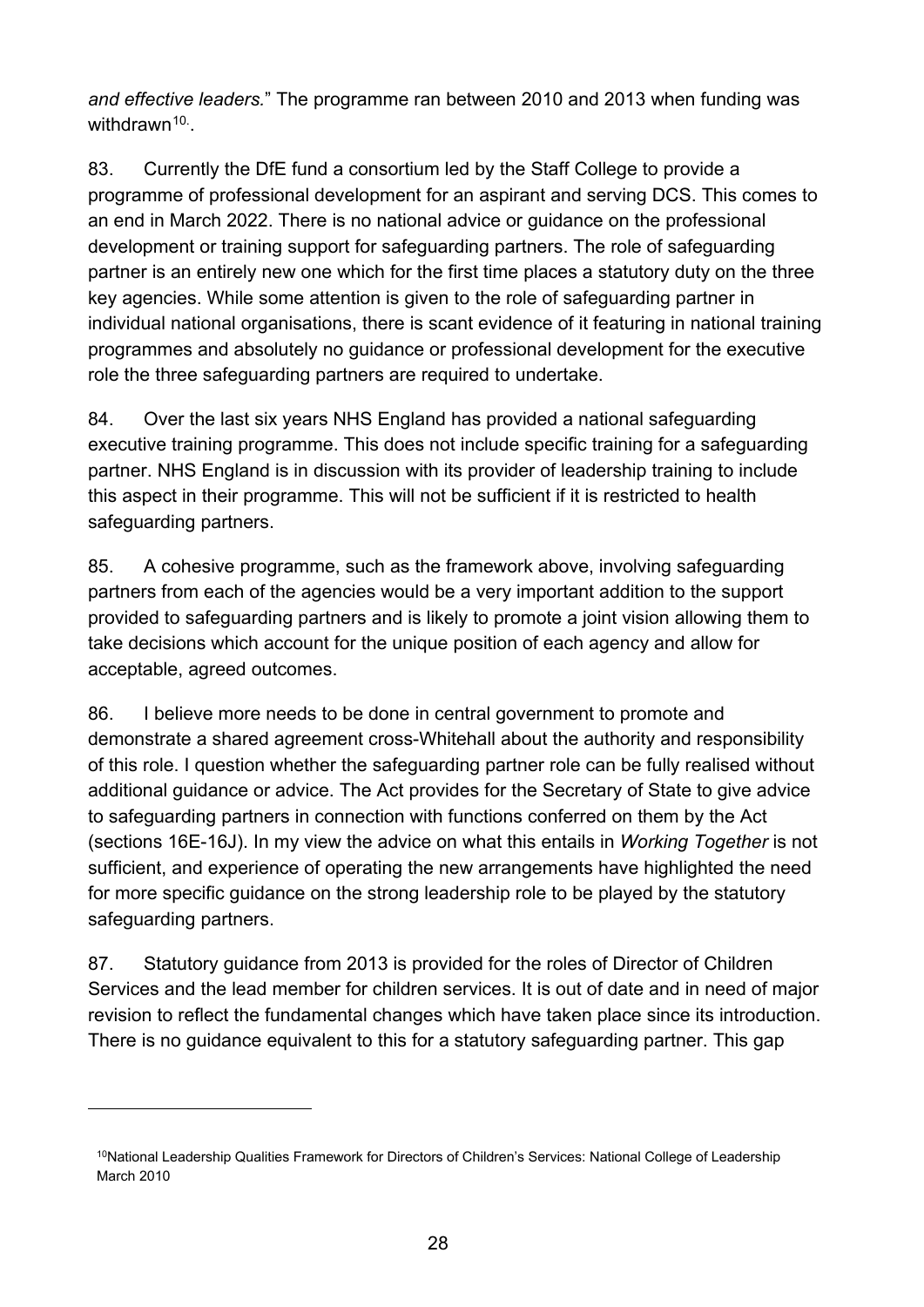needs to be closed by the provision of new guidance which adequately covers the unique and combined responsibilities of the three statutory safeguarding partners.

### <span id="page-28-0"></span>**Funding**

88. It is clear that for most, if not, all areas are facing a major challenge in ensuring that sufficient funding is available to maintain and develop the services they provide to protect and safeguard children. Financial pressures are regularly reported on by the police and NHS agencies. The impact across local government is described in the ADCS Safeguarding Pressures report which examined data from 129 local authority areas covering 89% of England's children. The report calculates that the financial gap in the cost of funding services for children is in excess of £820 million.

89. The delivery cost of providing child protection and safeguarding services incurred by each of the statutory safeguarding partners is subject to their organisation's budgetary arrangements. The funding of multi-agency arrangements is becoming a far more contested issue than hitherto, it is an issue increasingly raised with me by local partners.

90. Funding of multi-agency arrangements, in the context of this review, is essentially about the contribution made to ensure the strategic decision-making process is in place to maintain their coordination and leadership role. The funding needed will cover, for example, the actual cost of supporting the arrangements, for resourcing agreed initiatives and priorities, learning from serious incidents or events and promoting multi-agency operational working.

91. Chapter three paragraph 37 of *Working Together* states, *"The safeguarding partners should agree the level of funding secured from each partner, which should be equitable and proportionate, and any contributions from each relevant agency, to support the local arrangements. The funding should be transparent to children and families in the area, and sufficient to cover all elements of the arrangements, including the cost of local child safeguarding practice reviews"*.

92. There is a specific funding issue which affects some police services which I have already mentioned. This tends to be in areas where one police authority administration covers a number of local authority boundaries and CCG areas.

93. This point is illustrated most clearly in the case of the Metropolitan Police in London. There are 32 local authorities in London (excluding the City of London). Each is of a different population size with varied demographic characteristics and social conditions. The financial contribution to each multi-agency arrangement area in London is the responsibility of the Commissioner of Police of the Metropolis but in practice is set by the Mayor's Office for Policing and Crime. Currently this is £5,000 for each Borough, which is a sum that has not changed for many years. While there may also be some in kind cost attributed to an area, this is likely to be the same case for the local authorities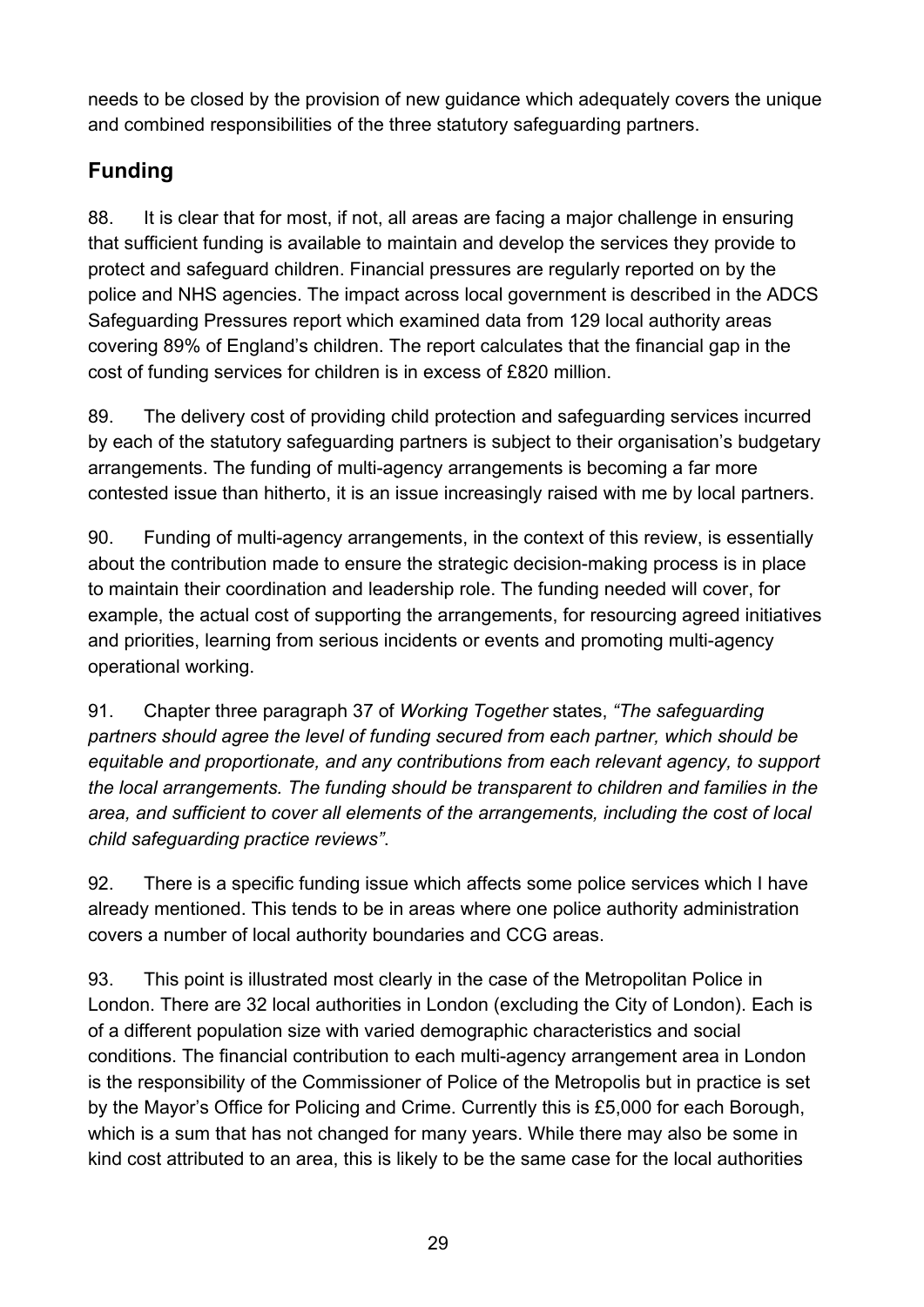and CCGs in London and is unlikely to bring the total police contribution to an equitable level.

94. This approach sits in direct conflict with the role of a statutory safeguarding partner and the specific guidance set out in chapter three of Working Together. The fixing of the financial contribution that the police make means there is no room for discursive attempts to set a reasonable budget. *Working Together* requires the statutory safeguarding partners to agree a level of funding that is equitable and proportionate. When any agency makes a unilateral decision as to its contribution to a shared expectation it damages the concept of joint working and partnership. In some areas CCGs operate in a similar manner, leaving safeguarding business support units to negotiate directly with health provider agencies.

95. In London it is a matter of concern for the safeguarding partners. A number of independent chairs have commented that it limits the full potential of the police statutory safeguarding partner to play a full and equal role in upholding the multi-agency arrangements for local areas of London.

96. This is a matter that needs to be considered and remedied by the Home Office and the Department of Health and Social Care in discussion with Police and Crime Commissioners and partner government departments. For two reasons I would not recommend that central government should set out a national formula for funding local multi-agency arrangements.

97. First the needs and circumstances of each area are very different and second, ensuring that local arrangements are appropriately funded is one of the key tasks of the three safeguarding partners. Central government should reaffirm advice to statutory partners that funding has to be agreed by them - and not be left in limbo with their delegates - and then commit the funding agreed.

98. It is unacceptable, in my view, that in some areas the three safeguarding partners cannot agree how to fund their arrangements. It is a failure of the most senior officers in each of the three agencies and is something that central government needs to respond to. Central government departments could lead the way by agreeing that the funding provided nationally to support implementation, including the cost of the national facilitators, is jointly funded by them.

### <span id="page-29-0"></span>**Involvement of children and young people**

99. I asked those local areas I met, and through our survey, whether any new arrangements had been made to ensure the voice of children and young people is considered by the statutory safeguarding partners, 50% said they had and 50% said they had not. Of the latter, group respondents were keen to stress that they felt that their existing arrangements were strong with a number of participation and engagement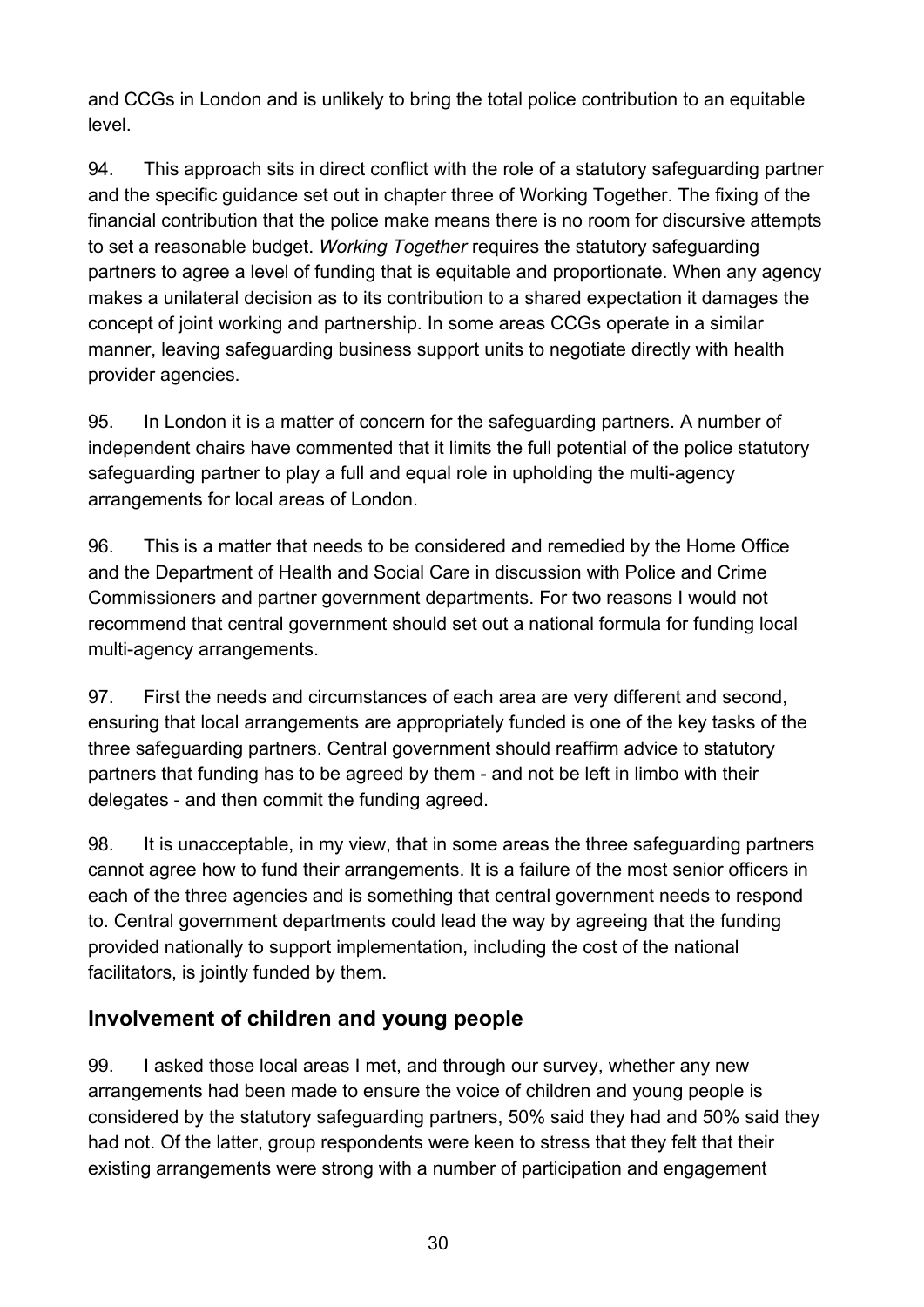groups firmly established. In the NHS a key learning issue in their system leaders programme is promoting the voice of the child.

100. Findings in the NCB report on early adopters identified the work undertaken in Calderdale and Tameside as examples of good practice of engaging children and young people in in planning community events. Tameside created a challenge panel to discuss their 'Voice of the Child 'strategy. Hertfordshire had well developed arrangements for engaging with children in care but wanted to do more to involve young people, for example in the development of their strategies for neglect and engaging with parents.

101. Most of the areas I spoke to were able to point to their work of engaging young people and wanted to do more to improve engagement. In a webinar of 100 delegates organised by tASP, I received very many examples of the importance and variety of models of engaging children and the great lengths partnerships took to reflect this in improving safeguarding practice.

102. I question whether the purpose of engaging children to talk about multi-agency systems is always clear. In direct work with children safeguarding professionals should always ensure children's views are sought to cover issues about statutory intervention; the type of placement to be made; whether siblings will be split up; a decision to move a placement at no notice; a change of school; changing a social worker; whether or not to have a health check; and such like decision making.

103. To be clear about the impact local partnerships expect to achieve by engaging children and young people in discussion about the multi-agency system, they need to ask themselves:

- what outcomes are we trying to achieve when asking children to share their experiences of the multi-agency safeguarding system?
- will it make a difference to the outcome of children's experience of the multiagency system, if so why and what is it about them sharing their experiences that enables change at that level?
- do we accept that children's engagement can and should lead to a change in the way the system operates and will allow them the opportunity to influence and change decisions made by safeguarding professionals about their lives?
- are we doing it because even though it will not directly change things from the system's perspective, it helps leaders and those operating at a strategic (and frontline) level to be connected to why this work is so important to the ultimate goal of safeguarding children?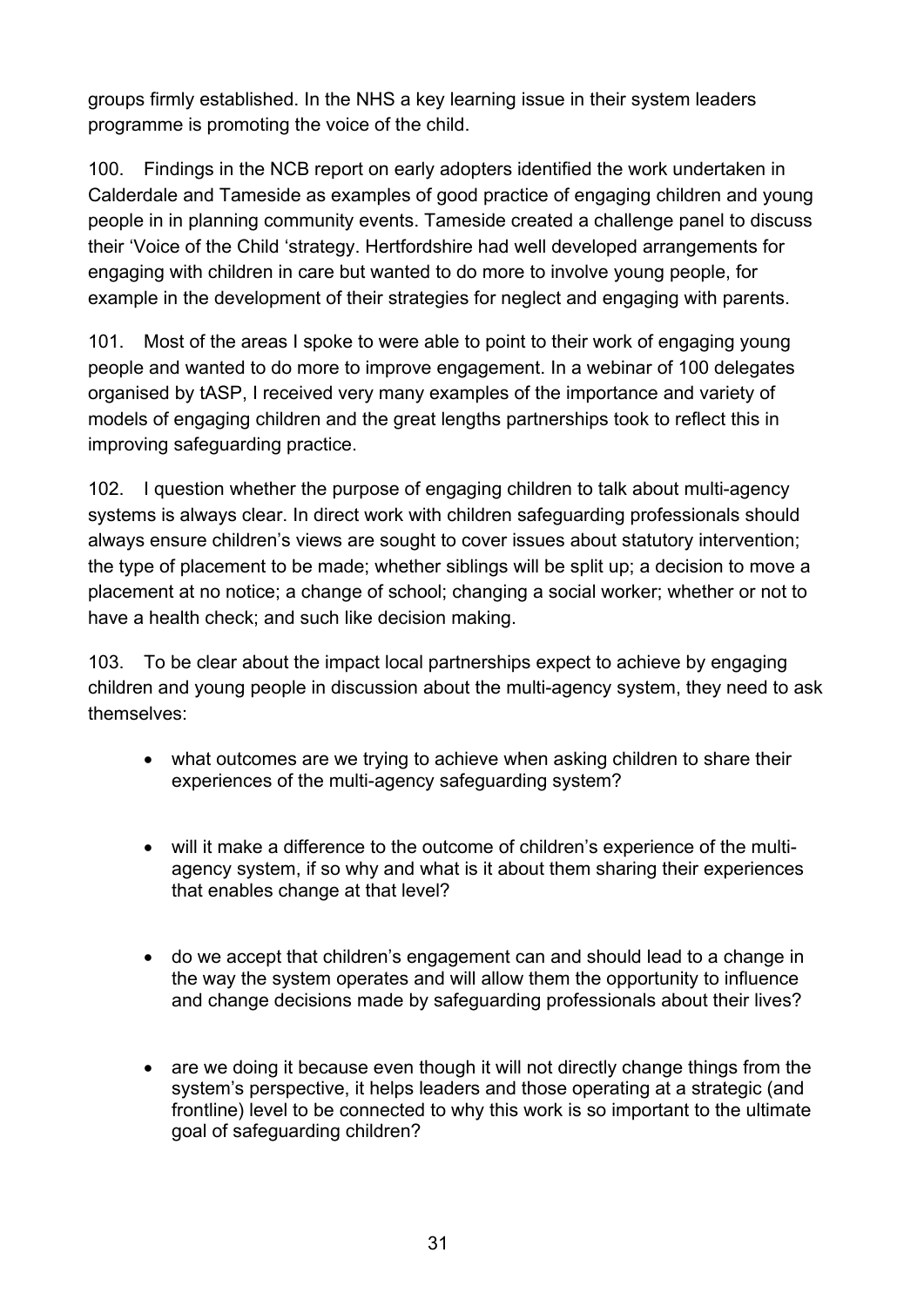• are we doing it because we think it makes children feel more involved and that is worthwhile even if it does not really make a difference to how strategic decisions re safeguarding are made?

104. It is only by being straightforward both with children and ourselves about why we want to hear directly from them, or why we don't, that any engagement can be truly authentic and meaningful.

105. Engaging children is a critically important thing to do especially in direct work, but we need a better understanding of what influence or impact a child or children can have on the wider system of multi-agency arrangements and strategic decision making by virtue of their engagement. Without this clarity there is a danger that we will disappoint children and snag their expectations.

### <span id="page-31-0"></span>**Yearly Report**

106. The safeguarding partners must publish a report at least once in every 12-month period. The report must comment on:

(a) what the safeguarding partners and relevant agencies for the local authority area have done as a result of the arrangements, and

(b) how effective the arrangements have been in practice.

This will include:

- evidence of the impact of the work of the safeguarding partners and relevant agencies, including training, on outcomes for children and families;
- an analysis of any areas where there has been little or no evidence of progress on agreed priorities;
- a record of decisions and actions taken by the partners in the report's period to implement the recommendations of any local and national child safeguarding practice reviews; and
- ways in which the partners have sought and utilised feedback from children and families to inform their work and influence service provision.

107. The DfE carried out a high-level internal assessment of the initial plans drawn up by safeguarding partners - *'Multi-agency Safeguarding Arrangements: High Level Snapshot of Plans July-August 2019'[11](#page-31-1)*. This identified key facts about compliance with the guidance provided by the DfE.

<span id="page-31-1"></span><sup>11</sup> Multiagency Safeguarding Arrangements: High Level Snapshot of Plans July-August 2019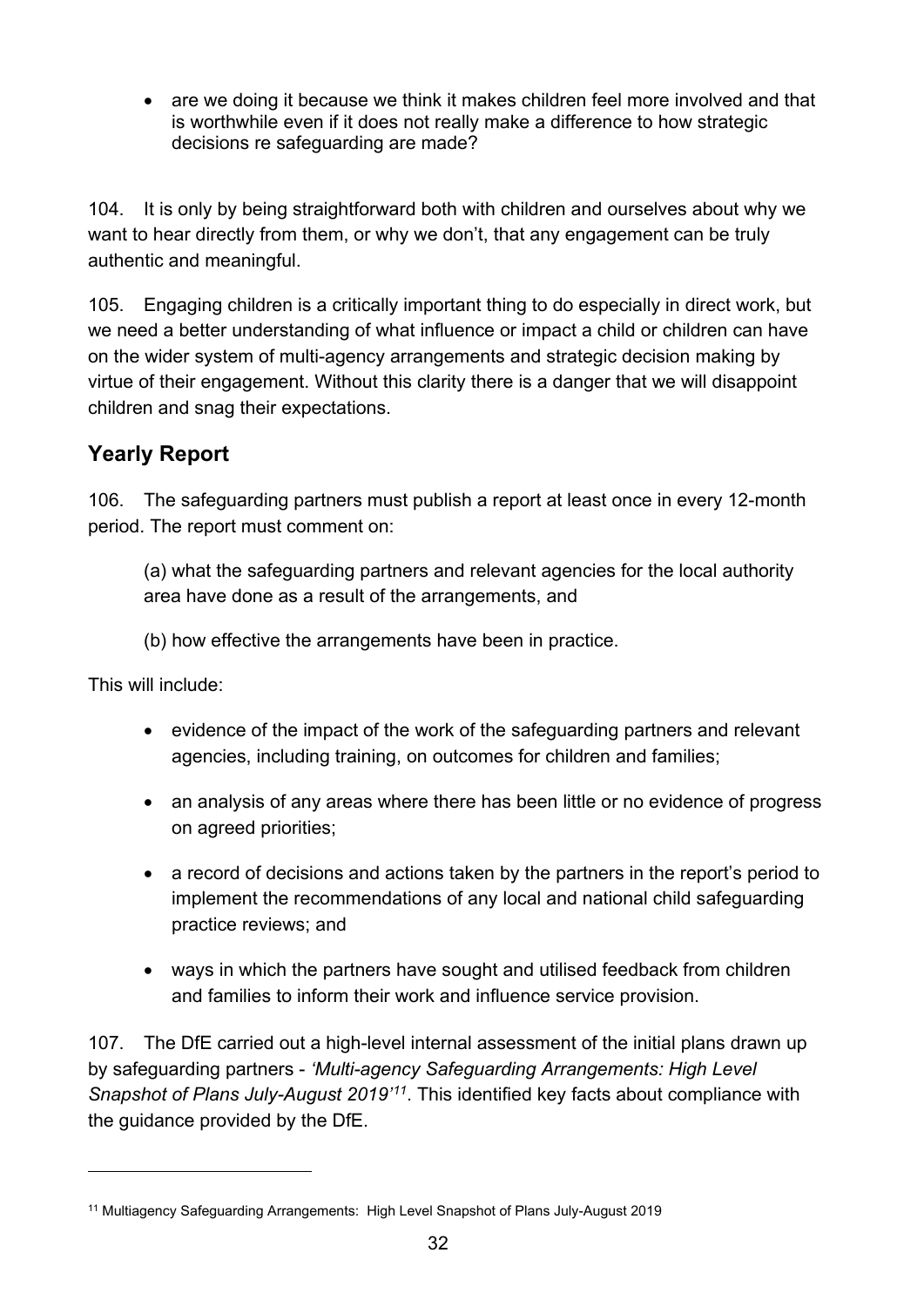108. A copy of all subsequent reports should be sent to the Child Safeguarding Practice Review Panel and the What Works for Children's Social Care (WWCSC). Both organisations were not up and running at the time of the set-up plans but will now receive the yearly reports going forward. However, there is no specific task allocated to either organisation other than to receive the reports. The organisations have developed a highlevel memorandum of understanding which includes how they will deal with the reports and draw information from them to inform wider work and learning.

109. In their joint assessment of yearly reports for 2019/20[12](#page-32-0) the Panel and WWCSC undertook a desktop review of 68 reports with a deep dive analysis of 19 of them. This detailed report assessed reports for evidence of compliance with the guidance in Working Together. They found 11 (16%) were evidenced, 36 (56%) were partially evidenced and 19 (28%) were not evidenced. I have seen a draft of the report, it identifies six areas for development. They are:

- 1. Safeguarding Partnership reports need to provide evidence of the added value and impact of new arrangements rather than describing governance structures.
- 2. There is a need for a more systematic approach to the evidencing of impact.
- 3. The need for partners to set out the evidence base behind their actions and decision making as well as how they will evaluate activity.
- 4. To set out more clearly the partnership's learning and improvement cycle and to evaluate its overall impact.
- 5. Develop guidance to support partnerships in measuring the impact of training and the dissemination of learning.
- 6. For partnerships to have clearer guidance about the expectations in reporting on the effectiveness of early help, looked after children and care leavers.

110. The report gives examples of the positive practice it identified and suggestions for specific activities of development partnerships might consider. It concluded with this overall assessment of progress:

"*Given the degree of variation in approach, there would be benefit in the three national advisers working with partnerships, the Panel, and WWCSC to consider the key areas for development in our report and develop practice guidance for Safeguarding Partnership Yearly Reports. The practice guidance would also set out the ways in which the yearly reports would be used by the Panel and WWCCSC to inform learning and evidence-based improvement*."

I would add to the findings the need to ensure the yearly report is approved by the safeguarding partners as their statement of assurance about the multi-agency system, see below.

111. The SCRIB should provide a brief explaining what they would like to see included in the analyses and sampling undertaken by WWCSC and Panel and work with both

<span id="page-32-0"></span><sup>&</sup>lt;sup>12</sup> Analysis of Safeguarding Partners Yearly Reports 2019-20 Overview Report. The Child Safeguarding Practice Review Panel and What Works for Children Social Care- February 2021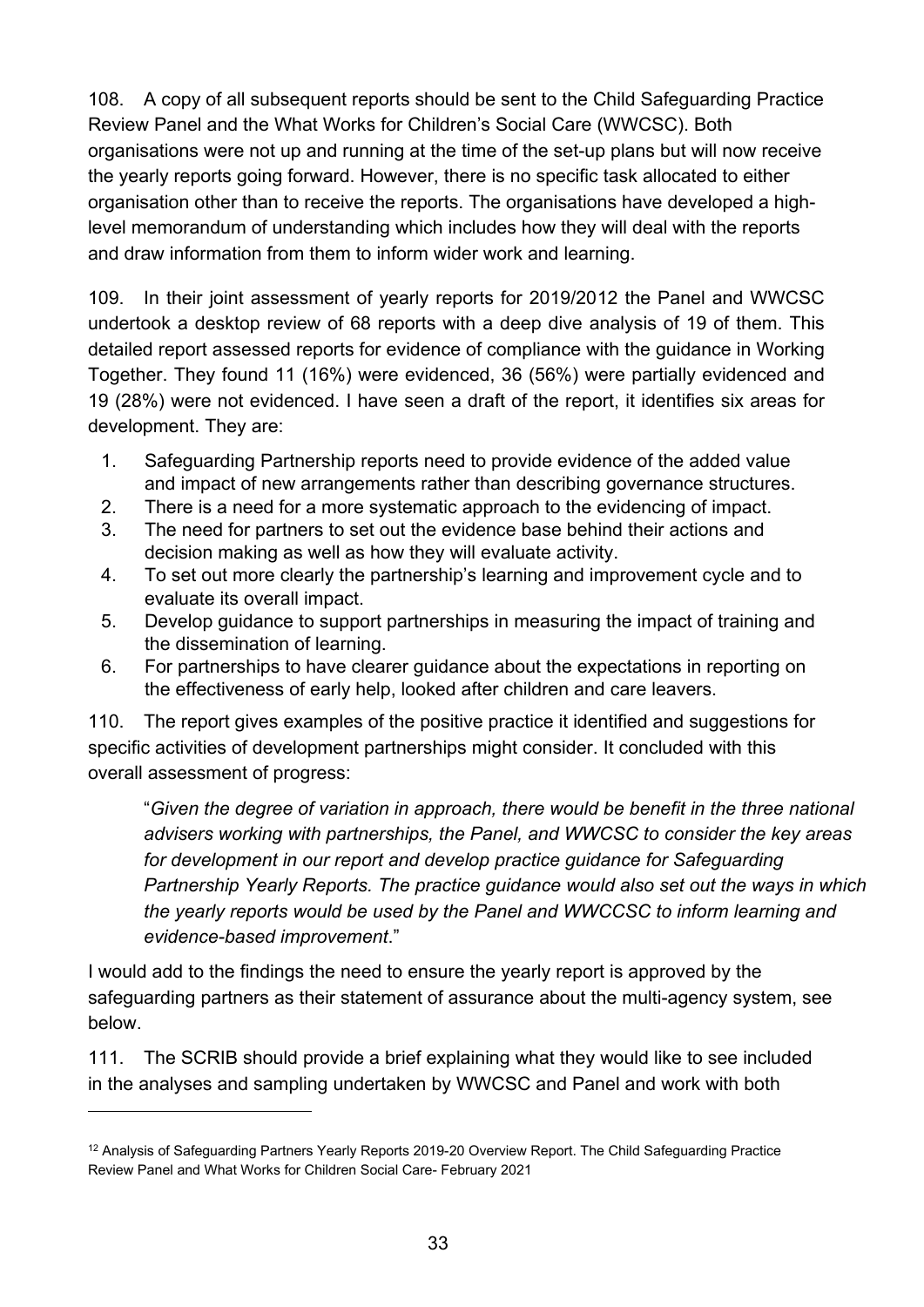organisations to ensure key issues of challenge and interest about the work and impact on children's outcomes of the safeguarding partners can be identified and promoted.

112. In some areas, for example Bradford, the three safeguarding partners produce their yearly report as a statement of assurance about the safeguarding work and systems overseen by the partners. Alongside this, there is a statement from the independent chair commenting on the statement to provide an objective view of the assurance made in the plan. In this way the safeguarding partners are making a transparent statement about the evidence they have used to give the public an assurance that they are doing all in their power to ensure all that is possible is being done to protect and safeguard children. I think this is a very effective way of the safeguarding partners offering an assurance publicly, showing that it has been independently and objectively scrutinised and making for a clear base of accountability.

113. Central government should encourage all areas to adopt an open and transparent approach to independent scrutiny of, and comment on, the yearly report. The requirement for yearly report should be seen as the public statement by the three statutory partners of their joint safeguarding assurance. A record of their assessment of the work and impact of the multi-agency arrangements with proposals for change and improvement where necessary.

114. An interesting approach is the model used in the Republic of Ireland under the [Children First Act 2015.](http://www.irishstatutebook.ie/eli/2015/act/36/enacted/en/pdf) There it has focused the attention of the leaders of the relevant public services on the safety of their child protection arrangements, as all organisations providing [relevant services](http://www.irishstatutebook.ie/eli/2015/act/36/schedule/1/enacted/en/html) to children and families must have a Child Safeguarding Statement in place. This approach is being taken in Bromley where the Independent Chair and the safeguarding partners are considering introducing a statement of safeguarding assurance.

115. In line with Working Together the yearly report should be subject to a covering statement by an independent scrutineer. However as pointed out in the research by tASP, *'Some Independent Scrutineers scrutinise Annual Reports written by the LSCP [local safeguarding children partnership], others write the LSCP Annual Report themselves as a Scrutiny Report, and others both write their own Report and contribute to and scrutinise the LSCP Annual Report'*[13](#page-33-0). .

116. The yearly report should be seen as the agreed statement of the three formal safeguarding partners. The fact it that had been subject to independent scrutiny is a significant step in assuring the public and ministers that safeguarding children was actively overseen and led by the most senior of officials in the three key agencies providing support to children.

<span id="page-33-0"></span><sup>&</sup>lt;sup>13</sup> Independent Scrutiny of Local Safeguarding Children Partnerships (LSCP) Arrangements, Discussion Report January 2021 tASP.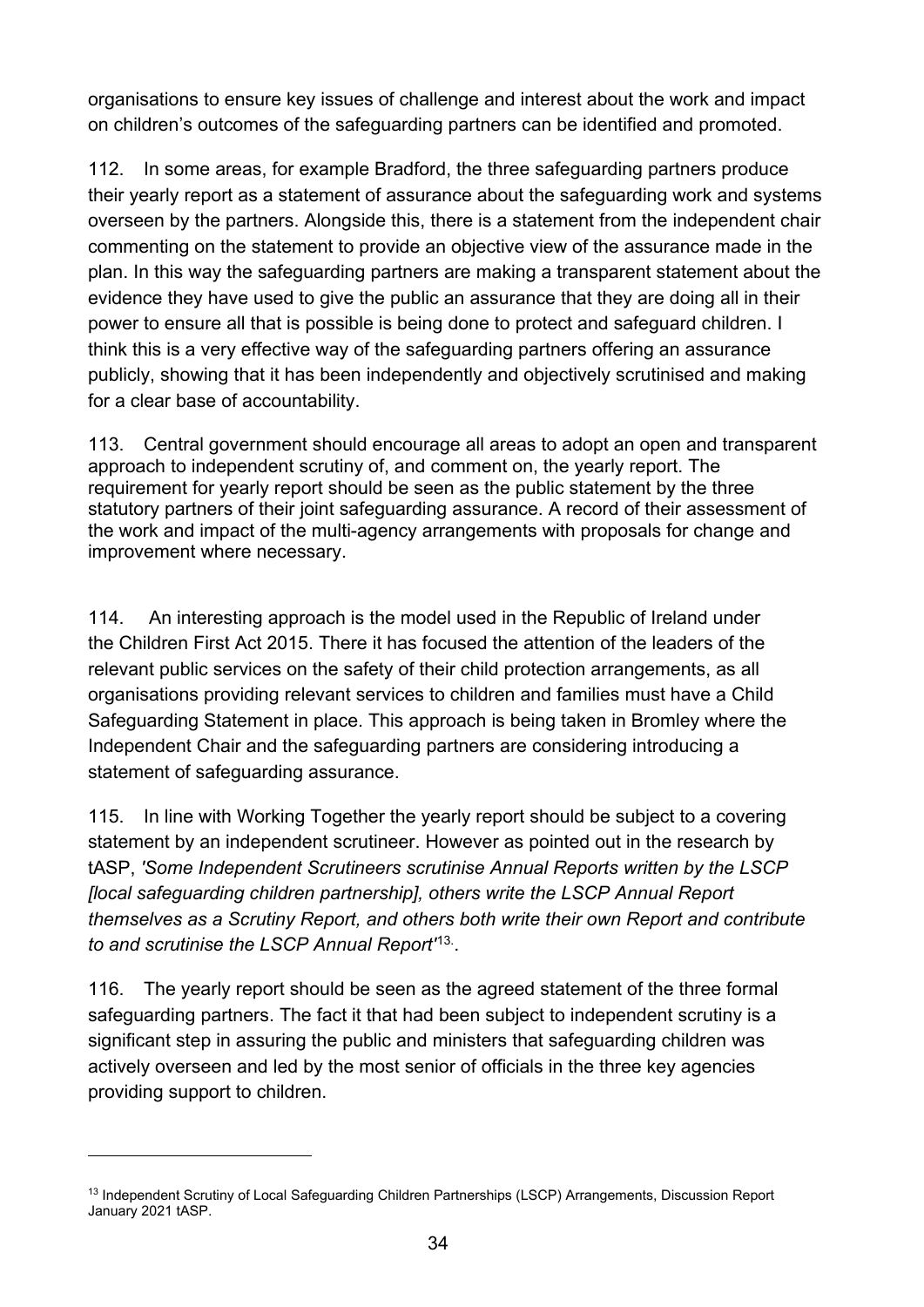# <span id="page-34-0"></span>**RELEVANT AGENCIES**

117. Working Together identifies which organisations safeguarding partners should work with to safeguard and promote the welfare of children and families. It also makes clear that the partners can identify any agency they deem appropriate to be a statutory partner. I received a great deal of comment about the engagement of relevant agencies. In the survey we asked if the safeguarding partners had considered inviting any relevant agencies to become members of their executive decision-making safeguarding partners group. Of the replies, 60% said they had, and 37% said they had not, 3% did not know (!). This indicates significant effort has gone into fulfilling responsibilities safeguarding partners have to engaging and consulting relevant agencies.

### <span id="page-34-1"></span>**Schools**

118. The issue of engaging with schools was a point raised regularly by respondents. It is expected that the safeguarding partners for an area will designate all schools and colleges, including early years, as relevant agencies. Keeping Children Safe in Education 2020<sup>[14](#page-34-2)</sup> lays out how schools should deal with children about whom they are concerned. It explains the responsibilities of teachers, designated staff, headteachers and governors. It explains how schools can engage with the new multi-agency arrangements and stresses how important it is that schools and colleges understand their role in them. Emphasis is placed on Governing bodies, proprietors and their senior leadership teams, especially their designated safeguarding leads, making themselves aware of and following their local arrangements.

119. When the safeguarding partners set out their published arrangements, they make clear which organisations and agencies they will be working with and some explain how they will work with schools and other educational partners. Generally, from what I have seen safeguarding partners encourage all schools in their local area to be fully engaged, involved and included in safeguarding arrangements.

120. Most seek to achieve the active engagement with individual institutions in a meaningful way. From the internal multi-agency safeguarding arrangements high level snapshot of plans - DfE (July-August 2019) of the first annual reports provided by each multi-agency area, practice examples from Essex, Brent and Stockport illustrated the detailed work which has gone into consulting and engaging schools and other agencies.

121. The number of schools covered within multi-agency areas varies widely-from 50 in some areas to over 500 in others. This covers all types of school, special, community, academy, church, voluntary, voluntary-aided, free and public. This is then filtered by

<span id="page-34-2"></span><sup>&</sup>lt;sup>14</sup> Keeping children safe in education-Statutory guidance for schools and colleges on safeguarding children and safer recruitment. DfE 2020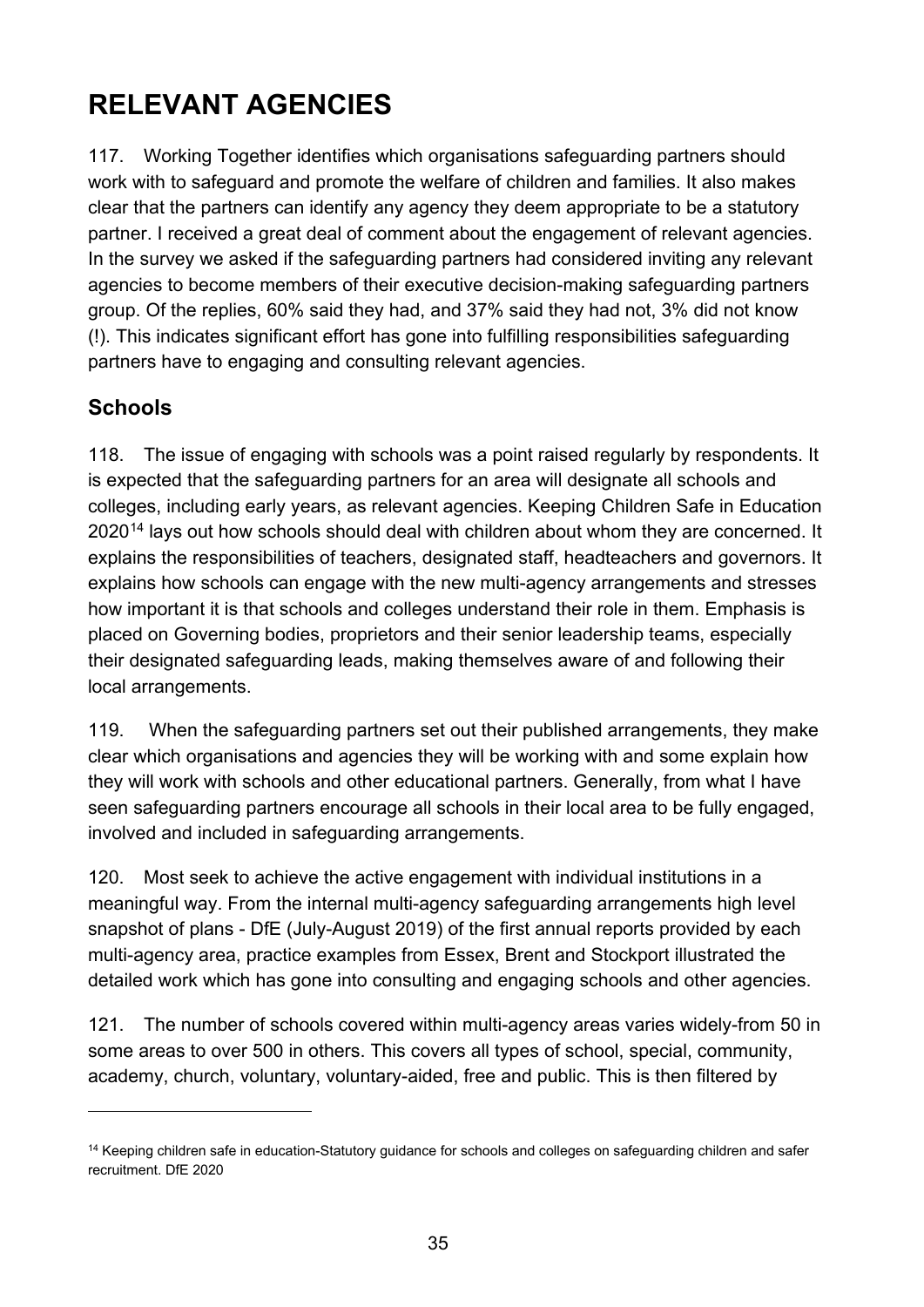nursery, primary, secondary, post 16 and special delineations. The complexity of engaging with several hundred schools requires a detailed network of representation. There is no command-and-control lever for schools, seeking a collective or consensual view of headteachers and governors on safeguarding and child protection issues is not always possible. The common factor is that all children live in an area of a local authority which has responsibility for protecting and safeguarding all children in all schools.

122. Examples of how arrangements for working with relevant agencies-including schools - are made is laid out in the annual report prepared by the safeguarding partners and include models like these below:

*Staffordshire "Linking with school and education settings via the designated safeguarding leads network has begun to demonstrate an increased awareness of thresholds and ability to articulate safeguarding concerns more effectively.*

*Termly face to face contact with over 400 schools across Staffordshire advising and sharing guidance, using rapid review learning for case discussion and threshold awareness. The engagement with schools is an area for development."*

*South-East region Safeguarding Partnership "Throughout the transition discussions, we were very clear that the voice of schools needed to be retained as a strong presence and influence in our future arrangements. We were disappointed that schools/education had not been named as a Statutory Safeguarding Partner and determined that the importance of this universal service in safeguarding was not overlooked. In one of our areas there was already an Education Engagement Group in operation, made up of a selection of Headteachers from all sectors, Early Years and Further Education providers and key Local Authority colleagues. We have now replicated this in all three areas, and these groups are vital to ensure that issues specific to the school/education community have a voice and can be escalated for discussion by the Statutory Safeguarding Partners. These groups have been responsible for raising the issue of online safety, the impact of the (local) Festival on local pupils (and being a conduit for organisers to speak directly with schools), taking forward recommendations from Serious Case Reviews and sharing good practice."*

*Derby/Derbyshire "Underpinning our arrangements is a stakeholders group, which will meet twice a year. This will comprise all 'relevant agencies', who are already participant members of relevant subgroups. The wider stakeholder group provides the opportunity for everyone to join together twice a year, on an equal footing, to identify strengths and areas for improvement and drive forward identified improvements across the Partnership, whilst informing the Business Plan and the Annual Report."*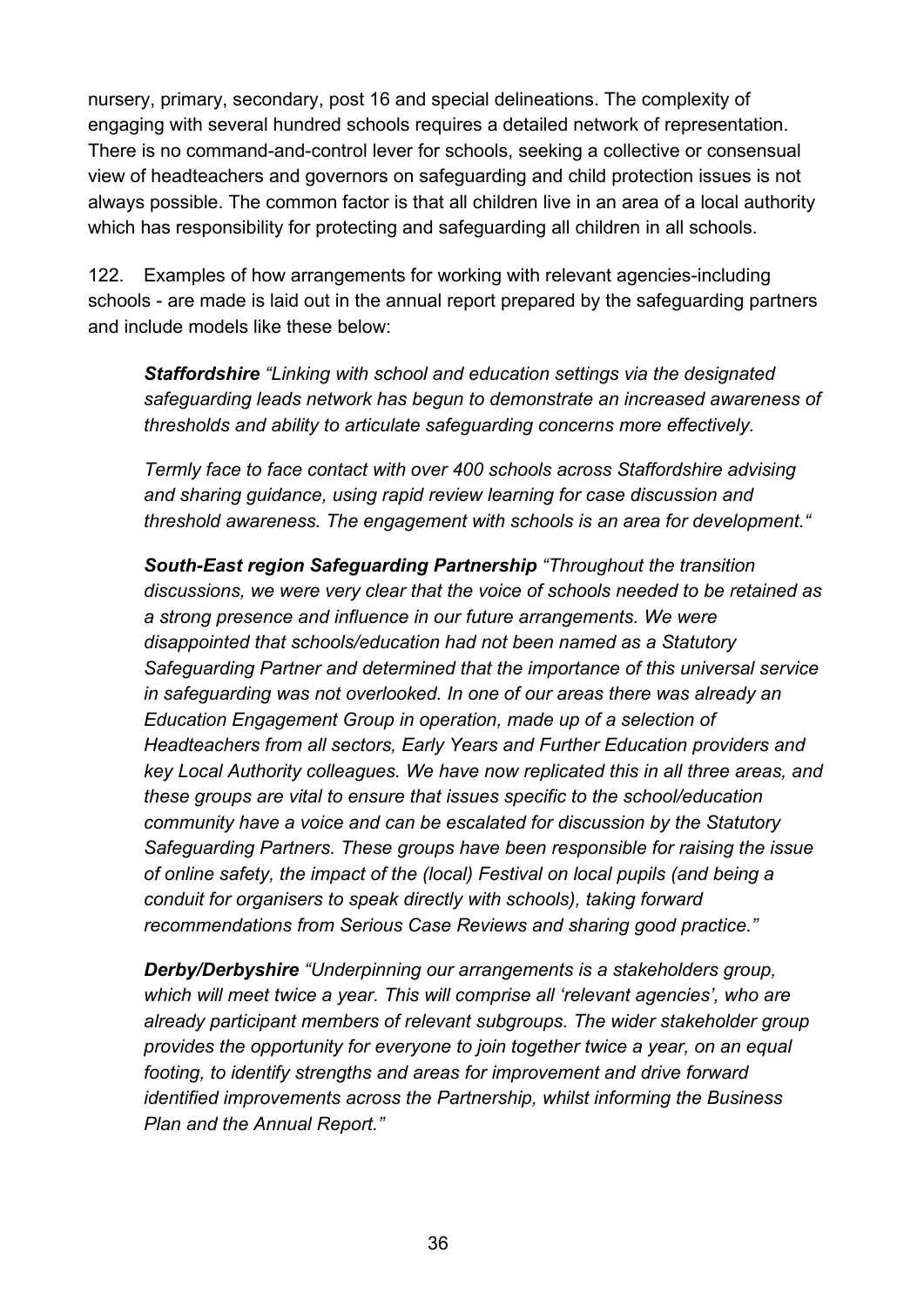123. An argument is made for schools to become a fourth statutory safeguarding partner. In my opinion this view is not consistent with the responsibilities and duties laid out for statutory safeguarding partners. A sole representative from one school cannot speak with authority for all schools; commit all schools to a specific decision; or hold all schools to account for their action. Schools therefore do not have a duty or responsibility for taking decisions on the strategic issues that lie within the statutory safeguarding partners' role.

124. There are very many models of how schools are actively engaged and involved in the local safeguarding arrangements. In other areas it is not so evident and headteachers and schools do not feel engaged. This point on consistency across England was emphasised to me by the representative of the National Association of Headteachers (NAHT) I met, she told me of reports she had received from schools that felt they were not being engaged with and her view was that if one area can do this successfully so others should be able to.

125. It is essential that schools, along with other agencies, are fully consulted on these strategic issues, thus I think it is imperative that multi-agency plans should include a clear description of how they specifically involve, consult, and engage schools along with other relevant agencies in discussing the strategic issues relating to the multi-agency arrangements. I am pleased therefore that the DfE has invited statutory partners, working with their schools, to submit bids for funding innovative models for engaging schools in multi-agency arrangements.

### **Children not in a registered school**

126. The education of children other that at school (children missing from education, children receiving education at home, and children attending unregistered schools, yeshivas, and similar organisations) was raised as an issue of concern by those I consulted. While accepting that not all the children in these settings were at risk, too many face potential risks as the local partners were not able to get information from those running the institutions. They have no legal power to visit and enquire about a child.

127. Some authorities, like the London Borough of Hackney have campaigned on this issue for many years and have in place systems for checking up on children but these are not comprehensive and rely on voluntary cooperation of proprietors and parents.

128. In the case of children missing education, statutory guidance for local authorities (DfE 2016)[15](#page-36-0) does not contain sufficient detailed advice about children not in a registered

<span id="page-36-0"></span>**<sup>15</sup>** Children missing education-Statutory guidance for local authorities and advice for other groups on helping children who are missing education get back into it, DfE 2016.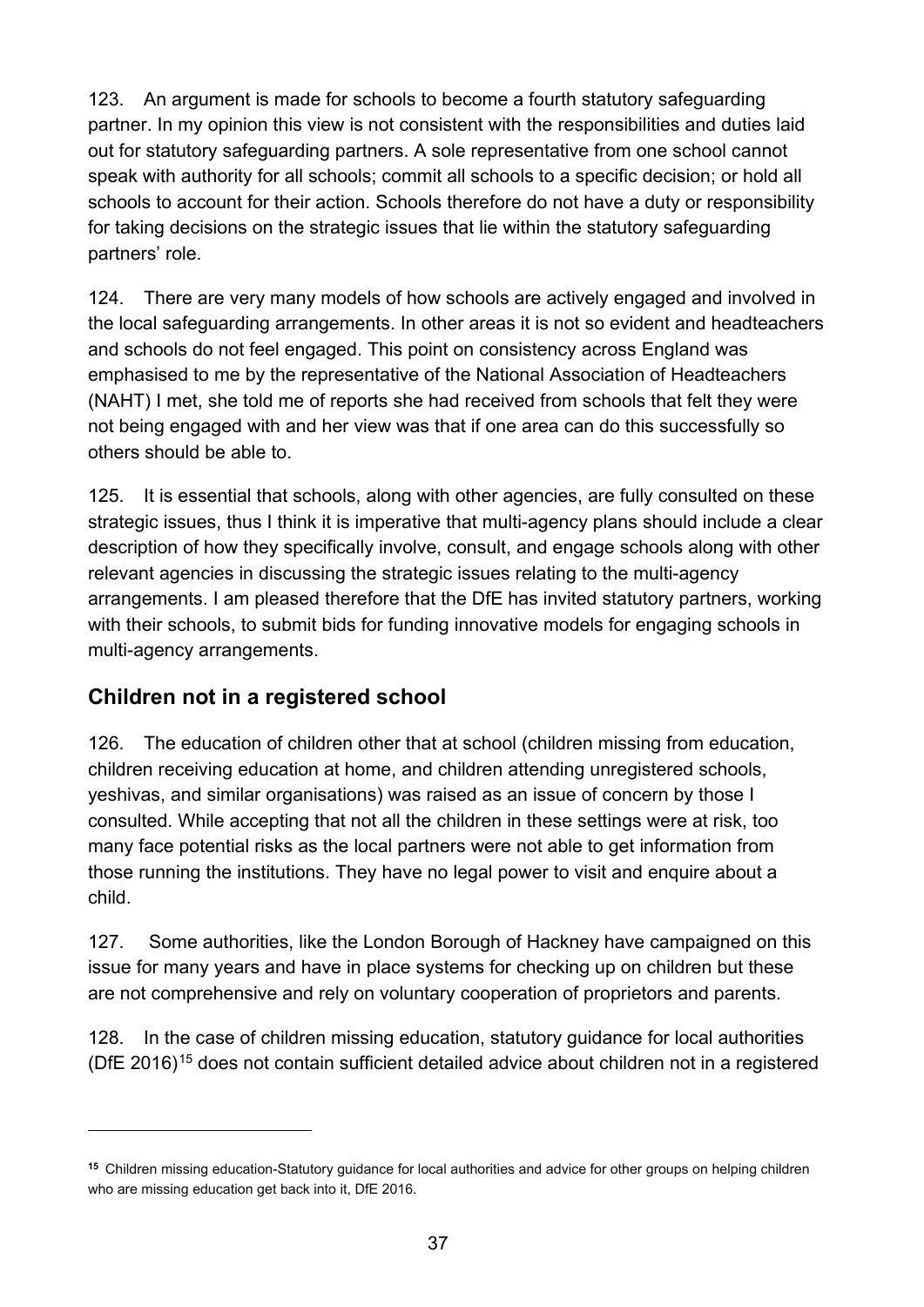school or receiving home education. The DfE has been considering this matter for somewhile and is in regular contact with local authorities.

129. There is now a pressing need for further advice and guidance from central government on dealing with this issue and for safeguarding partners to have access to specific powers and responsibilities to allow them to take the steps necessary to protect and safeguard children who are not in a registered school. This guidance was due for renewal before September 2019. This does not seem to have happened as the guidance is not up to date with the reforms to multi-agency arrangements for safeguarding children.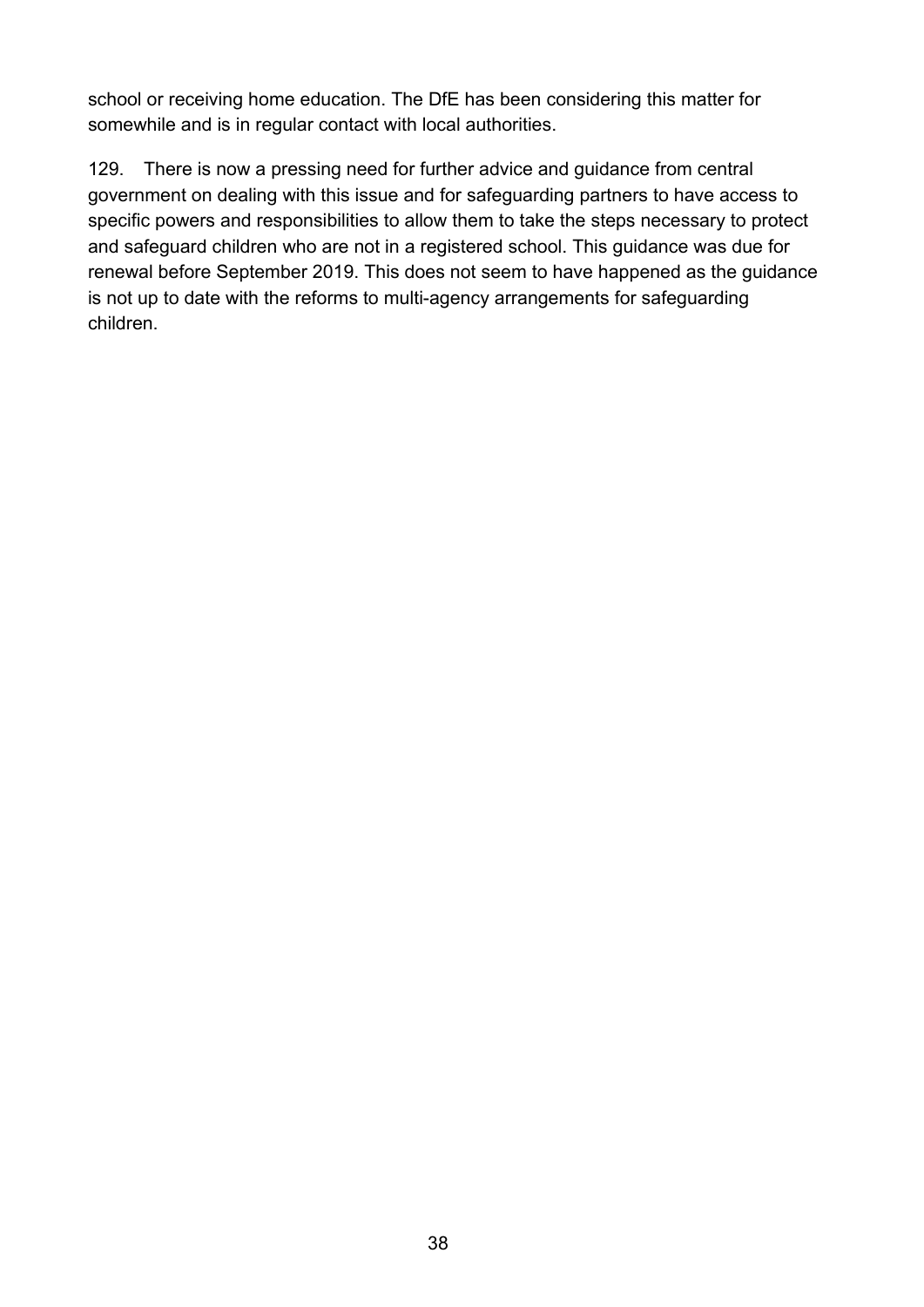# **LOCAL LEARNING FROM SERIOUS INCIDENTS**

130. The work of the Child Safeguarding Practice Review Panel (CSPRP) and the development of local learning were not part of the terms of reference for this review. However, it is the responsibility of the safeguarding partners to make arrangements to identify and review serious child safeguarding cases which, in their view, raises issues of importance to their area. I wanted to look at how safeguarding partners were implementing learning arrangements. I discussed this with the Panel and decided to include a question in the survey which could be shared with them to support their work nationally with safeguarding partners.

131. The survey asked a question about new multi-agency models of learning from serious incidents and events and the feedback areas had received from the Panel. It is clear, from the responses to the survey and the comments made at meetings and webinars, that a wide range of new models of local learning have been implemented. A number of areas have adopted models developed by another partnership. This cross fertilisation is to be welcomed and indicates that areas are working together to share best practice. Overall respondents were positive about the feedback they received from the Panel and guidance they had received.

132. The richness of the replies we received is evident from the selection below, the full comments are included in Appendix 4 (v):

### **Local learning reviews**

- Guidance from the panel has helped inform improvements to rapid review reports.
- We are creating a process to collate individual examples evidencing how day-today practice has been influenced/changed as a result of this learning. A Learning Briefing is developed following all Rapid Reviews (whether they then become CSPRs or not). This learning is disseminated to professionals in the partnership by the members of the LLS.
- We carry out learning reviews regularly and use a model based on the Welsh model.
- The learning from serious incidents is incorporated into the performance management framework which combines learning and improvement from CSPRs, rapid reviews, audit programs which in turn inform the learning and workforce development program.
- A format for the Rapid Review Report has been developed and refined and the NSCP Development Manager is responsible for drafting the report following the panel. The report is signed off by named decision makers for each of the safeguarding partners before submission to the National CSPR Panel.
- We aim to ensure that the terms of reference and methodology are appropriate to the individual case under review. I think this is an area where further guidance to Independent Authors would be of benefit.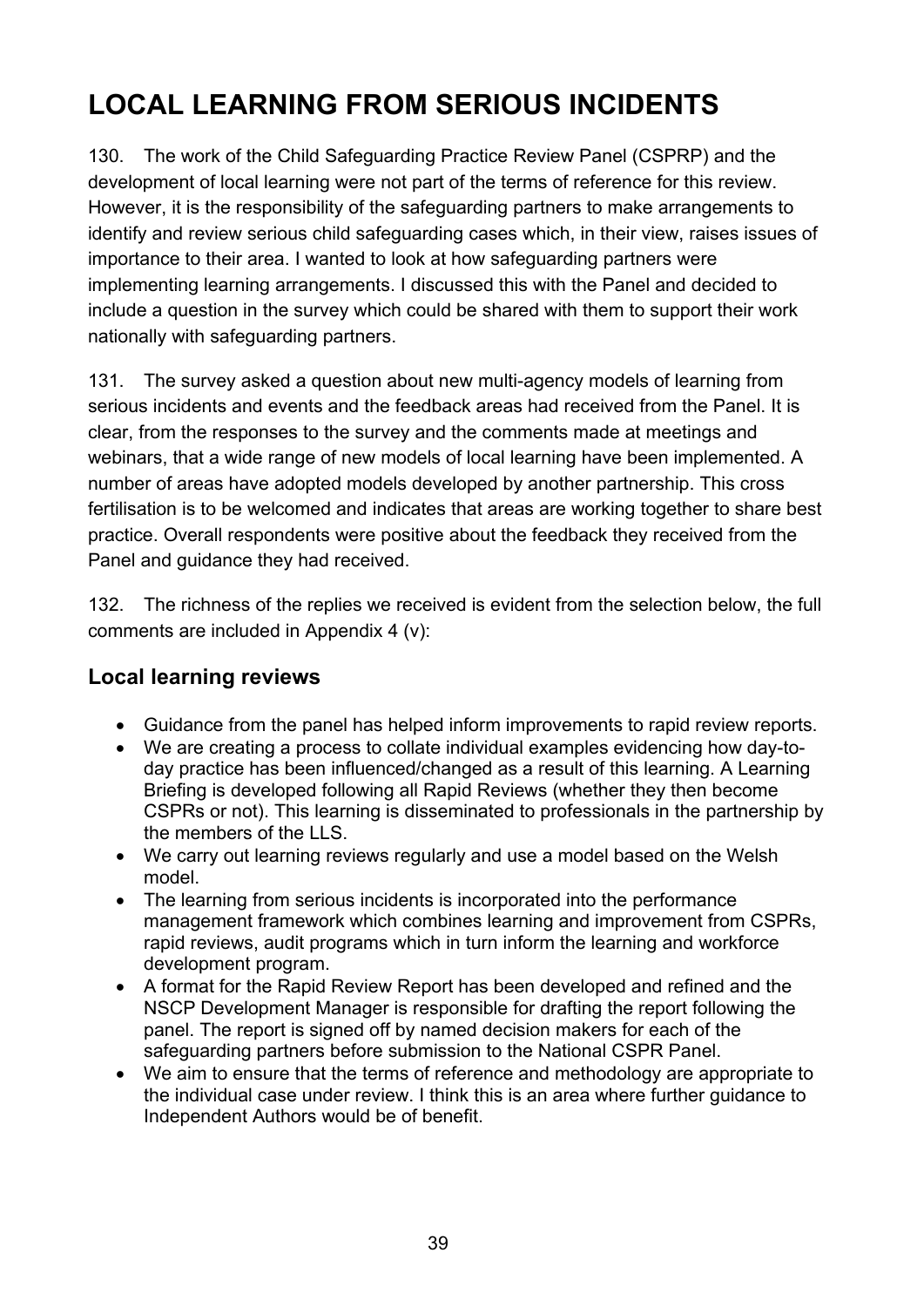## **CSPRP feedback comments**

- We have found panel feedback supportive with our concerns and would welcome further clarity on thresholds for national reviews as we perceive we may be overburdening them with cases which are of lower national importance.
- Guidance from the panel has helped inform improvements to rapid review reports.
- The Partnership has received feedback from the Panel which has been supportive of the conclusions drawn by the Rapid Reviews undertaken to date. In some cases this has included support or guidance as to the focus of any subsequent CSPR.
- National panel feedback has generally been positive and supportive of our approach and response to learning from rapid reviews. This has assured partners that we are taking the right approach to complete effective Rapid Reviews.

133. It would be helpful to all safeguarding partnerships if the Panel collated and presented a good practice guide of the wide range of models being operated by partnerships and identified the key characteristics that underpinned models of effective learning.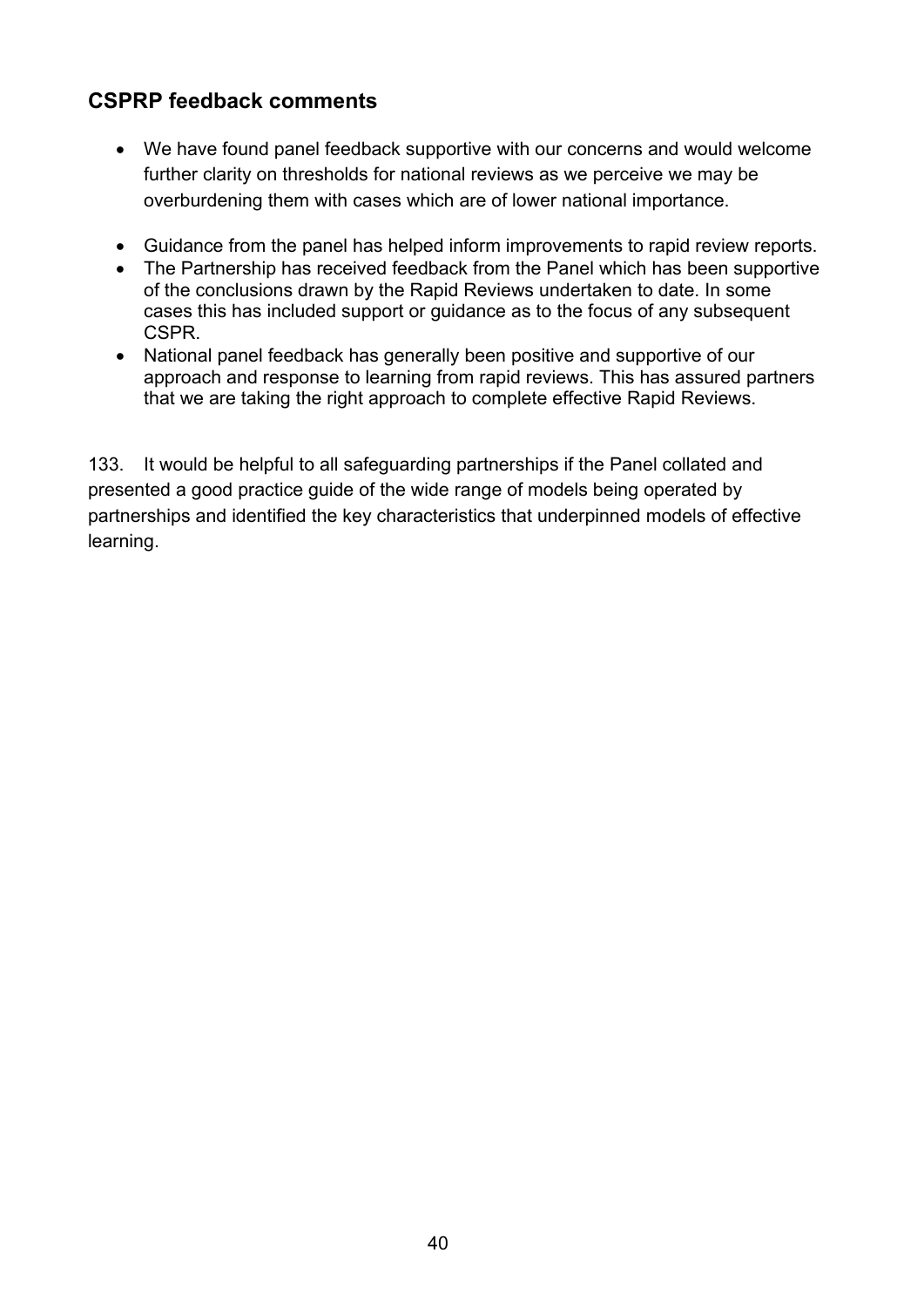#### **INDEPENDENCE AND SCRUTINY**

134. We need to have a coherent and compelling argument for the need and impact of independent scrutiny. One that can evidence the differences between it and selfassessment or internal peer challenge.

135. Working Together states that scrutiny should be objective, act as a constructive critical friend and promote reflection to drive continuous improvement. It says, *"the role of independent scrutiny is to provide assurance in judging the effectiveness of multiagency arrangements to safeguard and promote the welfare of all children in a local area, including arrangements to identify and review serious child safeguarding cases".*

136. The arrangements made about the type and model of independent scrutiny is to be agreed by the safeguarding partners. Among other matters, it should consider and judge whether the safeguarding partners are providing strong leadership; assessing if the systems at safeguarding children are effective; and if the yearly report has been subject to independent scrutiny.

137. In the survey of statutory safeguarding partners, we asked about the model the area had adopted for independent scrutiny of the arrangements. The replies were:

| Local authority scrutiny approaches    |     | 3%  |
|----------------------------------------|-----|-----|
| Peer/Regional Review                   |     | 3%  |
| Independent Chair                      | 37% |     |
| External independent assessment/review |     | 23% |
| Other                                  | 37% |     |

138. The NCB report on Safeguarding Early Adopters identified a wide range of new approaches that have been adopted following the abolition of LSCBs. The report points out that whatever form independent scrutiny takes it should be focused on *activity leading to improved outcomes for children* and build on existing good practice. This message has been received by partnerships, but we need to see more evidence that the wide range of activity undertaken has a clear focus on the advice from the NCB and Working Together. To comply with this advice, it seems obvious that the scrutineer must consider whether the leadership of the safeguarding partnership has clearly identified what outcomes they are seeking.

139. A key challenge for scrutineers is to determine what they scrutinise and why. Is scrutiny a review of an activity or services or is it a diagnostic analysis of what impact a service is having? Is something being scrutinised because it is 'next in line' or because there is a question about its effectiveness? Can scrutiny trace a line between decisions taken by safeguarding partners and outcomes for children and improvements in multiagency practice? Does the scrutineer's independence offer them a *carte blanche* to look at issues and actions they think will give evidence of impact of services on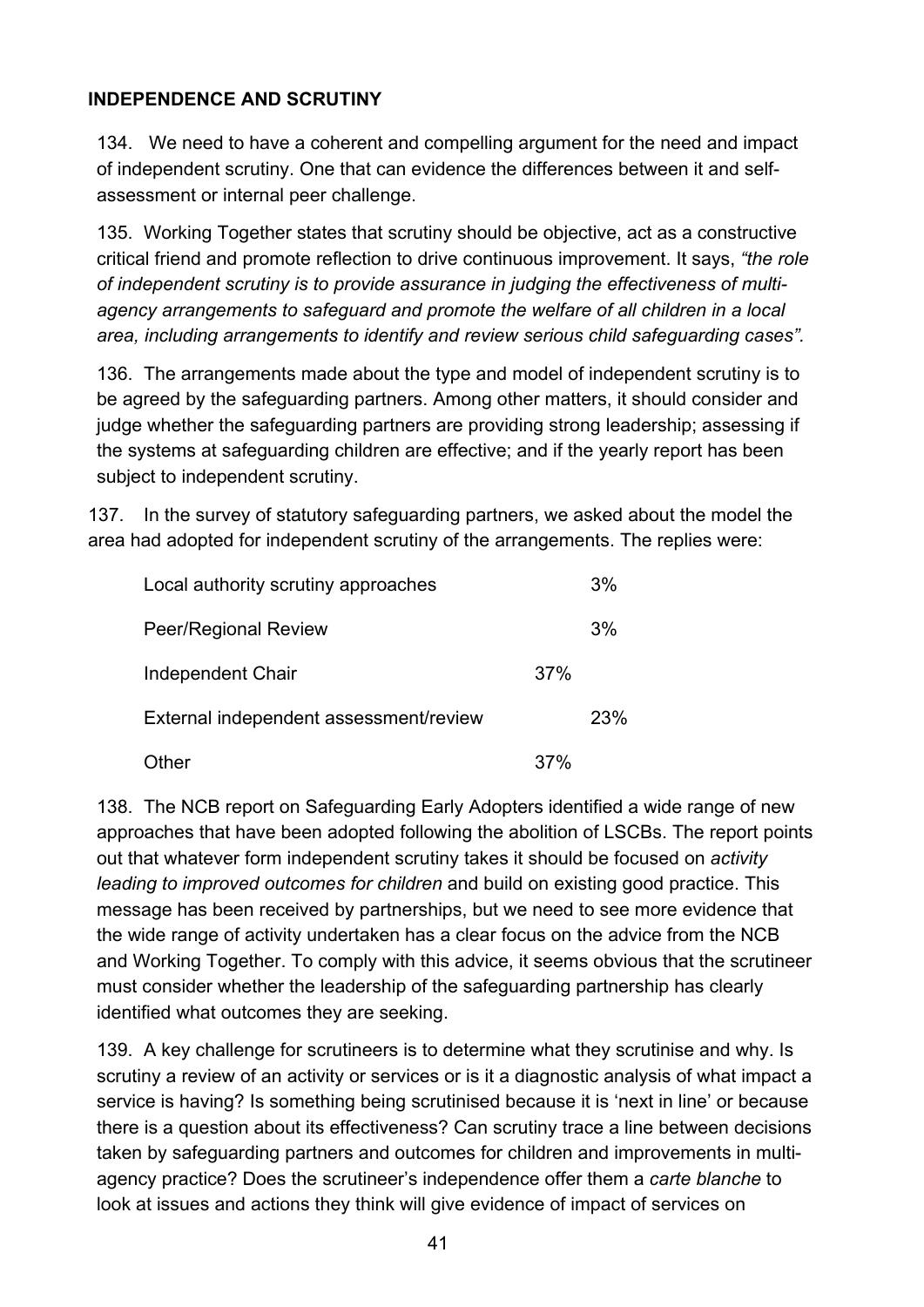children and families? Is there evidence to show that the lessons from learning reviews are being implemented across the partnership and as a consequence practice is improving?

140. I have been impressed by some models of scrutiny and independent challenge to safeguarding partners that I have seen. This includes holding them accountable as a group for the work of the multi-agency arrangements; holding discussion with staff to assess the impact of the new arrangements on their work; leading small reviews of service areas; and making recommendations for improvement.

141. I have also seen a lack of real scrutiny or independent challenge to the work of the safeguarding partners with too much attention focused on reviewing services or processes as opposed to identifying the impact on outcomes for children.

142. One area that does not seem to have had sufficient focus from scrutiny is the **performance of the three statutory safeguarding partners** and the effectiveness of their strong leadership. The safeguarding partners have full control and decision making over the multi-agency arrangements. They are accountable for all of the decisions taken by the partnership and are expected to have a direct line to frontline practice. Together they shape and control the practice of safeguarding children in their area. It is imperative therefore that what they do as a team is accountable and held up for scrutiny.

143. When their functions are delegated to deputies, I have seen little evidence to show if independent scrutiny has challenged the accountability arrangements between the partner and their deputy or the impact of the joint leadership of the three statutory partners.

144. Assessing the effectiveness of the strong leadership could and should be spelled out in Working Together as an essential component of independent scrutiny. I understand the point that it is perhaps a little early in the implementation cycle to forensically assess the impact safeguarding partners are having on practice, but their "strong leadership" is a fundamental necessity for the effective functioning of the new arrangements to drive improvement in multi-agency practice. This is why I believe it is something that must be looked at in detail and reported on by the independent scrutiny process and, as I argue elsewhere in this report, by the national inspectorates and regulators.

145. The University of Bedfordshire has begun a project to assess the lessons learned from using the Six Steps Model for independent scrutiny of safeguarding developed by Professor Jenny Pearce OBE. This programme is being used by a number of the multiagency safeguarding partnerships.

146. The model offers a coherent framework for scrutinising the work overseen by the safeguarding partners. It focuses on looking at how the LSCP leads are engaged with safeguarding children planning and implementation, how effectively are relevant agencies engaged and how children and young people are engaged. It also looks at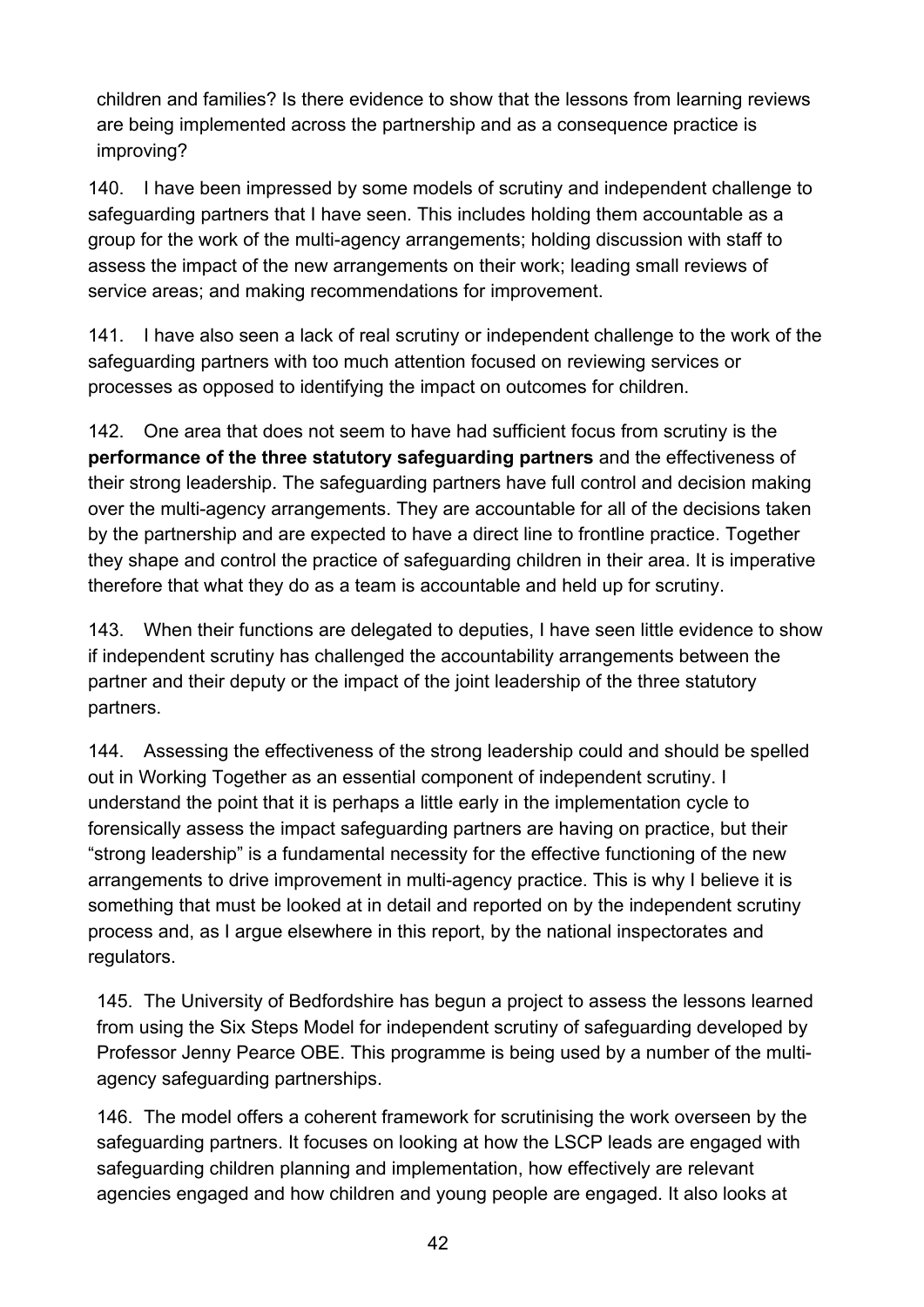whether there is an effective quality and assurance process in place, if there is a process for identifying and investigating learning from local and national case reviews and if there is an active programme of multi-agency safeguarding training. This is supported by a set of criteria against which the quality of work in each of these dimensions can be assessed.

147. The Association of Safeguarding partners (TASP) commissioned a survey and held webinars on the use and role of independent scrutiny. The findings of this work have been published. It includes a series of questions for independent scrutineers-and others to consider including, "*Do we need agreed benchmarks for effective scrutiny of safeguarding practice to measure standards against?"*

148. I argue that there must be some form of inspection-judgement-assurance of the use of independent scrutiny in multi-agency safeguarding. This will need to be measured against a set of criteria with a focus on whether or not it has impacted on better outcomes for children and families. This research also identified partnerships that had appointed scrutineers who were also chairs of the adult safeguarding boards and other relevant bodies e.g. Health and wellbeing board, community safety partnerships thus creating a model of joined-up scrutiny.

149. Working Together could say more about independent scrutiny. It could suggest how to link it to outcomes for children and how it can assess the quality of strong leadership by the safeguarding partners. More work needs to be done to collate and test the available evidence such that good practice can be promulgated cross the sector. There is a case for a national benchmark of the characteristics of independent scrutiny of the arrangements for safeguarding children based on the good examples of how it can be seen to impact on the practice of professionals and outcomes for children. I think this may be a better way of spreading good practice as opposed to central government issuing a standard framework prescribing a specific model or method of scrutiny.

150. Working together makes clear that independent scrutiny is part of a wider system which includes the independent inspectorates' single assessment of the individual safeguarding partners and the Joint Targeted Area Inspections (*Working Together* para 31). Currently, this wider system does not exist. If a decision is taken to undertake a thematic inspection of the impact of the new arrangements, the value added by independent scrutiny must be considered within that process.

151. A wide range of models of scrutiny and independent challenge have been adopted by safeguarding partners. Because this is such an important aspect of assessing-and assuring-the quality of provision made by safeguarding partners, I have included in Appendix 5 a large sample of the descriptions provided to the review.

152. It is encouraging to see a number of areas have identified the work they are doing to involve children and young people in the process of scrutiny. Below I have selected some examples which demonstrate the variety of approaches, the full comments are in Appendix 4 (iv).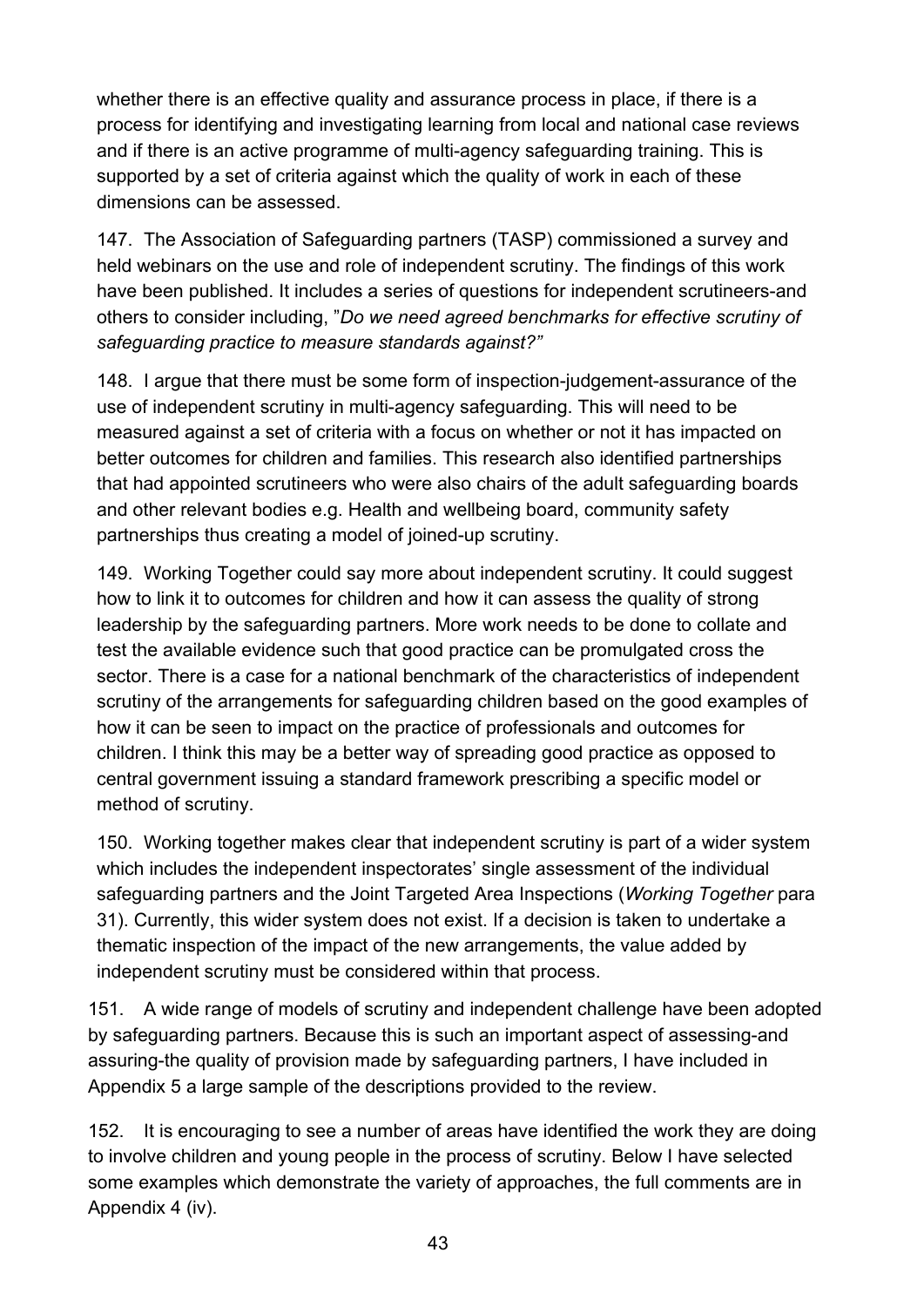- *"an independent chair is charged with providing the safeguarding partners with assurance that the new arrangements are working effectively for children and families as well as practitioners …and will consider how well safeguarding partners are providing strong leadership*."
- *"…an independent chair provides scrutiny and challenge to the Executive Board and the Chief Officer Group and has been vested with the authority to identify and ensure that agencies respond positively and work to address areas of practice requiring development*."
- *"The three safeguarding partners commissioned an independent reviewer to undertake an evaluation of the new arrangements and the work of the safeguarding partnership."*
- *"Key tasks of our independent scrutineer are to seek assurance in judging the effectiveness of the new multi-agency arrangements to safeguard children and assess whether the three safeguarding partners are fulfilling their statutory obligations. "*
- *"We commissioned an independent scrutineer to scrutinise the partnership arrangements and assess how well it is fulfilling its duty to safeguard children and young people and ensure the voice of the child is represented and heard throughout the arrangements."*
- *"We have appointed an Independent scrutineer to work with the Strategic Leaders, and an associate scrutineer to assist with more operational analysis and review."*
- *"We have appointed an Independent Child safeguarding Commissioner (ICSC) with the authority to coordinate the independent scrutiny of the local child safeguarding arrangements. The ICSC is fundamentally independent to local safeguarding partners and relevant agencies."*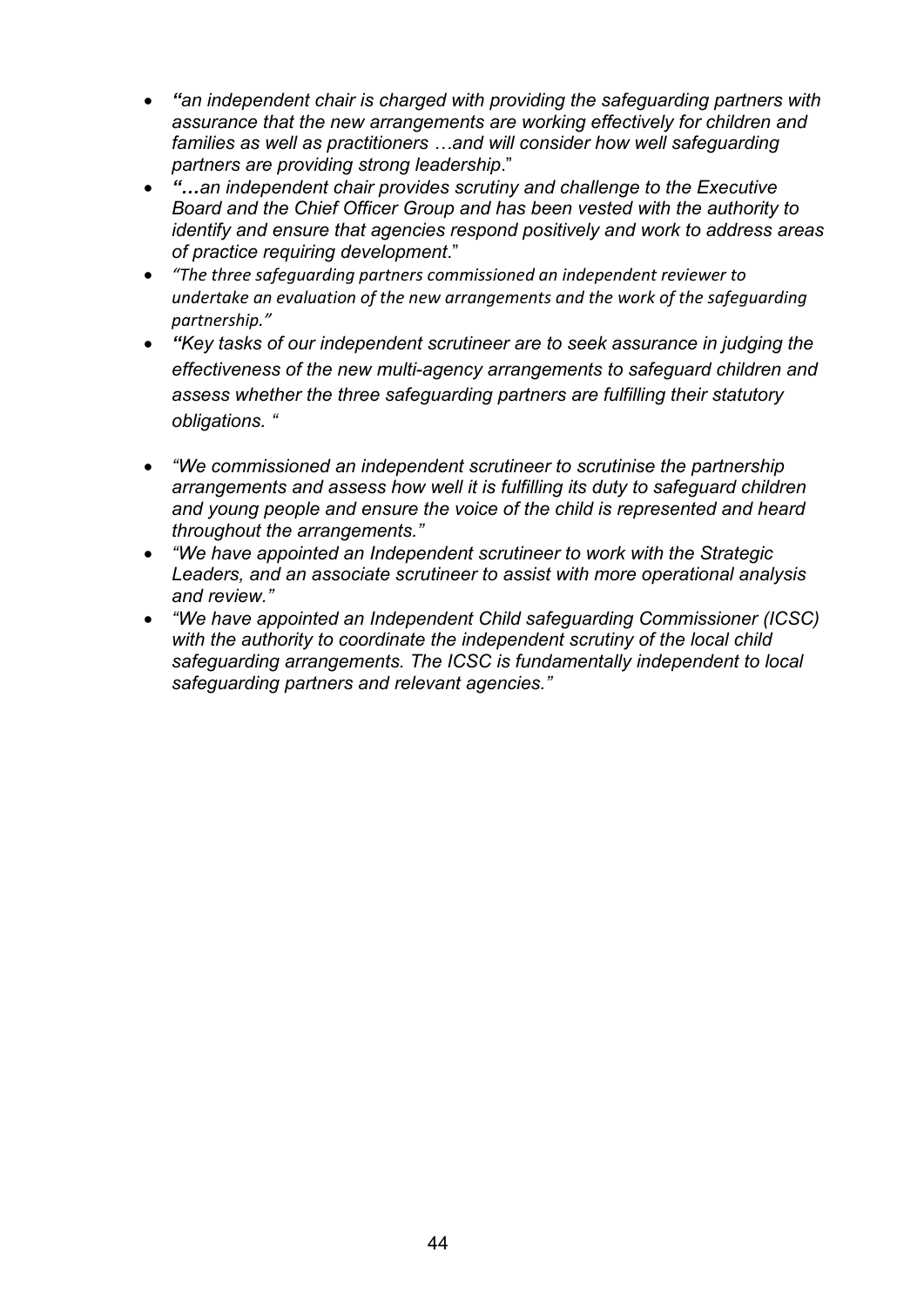## **INSPECTION AND ASSURANCE**

153. I met the joint inspectorates (Ofsted, CQC, HMIP, HMICFRS) to discuss inspection of the new arrangements. Colleagues indicated they had not yet developed a full proposal to offer a holistic judgement on the impact of the statutory safeguarding partners and the new multi-agency arrangements on the quality of outcomes for children. As of yet no request has been made by central government to the inspectorates to carry out a thematic review of the impact of the new arrangements. In single agency inspections of local authority children services, health arrangements for protecting children or inspection of police services only partial coverage of this issue is possible.

154. Immediately prior to the introduction of the new arrangements, a thematic inspection of child abuse in families spoke of the need for closer working relations between the police, local government, and health. However, it made no detailed reference to the nascent role of statutory safeguarding partners or independent scrutiny of the new multi-agency safeguarding arrangements.

155. A principal purpose of the reforms was to ensure lead practitioners were not being deflected from their engagement with children and families as a consequence of servicing and supporting complex and bureaucratic processes and repetitive meetings. We need to know if this has resulted in better outcomes for children.

156. Essentially, it is not evident how the three statutory partner organisations (as a group) are held accountable for their contribution to delivering an effective and coherent contribution to the new arrangements. This lacuna seems to be particularly clear in respect of health where no specific agency or regulatory body has the overall responsibility to judge the health service contribution to multi-agency arrangements for safeguarding children.

157. The CCG outcomes indicator set is used by NHS England when undertaking their annual assessment of the effectiveness of CCGs. The set focuses on clinical and medical measures. In addition, it assesses how CCGs work with others (including their local Health and Wellbeing Boards) to improve quality and outcomes for patients. It makes no reference to local multi-agency arrangements to safeguarding children or the fact that the chief accountability officer of the CCG is the statutory safeguarding partner for these arrangements.

158. The CQC regulates health providers and carries out Children Looked After and Safeguarding Inspections (CLAS) of services provided by primary medical health services, acute hospitals, mental health trusts (including child and adolescent mental health services), and community services (to include health visiting, school nursing, child and adolescent sexual health and substance misuse services). It also contributes to multi-agency child protection inspections with other inspectorates. These inspections provide an assessment of how police, probation, health, and children's social care work together to help and protect children.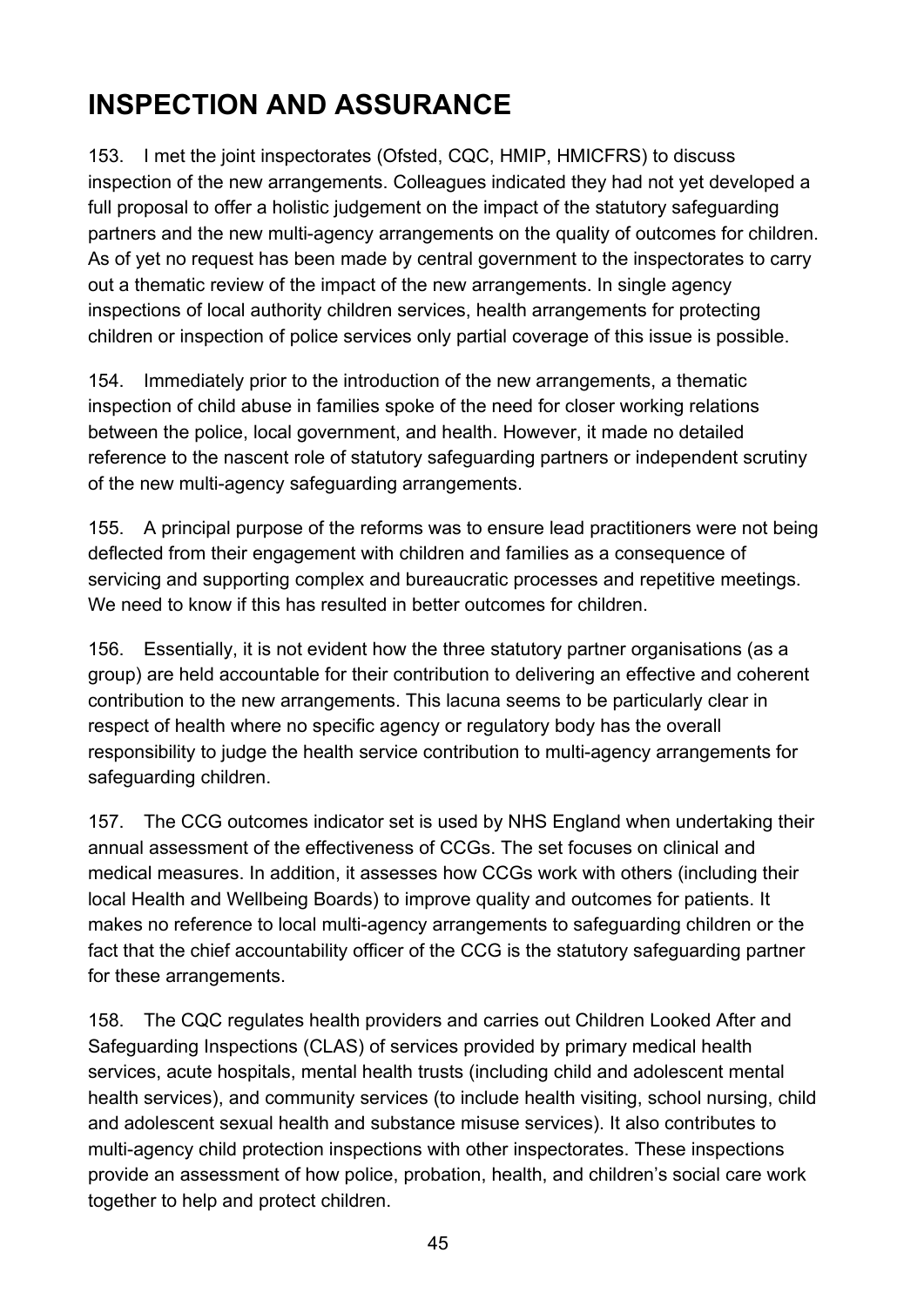159. In respect of local government and the police, Ofsted and HMICFRS do cover some of this, and can rase issues with other inspectorates if they have an issue of concern. I do not think this is sufficient and it is an important issue to look at further. There is a case for the national inspectorates to be asked to introduce arrangements which look at accountability for these services and judge their impact on outcomes for children. This would allow central government to be better informed about the effective implementation of the new multi-agency arrangements. Any such change, however, should be undertaken *without* putting significant additional burdens on providers.

160. Ministers and their government departments need to receive advice and guidance on the impact of the arrangements on casework and decision making so as to form a view about the safety of the new system. Safeguarding partners and colleagues across the sector (police, health and local government) also make clear their support for a model of assessment. One that can help them and policy makers to consider if further change or amendment is necessary to help drive further improvement to protect children.

161. In my view it must be sensible that the new multi-agency arrangements should be subject to national evaluation. I think this can be done without introducing new legislationperhaps by using the current JTAI arrangements to look at a sample of areas, or a commissioned joint agency thematic inspection. Using existing guidance, inspectors from the three relevant inspectorates could then assess the impact of the new process of statutory partner decision making on the safety, wellbeing and outcomes for children. This could be done in partnership with selected statutory partners and a thematic, focused assessment could be carried out in England, the results providing evidence of both what the current position is and whether a more formal process would be feasible and helpful.

162. Inspectors must look at practice to be able to form an assurance and a judgement about the safety and effectiveness of the new multi-agency system. The key areas to consider include:

- the impact of the changes on outcomes for children;
- how effectively is the new arrangement promoting learning;
- how is scrutiny and independent challenge adding value;
- how effective are the safeguarding partners in working together especially where they have delegated their authority.

163. It should be possible to put together a programme of thematic reviews seeking to identify how effective the changes have been in helping (or hindering) good practice with children and families. Initially this process should be led by the three relevant inspectorates Ofsted, CQC and HMICFRS in partnership with peers so that a comprehensive picture can be gathered on the impact of this new safeguarding partner role.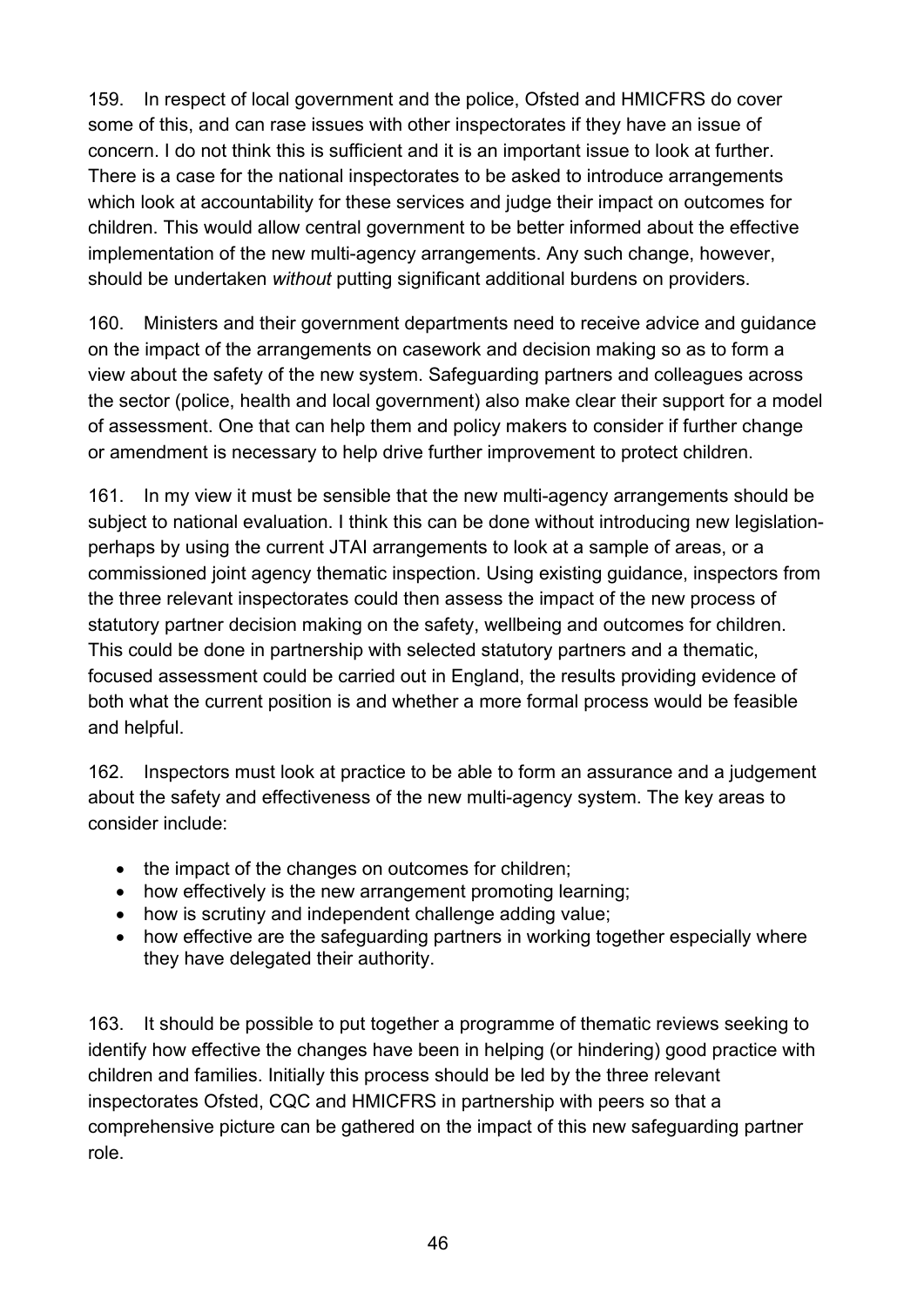164. Following discussion with the three inspectorates the outline terms of reference for the review could be drafted by the SCRIB, with the review framework and process manual drawn together by the inspectorates in discussion with a pool of statutory partners.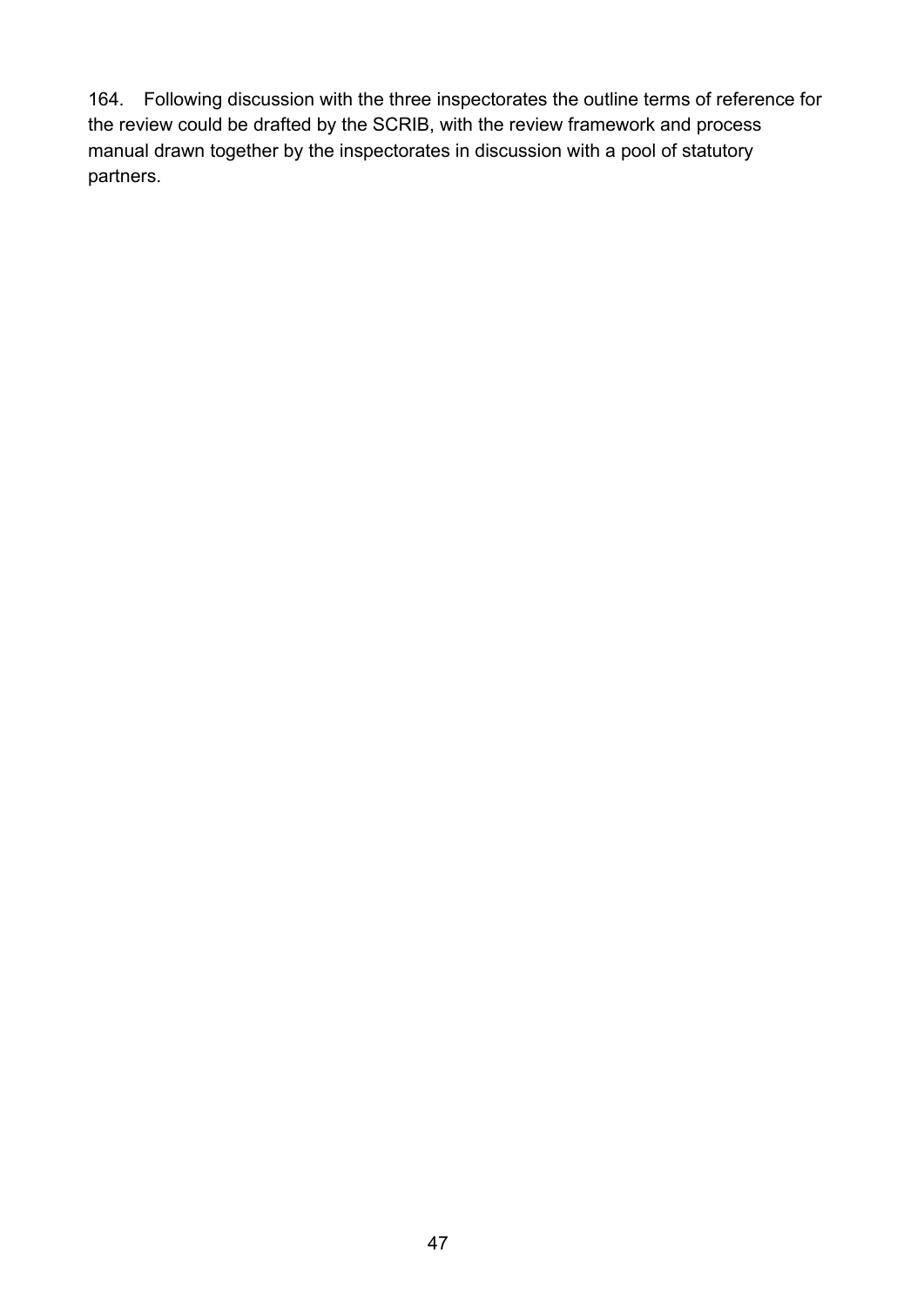## **SUPPORT TO SAFEGUARDING PARTNERS FROM WHITEHALL**

165. The breadth of change implied by the new arrangements is extensive. Each area has reviewed and reconsidered its multi-agency arrangements and designed an approach in line with new duties and responsibilities. The ambition of ministers to see sustained improvement in multi-agency safeguarding practice has been clearly stated. To be effectively implemented the safeguarding reforms need equally ambitious support from central government departments. At the centre, government departments do not demonstrate a joined up or united approach to implementation.

166. There are still too many issues which are dealt with by one department, this results in conflicting or confused advice. There needs to be more evidence that permanent secretaries and their deputies cross-Whitehall have created and encourage a joined-up culture of working with local safeguarding partners and actively promote the new arrangements through joint departmental advice on guidance to safeguarding partners.

167. Support is currently provided to local safeguarding partnerships by a cross Whitehall team-the Safeguarding Children Reform Implementation Board (SCRIB). This Board has representatives from the Home Office, DfE and DHSC, the leads for each department are at Deputy Director level there is also a representative from NHS England, the Police and the ADCS. The SCRIB has created an operational group which works closely on day-to-day issues that impact on the implementation of the reforms at local level.

168. There has been a level of support to safeguarding partners for the introduction of the new arrangements overseen by the SCRIB - for example, the national facilitators appointed to work with areas on developing their new multi-agency arrangements, these have been helpful but not been sufficient in my view.

169. In my phase one report I commented on and made recommendations about the role to be played by SCRIB. This group sits in a position of national leadership on the implementation of the multi-agency arrangements reform programme. This leadership should be made explicit through the actions it takes and the decisions it makes. The SCRIB needs to have a more authoritative, influential role across government departments which work to safeguard children. I suggested two changes should be considered.

170. First the group should have a direct reporting line to the permanent secretary of each government department involved in the reform programme. Second, the group needed to have a small set of clear deliverables designed to support and foment the necessary decisions to ensure the effective implementation of the new reforms. Having considered this issue further I think the membership, role and functions of the SCRIB should be reviewed to ensure it has senior representation with a direct line of report to the relevant permanent secretaries.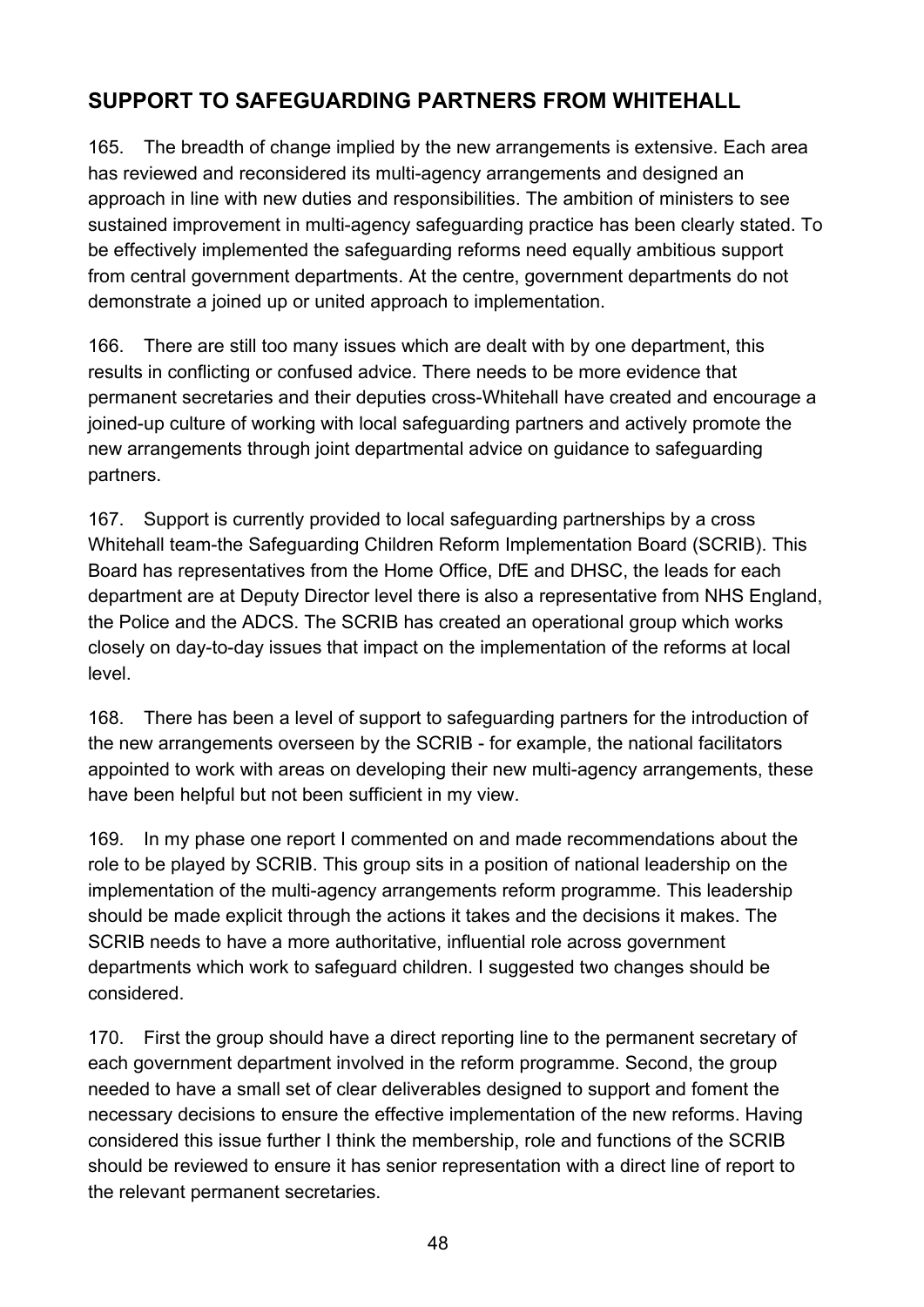171. It is essential in my view to ensure that a fourth government department - the Ministry of Housing Communities and Local Government and Communities (MHCLG) makes a full contribution to a remodelled SCRIB. This department has a critical role to play in the wider local government contribution to safeguarding and in local government politics including elected city and metro mayors. The role of local government in safeguarding children goes way beyond the remit of a children services department and that is why the safeguarding partner for the local authority is its chief executive. Increasingly initiatives from central government impacting on children cover a wide range of local government services, mental health, serious youth crime, domestic abuse, county lines and so on. The MHCLG has a key role in these initiatives, it needs therefore to be within the SCRIB helping to support the implementation of the reforms and the role to be played by chief executives.

172. Support provided to local partnerships by the national facilitators has developed well in the Police service. For local government and health support has been withdrawn for very valid reasons, despite some sterling efforts by individuals. This has meant changes and gaps in the support which are now being addressed. It is essential that facilitators understand the strategic nature of this work is a key requirement for success.

173. Sector specialist knowledge is essential but not sufficient. Facilitators must have experience and understanding of the dynamics and processes of how the entirety of the local health service, or a local authority system operates, how cross agency decisions are taken, how chief officers provide leadership and scrutiny and how stubborn problems can be remedied, e.g. funding, data sharing, seniority of representation at safeguarding partner level.

174. Working to SCRIB, emphasising a joined-up culture, the national facilitators should provide cross government information, advice, guidance, and evidence of progress with implementing the reforms. They should work to a focused framework of priority objectives, identified by SCRIB from feedback from safeguarding partners. The facilitators are a very important point of contact, but their work needs to be equal across the three partners and I am encouraged to learn that from April the team is likely to be at full compliment. They must work as a team, supporting areas to overcome challenges and identifying good practice to share with others. This is what we expect at local level when we talk about the three safeguarding partners as a team with equal responsibility for the new arrangements.

175. Recently, those currently in the facilitator role made a number of suggestions for improving support for implementation. These included the integration of the three key government departments' approach to safeguarding children; the creation of a clear vision for the SCRIB; and the rapid establishment of strong relationships with local safeguarding partnerships. I think these are helpful and sensible proposals.

176. Examples of where the SCRIB and the facilitators could be more prominent in providing clear advice, guidance and decision making include: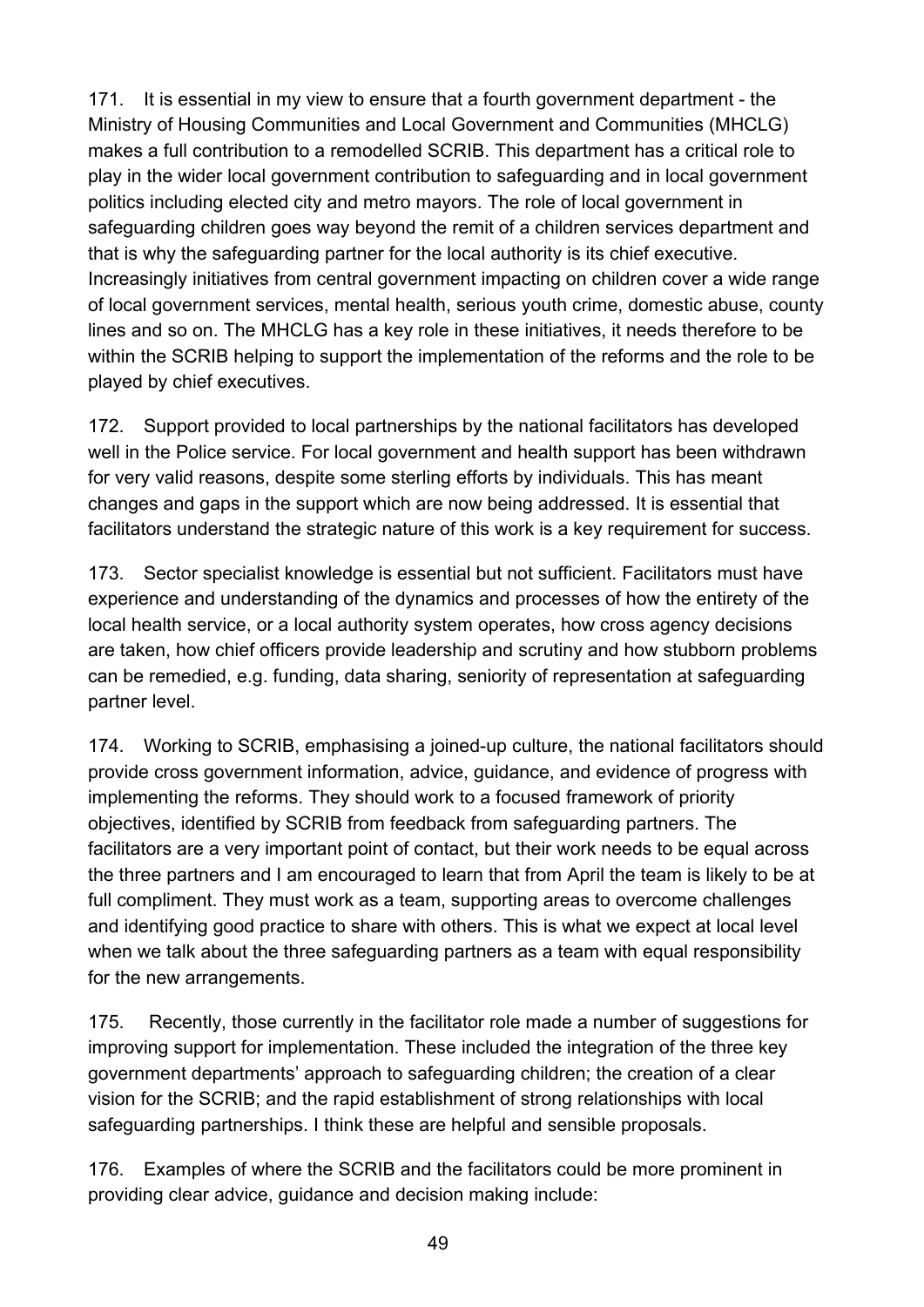- ensuring that changes to the area structure e.g. the consideration administrative boundary changes, have full regard to protecting the role and seniority of the safeguarding partner, particularly in regard to changes made by a local constabulary and CCGs-where there is some evidence that change has led to less senior representation;
- giving clear advice about resources provided for multi-agency safeguarding arrangements when CCGs merge into integrated care systems (ICS). This issue is now of the highest importance with proposals made by NHS England to replace all CCGs with a smaller number of ICS in the health service by April 2022. ICS will directly commission all local primary care services and that has key challenges for local safeguarding partners;
- advising on issues that exist in areas where one constabulary oversees activity in several local authority areas and sets the same level of funding or imposes a fixed financial contribution on each partnership;
- advising of a clear national view and setting out clear expectations on an issue e.g. GPs requesting payment for providing reports required by child protection processes - as is the case of some GPs which is subject to consideration by the courts;
- illustrating and further emphasising the advice laid out in Working Together e.g. the key area being the authority and accountability of statutory safeguarding partners and their delegates;
- clarifying the expected interface of multi-agency arrangements for safeguarding with new initiatives by central government - e.g. most recently on serious youth violence and violence reduction; and
- coordinating information and evidence about the impact on multi agency arrangements for safeguarding children by threat factors such as COVID-19 to establish a national picture and the gathering of good practice.

177. More joined up activity on safeguarding children undertaken in central government will provide greater clarity for safeguarding partners and assist them in their discussions, joint endeavours, and activity to improve the work they undertake to safeguard children.

178. If the multi-agency arrangements are to be successful, additional support for bedding in change for improvement will be a great help and it should be put in place quickly. This can take a number of forms. Just over half of the respondents to our survey would like to see additional guidance from central government to assist them in carrying out their responsibilities as a statutory strategic partner. This view was also expressed by the Society of Local Authority Chief Executives and many of the groups and organisations I met. Providing additional joined up Whitehall guidance will send a strong message to local partnerships about the criticality of the three safeguarding partners also acting jointly.

179. As I mention above a number of safeguarding partners have raised how important it is to deal with the cross over with the statutory guidance for Directors of Children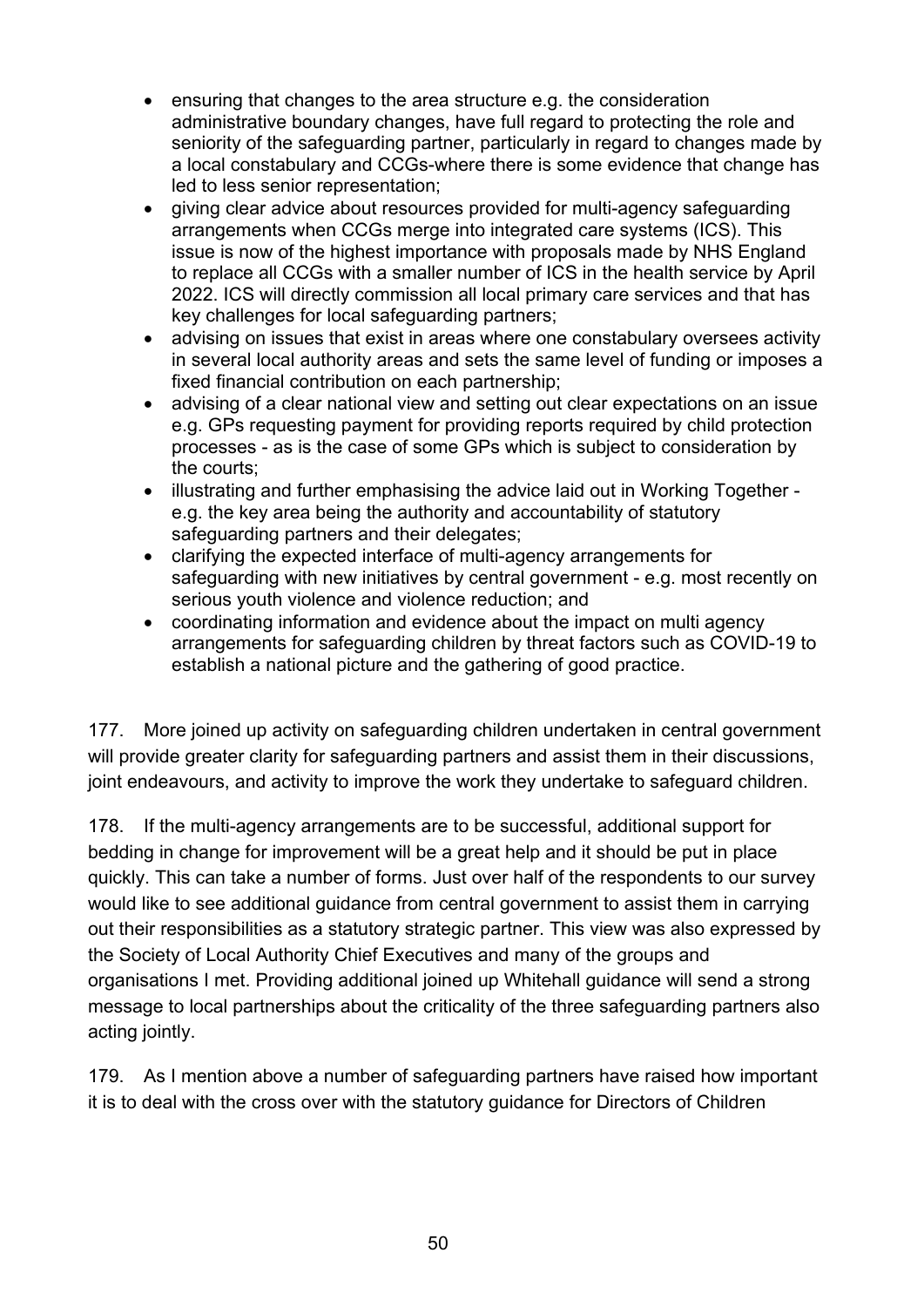Services and Lead members in local authorities (April 2013)<sup>16</sup>. This guidance is dated, does not take account of the new multi-agency arrangements for safeguarding children particularly not the role of the three safeguarding partners - the local authority chief executive, the local chief constable and the chief operating officer for the clinical commissioning group (or their successor in the putative ICS). It is as an anomaly that needs to be reconciled now to be consistent with the new arrangements.

<span id="page-50-0"></span><sup>&</sup>lt;sup>16</sup> Directors of children's services: roles and responsibilities-Statutory guidance for local authorities with responsibility for education and children's social services functions. DfE 2013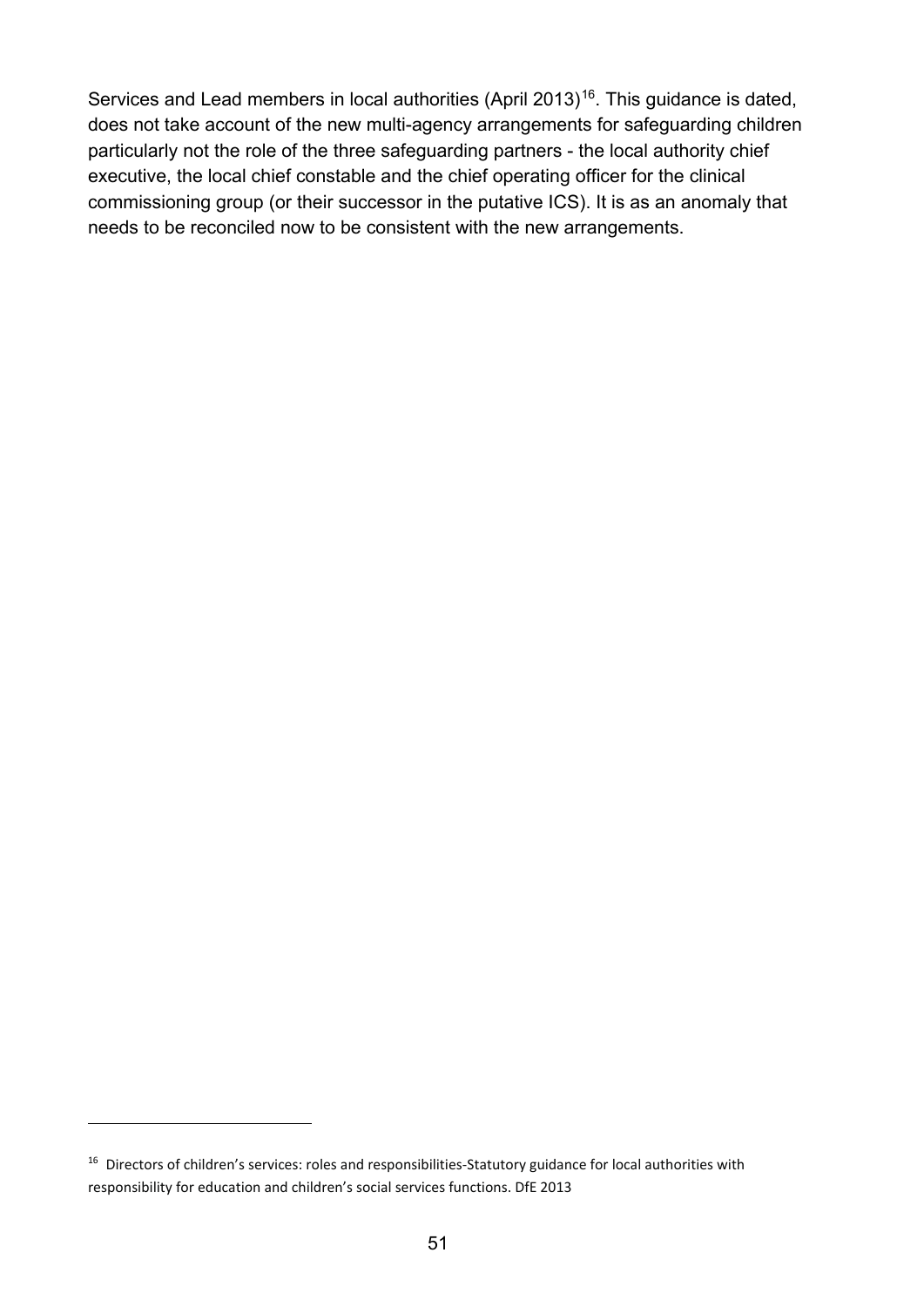# **OTHER KEY ISSUES**

## **Information and data sharing**

180. Despite cross-government statements and guidance on the need to improve how health, the police, education and local government share data and information, this is still a problem remarked on in reports by inspectorates, learning reviews, the Office for the Children's Commissioner and by individual statutory partners in local areas. It was also raised in this review by a number of areas.

181. How can we help hard pressed, stressed professionals to feel empowered to ask for and share information and to inculcate an attitude of sharing and openness in those who control the data and information? We need to promote the behaviour and general notion of the need to protect a child will nearly always trump the withholding of information. Sharing is a positive characteristic of effective cross agency cooperation. In my experience one of the most disappointing factors is that often when shared, the information deemed to have been strictly confidential and not to be shared, is often anodyne and basic.

182. Kantar Public has been commissioned by the SCRIB to work on identifying how behavioural insights can be used to support changes in behaviour. The lessons from this will be an important resource for safeguarding partnerships to consider.

183. Changing human behaviour is influenced by a range of factors including that of senior civil servants and ministers. People take a lead from the behaviour of those with power. It is encouraging that a recent joint letter to statutory partners encouraging a more effective approach to serious violence was signed by the three relevant ministers, previous letters to safeguarding partners had only been signed by one or two of the relevant Ministers. This was commented on at local level with people surprised that all relevant ministers were not signatories. Unless all central government departments working on the multi-agency arrangements speak with a united, core message - the problem of poor data and information sharing will continue to hold back improvement and learning and will not be able to challenge effectively silo practice at local level.

184. The 2018/19 annual report of the national Child Safeguarding Practice Review Panel (published 4 March 2020)<sup>[17](#page-51-0)</sup> identified a need, *"to move beyond the legislative and procedural, to the technological and the behavioural, and forensically explore how we can develop our multi-agency and multi-disciplinary practice in routine ways, and at critical points, which strengthens information sharing, risk- assessment and decision making.".* It argued that a fresh approach was needed to respond to dealing with these critically important features of child protection practice.

<span id="page-51-0"></span><sup>17</sup> Corporate report Child Safeguarding Practice Review Panel: annual report 2018 to 2019 (March 2020)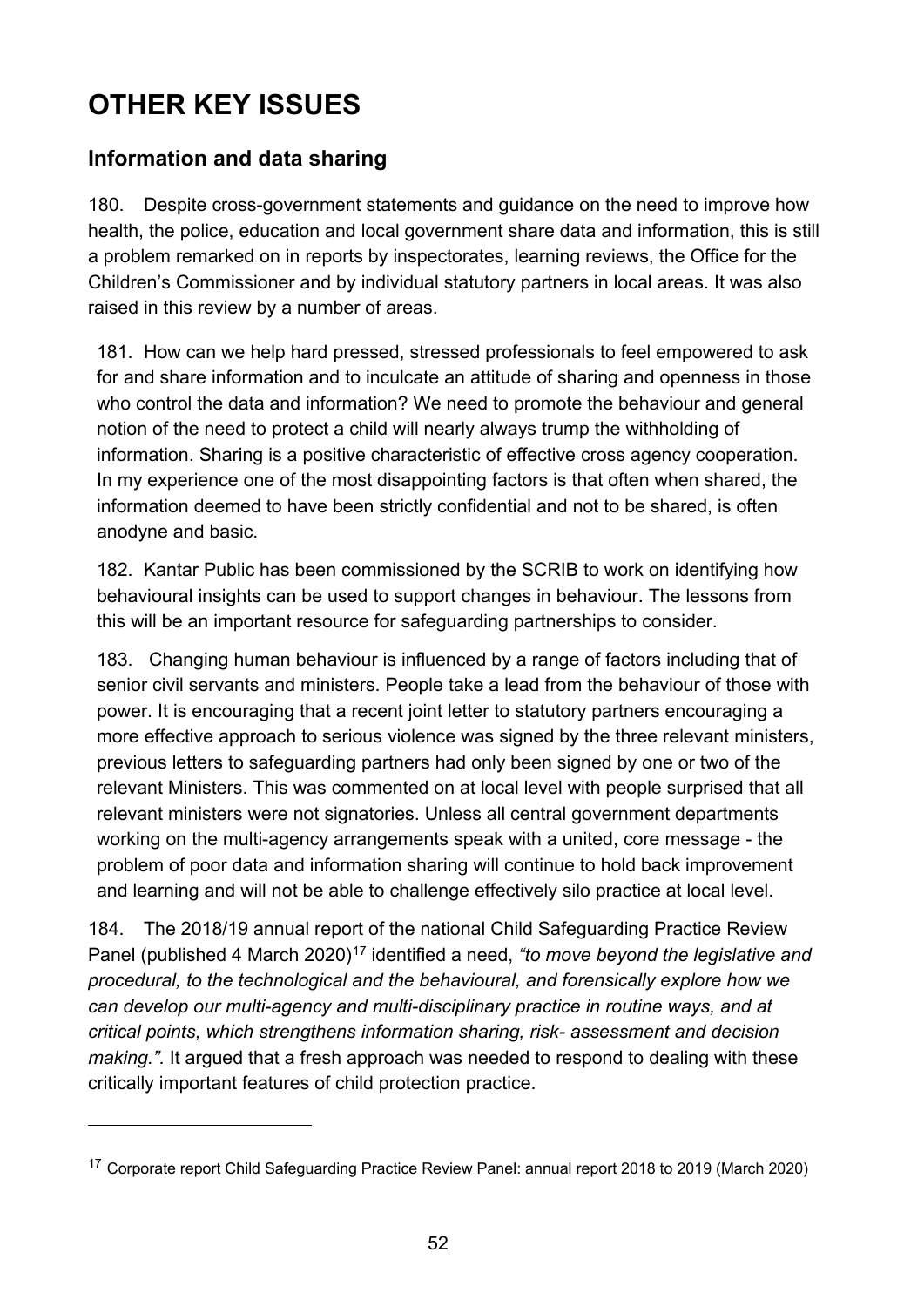185. The report accepted the importance of pursuing technological solutions as a critical component of improving information and data sharing but called for a new focus on the human factors that influenced the process of information sharing arguing that the, "*Complexity of practice requires sophisticated conversation, hard wired into the DNA of our child protection practitioners*."

[18](#page-52-0)6. As part of its work on multi-agency arrangements Kantar<sup>18</sup> identified that local area leaders were describing the absence of a coherent, comprehensive cross-agency capability to analyse information and intelligence held by partners and relevant agencies to move efficiently from referral to analysis to action both at strategic level to identify persistent issues in the system's framework as well as at case work level. Kantar's report will be published in spring 2021. This will provide advice that local safeguarding partnerships should access to review and refresh their data and information sharing practice, behaviours, and protocols to overcome blockages and move to a higher level of effectiveness in providing intelligence and quality data analysis to safeguarding partners and their front-line staff.

## **Child Death Reviews - (CDR)**

187. I was not asked to look at the implementation of reforms to the arrangements for CDR. Responsibility for child death review policy was transferred from the DfE to the DHSC in 2017 following the recommendation made in the Wood report of 2016. However, a number of respondents did raise the issue and asked why the arrangements for CDR were not being reviewed. A number of comments were made, both positively and negatively, about the CDR changes. I am not sure what plans the DHSC/NHS may have to review or assess the new CDR arrangement, but they should work with the DfE given local authorities are joint child death review partners. It would seem sensible for such a process to be undertaken to identify good practice and to see if any additional support is necessary to aid implementation. I advised those who raised this issue with me that I would bring it to attention in this report.

<span id="page-52-0"></span><sup>&</sup>lt;sup>18</sup> Kantar-DfE Multi-Agency Safeguarding-Case Study Overview 2020 at a Webinar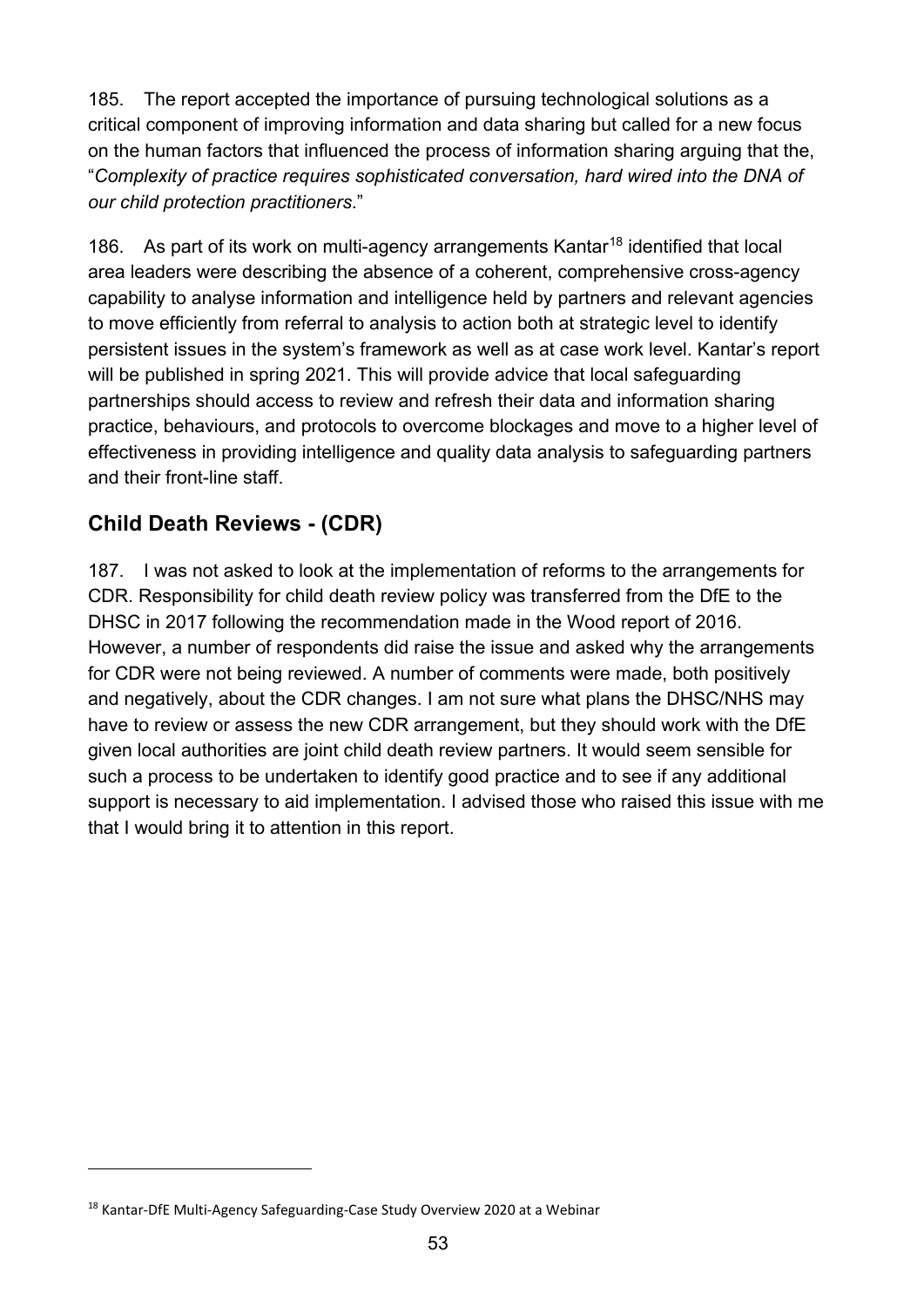## **CONCLUSION**

188. If the recommendations in this report are accepted and introduced, I believe they will build decisively on the progress made thus far in implementing the new arrangements for multi-agency safeguarding. They will:

- Provide additional support to the three lead representative safeguarding partners to act with the full authority of their role as laid out in legislation and Working Together;
- Establish clear accountability arrangements for the effective delegation of functions of the safeguarding partner;
- Provide a higher level of joined up support and engagement from Whitehall for the implementation of the safeguarding reforms;
- Create a national register of safeguarding partners to provide an effective feedback relationship between them, local safeguarding partnerships and Whitehall; and
- Ensure that future organisational or administrative changes proposed by central government, such as the transition of CCGs to ICS in Health, take full account of the central importance of the new arrangements and the leadership role of safeguarding partners in any multi-agency model affecting children.

189. There is a need to ensure that the impact of the new arrangements is tested by external judgement and assessment of national inspectorates and regulators. This is essential to provide an assurance for all that the new multi-agency system is focused on ensuring better outcomes for children and improvements in safeguarding practice.

190. The yearly report provided by safeguarding partners should become a statement of assurance by the safeguarding partners allowing a framework for accountability and assessment of their impact on the safeguarding system.

191. The recommendations offer the opportunity for safeguarding partners to make more effective use of independent scrutiny and challenge. In particular of the way the three partners work as a leadership team influencing and shaping services to improve outcomes for children. The dissemination of effective practice in scrutiny will benefit from a joint SCRIB and tASP good practice guide showing how scrutiny can draw a link between the decisions of safeguarding partners outcomes for children.

192. If we can balance new guidance with continuing to encourage and support innovation at local level, it will encourage greater focus on engaging with children, young people, and their families. We will see the outcome of this in the development of more highly skilled practice leaders and practitioners using their professional skills and judgement in direct work with children.

193. Everything that is done by safeguarding partners and practitioners in multiagency arrangements must contribute to delivering better outcomes for children and to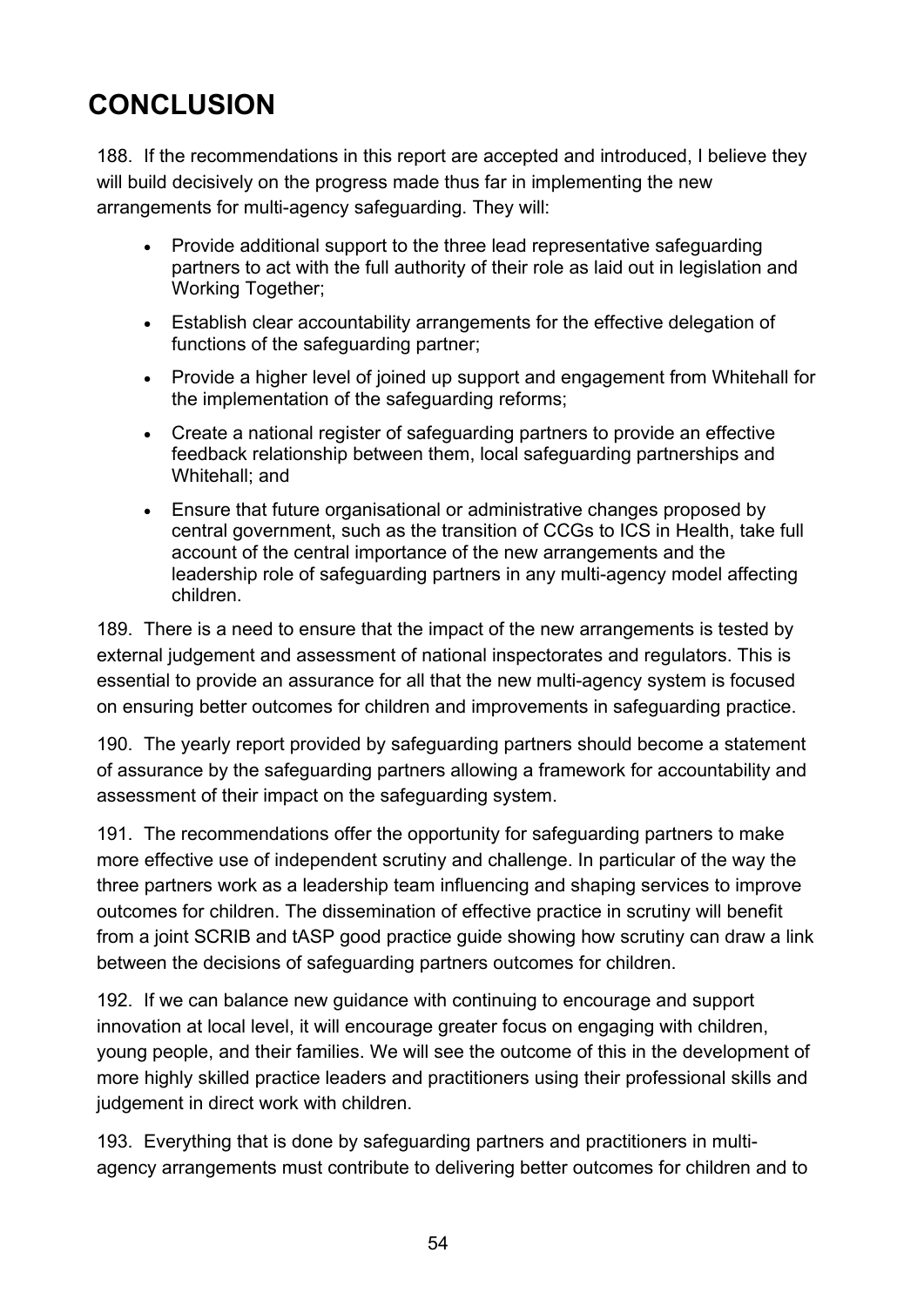a safer system to protect them. Building on what we have achieved thus far will achieve that outcome.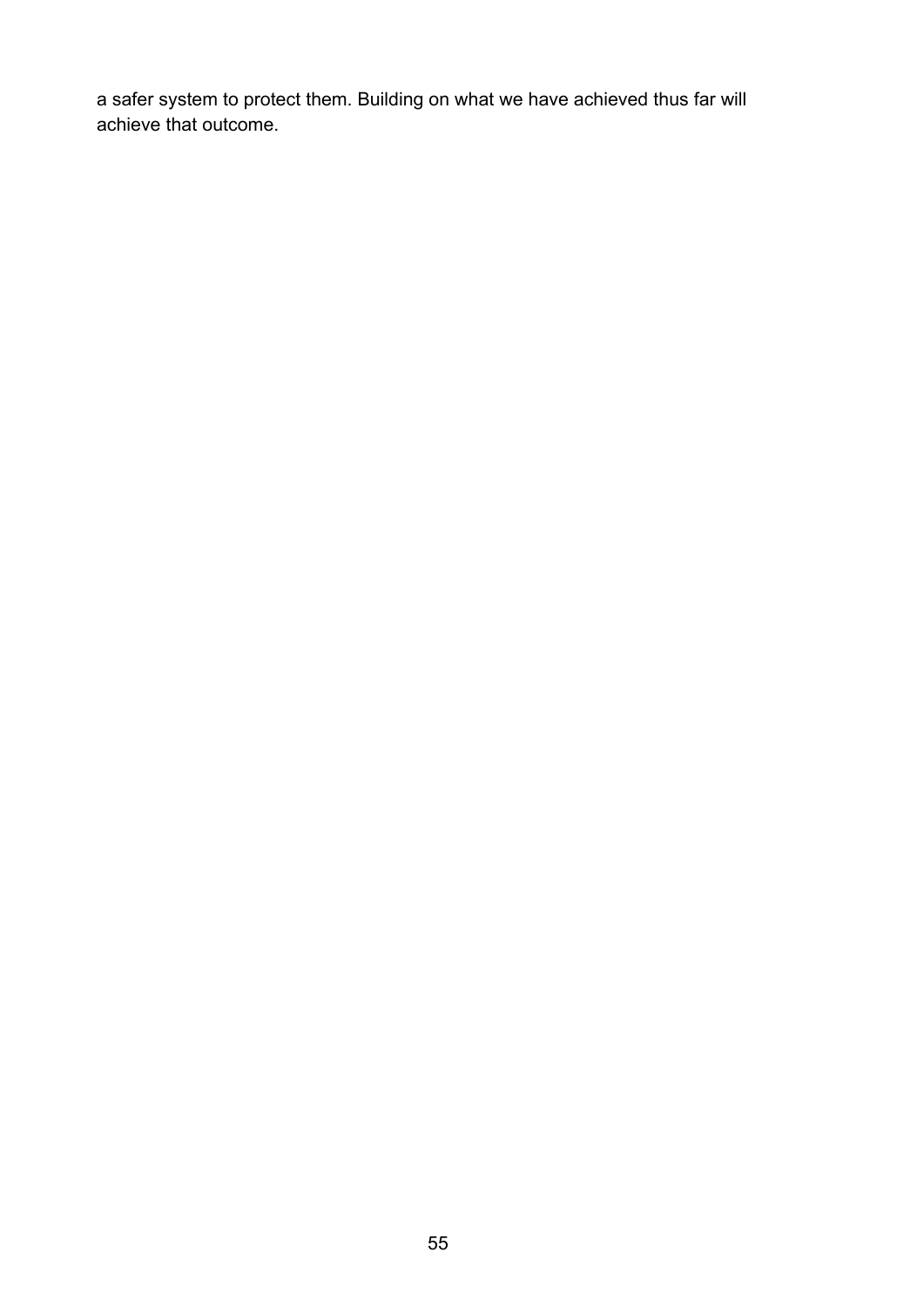## **RECOMMENDATIONS**

In order to have any impact on the effectiveness of the implementation of the reforms, these recommendations should be considered and, where possible, acted on within the next 12 months.

#### **Central Government**

- 1. Current cross-government reform implementation governance must be strengthened. The membership, role and functions of the internal governance board (SCRIB) should be reviewed to ensure it has a senior representation with a direct line of report to the relevant permanent secretaries and includes full representation from the MHCLG. A set of objectives for the national facilitators' should emphasise their team role and all advice and guidance provided for local safeguarding partnerships should be cross government.
- 2. As a matter of priority, a formal list of local statutory partners should be set up, and then maintained by the three facilitators, to be used as a key interface for intelligence and data sharing as well as a conduit for advice and guidance between government departments and local statutory safeguarding partners.

#### **Advice and guidance**

- 3. Government should arrange for new and additional guidance to be provided through the most convenient route - for safeguarding partners. The advice should focus on the "strong leadership role" of the safeguarding partner expanding on the outline in Working Together 2018. It should cover:
	- accountability and authority when the role has been delegated;
	- the role to be played by the safeguarding partners in situations where each has delegated their role;
	- escalation of issues and disputes resolution;
	- ensuring an agreed data and information protocol is agreed by the safeguarding partners;
	- a formal yearly statement of assurance in the yearly report; and
	- how the work of the safeguarding partners is subject to independent scrutiny and /or challenge.
- 4. The *Statutory guidance on the roles and responsibilities of the Director of Children services and the Lead Member for Children Services (April 2013)* should be reconsidered in light of the role of the safeguarding partner and new statutory multi-agency arrangements for safeguarding children.
- 5. Government should ensure guidance is provided on the importance of considering the impact of change on multi-agency safeguarding arrangements to those in central government departments planning or publicising geographical and organisational changes to the boundaries of police, CCG and local government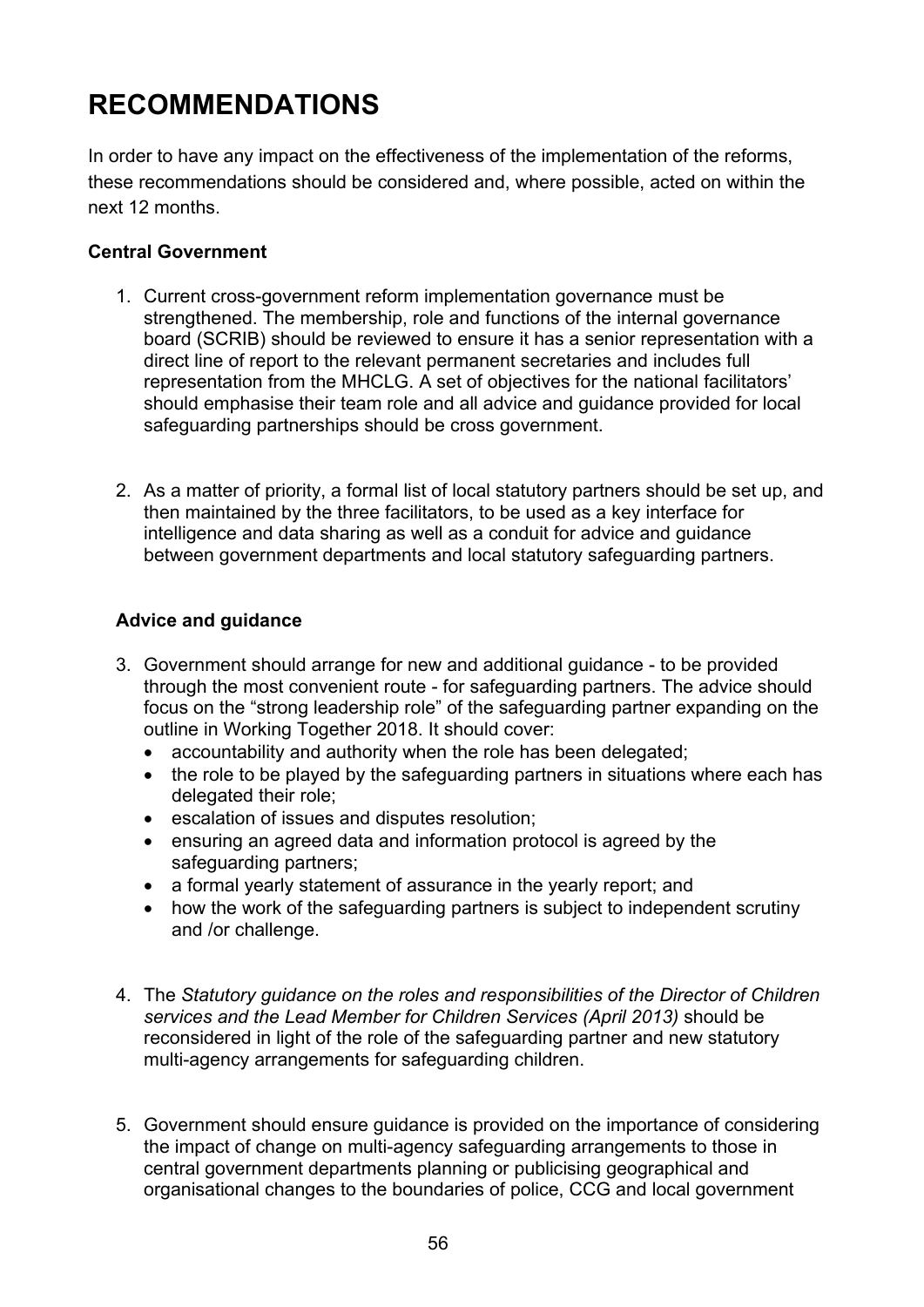areas. This should focus on ensuring that the status and role of the statutory safeguarding partner is protected in the new plans.

- 6. Consideration should be given to the commissioning of a national development framework for statutory safeguarding partners.
- 7. All central government communication about multi-agency child safeguarding arrangements should be joint departmental advice and shared with each of the safeguarding partners for an area.

#### **Funding**

- 8. The section on multi-agency funding for safeguarding partnerships in Working Together should be revised to more clearly identify the functions that funding should cover in a partnership and to clarify the process areas where policing and health boundaries cover several multi - agency safeguarding arrangements.
- 9. Advice should be given to CCGs, Police Commissioners and local government to ensure that they fund cross area multi-agency arrangements by allocating an appropriate sum for each area within a partnership. Consideration should be given to how the principal that the three safeguarding partners have the responsibility for agreeing the funding for their area is maintained in constabulary areas that cover more than one multi-agency safeguarding partnership.

#### **Children missing education**

10.Government should ensure additional guidance and advice is provided for statutory partners-including updating guidance for children missing education and consider if further powers for safeguarding partners are needed to ensure they can take steps to ensure children in a non-registered school fall in scope to the safeguarding arrangements.

#### **City and metro mayors and PCCs**

11.Consideration should be given to the role played in multi-agency safeguarding by elected Mayors and Police and Crime Commissioners. The regional scope of their brief should be reviewed to consider how they can best support the arrangements across their area.

#### **Evaluation and dissemination of emerging practice**

12.Government should invest in a suitable platform for the dissemination of good practice in delivering multi-agency safeguarding for children including a specific study on the impact of multi-agency safeguarding partnerships to identify any specific and added value contribution they are making to outcomes for children.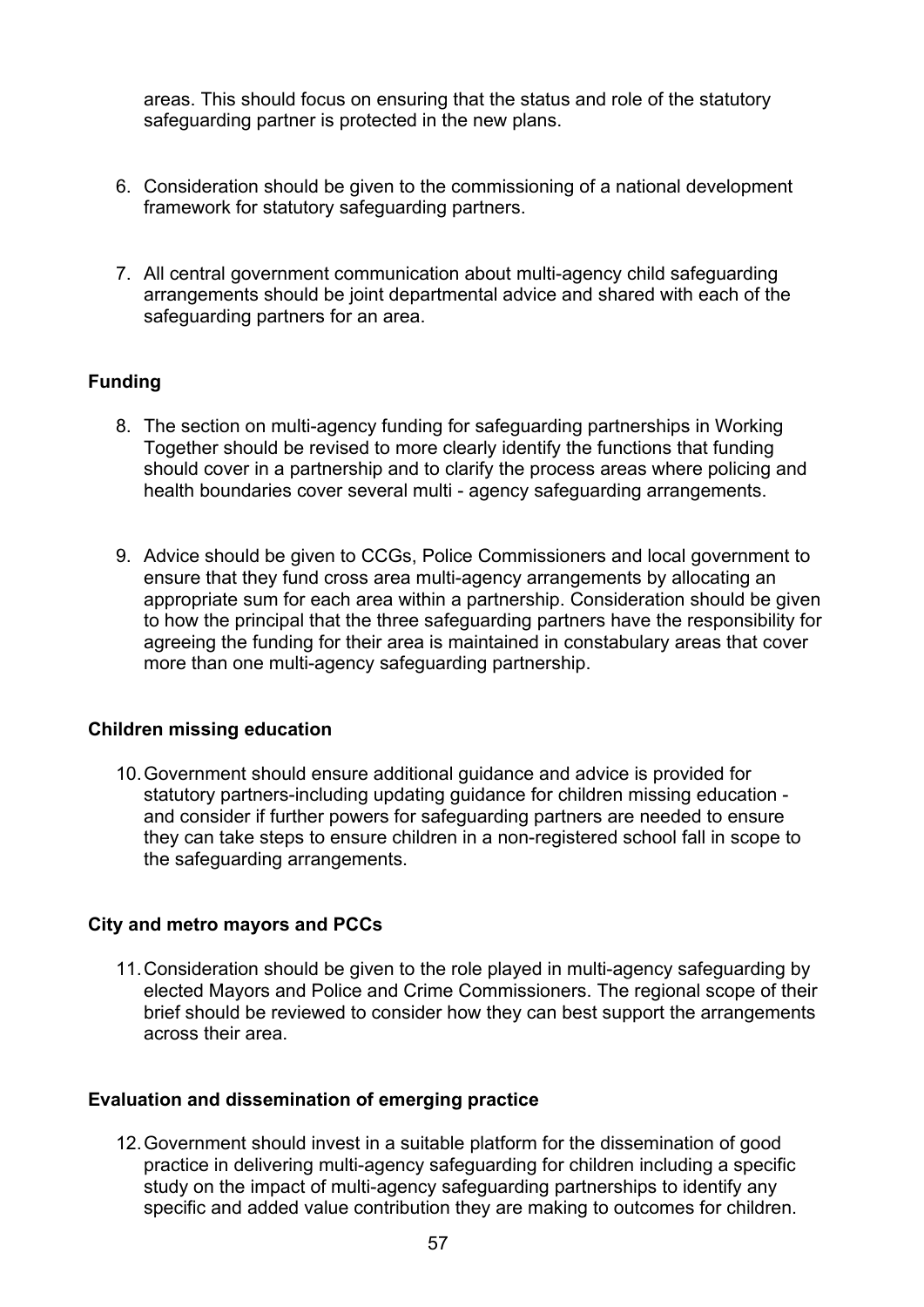- 13.The SCRIB and national facilitators should work with others including the Association of Safeguarding Partners to produce a best practice guide on the role of independent challenge and scrutiny, giving specific attention to:
	- how scrutineers should assess the effectiveness of the strong leadership by the safeguarding partners, and
	- the involvement of children and young people in the scrutiny process.
- 14.Government should work with the National Child Safeguarding Review Panel and the WWCSC. to provide a formal brief for the analysis of yearly reports.

#### **The Joint Inspectorates (JI) Ofsted, HMIP, HMICFRS and CQC**

- 15.The JI should consider whether the JTAI model, or an alternative process, can be utilised to assess and form a judgement on the impact of decision making and planning by the statutory safeguarding partners on the quality of safeguarding practice and outcomes for children and young people.
- 16.The JI should consider the role independent scrutiny plays in the multi-agency arrangements and identify whether or not it has an impact on the quality of safeguarding practice and the outcomes for children.

#### **Local safeguarding partnerships**

17.Local safeguarding partners should satisfy themselves that the level of support, analysis and intelligence they require to conduct their business effectively and efficiently is provided. The role of business manager should be reviewed to consider whether it is meeting the needs of the safeguarding partners to carry out their strong leadership role in line with guidance in Working Together.

#### **The Office for the Children's Commissioner**

18.The OCC should consider undertaking a project to identify the impact on outcomes for children of engaging children and young people in the multi-agency safeguarding arrangements.

#### **The Child Safeguarding Practice Review Panel (CSPRP)**

19.The CSPRP should consider how it can most effectively disseminate the variety and range of models of local child safeguarding practice review and to share issues of national learning from local reviews.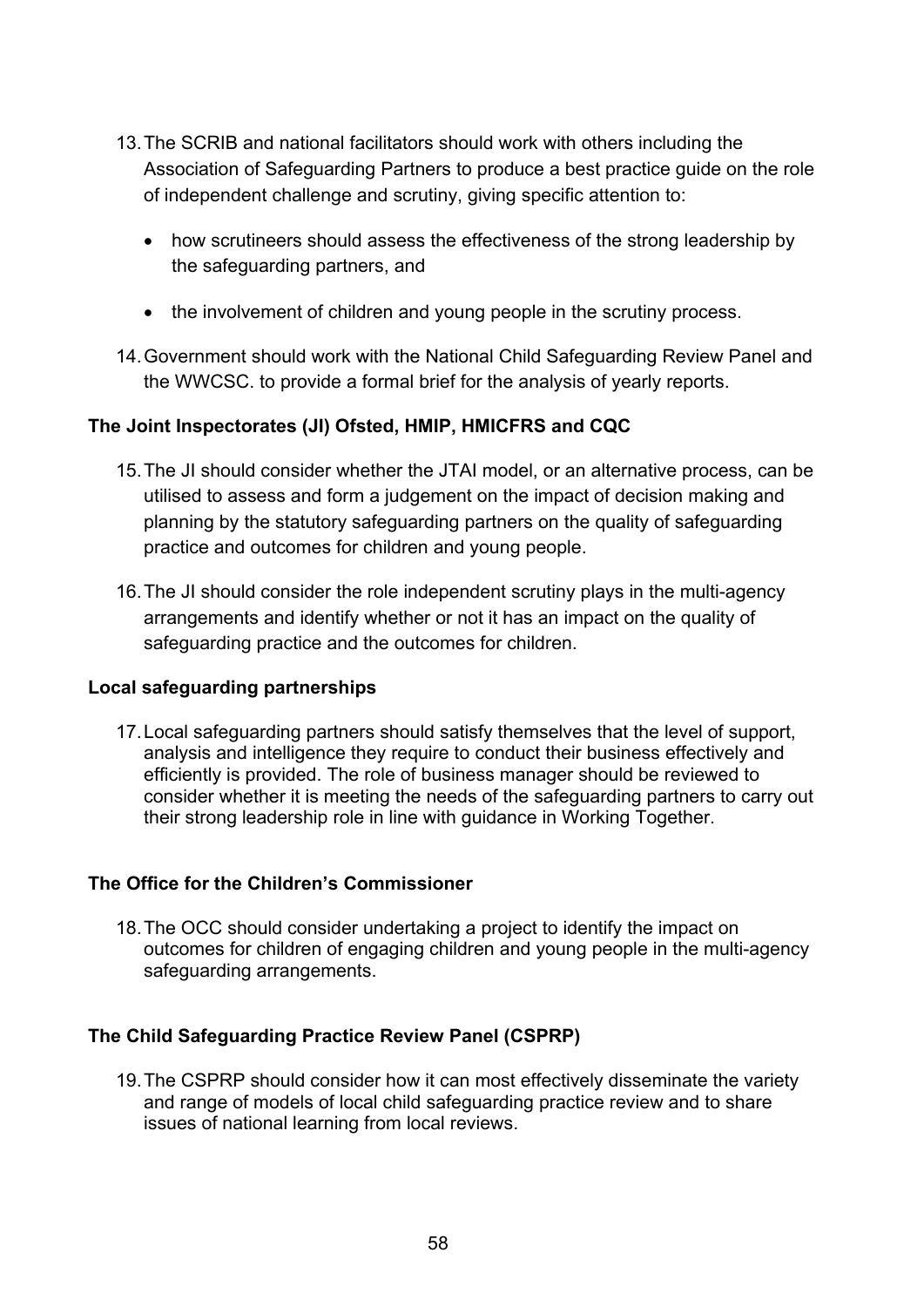#### **NHS England (NHSE)**

- 20.NHS England should ensure that the planning framework for the replacement of CCGs by Integrated Care Systems includes clear and explicit advice about the appointment to the lead representative role as the statutory safeguarding partner is consistent with existing legislation and guidance.
- 21.NHS England and the SCRIB should consider if and when an assessment of the new Child Death Review (CDR) arrangements might take place and advise the multi-agency sector accordingly.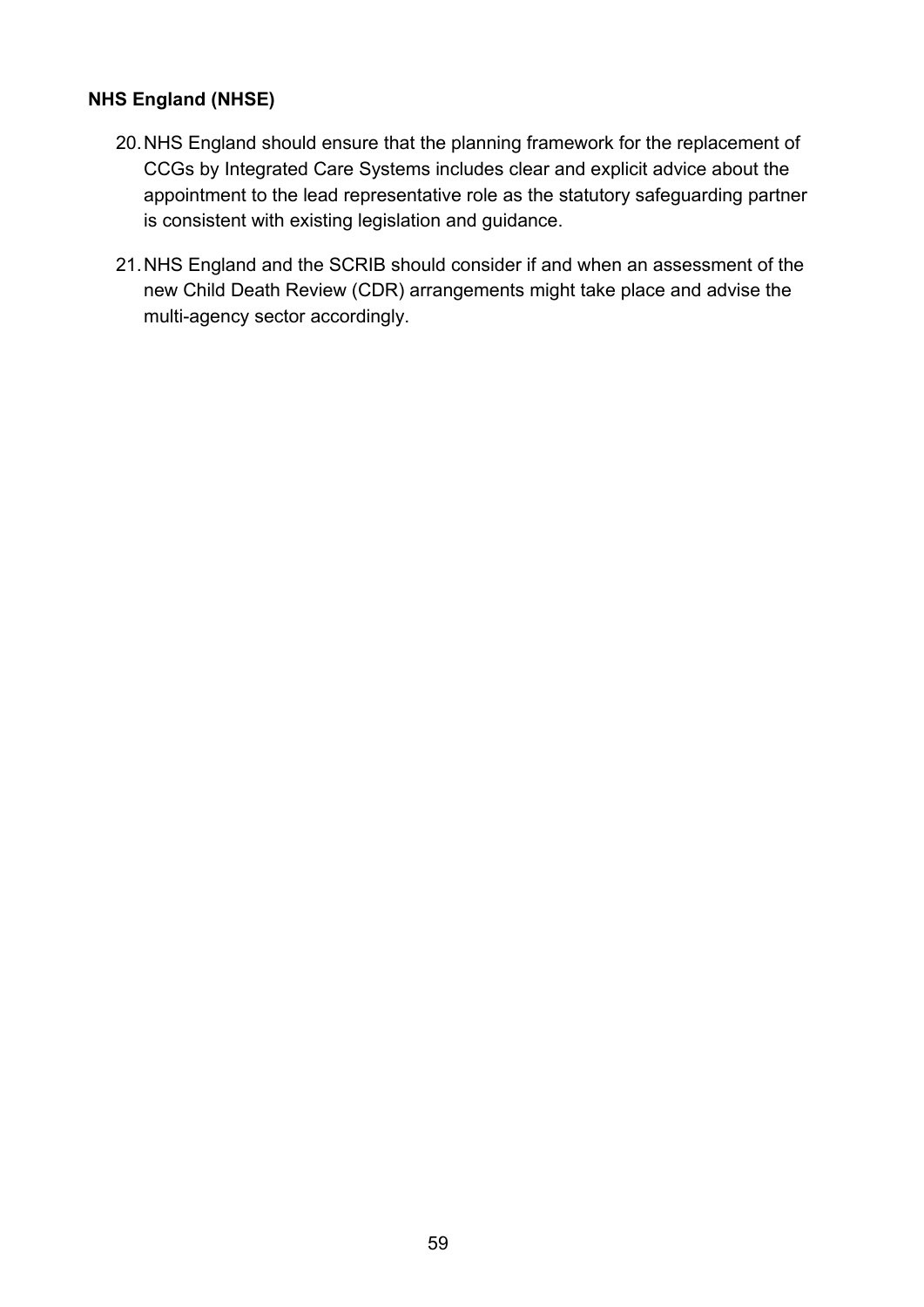## **Appendix 1: Terms of reference for the review**

### **SPECIFICATION – MULTI-AGENCY SAFEGUARDING REFORM – SECTOR EXPERT SERVICES**

#### **Context**

Following the *Wood Review 2016* into the effectiveness of Local Safeguarding Children Boards (LSCBs), the government introduced legislation through the Children and Social Work Act 2017 to reshape the way in which local agencies work together to safeguard and promote the welfare of children.

From the commencement of the legislation on June 29, 2018 - local authorities, police and clinical commissioning groups came under a joint and equal duty to make arrangements to safeguard and promote the welfare of children in their area. All local safeguarding plans are now published.

The next phase of the reform is implementation. New multi-agency safeguarding arrangements must be implemented by 29 September 2019. However, we recognise that this will be an evolutionary process whereby local areas will continue to adapt their plans as new learning and approaches are disseminated. Consequently, there is still work to do to support local areas with implementation and share learning on what is working well across the different multi-agency safeguarding partnerships from now and over the coming months.

#### **Purpose**

The purpose of the Sector Expert will be twofold:

- to provide additional support to local areas to implement their new multi-agency safeguarding arrangements on specific topics such as independent scrutiny or using data to improve local safeguarding arrangements. They will also identify local areas that may be in need of additional support that is more systemic and liaise with the police and health facilitators, already in post, to manage the support offered locally; and
- to look at how far the new arrangements are addressing the key issues as outlined in the *Wood Review 2016* and the criteria set out in *Working Together to Safeguard Children 2018.* While doing so they will identify the key innovations and areas of promising practice, as realised in local areas, and help share learning in relation to this and specific themes such as; working with schools, independent scrutiny, and shared accountability. As part of this, they need to be clear what the evidence base is for identifying the practice as 'promising'. They will produce a report which will identify what has changed in how local areas work together to draw up safeguarding arrangements since the *Wood Review 2016,* and make reflections regarding the quality of these arrangements.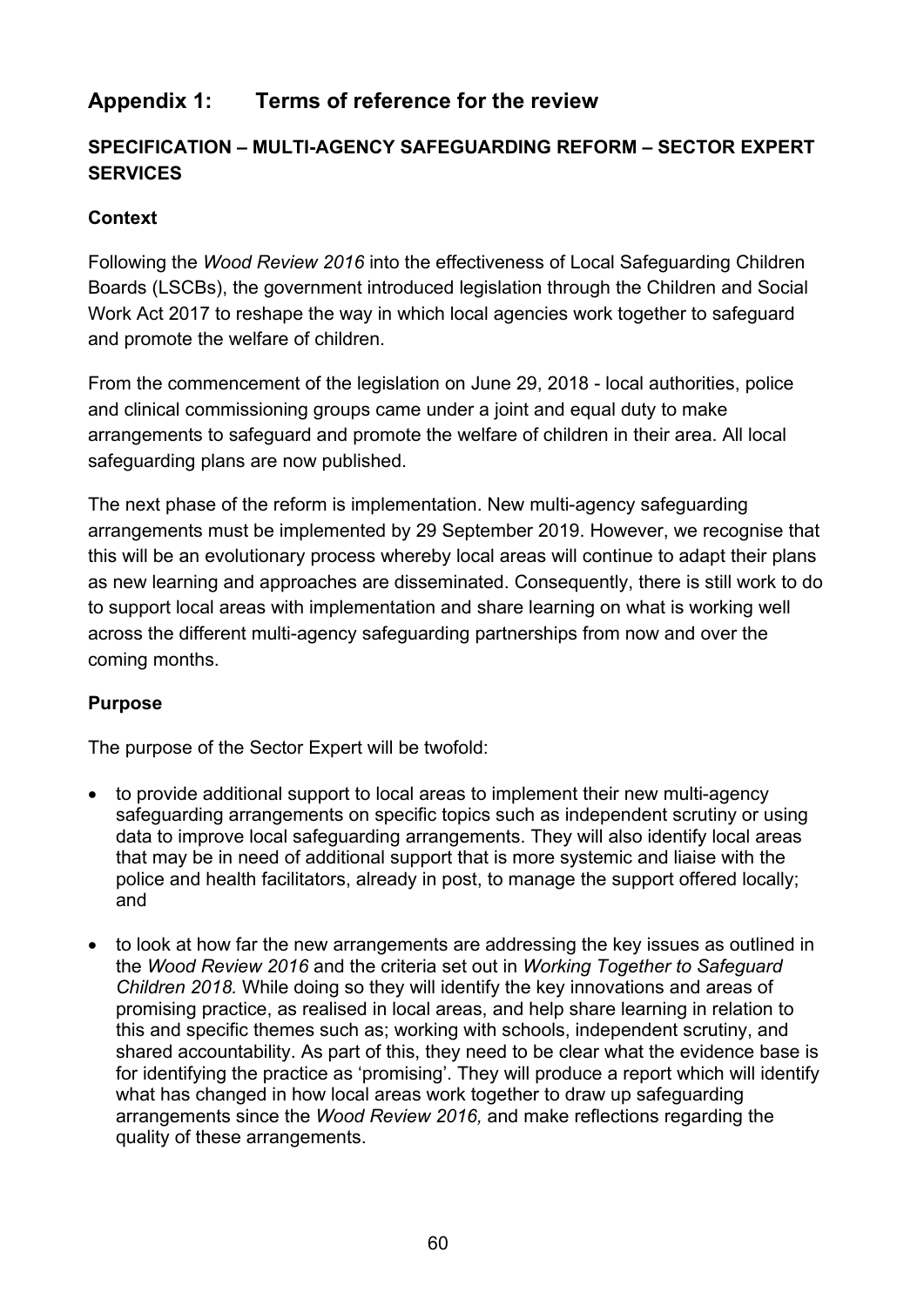The Sector Expert will be expected to work closely with the Health and Police Facilitators, currently in post until March 2020, who work across their respective networks to gather intelligence on the ground, identify and find solutions to problems with the implementation of plans as they emerge and understand how different parts of the system work (for example Integrated Care Systems/Primary Care Networks). They will be required to work with the wide pool of professionals operating in this space, including the National Network of Designated Health Professionals and link in with the Children's Commissioner as appropriate.

#### **Responsibilities:**

- work with the cross-Whitehall multi-agency safeguarding reform implementation working group to identify areas that would benefit from additional support, alongside facilitators in health and police, to improve their safeguarding arrangements. This will be addressed at the relevant multi-agency safeguarding reform reporting group;
- build on the work already undertaken by the National Children's Bureau via the Early Adopters programme to identify key themes and areas where we have seen the most promising innovation across the country;
- to look at where there are still areas of weakness and those issues that remain difficult to resolve, to understand more about why this is and how it can be unblocked;
- identify areas with strong plans and extract useful learning that could be shared with other local areas from these;
- identify opportunities for children and young people to feed into the process;
- support and deliver seminars/learning events on findings; and
- to produce a report which will identify what has changed in how local areas work together to draw up safeguarding arrangements since the *Wood Review 2016 and* make reflections regarding the quality of these arrangements.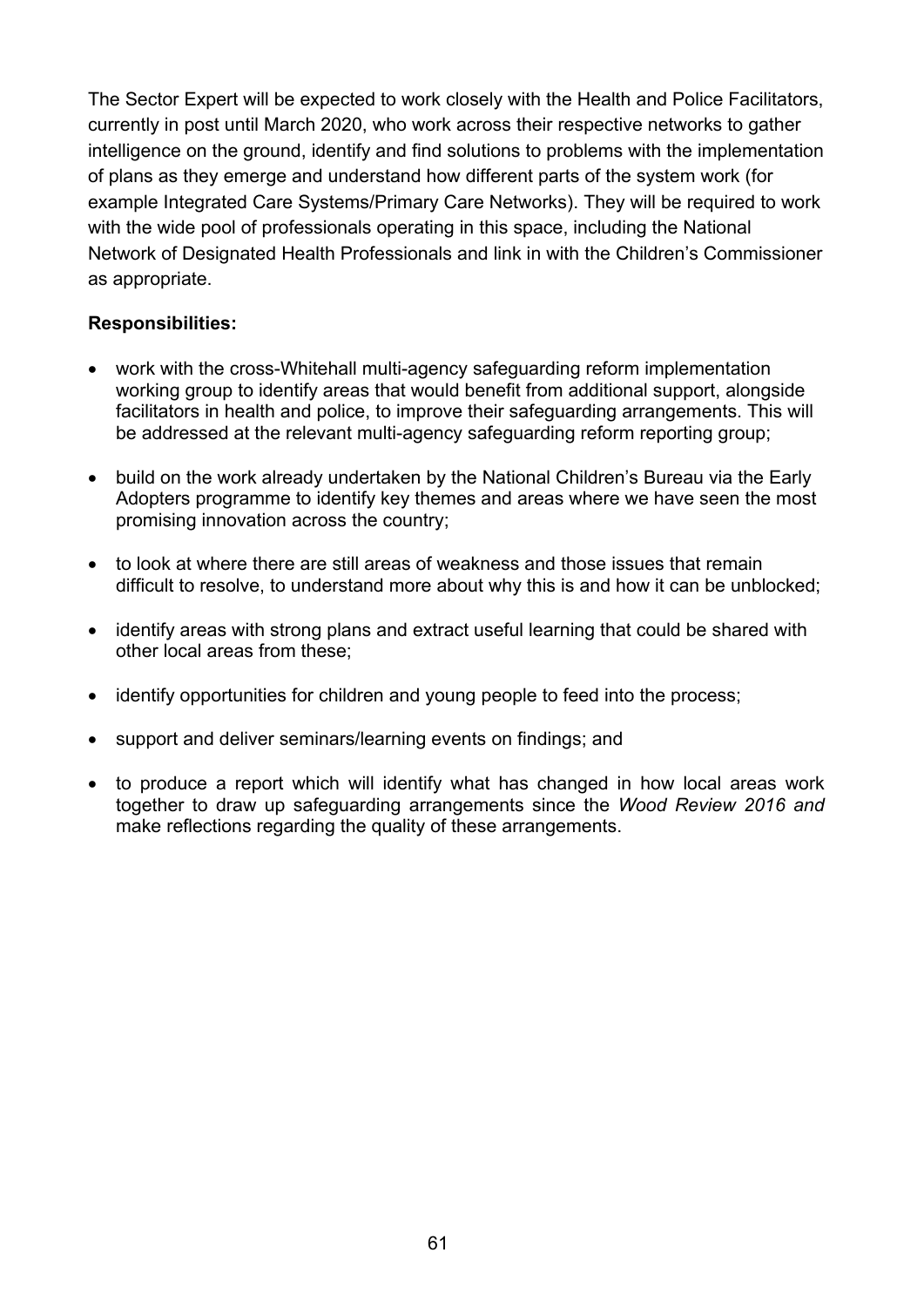## **Appendix 2: - The Survey**

#### SECTOR EXPERT REVIEW OF MULTI-AGENCY ARRANGEMENTS FOR PROTECTING CHILDREN

Survey for safeguarding partners

Please identify the job title/seniority of the statutory safeguarding partner for (and named deputy of each statutory partner if that arrangement has been made).

- Health
- Local Authority
- Police

If the role is delegated, please provide a sentence on how accountability to the named statutory safeguarding partner is arranged.

How have the statutory partners agreed to fund the new arrangements? Does this mark a difference from previous funding arrangements?

How do your multi-agency safeguarding arrangements interface with other multi-agency partnerships e.g. domestic violence, serious violence, trafficking, drug abuse.

At this early stage in the development of new arrangements have you gathered evidence that suggests they are having a positive impact on multi-agency strategic decision making.

As statutory partners what would you say the three biggest challenges facing multiagency safeguarding work in your area are?

Has the boundary or scope of your multi-agency safeguarding arrangements changed from the model laid out in your initial plan? If so, briefly describe the change.

Are there any issues you think need to be examined closely about the operation and impact of the new arrangements not covered in this survey? Please identify them below

Have you invited any of your relevant agencies to become a member of your decisionmaking statutory partners group? Please identify which agencies and how they represent their stakeholders.

How are elected /representative officials (e.g. councillors, mayors, police and crime commissioners, NHS Board Chairs) involved with your multi-agency safeguarding arrangements?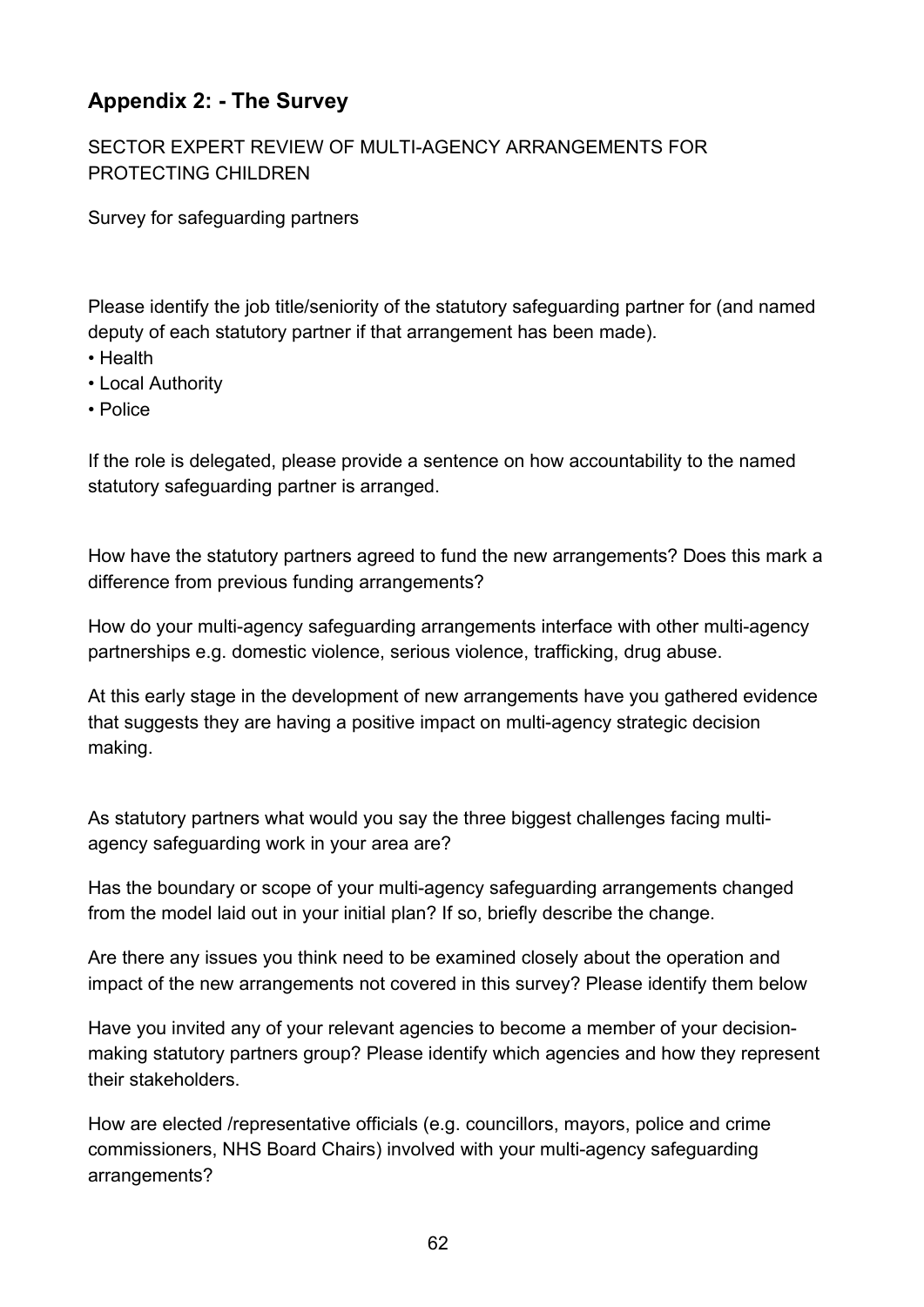Would a joint Whitehall code of guidance for statutory safeguarding partners assist you to carry out your responsibilities and duties as a statutory partner? \*

 $\Box$  No

At this early stage in the development of new arrangements have you gathered evidence that suggests the new arrangements have led to a greater focus on multi-agency practice at operational level?

Have you made any new arrangements to ensure the voice of children and young people is considered by statutory partners?

If you have agreed a new multi-agency model of local learning from serious incidents, please provide a short description in the space below.

If you received feedback from the panel, please explain below how it was helpful

How do you propose to evaluate the outcomes of the changes you have implemented for your area? \*

What model has your area adopted for independent scrutiny of your arrangements?

\*

- External independent assessment/review
- Local authority scrutiny processes

Independent chair of the statutory partners meeting. (If an independent chair has been appointed was that person the chair of the former LSCB?)

- Peer/Regional review
- **Other**

The COVID virus has had a significant impact on delivering services to children. Have the new arrangements improved your ability to work to protect children? If so please describe how.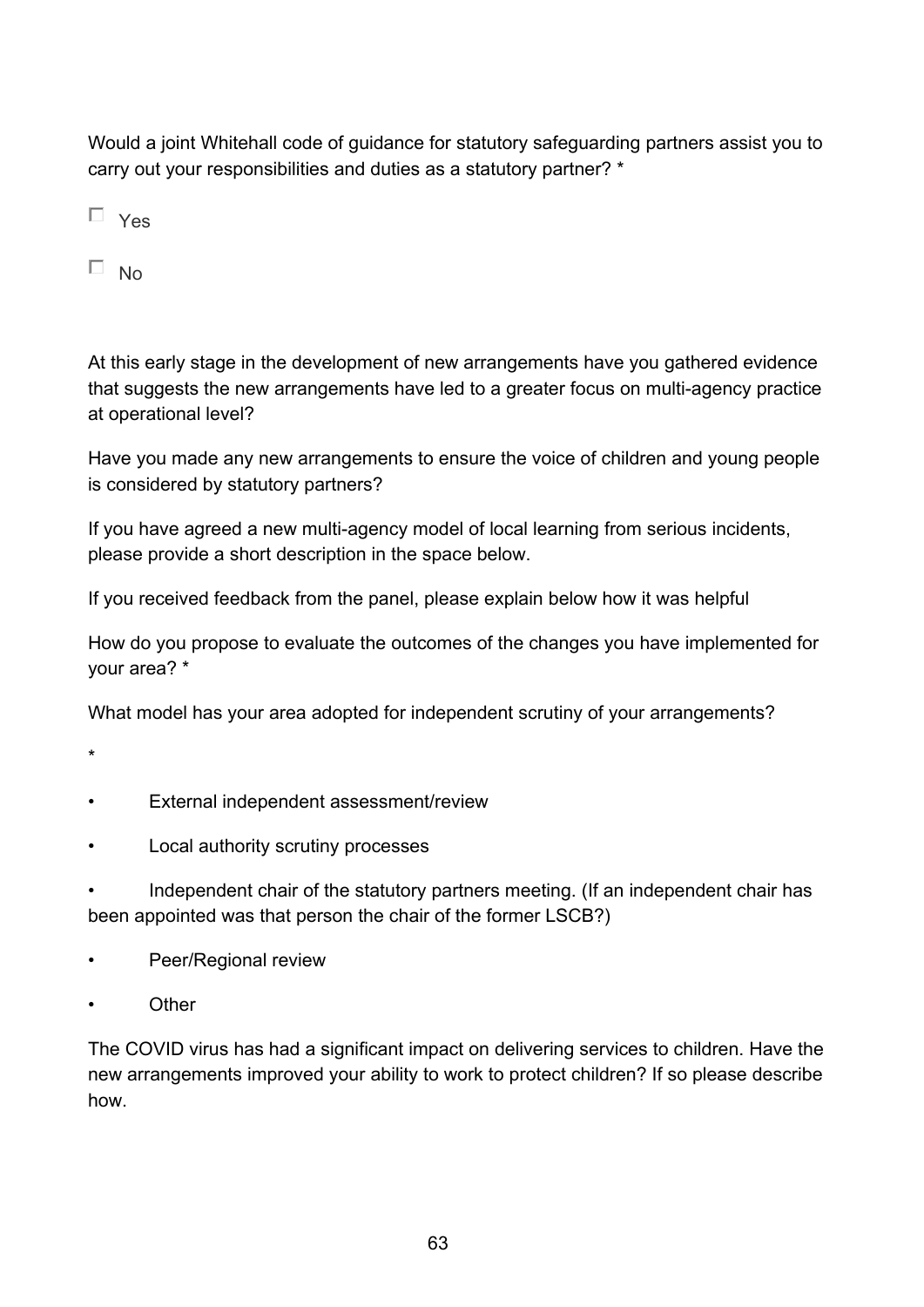## **Appendix 3: Interim report**

Sector Expert Review of multi-agency arrangements for protecting children

Phase One Report.

Sir Alan Wood CBE

7 July 2020.

#### **Introduction**

Despite the coronavirus situation I have managed to gather sufficient opinion, information and help to be able to identify a workplan for phase 2 of this review. I am tentatively planning to resume face to face contacts as from early September. The purpose of these will be to test the hypotheses drawn from phase 1 of the review. The hypotheses are structured in four blocks, I comment on each below. In each block I hope to evidence early promise of good practice and areas where more may need to be done to assist change. We have delayed the sending out of a survey to statutory partners and we will do so in phase 2. I suggest the survey is focused on the four sections identified below.

#### 1. Structural

The new arrangements in the Children and Social Work Act allow a great deal of flexibility in setting out the geographical areas to be covered and the agencies to be involved in planning and delivering a multi-agency approach to protecting children. A small number of areas have agreed to work across geographical and administrative boundaries.

Recently new initiatives and challenges have arisen following increased concern about the safety and protection of children - e.g. serious violence, criminal and sexual exploitation, trafficking. This has led to new central government initiatives and a range of funding pots and the creation of new overarching multi-agency partnerships.

Despite some examples of good practice, it is not clear that the new multi-agency arrangements have always been involved in or are working sufficiently closely with these new developments. I have looked at academic thinking on this issue e.g. the RSA's report, Learning Cross Public Sector Innovation (2017) on lessons for leading local cross public sector innovations and the principles identified by the NCB in their report on early adopters.

I propose to look at this issue in discussion with the sector about:

- Multiple area partnerships-cross LA/health/Police boundaries;
- Engagement with key relevant agencies-especially schools;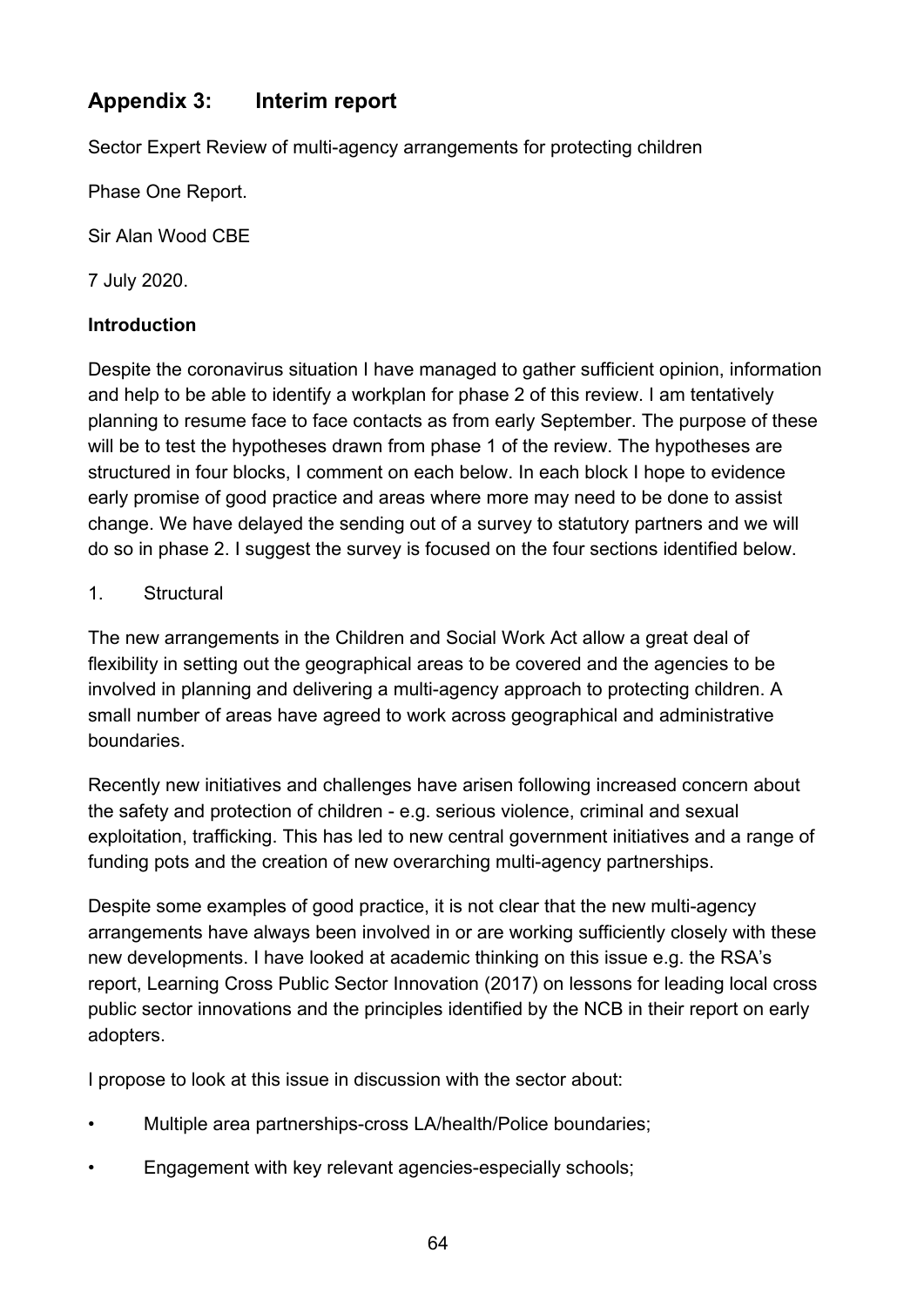• What role is being played by elected regional Mayors and Police and Crime Commissioners;

• Examining interface with other multi-agency arrangements - e.g. Violence Reduction Units; Knife crime, Health and Wellbeing Boards; Adult Safeguarding Boards;

• How central government could further incentivise new models of multi-agency working at local level;

• Consider how current cross-central government working supports and encourages implementation of the multi-agency arrangements at local and regional level.

#### 2. Leadership

Leadership is often described as the things that top leaders do! The idea of the three statutory partners is to ensure leadership at the highest level of the three organisations (health, Police, and local government) take equal responsibility for the delivery of the new multi-agency arrangements. While the legislation allows the actual statutory partner to delegate their role to a nominated person of senior level, this does not remove from the statutory partner the duties imposed by the Act. I have identified some confusion here and the accountability of the nominated statutory partner to the actual statutory partner is not always evident or acknowledged. I have also seen evidence, for example in Tameside, of how the delegation works effectively and the nominated statutory partners are holding the nominated partners to account-for example by use of an independent scrutineer.

The distinct difference between the strategic leadership role of statutory partners and the practice leadership role of senior staff has been grasped in some areas, it is not evident in others. Leadership has to operate at all levels and is, to one degree or another, required in all posts delivering or arranging services to protect children. The absolutely critical point is that the statutory partner should be accountable for their organisation's strategic contribution to multi-agency arrangements and for ensuring they make decisions which commit their organisation to the decisions, once taken, of the partnership.

I want to look at this by considering issues such as:

The issue of accountability and legality of the actual v nominated statutory partners;

The issues statutory partners focus on in their formal meetings;

The authority and accountability of the statutory partner and their ability to commit their organisation to the delivery of agreed multi-agency arrangements plans (not just finance);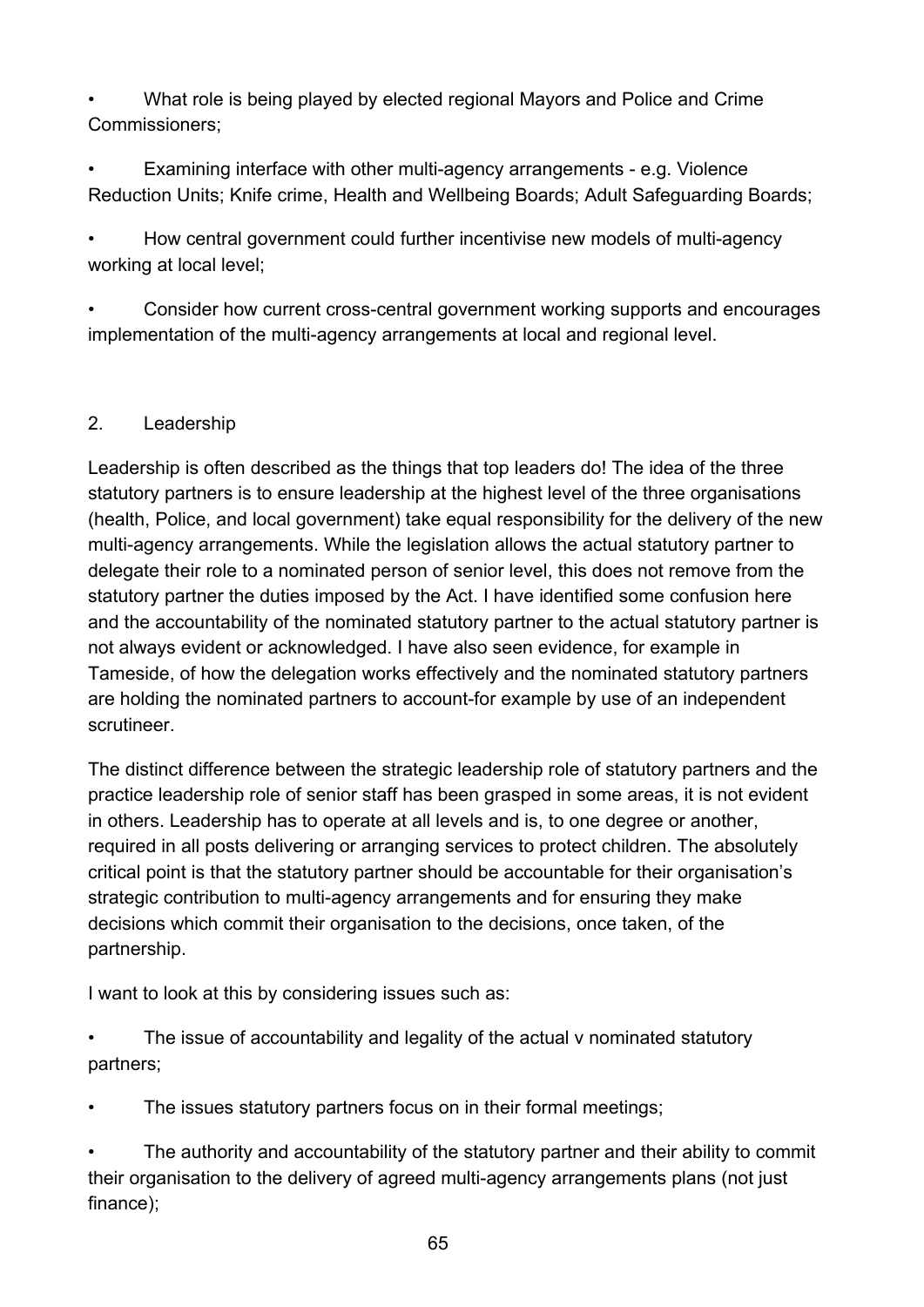- Decision making by statutory partners;
- Development and training for senior staff;
- Cross-agency workforce development plans;
- National cross-government guidance for statutory partners;
- The role of Lead members and elected politicians.

#### 3. Impact on practice

I have seen some clear evidence of the impact of the new arrangements on practice, for example the evidence of impact where former inadequate Local Safeguarding Children Boards (LSCBs) have transformed into well supported and focused multi-agency arrangements, an example of this is in Lambeth. I have seen where learning from serious events is focused and transmitted quickly through the new arrangements. I want to look at this in more detail and to identify key principles underpinning good practice. This will include working with Kantar Public on their behavioural insights research, the WWCSC in its search for good multi-agency arrangements practice, the evaluation sub-group of the cross-Whitehall safeguarding reform board, considering reports and other documents such as the recent joint inspectorate thematic inspection of inter-familial child sexual abuse.

I have not been asked to specifically consider the model of local learning from serious events or the role and support provided locally by the national Child Safeguarding Practice Review Panel. However, this issue has been raised by local safeguarding partners and learning is a key issue for multi-agency arrangements locally. I have discussed these issues with some of the groups I have met and if helpful, would be willing to look in a bit more detail at the issue.

Issues I will look for include:

• Examples of the difference between current arrangements and things safeguarding partners feel they could/did not do as an LSCB;

- Views of practitioners;
- Development of support for practice leaders;
- Case studies;
- Improved methods/models of learning for serious events;
- Evidence of listening to the view of children/families;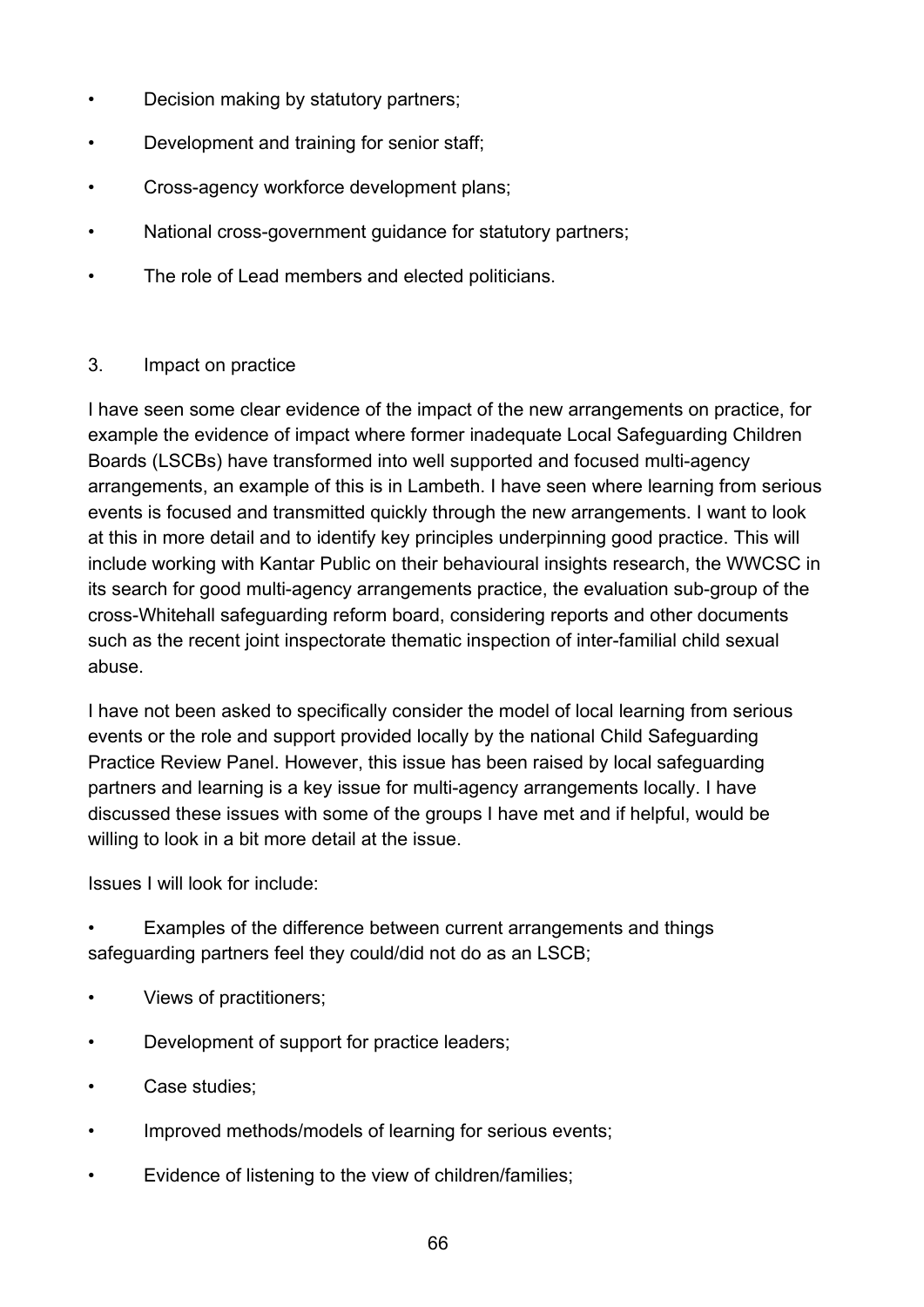• Information and data sharing;

The use of cross-agency performance management plans for continuous improvement and use of data.

4. Independence and scrutiny

A number of imaginative approaches have been developed to ensure independent scrutiny of the new arrangements. There is also evidence of more peer review, for example in Hertfordshire and the eastern region, and challenge of the outcomes of the new multi-agency arrangements. There is also some evidence that suggests there is some "old wine in new bottles" taking place, with little change-for example I was told in one area 'the only thing we have changed is the LSCB has become the LSC Partnership'. Of course, if an area already had high quality multi-agency arrangements in place it may well be the case that little needed to change, however the suggestion that one word being substituted for another is probably hyperbole but, in some cases, may not be!

In discussion with the sector I will look at evidence on:

• Forms and roles of independent scrutiny, particularly the extent of involvement of an external factor;

Peer led scrutiny;

• Engagement of politicians, police committees and NHS Boards in scrutinising multi-agency arrangements;

• How internal accountability is arranged within each statutory agency for its contribution to the multi-agency arrangements;

• How the views users and children have been incorporated in the process of scrutiny;

The overall impact of independent scrutiny on multi-agency arrangements.

National support to the development of multi-agency arrangements

I am clear that the settling in of these new multi-agency arrangements requires time and deeper cross-agency working to promote new ways of thinking, planning, assessing, and delivering high quality services. For this to happen, and for it to be successful, I am convinced that more needs to be done by central government departments to support and foment the further development of improvement in multi-agency working at local level.

Information and data sharing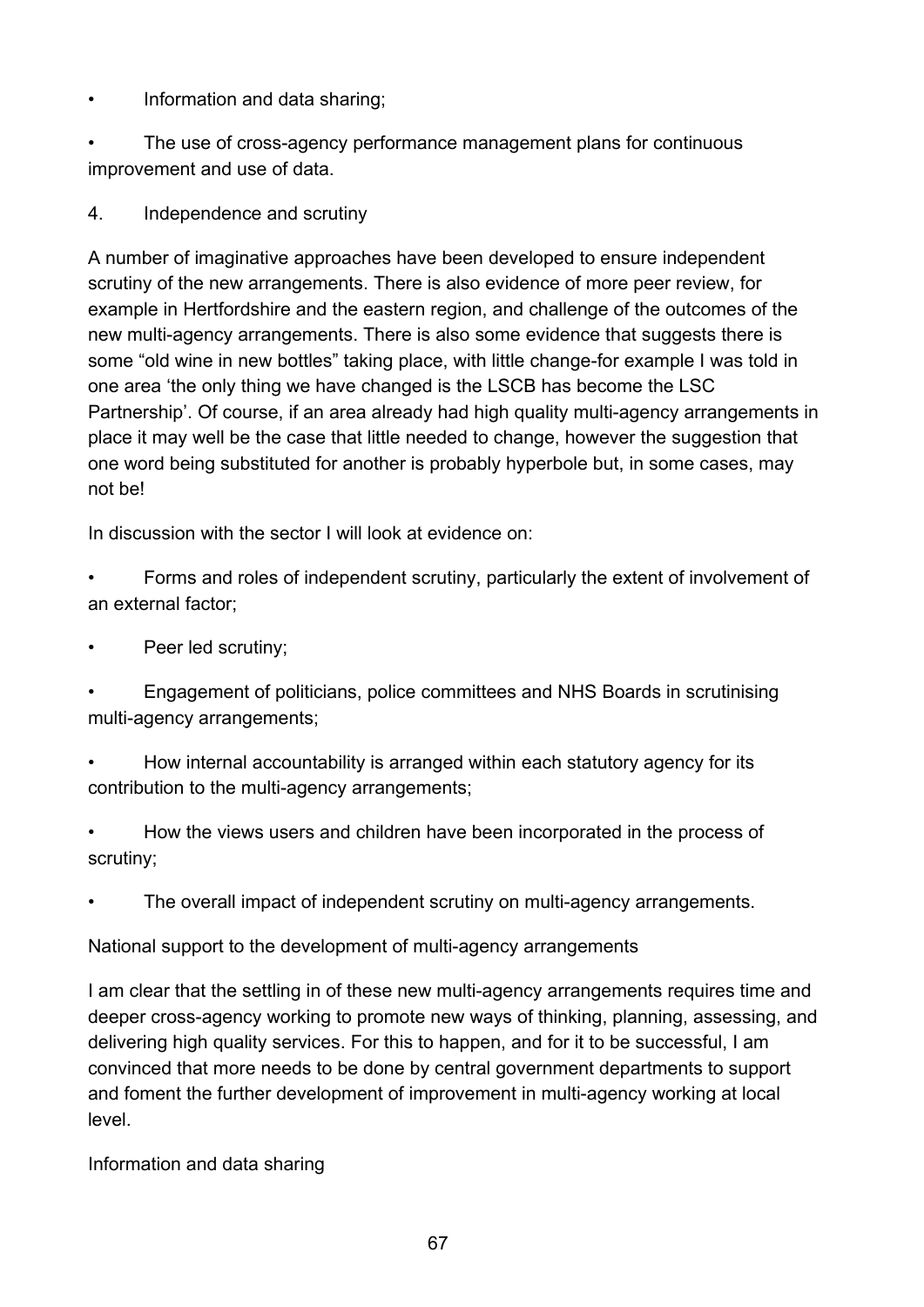An example of this is with data and information sharing. Despite several crossgovernment statements and legislation about the need to improve how health, education and local government share data and information, this is still a problem remarked on in reports by inspectorates, learning reviews, the Office for the Children's Commissioner and by individual statutory partners in local areas. It was disappointing that a recent joint letter to statutory partners encouraging a more effective approach to data sharing was signed only by two ministers. This was commented on at local level with people surprised that all relevant ministers were not signatories. Unless all central government departments working on the multi-agency arrangements speak with a core message - the problem of poor data and information sharing will continue to hold back improvement and learning and will not be able to challenge "silo practice" at local level.

#### Targeted support

The extent of change implied by the new arrangements is quite extensive. We are expecting each area to review and reconsider its multi-agency arrangements and design new approaches in line with new duties and responsibilities. There has been a level of support for the introduction of the new arrangements in each of the statutory partners for example, the national leads appointed to work with areas on developing their engagement with the new multi-agency arrangements, but these have not been sufficiently extensive in my view.

The support seems very well developed in the Police service, in local government the focus has been on the DCS and in health illness has, despite some sterling effort by individuals, meant changes and gaps in the support. Recruitment to the two vacant posts is underway. It is essential that the strategic nature of this work is a key requirement of candidates. It is not enough to have sector specialist knowledge alone. These two national leads must have experience and understanding of the dynamics of how the entirety of the local health service, or a local authority system operates, how cross agency decisions are taken, how chief officers provide leadership and scrutiny and how stubborn problems can be remedied.

A number of local statutory partners have pointed to what they see as an anomaly in terms of national advice-the existence of the statutory guidance for a DCS and lead member but nothing similar for a statutory partner role, and of course, in local government the statutory partner role is more than the DCS and involves the chief executive and elected politicians. I think there is a clear and unambiguous case for developing statutory guidance for the three statutory safeguarding partners. This is a significant lacuna in our intelligence and knowledge about the way in which the new multi-agency arrangements are being introduced and the objective assessment of the impact they are having on children and families. There is a need for the joint inspectorates to develop a practice improvement focused review on the role of the statutory partners in promoting improvement in practice, so as to promote best practice and aid improvement where necessary.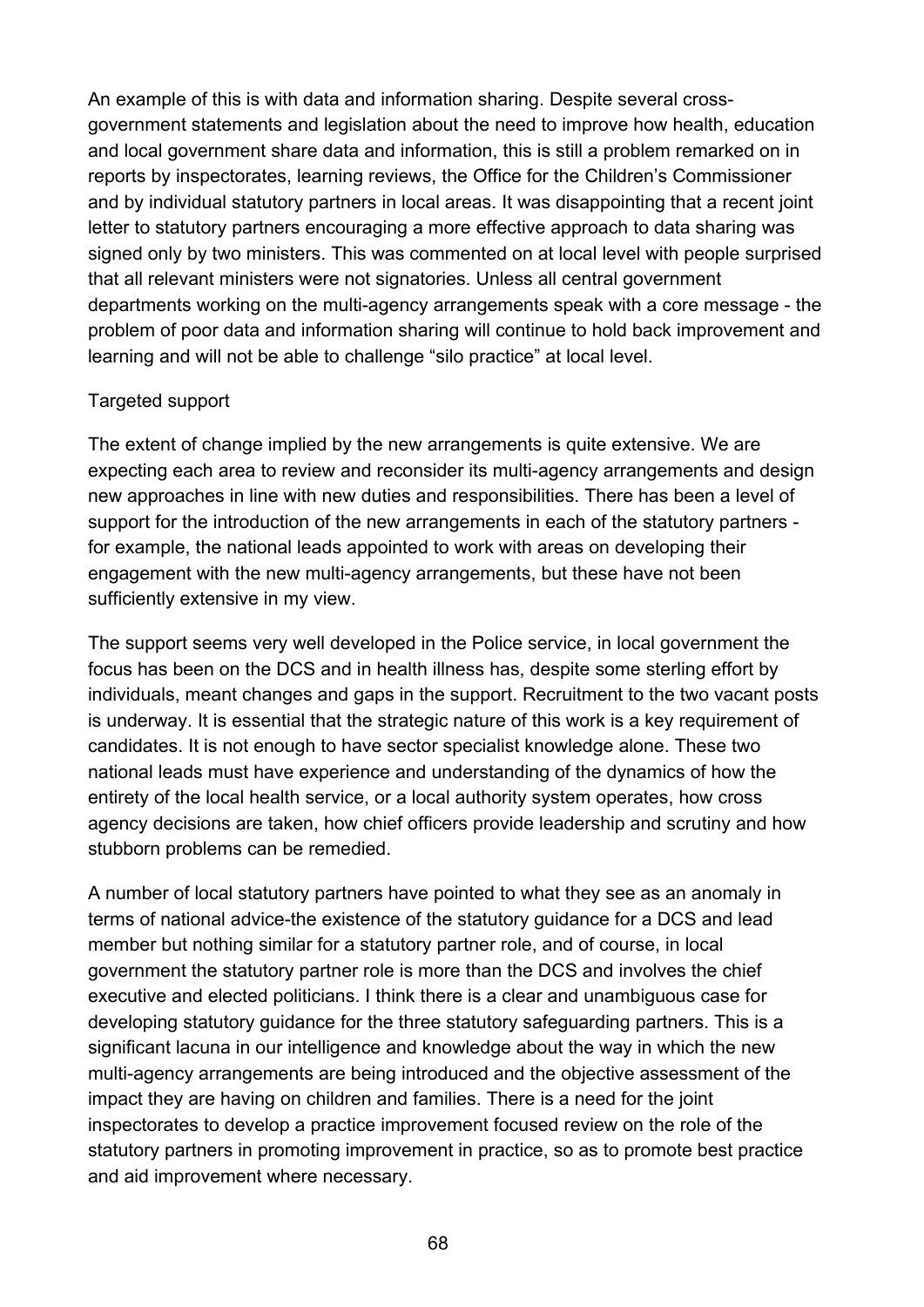#### Inspection of multi-agency arrangements

Inspectorates have not yet been in a position to inspect thematically or otherwise the way in which statutory partners and the new multi-agency arrangements are impacting on the quality of service. The issue is not regularly covered in single inspections of local authority children service, health arrangements for protecting children or inspection of police services. A recent thematic inspection of child abuse in families spoke of the need for closer working relations between the police, local government and health but made no detailed reference to the role of statutory safeguarding partners or independent scrutiny of the new multi-agency safeguarding arrangements. In a similar vein, the latest NHS guidance on training for leadership staff in protecting children makes no specific reference to the statutory partner role.

Essentially, it is not evident how the three statutory partner organisations are held accountable for their contribution to delivering an effective and coherent contribution to the new arrangements. In my view this lacuna is particularly clear in respect of health where no specific agency or regulatory body has a responsibility to judge accountability of providers in this area. In respect of local government and the police Ofsted and HMICFRS do cover some of this but as yet it is not specifically identified. I think this is an important issue to look at further and there may well be a case for the national inspectorates to be asked to introduce arrangements which look at accountability for these services and judge their effectiveness. This would allow central government to be better informed about the effective implementation of the new multi-agency arrangements. Any such change, however, should be undertaken without putting significant additional burdens on providers.

I will consider:

- The need to further define accountability and responsibility of the role of statutory partners, by providing national guidance equivalent to that provided for a DCS and lead member;
- The continuation and expansion of the resource for national lead for each statutory agency;
- Joint inspectorate planning re the new arrangements;
- Cross-Whitehall join up in providing advice and guidance on multi-agency arrangements;
- The role of the Ministry of Housing, Communities and Local Government in respect of advice to chief executives and the statutory partner role.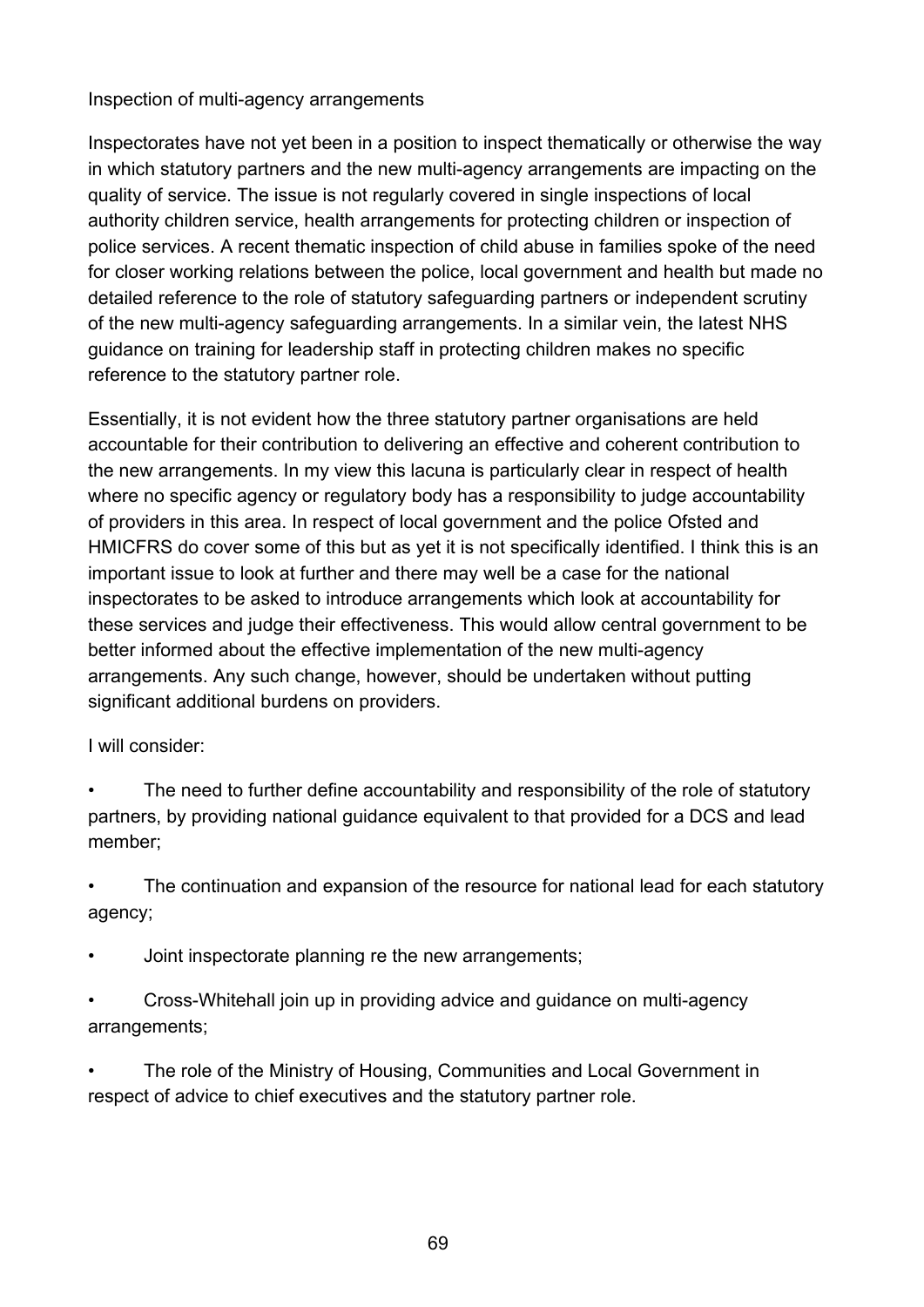Support for Statutory Partners-the cross-Whitehall safeguarding implementation reform board

There is a pressing issue that needs to be considered now. The cross-Whitehall group sits in a position of leadership of the implementation of the multi-agency arrangements reform programme. This leadership should be made explicit. Two changes should be considered. First the group needs to have a clear reporting line to the permanent secretary of each government department involved in the reform programme. Second, the group needs to have a small set of clear deliverables which are designed to support and foment the necessary changes to ensure the effective implementation of the new reforms. Working to the cross-Whitehall group, the national leads can then provide information, advice, guidance, and evidence of progress with implementing the reforms within a focused framework of priority objectives.

There is, in my view, a very strong case for the cross-Whitehall safeguarding implementation reform board to build on the current model of national leads for statutory partners by seeking a small pool of funding to establish, for a period of 18-24 months, a nationally coordinated team providing support, advice, guidance and direction to statutory partners. A resource which can offer training and development, troubleshoot local issues, and provide regular and focused advice to central government departments and national agencies.

There is a significant gap in the channels of influence and persuasion available to central government in relation to the statutory partners. There is no central hub of intelligence about who they are, what skills or training needs they have, how they can become a power for promoting change and disseminate national policy, indeed we do not even have a national register/data bank of who the statutory partners are. As a matter of priority, a contact list of local statutory partners should be set up and maintained and be used as a key interface for intelligence and data sharing as well as a conduit for advice and guidance between government departments and local statutory leaders. An empowered group of statutory partners may well have helped significantly in dealing with the impact of coronavirus on children and families nationally. As I say in my first hypothesis the bewildering map of local multi-agency arrangements could well be effectively navigated if the role of local statutory partners was better understood and made more use of. If the multi-agency arrangements are to be successful, this support to bedding in change for improvement will be a great help if it can be put in place quickly. And, perhaps a more dynamic and sharper name for the cross Whitehall group may assist communication with the multi-agency world. When I asked a number of sector leaders about the group it was not known about and its title gave little clue to its role.

#### Finance

I do not propose to look in detail at issues to do with finance and resourcing. This is because channels already exist for agencies to raise the issue of overall resourcing for the day-to-day services that directly provide the multi-agency operations. The system is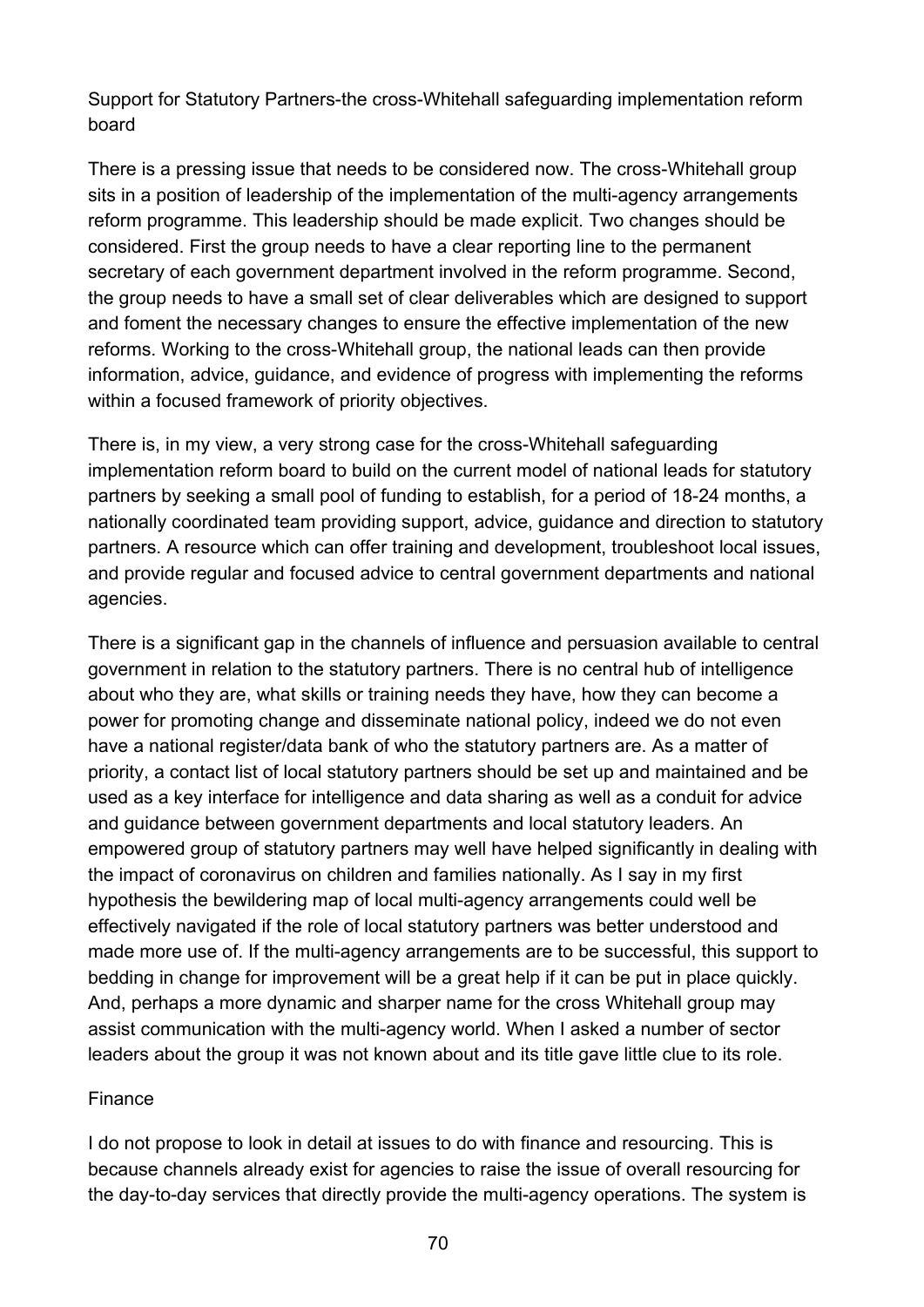facing very significant additional demands and the level of referrals and the need for services is, in many areas, increasing dramatically. This will need attention. The funding of multi-agency arrangements, in the context of this review, is essentially about the contribution made to ensure the strategic decision-making process is in place to maintain their coordination and leadership role. The funding needed will cover, for example, the actual cost of supporting the arrangements, for resourcing agreed initiatives and priorities, learning from serious incidents or events, and promoting multi-agency operational working. The delivery costs incurred by each partner are subject to their organisation's budgetary arrangements. If the three statutory partners are not able to agree a joint budget for the funding of the arrangements it probably raises a question as to how much priority is being given to ensuring strategic operational decisions are made to effectively deliver services to children and families. Central government could set an example by agreeing that the funding needed to provide central government support from key departments (DfE, Health, Home Office and MHCLG) to the implementation of the new arrangements over the next two years is equally shared between departments.

#### Annual report

The new arrangements provide for each new multi area arrangement to provide at least a yearly report on their work. The report is to be sent to the What Works for Children Social Care and the National Safeguarding Review Panel. There is no guidance or regulation covering what these two bodies should do with the reports. As it stands there is no clarity as to what either body is planning to do, if anything, on receipt of the reports. This potentially devalues the principal purpose for production of the reports and without a feedback loop, local areas may well set little priority producing it. This is an issue the cross-Whitehall group should consider and provide advice on to local areas. Given the impact of the coronavirus on prioritising critical work with service users, the first report may well be delayed. Information on the first year of operation could be collated via a survey asking a small number of questions about progress on implementation and examples of good practice and any challenges. This survey could then be evaluated and presented to the cross Whitehall group. We are planning a survey as part of phase 2 of the work and this could cover such an approach.

#### Recommendations

I believe the recommendations could be implemented within the next three months. If they are, they will give a very sharp boost to the implementation of the new multi-agency arrangements.

1. A national contact list/register of local statutory partners should be drawn up and maintained as a priority task.

2. The two vacant national lead posts should be filled as a matter of urgency. Consideration should be given to appointing a small team of national leads with one coordinator/leader to operate for two years.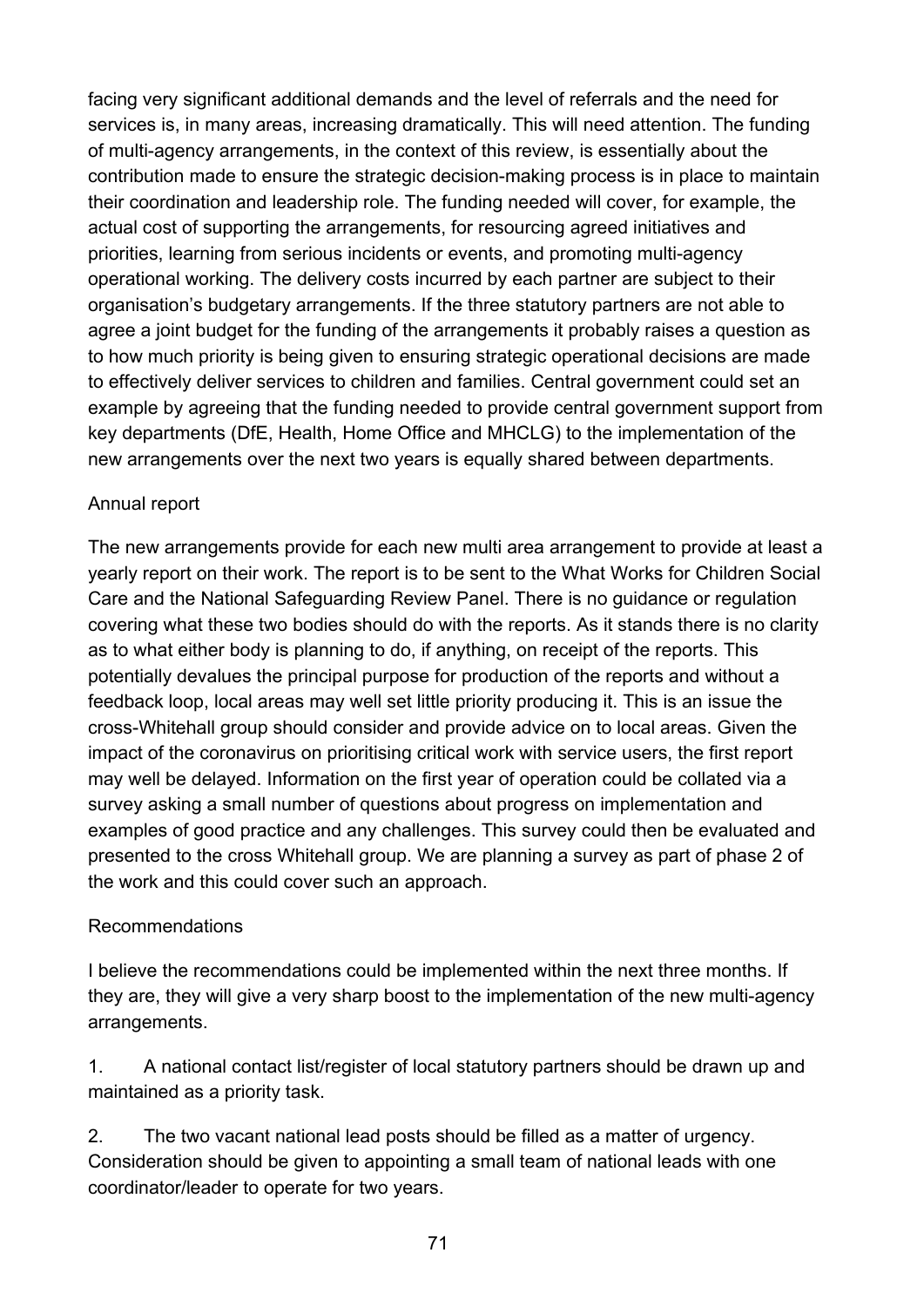3. Legal advice should be shared across government departments on the accountability of statutory partners and the issue of nominating individuals to act in their stead. It is not clear that an agreed, common, understanding exists cross government on this very important role.

4. The role (and name) of the cross Whitehall safeguarding group should be strengthened and formalised. In terms of accountability its reporting line should be to the permanent secretaries of government departments and a clear set of objectives set for it work and ensuring a clear focus on supporting local delivery groups and shaping the work of the national lead advisers.

5. The timescale for local areas to provide a yearly plan on the effectiveness of their multi-agency arrangements should be considered in light of the coronavirus and arrangements for an extension put in place if requested by an area. Advice on what the cross-Whitehall group expects the National Safeguarding Review Panel and the WWCSC to do on receipt of the local multi-agency arrangements annual reports.

6. Discussion should be held with the relevant inspectorates to consider the role inspection can play in assessing leadership in the new multi area arrangements in particular the role of the Statutory Partners and independent scrutiny and the impact they are having on the delivery of effective multi-agency arrangements to protect children.

#### Conclusion

I am very positive about what I have seen and heard thus far about the development of multi-agency arrangements. There are encouraging signs of change and improvement and some indication of areas that need attention to focus hearts and minds at local level. I think it is urgent for more work to be done now, cross-Whitehall, to sharpen the national drive and support needed to ensure successful implementation of the new legislation at local level.

I will restart physical meetings with the multi-agency arrangements sector as part of phase 2 in September. Prior to that I will continue to hold discussion with colleagues cross the multi-agency arrangements sector and maintain liaison with the remaining national leads and colleagues of the cross-Whitehall group.

I would be grateful for observations on the suggestion I have made regarding a new national lead arrangement to support and develop statutory partners.

I have identified four blocks to look in depth at aspects of multi-agency arrangements, are these sufficient and do they cover key issues for the cross Whitehall group?

I propose to produce a final draft report by the end of December 2020. Is this in line with your thinking and planning?

Sir Alan Wood CBE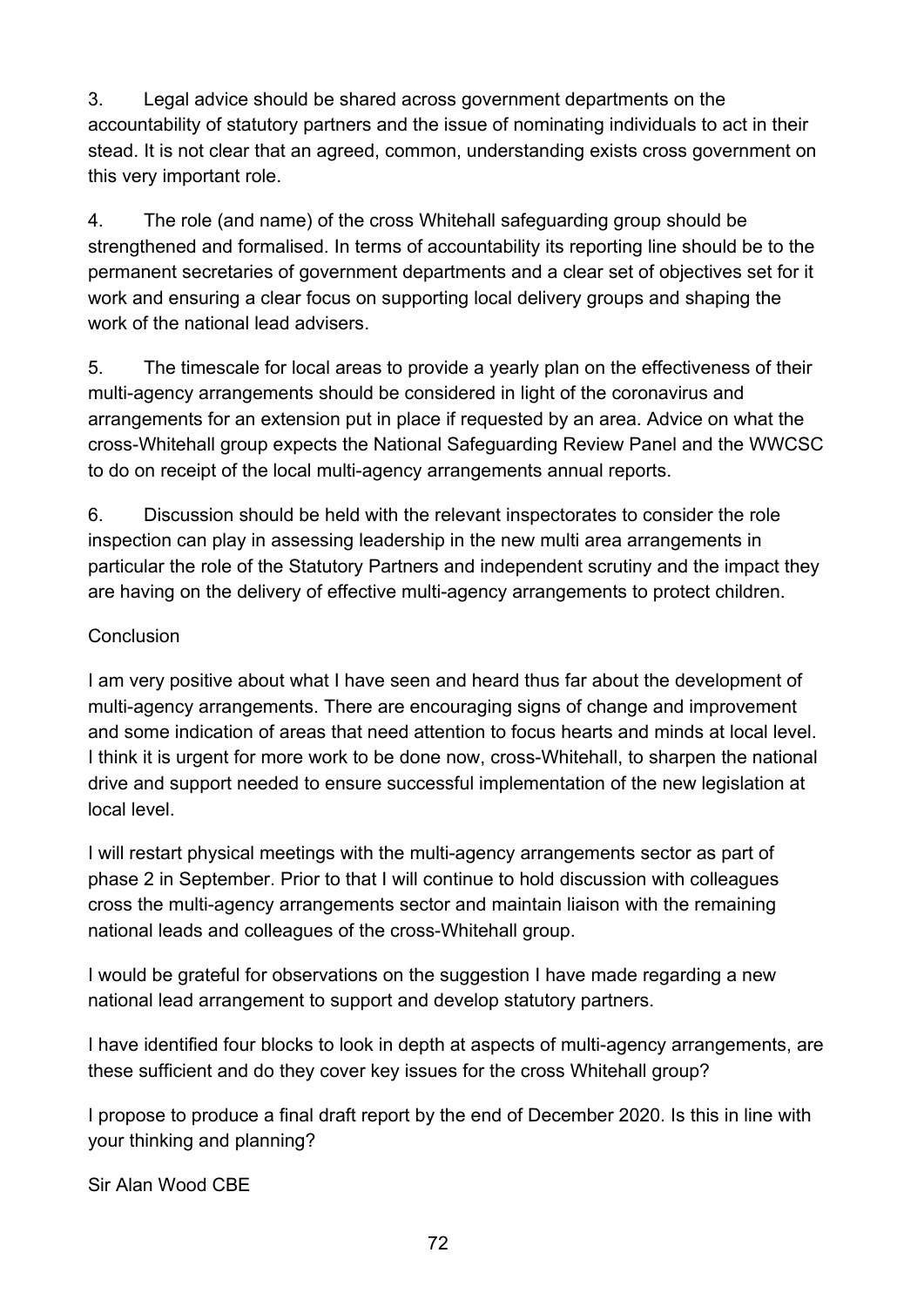07 07 20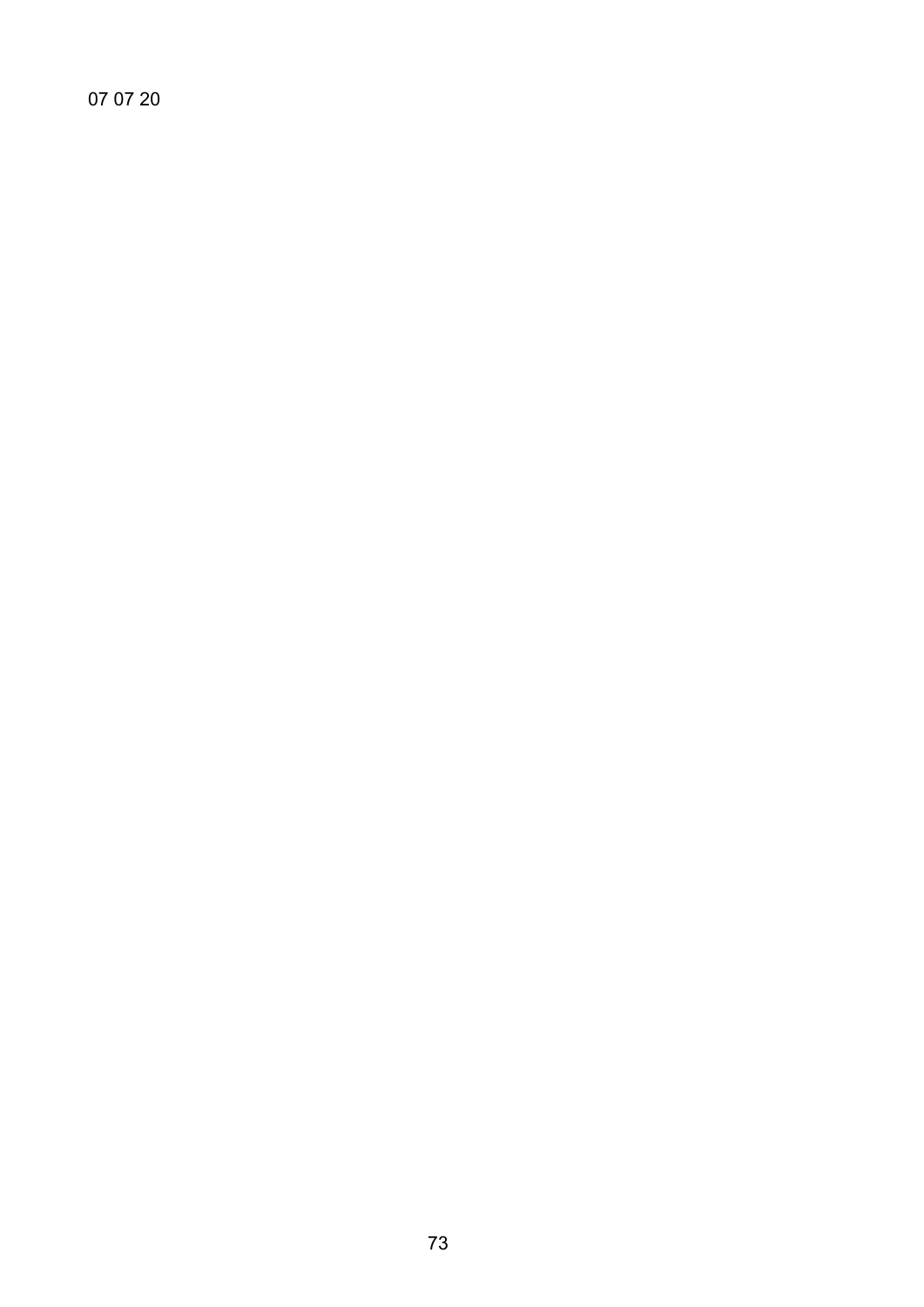# **Appendix 4: Observations made by safeguarding partners on implementation of the new arrangements**

# **4.i Differences when compared with the LSCB**

### **Area 1**

- *The rationale for merging the safeguarding partnerships was to strengthen focus on key themes that were of relevance to safeguarding both adults and children e.g. domestic abuse, neglect, exploitation. The merger has resulted in greater understanding of key themes and their implications for both adult and children's safeguarding.*
- *Strengthening a joined-up approach to domestic abuse, a review of MARAC arrangements and improved systems and processes with regard to high-risk victims and their families was undertaken following a partnership wide review of MARAC. (The partnership is working on measuring outcomes when these arrangements have embedded).*
- *The level of partnership cooperation and collaboration, and the role of the safeguarding partnership in coordinating the consultation and development work, marked a significant step forward in the co-production of the new front door model.*
- *The development of the hubs was an excellent example of enhanced partnership working, with both partners from health and the police being involved in design and delivery, including the shared use of premises and local facilities.*

### **Area 2**

- *The key difference with our new partnership is merger of three previous LSCB areas, who each had their own Board and local sub-groups. There was a history of working across boundary for some statutory requirements with two shared subgroups. However, the three Boards ran completely separately from each other, despite having the same LSCB Chair.*
- *Over the past year of implementation, there has been a greater focus on ensuring that the subgroups, particularly the locality based Independent Scrutiny and Impact Groups (ISIG) have appropriate representation, focus, terms of reference and an understanding of the skills and requirements of the group members.*
- *Our new structure has strengthened relationships between the three areas, which has directly resulted in more proactive and open discussions. The Statutory Safeguarding Partners have acknowledged that the partnership feels less defensive than it used to when challenged by an Independent LSCB Chair.*  Partners feel responsible, therefore have a more pro-active approach to making it *a success. This is a significant cultural change, especially across three Local Authority areas.*

### **Area 3**

*Since the merger in September 2019 the following positive differences are evident:*

• *Greater cohesion across a wider footprint, with subgroups on Quality Assurance and Education working more closely together, building on work of the already joint*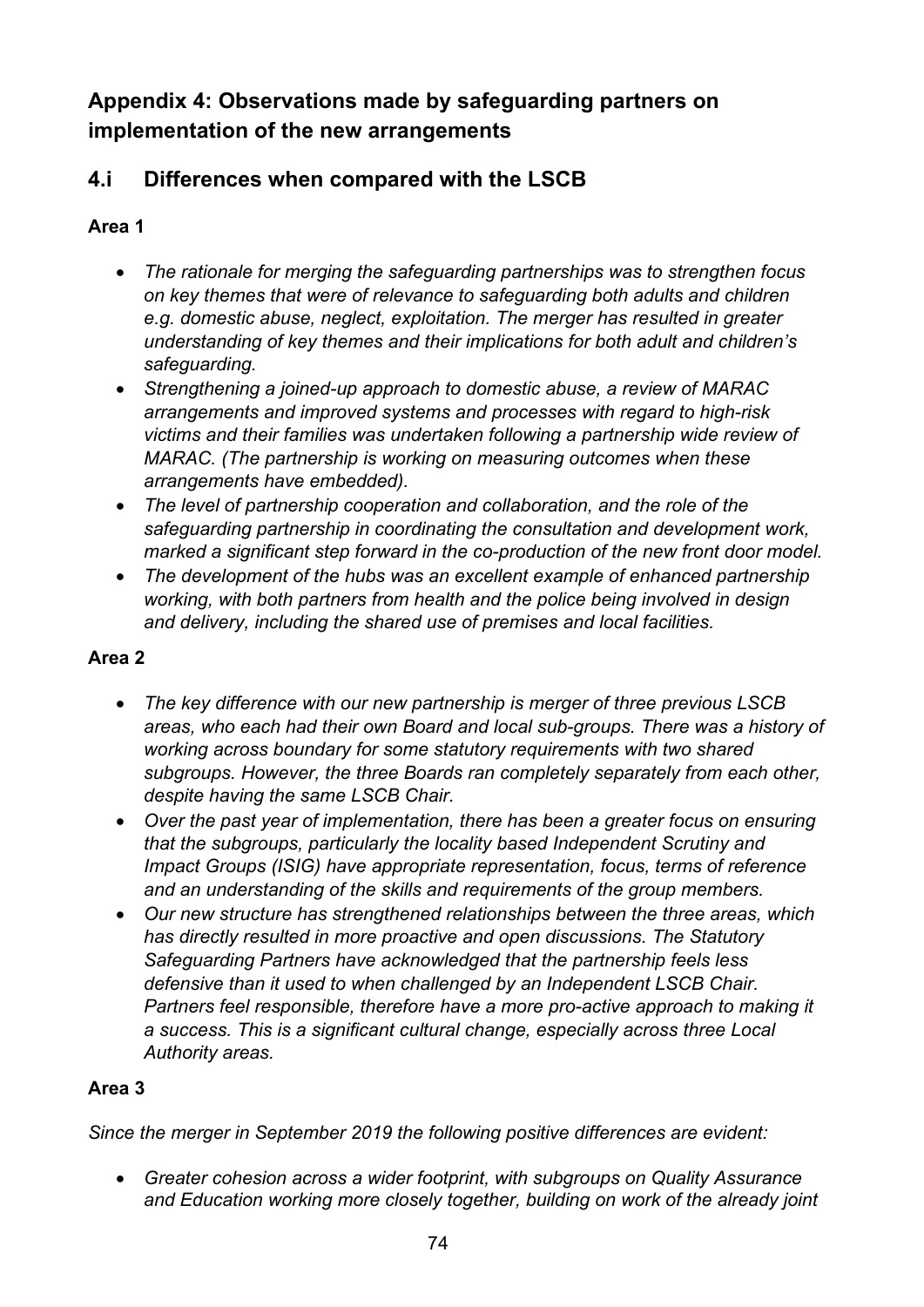*subgroups on Policies and Procedures and Learning and Organisational Development;*

- *The single Partnership website is bringing together sources of information from practitioners and members of the public;*
- *Challenge and assurance are becoming stronger, as there is greater transparency about local arrangements;*
- *There is more effective use of time by major partners – Health and Police – who are able to devote more time to direct subgroup work than previously;*
- *The professional experience and expertise of the multi-agency training pool has been strengthened by the collaborative approach across the whole partnership area;*
- *The opportunity is now open for us to broaden the collective approach by forming a group comprising Chairs of Children and Adult Safeguarding, Chairs of Health and Wellbeing Boards, Community Safety Partnerships and Corporate Parenting Boards, as well as senior Public Health representatives.*

### **Area 4**

- *The new LSCB is a more focussed group with a reduced membership.*
- *There is a lot less bureaucracy & paperwork. Agenda items are focused on the core business of safeguarding.*
- *There is a more open and collaborative approach to the way the Board operates. It has supported a greater understanding of the role each of the partner organisations play.*
- *Stripping back of a range of sub-groups which the partnership felt were ineffective and didn't add value and /or were duplication.*
- *More decisions are being made and are more fluid and timelier, including reporting and awareness of real-time issues and actions.*
- *The Board is supported by a multi-agency Partnership. The Partnership is seeking assurance from the Board for the direction of travel and decisions required.*

### **Area 5**

- *Previously, LSCB meetings felt too `dry', with a focus on producing and reading reports, proving difficult to provide an evidence base to understand how we were improving outcomes for our communities.*
- *There was a lack of connection between the attendees of the LSCB and the operational frontline staff within each organisation. It was difficult to understand and disseminate key messages throughout the partnership, without diluting the content or finding it hard to measure the effectiveness of performance. There was a larger, more disparate, group of people attending LSCB's, whose focus and ability to make decisions on behalf of their organisations was sometimes unclear. It could be difficult to see any correlation between the meeting structure and positive changes to our most vulnerable.*
- *In contrast, Executive meetings now meet quarterly, with a shorter agenda and much greater clarity around expectations. Attendees are the core partners only, with meetings providing an opportunity for discussion of key facts and issues, dynamic decision making and robust challenge where appropriate. An example of this would be the work we have recently started with Research in Practice –*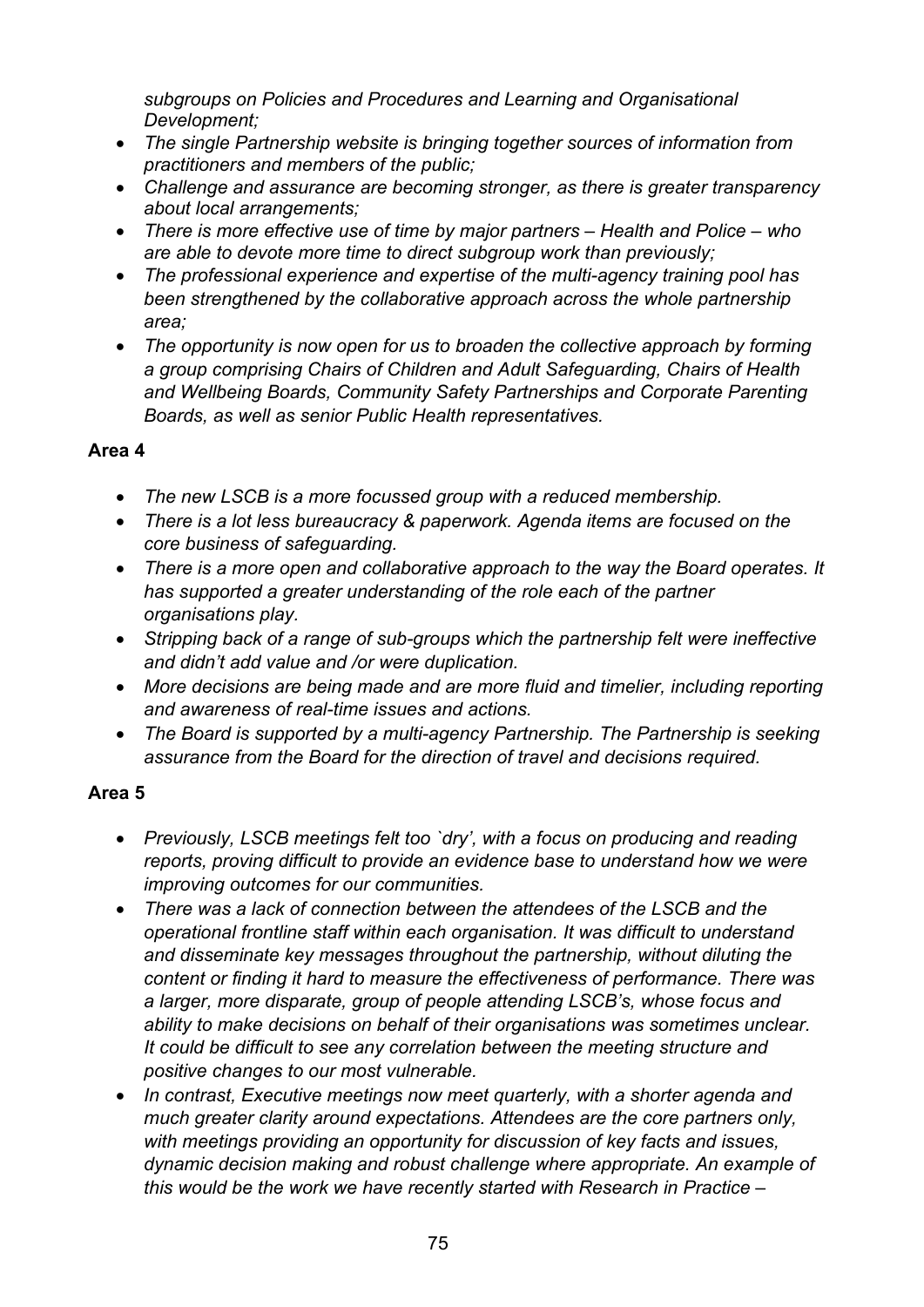*Tackling Child Exploitation. We know that there is an issue of exploitation within one area but were lacking the support to evidence this. A decision was made within the partnership to apply for funding, which was successful, and work is progressing (COVID-19 excepting); key findings will be discussed at the Executive meetings regularly with the ability to support the work via our own organisations. Previously, this process would have taken a great deal of time longer to get agreement, with the findings being shared at a far later date. The ability to make quick time decisions now is far greater, in order to change practice for the positive.*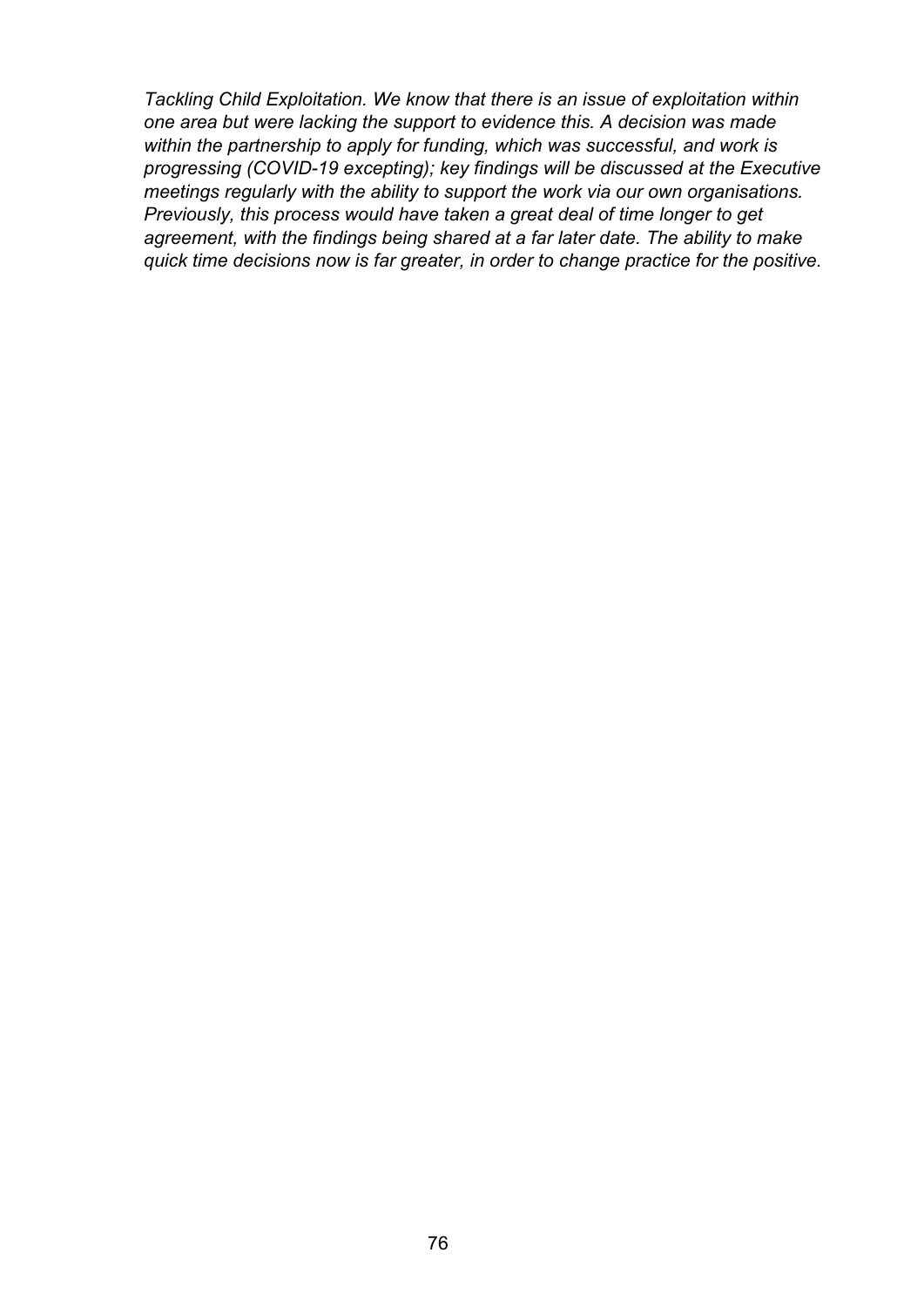# **4.ii Signs of impact on practice**

### **Lewisham**

• Yes – local safeguarding children partnership (LSCP) multi-agency arrangements have led to identification of Strategic Safeguarding Priorities, which have led to a wide range of multi-agency activity focusing on the efficacy of systems and multiagency approaches in providing effective safeguarding practice and positive outcomes for children, young people and families. Evidence has been gathered in a wider range of areas, such as multi-agency data, voices of children and young people, ongoing multi-agency auditing and identification of multi-agency workforce development needs that will support enhanced practice.

#### **Cheshire West and Chester**

• The partnership welcomes the new structure around serious incident notifications and rapid review panels. Whilst we have always operated within the 15-day timescale for completion of reports to the Panel, the prompt feedback and increased flexibilities in relation to child practice reviews is enabling us to share more widely the immediate learning.

### **Shropshire**

• Yes. Improved communication between adult and children services and crossworking in areas for example domestic abuse, exploitation and transitional safeguarding. Incorporating the Community Safety Partnership has bought a wider focus on safeguarding looking at key strategies to ensure wider prevention of safeguarding and crime. Complex strategy meetings that now take place involving numerous partners and the operational activity that is then driven from this is a good example of the closer operational working relationships across the partnership.

### **Haringey**

- As a result of Covid-19 there has been a major focus on maintaining an effective multi-agency safeguarding system during the pandemic.
- We, as Statutory Partners, are gaining a deeper insight into our local practice than ever before, leading to a better understanding about the issues concerning front line staff on the ground. We also have increased collaboration including joint campaigns, information sharing and support for each other's roles in tackling the many issues the pandemic presents to the Haringey Safeguarding Children Partnership.

#### **Lambeth**

• There is some evidence that this is the case. For example, the Multi-agency Service Provision meetings which were set up by the partnership in response to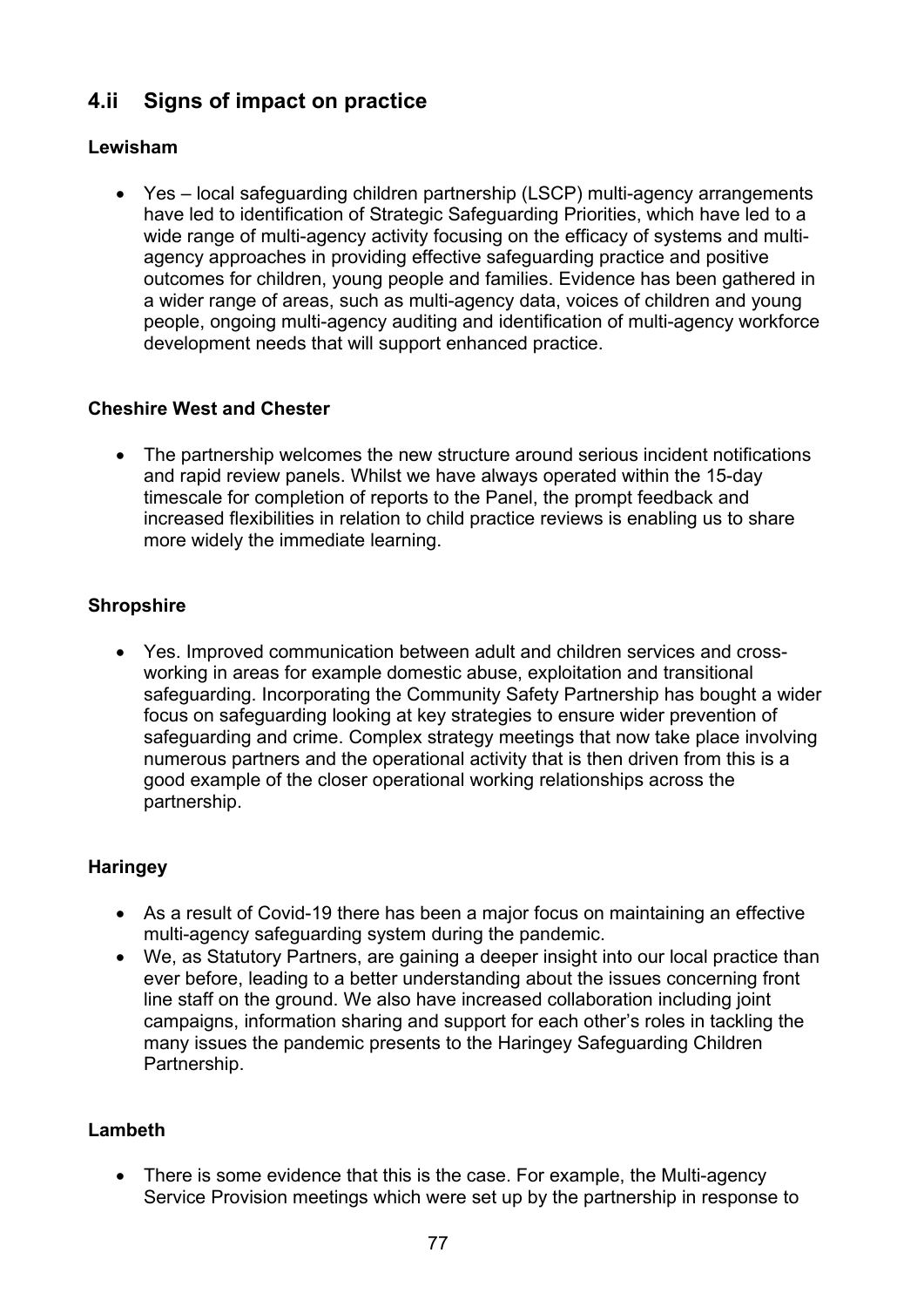COVID facilitated discussion and shared problem-solving between leaders within partner agencies that directly and quickly influenced operation and service delivery.

#### **Oldham**

• The services already had a great focus on multi agency practice so this has further re-affirmed this operational practice. There is greater focus at an operational level but possibly that this comes in relations to themes (Domestic abuse, CSE etc). This has been demonstrated from peer reviews, the development of staff and the uplift of our MASH teams. The new learning hub approach will further support the focus on the effectiveness of multi-agency practice.

#### **North Tyneside**

• Our published plan outlined our intent to listen to frontline staff, and bring our arrangements closer to the frontline, so that we are learning from those who know best what the challenges are and what works. Although we are in the early stages, the workstreams very much include a focus on practice at an operational level. This includes seeking the views of practitioners in relation to their views of what is working well as part of specific areas of work and what support they feel would help in developing their practice. These views can be triangulated with the views of children, young people and their families, the outcome of audit work and performance data to provide assurance of the effectiveness of multi-agency practice.

#### **Wiltshire**

• Even as an early adopter, our Partnership is in early stages with limited evidence in change in frontline practice at this early stage although commitment to work in new ways at operational and strategic level is evident. It is evident that even with genuine commitments to practice differently and more effectively from what was an ok LSCB, change in behaviour and outcomes is taking longer to deliver than first envisaged. We reviewed our arrangements in January 2020 and reset some of our commitments – especially one to be more impactful on front line practice. Covid has somewhat slowed that ambition but it remains our key focus.

#### **Rotherham**

- The impact of the current pandemic has put on hold the specific gathering of evidence. However what has happened is that children per se have had considerable focus on multi-agency work.
- Relationships have improved as understanding of roles across all children services has increased. In addition during this period Rotherham has had safeguarding inspections from CQC and Ofsted recently completed a Focused Assurance Visit to Children's Services. CQC most certainly focused on multiagency working. The new arrangement has meant that at an early stage the LA is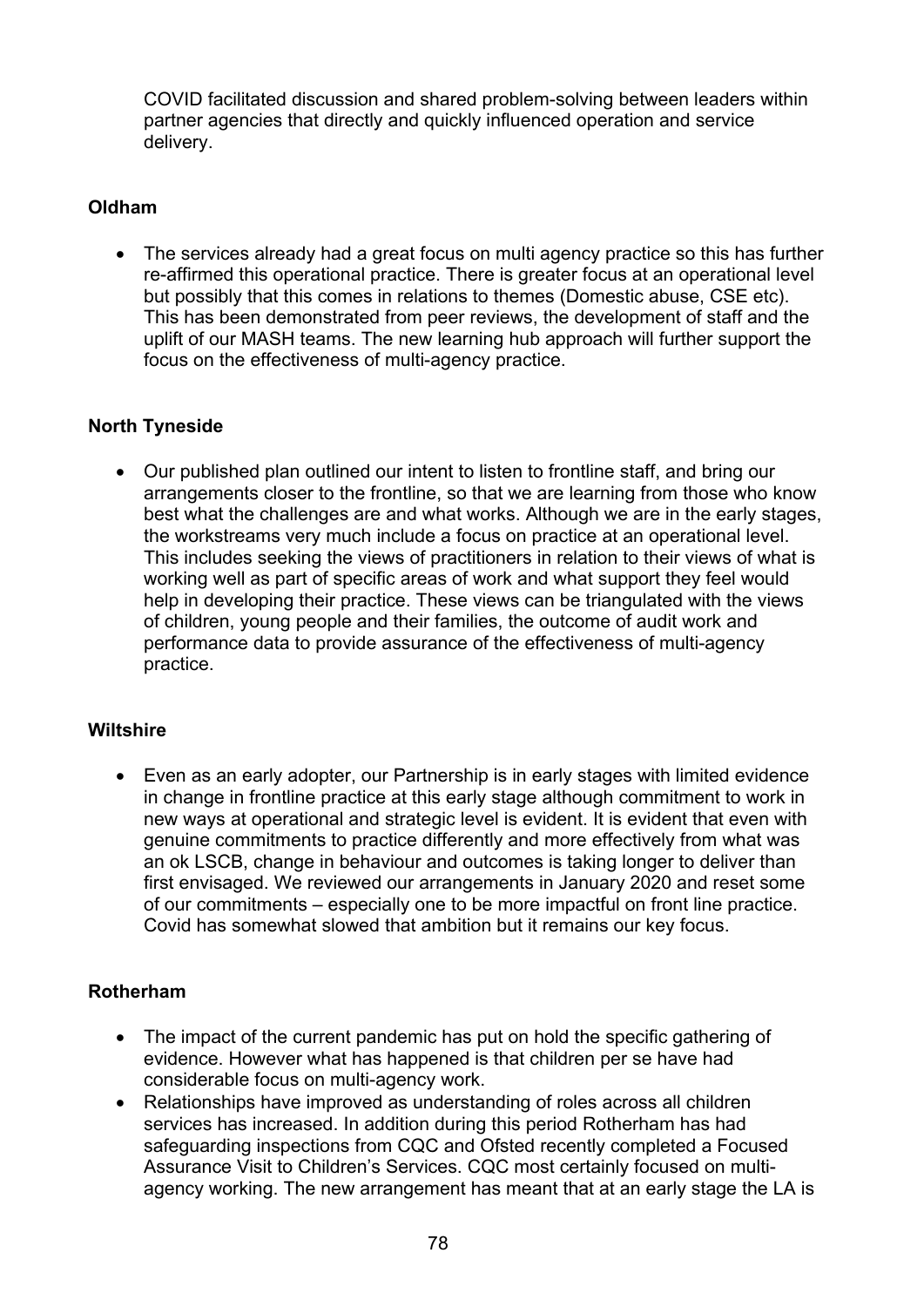working operationally within Urgent and Emergency Care Centre to support front line staff's improvement journey. There has also been considerable multi-agency working with a child focus (Vulnerable Children Multi-Agency Group) where strategic and operational leaders are able to share information and modify processes quickly to meet the needs of children and families.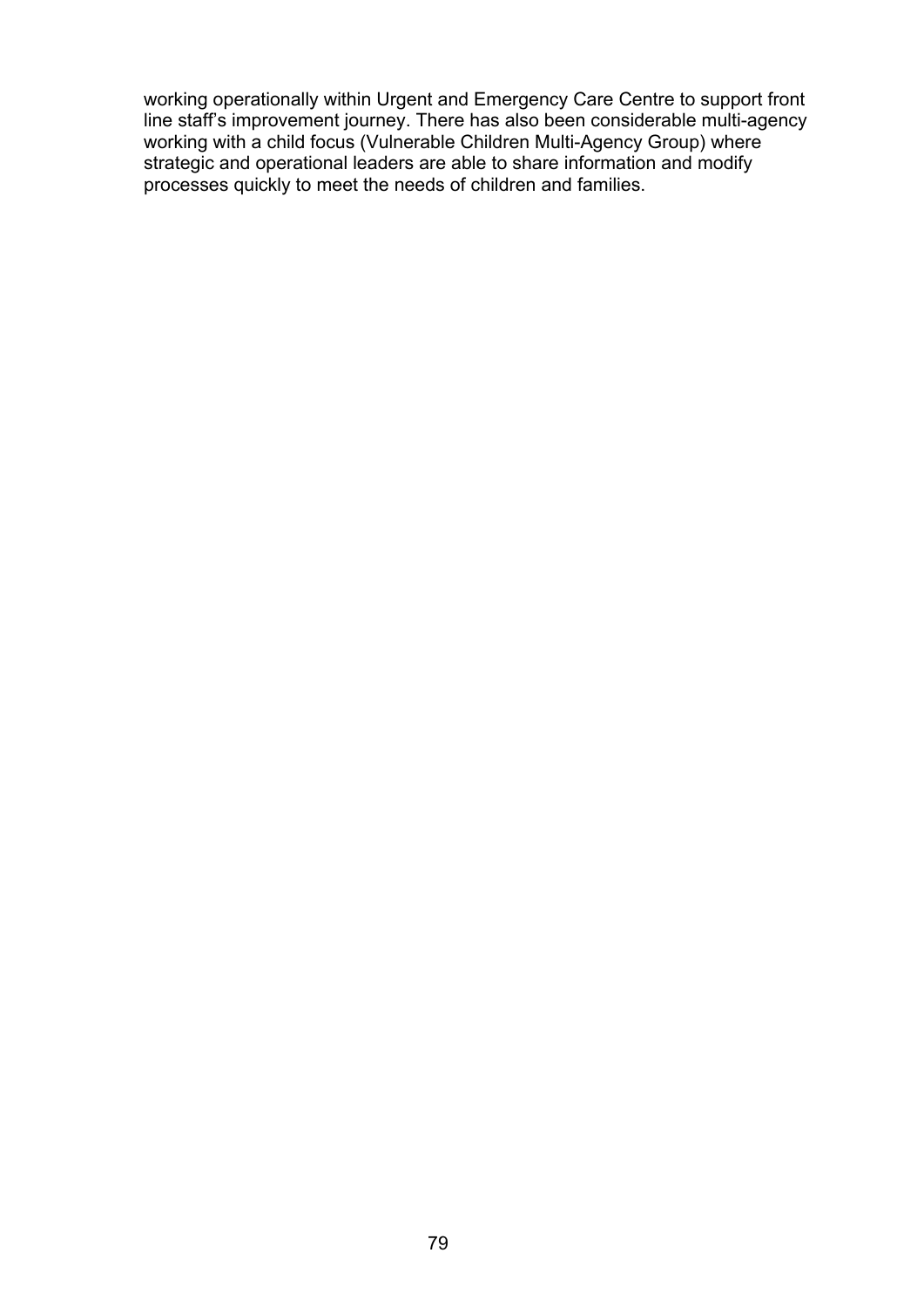# **4.iii The impact of structural change**

### **Blackburn with Darwen, Blackpool and Lancashire Children's Safeguarding**

**Assurance Partnership** covers eight CCGs, three local authorities and one police constabulary. This partnership has an experienced independent scrutineer. The partnership has developed a strong structure and assurance process. A key achievement is a comprehensive guide for staff - 'Working Well With Children and Families in Lancashire.' This guide along with the documents that support it:

- cover the values underpinning the work of all those (police, health and children social care) who work with children in Lancashire;
- establish and promote the principles underpinning the partnerships Assurance Framework;
- Confirmation of the effective performance management within partner organisations; and
- identified the three priorities for cross agency focus (Neglect, Exploitation and Domestic Abuse).

The work of the partnership is supported by the Lancashire and South Cumbria NHS Integrated Care System model which is followed by the eight CCGs and ensure consistency of high quality safeguarding practice by NHS staff within the wider safeguarding partnership.

**The Greater Manchester Safeguarding Alliance (GMSA)** is a partnership of the 10 local safeguarding partnerships in the Greater Manchester Combined Authority area. A new way of working is being tested in 2021. The purpose of the GMSA is to achieve excellent safeguarding practice and outcomes for children across the 10 partnerships by:

- agreeing a shared understanding of excellent safeguarding practice;
- creating a shared culture of collaboration, curiosity and challenge:
- utilising a strengths and evidence approach to scrutiny; and
- suggesting improvement to the quality and consistency of practice.

The Alliance is an approach and a way of working which involves a number of events. There is a Safeguarding Alliance Leadership Group comprising Chief Executives and CCG Chief Officers from each of the 10 local partnerships and senior representation from Greater Manchester Police. A series of Community of Practice events involving representatives from the 10 partnerships are planned. Events will be facilitated by an Independent Scrutineer who will work with the partnerships to develop agreed standards, analyse available evidence and identify where a Greater Manchester approach will add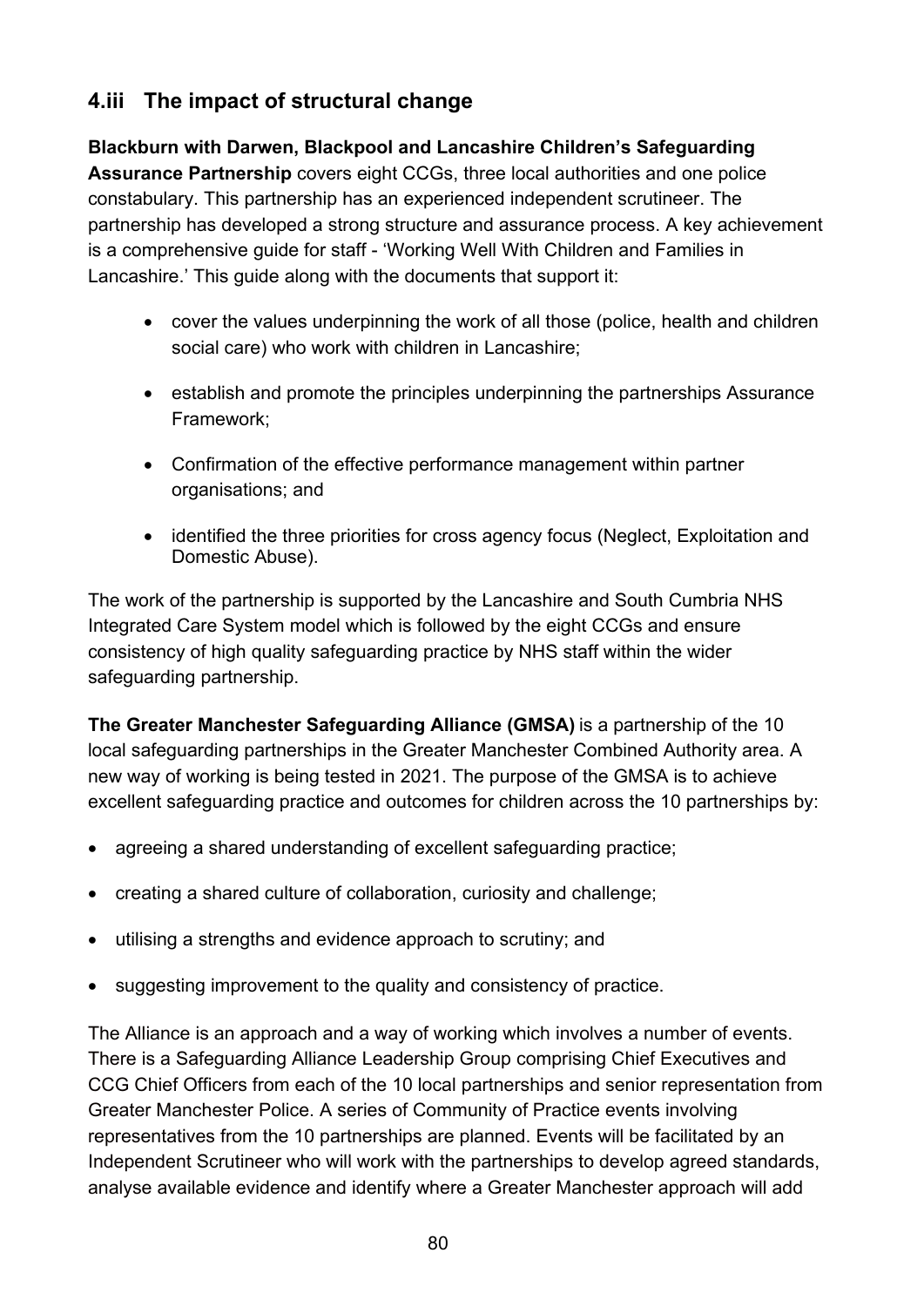value to local plans for improvement. Greater Manchester plans will be agreed through the Leadership Group.

The GMSA has been carefully crafted and informed by learning from other Greater Manchester work. For example the Community of Practice approach developed through the DfE funded scale and spread innovation programme, the GM Complex Safeguarding Peer Review process and the development of GM Care Leavers standards. Emerging evidence from elsewhere has also been considered. For example, some GM partnerships have adapted the Bexley Learning Hub model and this model also informed the GMSA.

This is a collaborative approach with an emphasis on improvement through reflection and analysis and exploring where action using the "power of 10" can add value.

The new **Derby and Derbyshire Safeguarding Children Partnership** covers two local authorities, two CCGs and the constabulary for the area. The partnership is led by a Chief Offices Group - including the two lead members - which directs and scrutinises the work of an executive board charged with assuring high quality coordinated services to protect and safeguard children, through its subgroups, which are voluntarily merging across the two authority areas, where appropriate. Both the COG and executive board have the same independent chair. The independent chair has identified a number of outcomes, which indicate the partnership has improved the leadership and scrutiny of safeguarding arrangements, developed the coordination and impact of work across the safeguarding partnership and minimised duplication of effort. This includes focused involvement of young people in safeguarding, more effective dissemination and transparency of learning from serious incidents, robust inter agency challenge and strengthening of the professional expertise and experience, through a cross-partnership collaborative approach. The Partnership team is clear that it supports the *Safeguarding Partnership*, not the individual agencies, and receives equal funding from *all* the statutory partners. This approach has shown its worth during the pandemic, with effective crossagency working to identify and protect vulnerable children.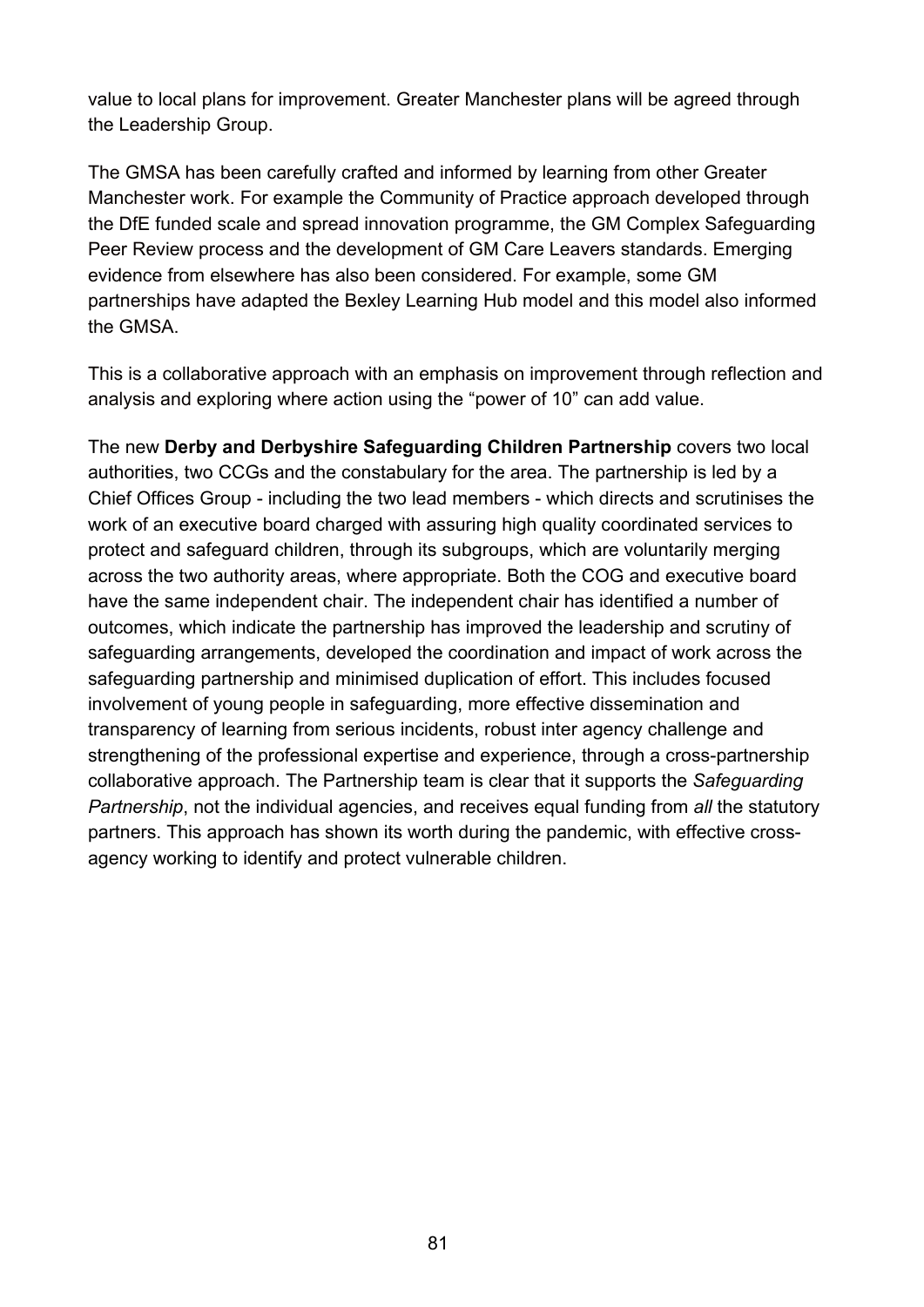## **4.iv Models of scrutiny and the use of independent challenge**

**Safeguarding Partnership in the South East -** We initially recruited two external independent scrutineers but found that this resource did not prove to be as advantageous as the partnership anticipated. On reflection, we have acknowledged that these were new roles, and our expectations were maybe not as clear as we had originally thought. We therefore have agreed that the Designated Professional for Safeguarding will assume the role of independence within the partnership. The role of the Designated Professional for Safeguarding is employed by, but independent from, the Clinical Commissioning Group, but to add clarity and further independence, a matrix management system will be set up to allow the postholder to report to a senior manager outside of the statutory agencies. There will be times during the year where the partnership will need to look for a further level of external scrutiny to demonstrate complete impartiality on specific pieces of work, e.g. large multi-agency audits, peer review. These will be decided and agreed as they arise, and the partnership will seek the most appropriate independent level of input for the specific task. This ensures that the local area maintains the integrity of its collective and resourceful approach to scrutiny and impact, whilst assuring a 'fresh eyes' approach to our work when required.

**Safeguarding Partnership in the North West -** an independent chair is charged with providing the safeguarding partners and the Greater Manchester Standards Board "…with assurance that the new arrangements are working effectively for children and families as well as practitioners …and will consider how well safeguarding partners are providing strong leadership."

**Derby/Derbyshire Safeguarding Children Partnership** - an independent chair provides scrutiny and challenge "to the Executive Board and the Chief Officer Group and has been vested with the authority to identify and ensure that agencies respond positively and work to address areas of practice requiring development."

**Safeguarding Partnership in the South West** - an independent Scrutiny Coordinator provides support and facilitation of assurance activity across the partnership. This is a wide role that includes facilitation and developing existing scrutiny activity, provides training for scrutineers, identifies areas of practice for review, and ensures all activity includes the voice of children, young people and their families.

The three safeguarding partners of the **Southend Safeguarding Partnership commissioned** an independent reviewer to undertake an evaluation of the new arrangements and the work of the safeguarding partnership - these cover both children and adults. The report stated, *"The review found evidence of significant progress in developing the partnership, its effectiveness and relationships over the past two years."* In a specific comment on the leadership of safeguarding and work across other multi agency boards the report stated that, "The strategic leadership group appears to be effective, and the recent addition of the Chair of the violence and vulnerability group is a positive step in strengthening cross-strategic partnership co-ordination and planning.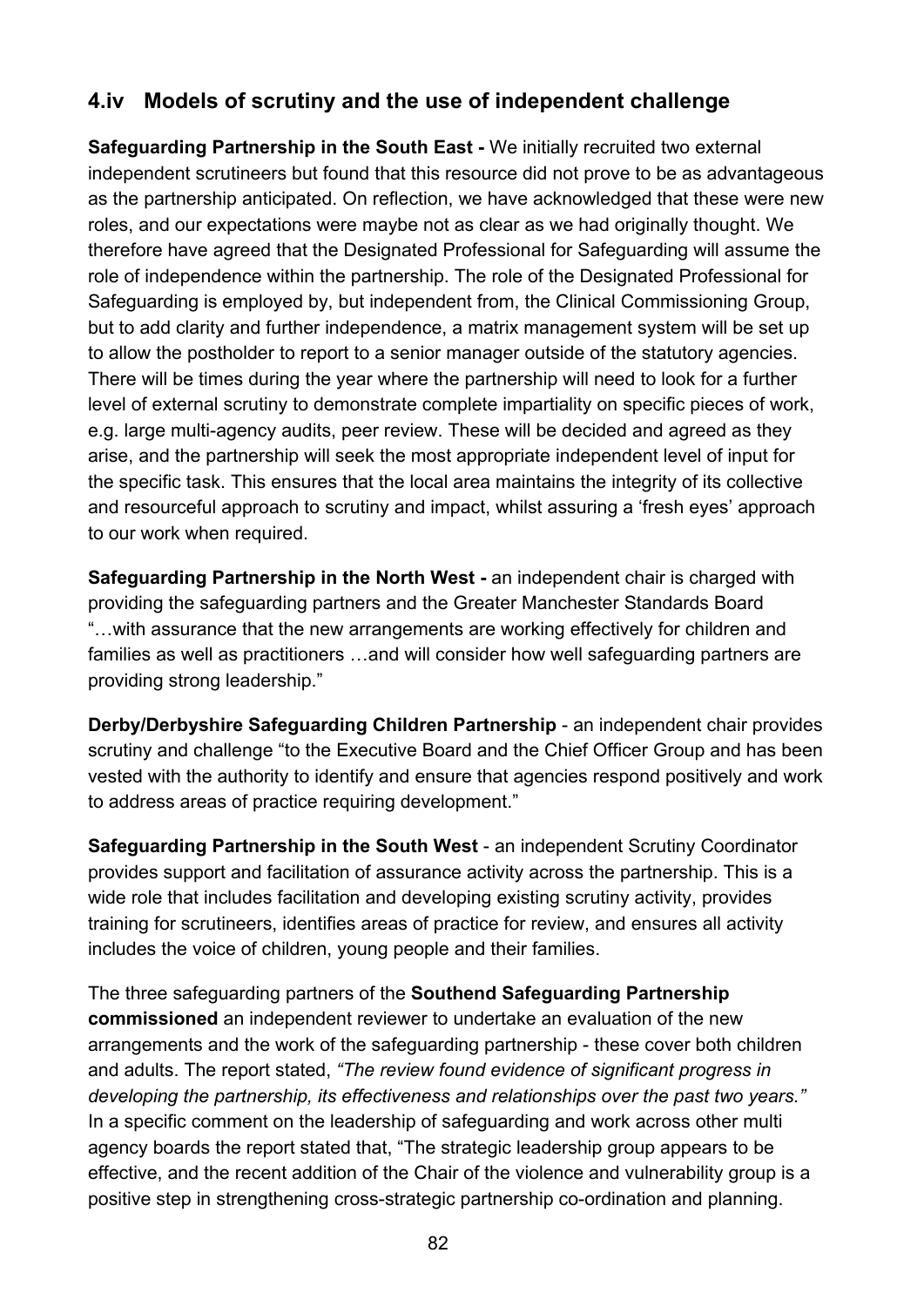Liaison with other boards, such as the Health and Wellbeing Board, about common priorities and themes, looking at forward planning of joint projects and learning events increases knowledge sharing and reduce duplication between boards."

**Camden Safeguarding Children Board** has an independent scrutineer who is joint chair of the partnership and works closely with the three safeguarding partners. Key tasks of the scrutineer are to:

- Seek assurance in judging the effectiveness of the new multi-agency arrangements to safeguard children in.
- Assess whether the three safeguarding partners are fulfilling their statutory obligations.
- Act as critical friend, in order to scrutinise performance management, audit and ensure quality assurance mechanisms are effective.
- Arbitrate when there is disagreement between the three statutory safeguarding partners.

The independent scrutineer tests the effectiveness of practice in Camden by asking and considering,

- Do the multi-agency safeguarding arrangements have a clear line of sight on single agency and multi-agency safeguarding practice?
- Do the arrangements encourage reflection and learning from practice?
- What evidence is there that the arrangements have a positive impact on the lives of children and front-line practice?

### **North Yorkshire**

Within North Yorkshire, we have commissioned an independent scrutineer who also chairs our NYSCP Executive and Strategic Partnership Group in addition to the following tasks:

- Scrutinise the partnership arrangements and assess how well the safeguarding partnership is fulfilling its duty to safeguard children and young people in North Yorkshire.
- Publish an Annual Scrutiny Report on how well the partnership is operating and provide constructive challenge for continued improvement.
- Scrutinise the multi-agency audit activity undertaken within the partnership.
- Ensure the voice of the child is represented and heard throughout the NYSCP work and arrangements.

### **Nottingham**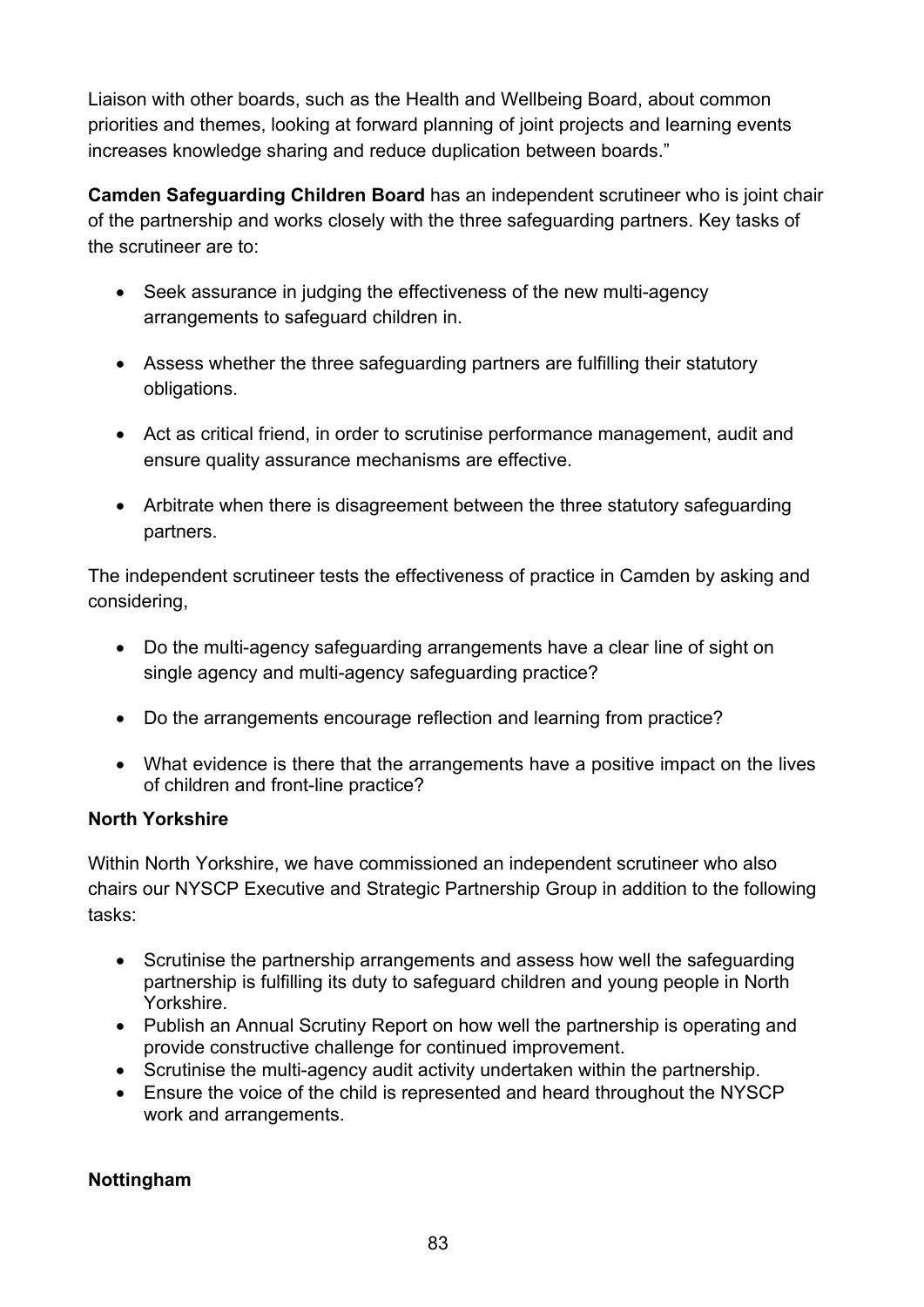We have appointed an Independent scrutineer to work with the Strategic Leaders, and an associate scrutineer to assist with more operational analysis and review. This had been for a fixed period and has been beneficial to developing the scrutineer function. Going forward it is likely that this post will amalgamate into a single independent scrutineer.

### **Anonymous**

The SCP retained an Independent Chair, whom was the chair of the former LSCB. The Independent Chair holds the chair role for the Board, Steering and Planning meetings. The Independent Chair acts as a constructive critical friend, promotes reflection to drive continuous improvement and fulfils the role of the Independent Scrutineer. In addition, two Lay Members play a critical role in the partnership. The Lay Members act as further independent insight, on behalf of the public, into the work of agencies and of the partnership. As well as acting as critical friends at Board meetings, providing additional challenge and scrutiny, the Lay Members have undertaken a number of key tasks including taking a lead role in the development of a Children's Pledge through a series of art workshops, participation in multi-agency workshops examining how agencies can respond to the problem of Modern Slavery and county lines activity, provided an audit role for section 11 and become a standing member of the SCP Case Review Group.

### **Bristol**

The BCSSP has worked regionally on an independent process of assurance working on a model supporting peer reviewers, plans were started but have not progressed because of Covid challenges and access to agencies. A Scrutiny and Assurance framework has been produced which maps the Partnership work against the Six Steps of Independent Scrutiny (adapted from J. Pearce model).

### **Barnet**

We have commissioned an independent organisation to undertake an annual visit, speaking to a range of partners and hearing their reflections. They will give a presentation with their findings and write a report which shape our priorities. We also have an independent chair of the Learning and Thematic Review Group, which considers serious safeguarding cases.

## **Oxfordshire**

The local independent scrutiny is fulfilled in a range of ways:

- Through the appointment of an Independent Chair to provide external scrutiny and challenge.
- By establishing a reciprocal arrangement with Hampshire to scrutinise each other's reviewing arrangements.
- Through the two lay members who are independent members of the OSCB.
- Through Oxfordshire County Council's Performance Scrutiny Committee which receives the OSCB Annual Report, the Performance, Audit and Quality Assurance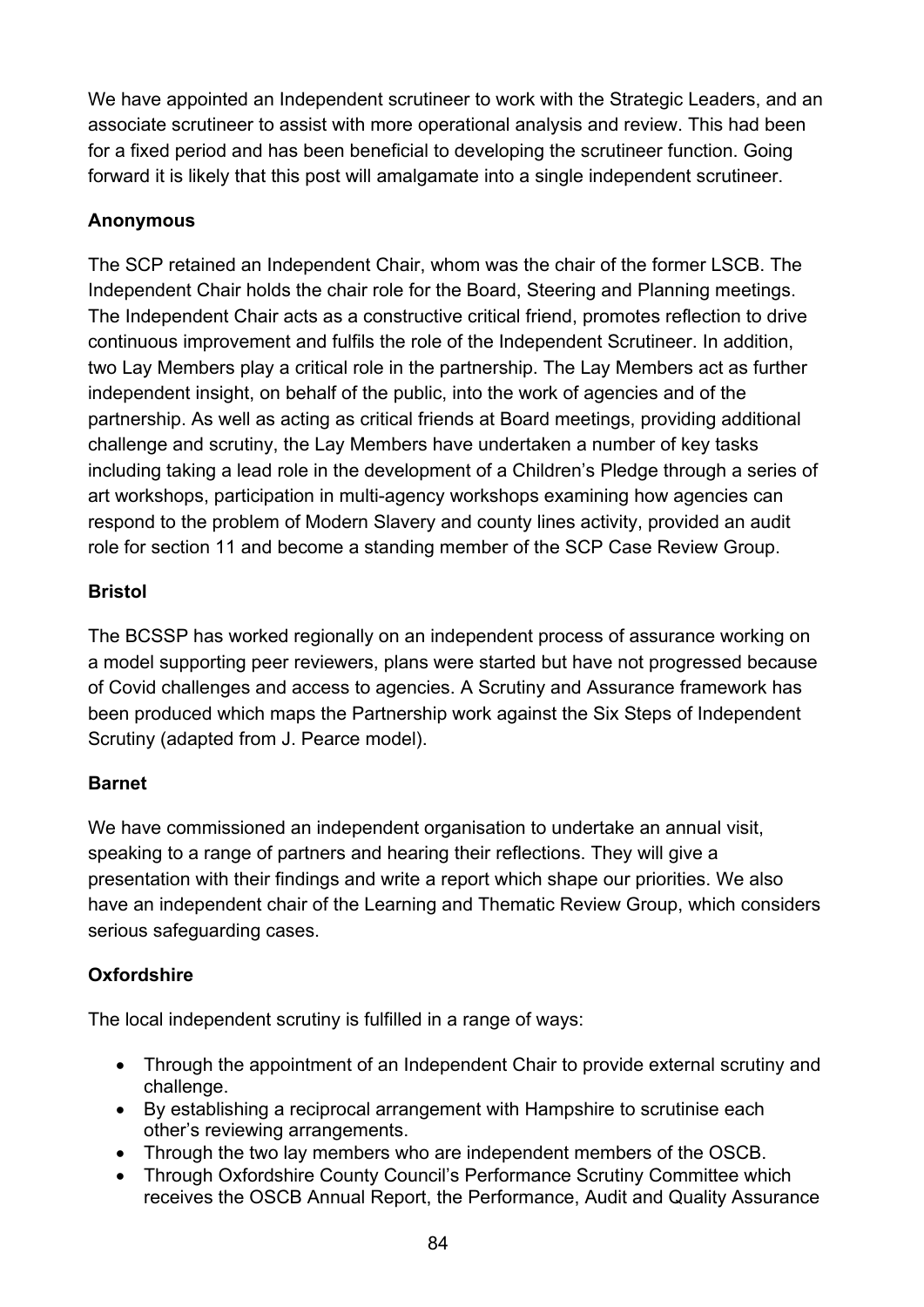Annual Report and the CSPR Annual Report. The Committee also scrutinises child safeguarding practice reviews at the point of publication.

- Alongside Thames Valley Police's Service Improvement Programme, which undertakes thematic and geographic reviews, a Recommendations Panel is being established, which will oversee the implementation of recommendations from child safeguarding practice reviews and other similar reviews.
- Through the CCG's Quality Committee, Executive and Governing Body meetings where safeguarding board annual reports, child death review annual report and briefings on issues and emerging themes are presented for scrutiny and discussion. Oxfordshire CCG also provides a quarterly assurance report for NHS England as part of the external scrutiny and assurance framework for the NHS. MASA representation ensures feedback to health trusts. The health partners safeguarding group receives safeguarding assurance reports.

### **City & Hackney**

The independent scrutiny of our local arrangements engages a number of mechanisms. The Safeguarding partners commission external consultants to undertake independent evaluation of practice and they have appointed an Independent Child Safeguarding Commissioner (ICSC) previously the chair of the City and Hackney Safeguarding Children Board.

- The ICSC being given authority to coordinate the independent scrutiny of the local child safeguarding arrangements. The ICSC is fundamentally independent to local safeguarding partners and relevant agencies. The ICSC has significant experience of operating at a senior level in the strategic coordination of multi-agency services to safeguard and promote the welfare of children.
- The ICSC provides independent leadership (through engagement, commentary and lobbying) in respect of local matters relevant to the safeguarding of children and young people.
- The ICSC holds both safeguarding partners and relevant agencies to account for their effectiveness in safeguarding children and young people. This will ensure ongoing alignment with the existing statutory arrangements for safeguarding adult boards.
- The ICSC chairs the CHSCP Strategic Leadership Team to ensure fundamental independence is built into the oversight of statutory safeguarding partners. As part of these arrangements, the ICSC holds safeguarding partners to account via oversight of the CHSCP's risk register and operational risk register.
- The ICSC also chairs the CHSCP Executive to both facilitate meetings and hold relevant agencies to account in the context of their effectiveness and their performance against defined priorities set by safeguarding partners.
- The ICSC chairs the Case Review Group to ensure fundamentally independent decision making in respect of the commissioning and progress of reviews. Safeguarding partners delegate this decision-making function to the ICSC and ratify any decisions made.
- A Senior Professional Advisor (SPA) appointed by safeguarding partners and working on behalf of the ICSC to lead the CHSCP support team.
- The SPA chairing the Quality Assurance Group and being responsible for the delivery of the CHSCP's Learning and Improvement Framework (including a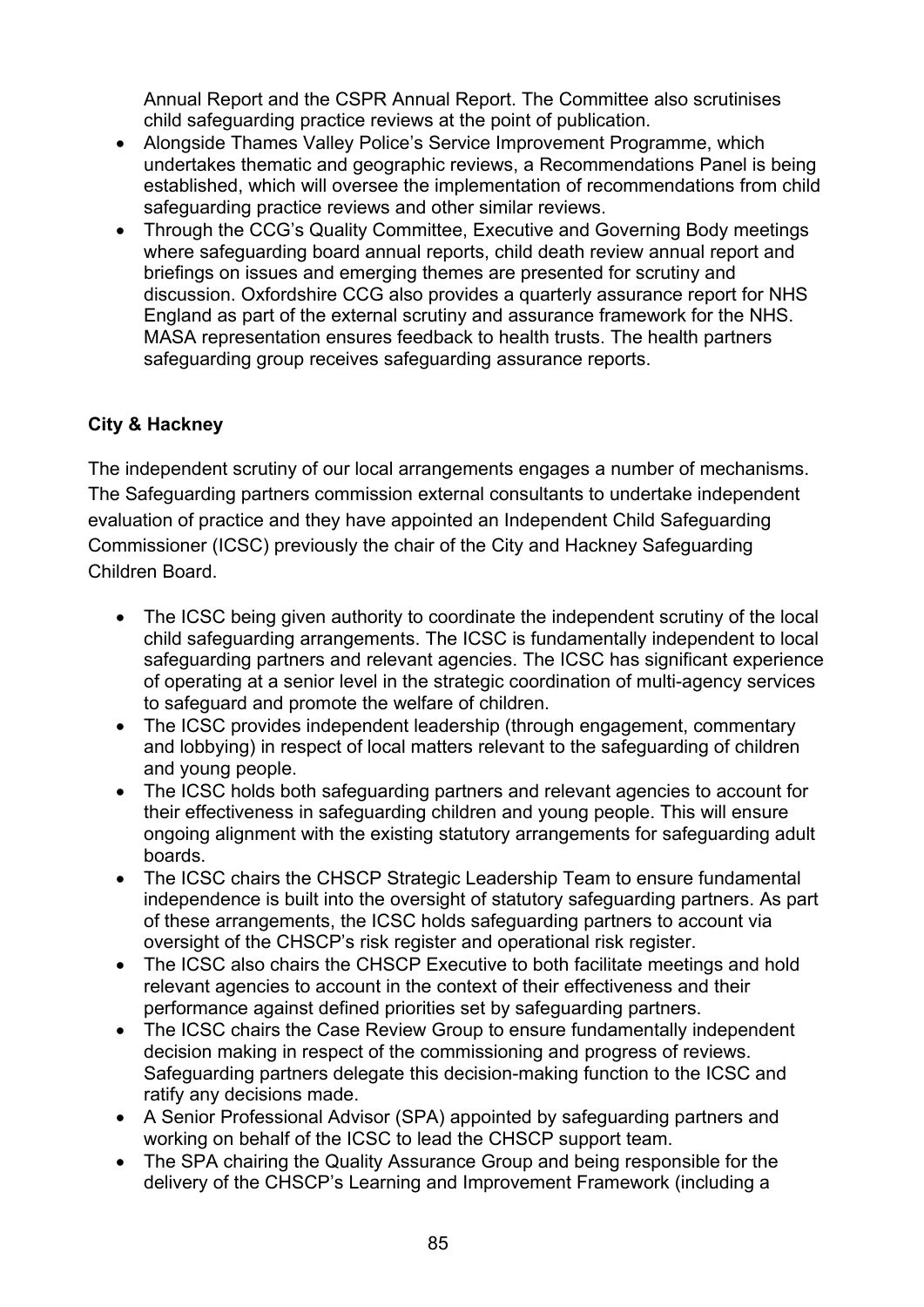recently launched online self-assessment tool to oversee the meeting of minimum standards by safeguarding partners and relevant agencies).

- The ICSC providing an objective and independent assessment of the effectiveness of the safeguarding arrangements as part of an annual reporting cycle, in addition to independently evaluating the annual report of safeguarding partners.
- The ICSC being engaged in resolving operational disputes through the CHSCP's escalation process.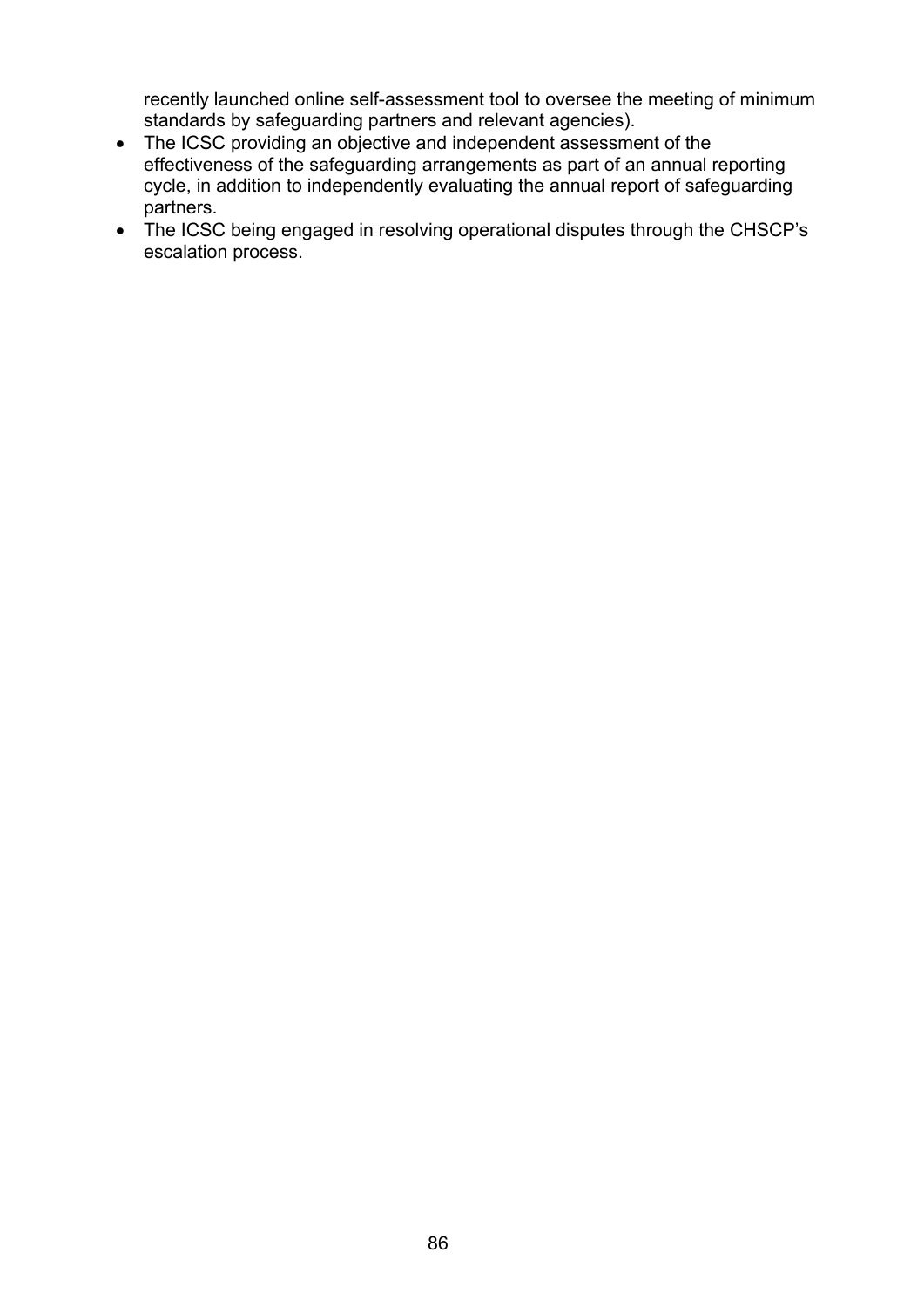## **4.v Local learning reviews**

- Guidance from the panel has helped inform improvements to rapid review reports.
- Learning from serious incidents is captured through reporting on case reviews to the Quality Assurance subgroup, near misses and national reviews are considered for thematic learning. Action plans and audits are part of the cycle of learning and improvement. The Learning and Policy Group has oversight of training needs and commissioning. During COVID the group agreed a model of virtual learning.
- For the published review SCR D this took the form of a toolkit with briefing notes on best practice, case learning and recommendations, supported by a trainer's presentation and guidance on delivering virtual training. Partners were asked to deliver training to their own agencies, and report on training success and outcomes. Learning is also reflected in basic and advanced safeguarding training delivered by the partnership (virtually).
- The partnership has undertaken reviews of models dependent upon the circumstances of the situation in order that this can cover a variety of circumstances and potential learning opportunities.
- We carry out learning reviews regularly and use a model based on the Welsh model.
- For every serious incident notification by the local authority, a Rapid Review is undertaken. Learning Briefings are developed following every Rapid Review (regardless of whether develops into a CSPR or not). Every briefing is disseminated across the partnership by member of the Local Learning Review Subgroup (LLS). We are creating a process to collate individual examples evidencing how day-to-day practice has been influenced/changed as a result of this learning. A Learning Briefing is developed following all Rapid Reviews (whether they then become CSPRs or not). This learning is disseminated to professionals in the partnership by the members of the LLS.
- The learning from serious incidents is incorporated into the performance management framework which combines learning and improvement from CSPRs, rapid reviews, audit programs which in turn inform the learning and workforce development program. A new system for undertaking Rapid Reviews was quickly devised and implemented and this has proved to be very effective. The work is coordinated by the NSCP Development Manager, requests for information are sent out to organisations to gather information about their involvement with the family. The Designated Nurse collates information on behalf of all health providers, and this has proved invaluable. The safeguarding partners and any relevant agencies with significant involvement meet as a panel to consider the information. A format for the Rapid Review Report has been developed and refined and the NSCP Development Manager is responsible for drafting the report following the panel. The report is signed off by named decision makers for each of the safeguarding partners before submission to the National CSPR Panel.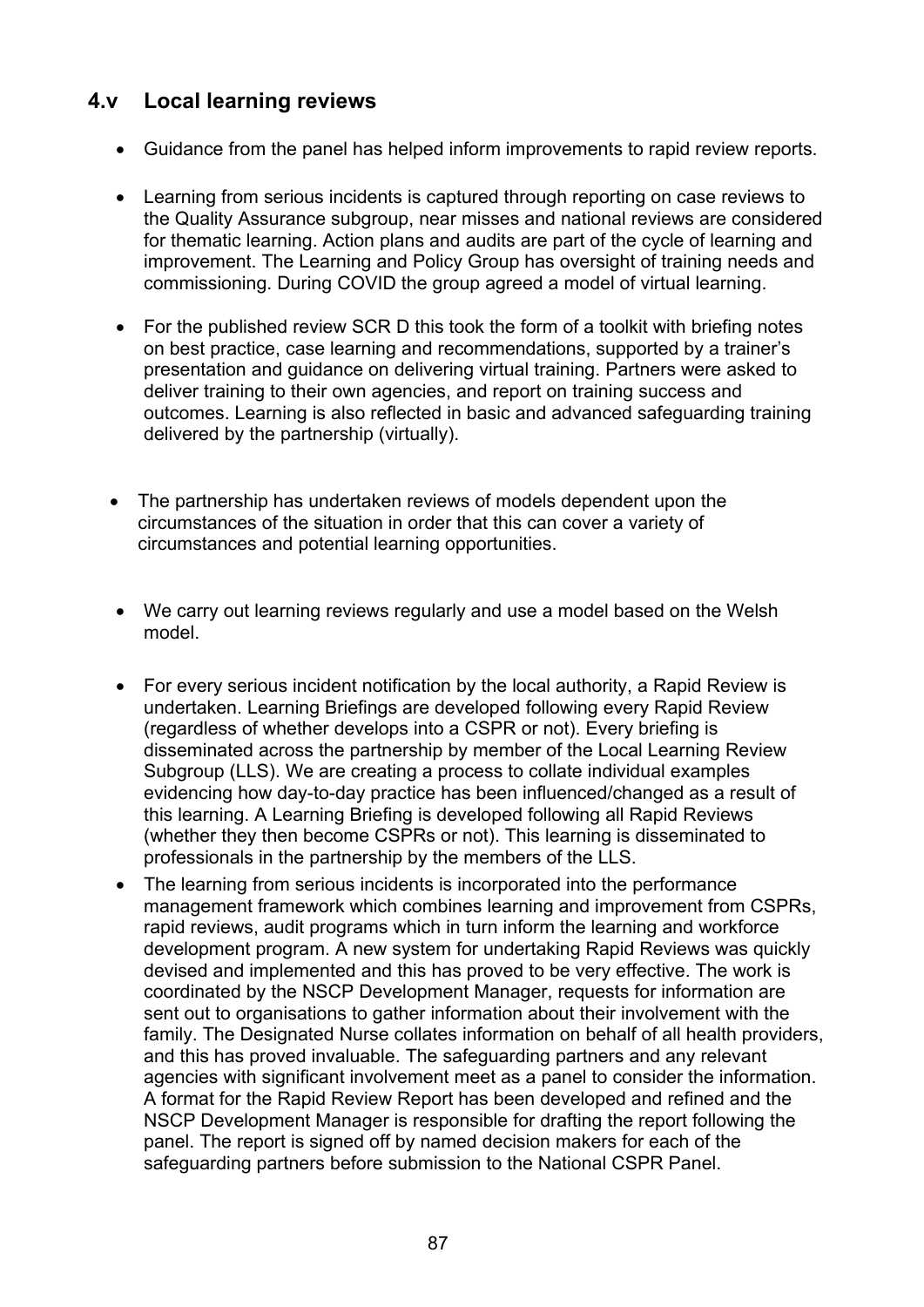- We have commissioned LCSPRs. We aim to ensure that the terms of reference and methodology are appropriate to the individual case under review. I think this is an area where further guidance to Independent Authors would be of benefit in ensuring that they provide focussed reports with recommendations that are clear and capable of being implemented.
- We have adopted a solution focused approach to address thematic issues that have been identified consistently in reviews. This is in its early stages and we are currently testing it out on the theme of strengthening multi-agency information sharing.
- The statutory guidance has been used to inform a North and South of Tyne Learning and Improvement Framework which contains, for example, flow charts on rapid reviews and the establishment of an agreed procurement process to commission Independent Child Safeguarding Practice Reviews.

### **CSPRP feedback comments**

- We have found panel feedback supportive with our concerns and would welcome further clarity on thresholds for national reviews as we perceive we may be overburdening them with cases which are of lower national importance.
- Guidance from the panel has helped inform improvements to rapid review reports.
- The National Panel has responded to our Rapid Review Reports. That feedback, along with attending conferences around Rapid Reviews and CSPRs (run by The National Panel) has allowed us to create an even more robust process that clearly sets out areas of concern and learning, informing Terms of Reference for a review and also ensuring learning is available during the review and robustly addressed.

© Crown copyright [2021]

This publication (not including logos) is licensed under the terms of the Open Government Licence v3.0 except where otherwise stated. Where we have identified any third party copyright information you will need to obtain permission from the copyright holders concerned.

To view this licence: